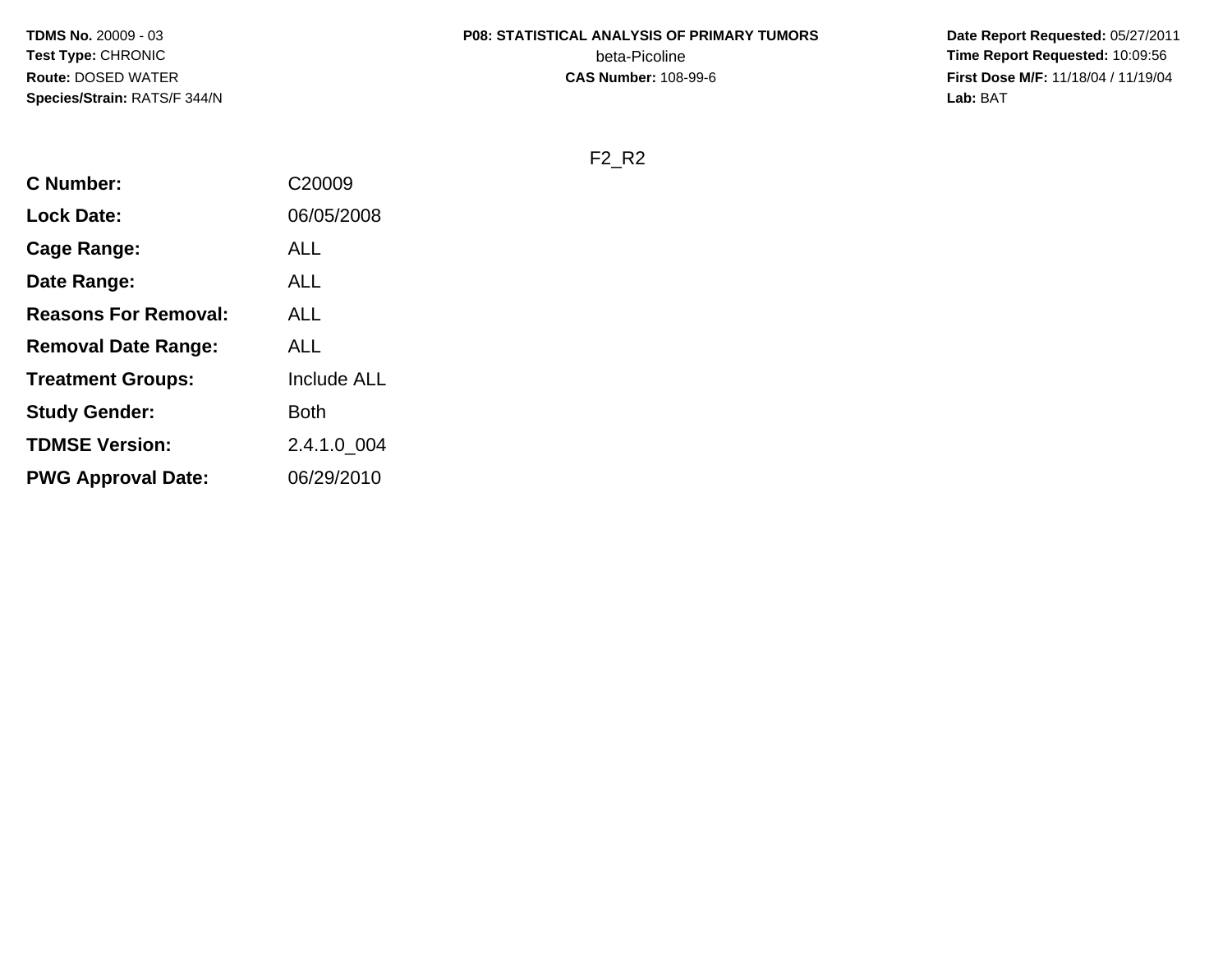beta-Picoline

 **Date Report Requested:** 05/27/2011 **beta-Picoline**<br>**CAS Number:** 108-99-6<br>**CAS Number:** 108-99-6<br>**Time Report Requested:** 10:09:56 **First Dose M/F:** 11/18/04 / 11/19/04 Lab: BAT **Lab:** BAT

#### **HISTORICAL CONTROL STUDIESFrom March 2010 report**

#### **SAME ROUTE**

 20114-07 -- Sodium dichromate dihydrate (VI) (ORAL WATER) 96019-05 -- Water disinfection byproducts (Bromochloroacetic acid) (ORAL WATER)96015-05 -- Water disinfection byproducts (Dibromoacetonitrile) (ORAL WATER)

#### **ALL ROUTES**

 99024-07 -- Androstenedione (GAVAGE METHYLCELLULOSE) 99037-05 -- alpha/beta Thujone mixture (GAVAGE METHYLCELLULOSE)99028-05 -- bis(2-Chloroethoxy)methane (SKIN ETHANOL)20011-05 -- 1-Bromopropane (INHALATION AIR) 99027-03 -- Chromium picolinate monohydrate (ORAL FEED)05174-05 -- Cresols (ORAL FEED) 96011-05 -- Cumene (INHALATION AIR) 97003-07 -- 1,2-Dibromo-2,4-dicyanobutane (SKIN ETHANOL)99017-05 -- Diethylamine (INHALATION AIR)88123-05 -- Formamide (GAVAGE WATER)20005-05 -- Ginseng (GAVAGE WATER) 99007-05 -- Goldenseal root powder (ORAL FEED) 95011-07 -- 5-(Hydroxymethyl)-2-furfural (GAVAGE WATER)88105-03 -- Isoeugenol (GAVAGE CORN OIL) 20007-05 -- Kava kava extract (GAVAGE CORN OIL) 88006-03 -- alpha-Methylstyrene (INHALATION AIR)20008-03 -- Milk thistle extract (ORAL FEED) 99023-03 -- beta-Myrcene (GAVAGE CORN OIL) 97008-05 -- Propargyl alcohol (INHALATION AIR)99020-05 -- Pulegone (GAVAGE CORN OIL)99032-03 -- Pyrogallol (SKIN ETHANOL) 20114-07 -- Sodium dichromate dihydrate (VI) (ORAL WATER)93025-07 -- Tetralin (INHALATION AIR)88133-07 -- Trimethylolpropane triacrylate (SKIN ACETONE)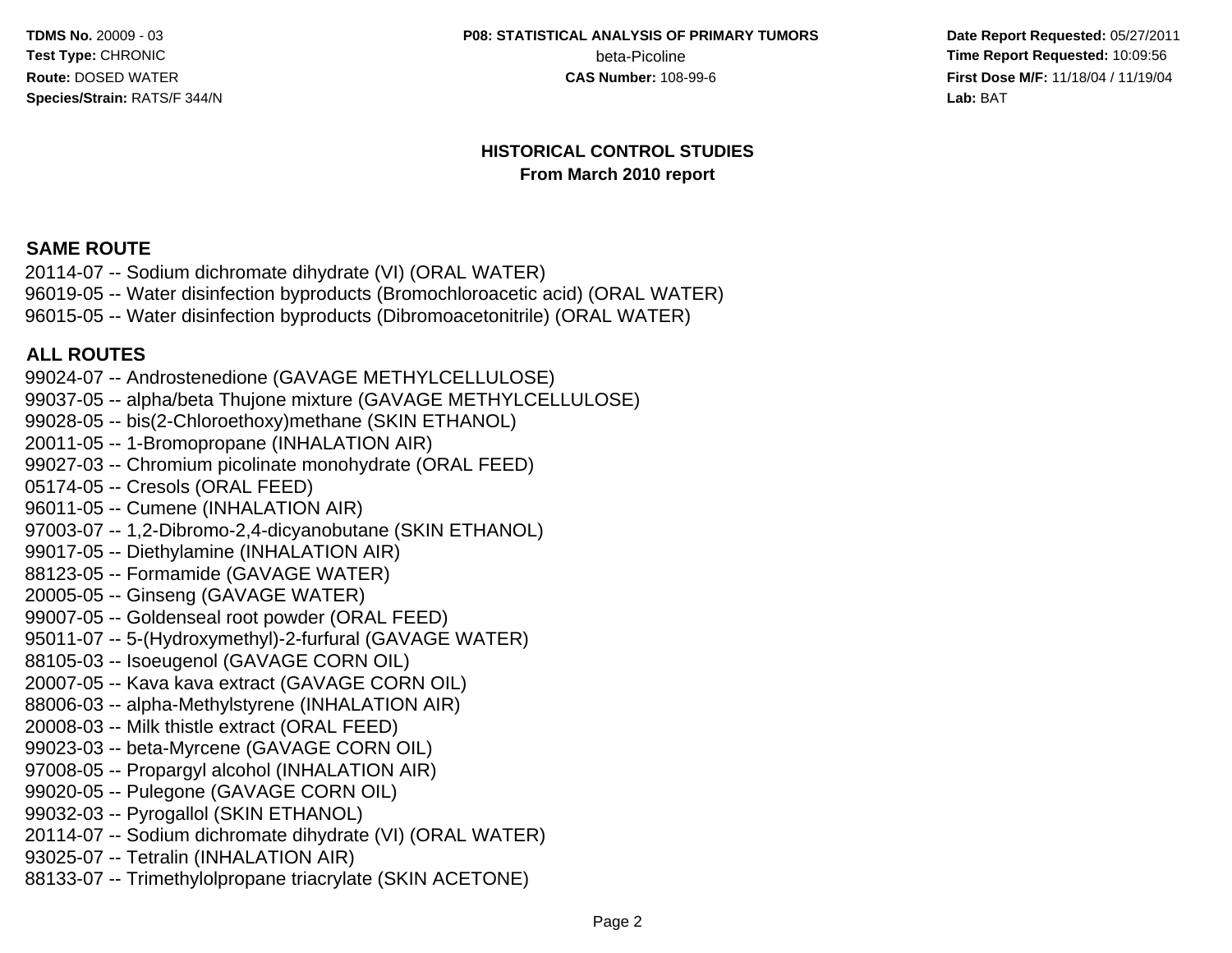beta-Picoline<br>CAS Number: 108-99-6

 **Date Report Requested:** 05/27/2011 **Time Report Requested:** 10:09:56 **First Dose M/F:** 11/18/04 / 11/19/04 Lab: BAT **Lab:** BAT

#### **HISTORICAL CONTROL STUDIESFrom March 2010 report**

96019-05 -- Water disinfection byproducts (Bromochloroacetic acid) (ORAL WATER)96015-05 -- Water disinfection byproducts (Dibromoacetonitrile) (ORAL WATER)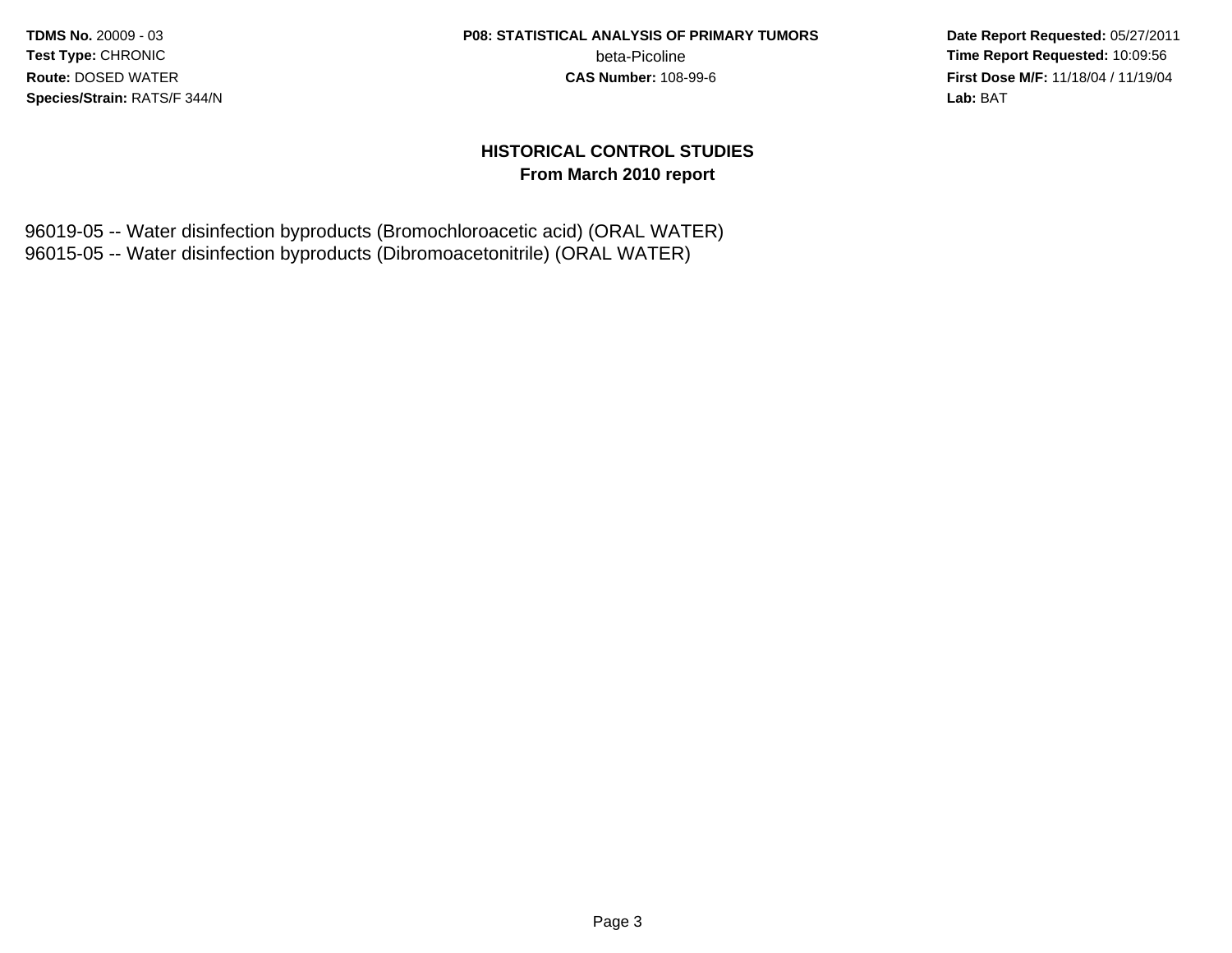**Date Report Requested:** 05/27/2011 **First Dose M/F:** 11/18/04 / 11/19/04 Lab: BAT **Lab:** BAT

#### **FOR ALL DOSES THE TUMOR RATES IN THE FOLLOWING TISSUES/ORGANS ARE BASED ON NUMBER OF TISSUES EXAMINED.IN OTHER TISSUES/ORGANS RATES ARE BASED ON THE NUMBER OF ANIMALS NECROPSIED.**

Adrenal Cortex Adrenal Medulla Clitoral/Preputial GlandIslets, PancreaticLiverLung Ovary Pituitary GlandTestesThyroid Gland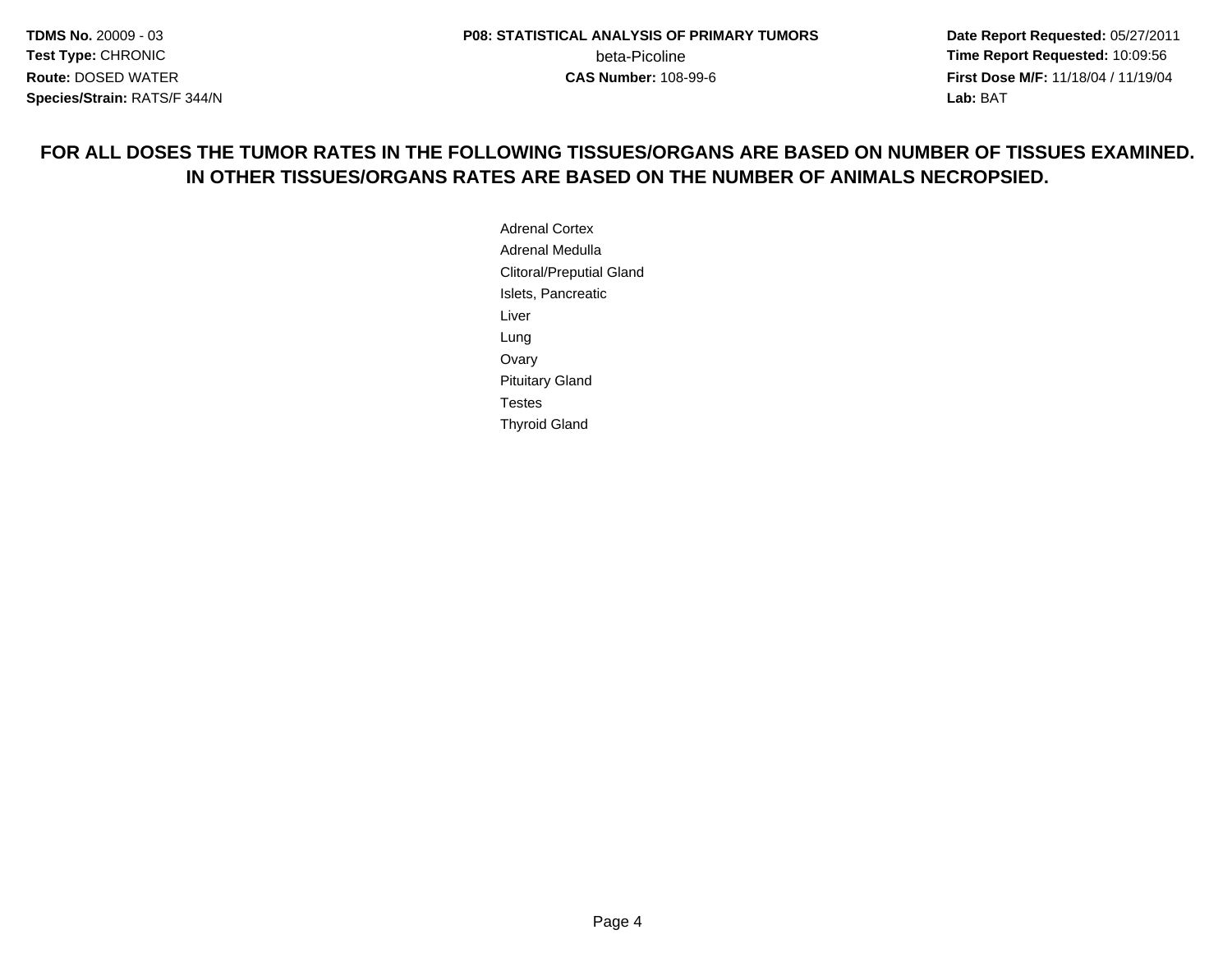**Date Report Requested:** 05/27/2011 **beta-Picoline**<br> **CAS Number:** 108-99-6<br> **CAS Number:** 108-99-6<br> **CAS Number:** 108-99-6 **First Dose M/F:** 11/18/04 / 11/19/04 Lab: BAT **Lab:** BAT

#### **SUMMARY OF STATISTICALLY SIGNIFICANT (P<=.05) RESULTS IN THE ANALYSIS OF BETA-PICOLINE**

#### **MALE RATS**

#### **Organ**

Adrenal MedullaLiverg Alveolar/Bronchiolar Carcinoma LungPituitary Gland: Pars Distalis or Unspecified SiteTestess Adenoma l and a strong of the control of the Adenoma Thyroid Gland: C-Cell

All Organs

#### **FEMALE RATS**

#### **Organ**

Liver

Lung

Mammary Gland

Thyroid Gland: C-Cell

All Organs

#### **Morphology**

 Pheochromocytoma Malignant Hepatocellular AdenomaAdenoma<br>Adenoma Carcinoma or Adenoma Mesothelioma: Benign, Malignant, NOSMesothelioma: MalignantBenign Tumors

#### **Morphology**

 Hepatocellular Adenoma Hepatocellular Carcinoma or Hepatocellular Adenoma Hepatocellular Carcinoma, Hepatocellular Adenoma, or Hepatoblastoma Alveolar/Bronchiolar Adenoma Alveolar/Bronchiolar Carcinoma or Alveolar/Bronchiolar Adenoma Fibroadenoma Fibroma, Fibroadenoma or Adenoma Fibroma, Fibroadenoma, Carcinoma, or Adenoma Adenoma Carcinoma or Adenoma Benign Tumors Malignant TumorsMalignant and Benign Tumors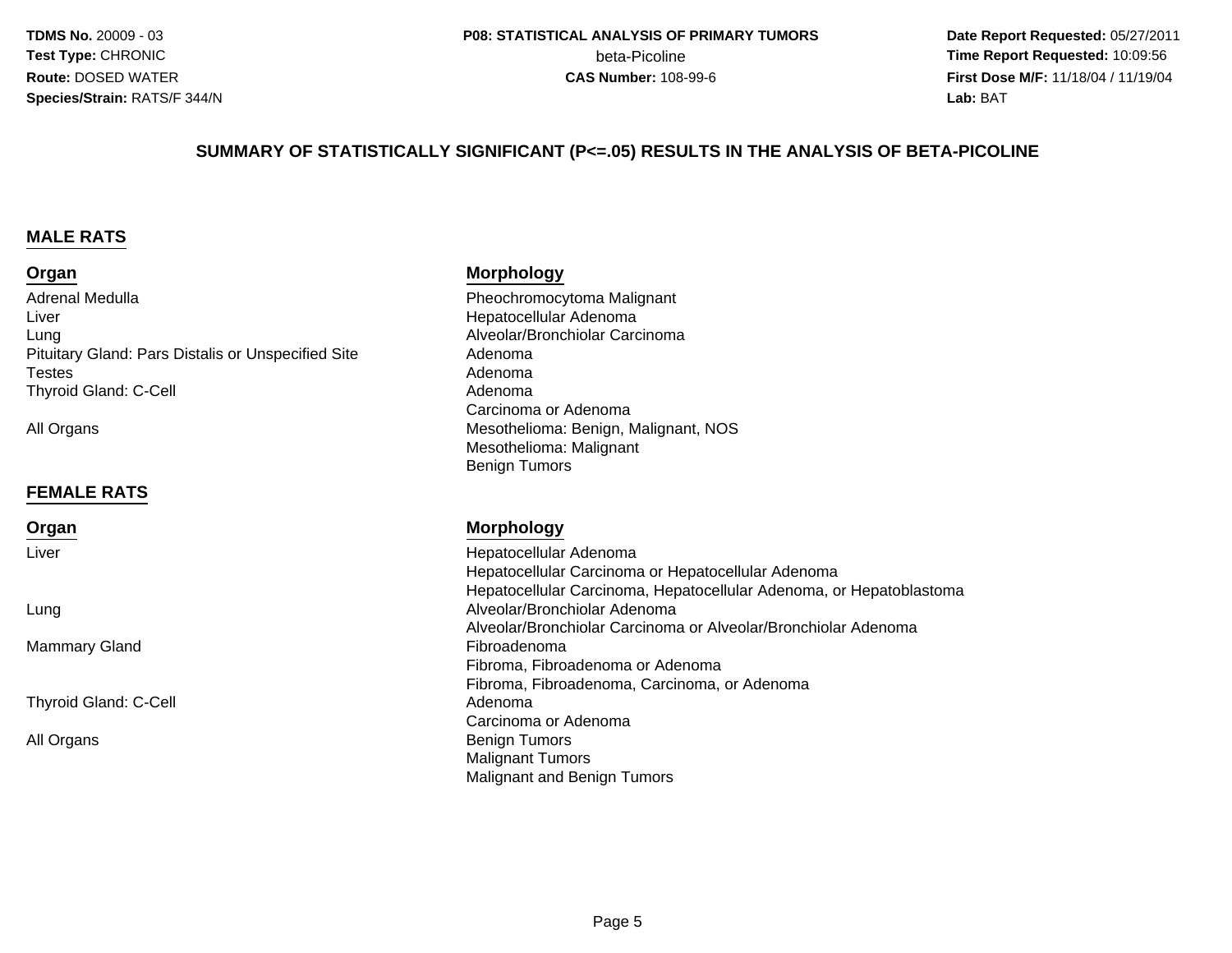**Date Report Requested:** 05/27/2011 **Time Report Requested:** 10:09:56 **First Dose M/F:** 11/18/04 / 11/19/04 Lab: BAT **Lab:** BAT

| <b>Males</b>                     |              |             |            |          |  |  |
|----------------------------------|--------------|-------------|------------|----------|--|--|
| <b>DOSE</b>                      | $0$ mg/l     | 156.25 mg/l | 312.5 mg/l | 625 mg/l |  |  |
|                                  |              |             |            |          |  |  |
| <b>Adrenal Cortex</b><br>Adenoma |              |             |            |          |  |  |
| <b>TUMOR RATES</b>               |              |             |            |          |  |  |
| <b>OVERALL</b> (a)               | 1/50(2%)     | 0/50(0%)    | 1/50(2%)   | 1/50(2%) |  |  |
| POLY-3 RATE (b)                  | 1/42.53      | 0/45.40     | 1/45.66    | 1/42.72  |  |  |
| POLY-3 PERCENT (g)               | 2.4%         | 0%          | 2.2%       | 2.3%     |  |  |
| <b>TERMINAL (d)</b>              | 1/33(3%)     | 0/31(0%)    | 0/32(0%)   | 0/24(0%) |  |  |
| <b>FIRST INCIDENCE</b>           | 726 (T)      | ---         | 569        | 607      |  |  |
| <b>HC TUMORS SAME ROUTE</b>      | 0/150(0%)    |             |            |          |  |  |
| <b>HC TUMORS ALL ROUTES</b>      | 15/1298 (1%) |             |            |          |  |  |
| <b>STATISTICAL TESTS</b>         |              |             |            |          |  |  |
| POLY <sub>3</sub>                | (n)          | (n)         | (n)        | (n)      |  |  |
| <b>POLY 1.5</b>                  | (n)          | (n)         | (n)        | (n)      |  |  |
| POLY <sub>6</sub>                | (n)          | (n)         | (n)        | (n)      |  |  |
| <b>COCH-ARM / FISHERS</b>        | (n)          | (n)         | (n)        | (n)      |  |  |
| MAX-ISO-POLY-3                   | (n)          | (n)         | (n)        | (n)      |  |  |
| <b>HISTCONT SAME RTE</b>         | (n)          | (n)         | (n)        | (n)      |  |  |
| <b>HISTCONT ALL RTES</b>         | (n)          | (n)         | (n)        | (n)      |  |  |
| <b>CURR VS HC SAME RTE</b>       | (n)          |             |            |          |  |  |
| <b>CURR VS HC ALL RTES</b>       | (n)          |             |            |          |  |  |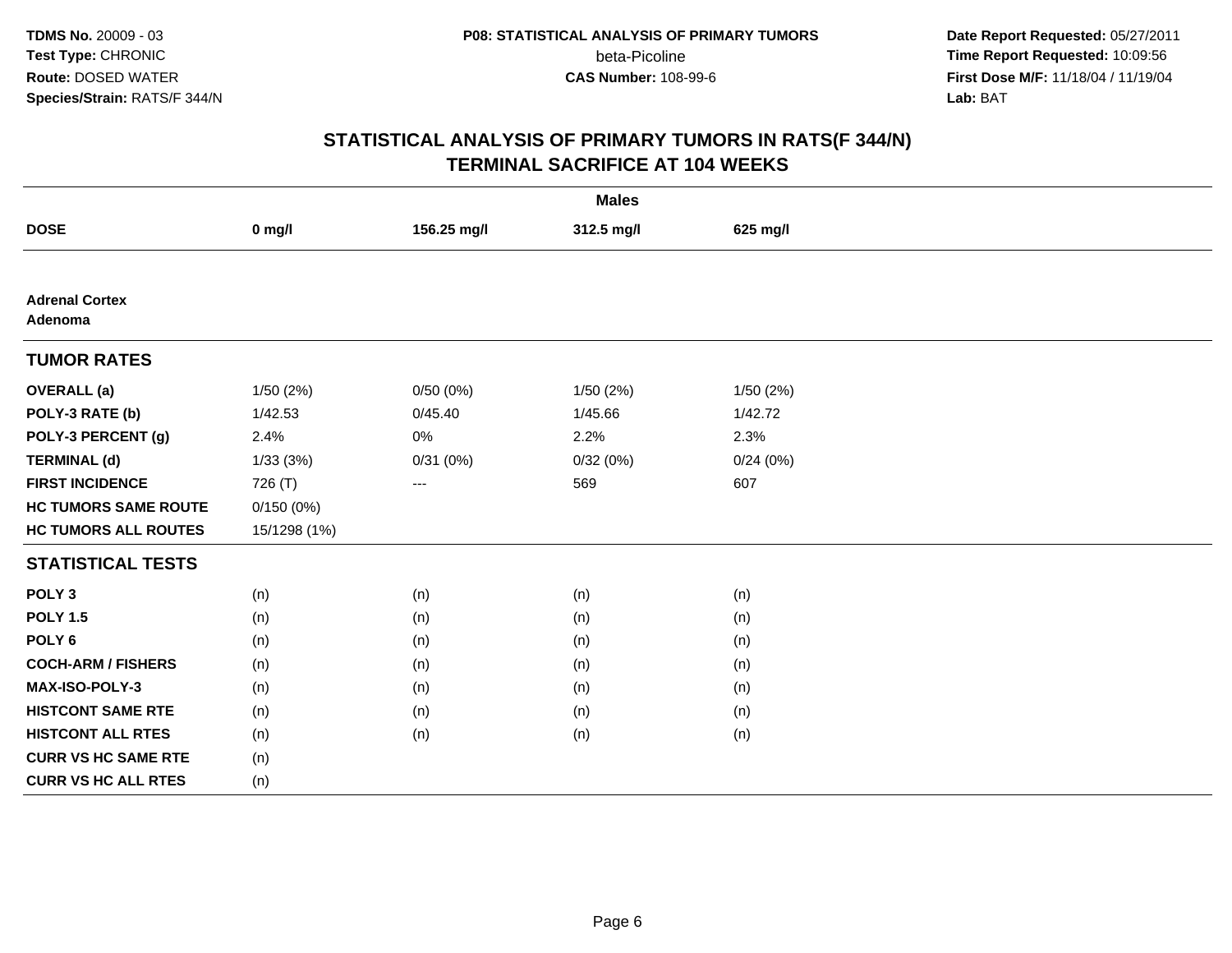**Date Report Requested:** 05/27/2011 **Time Report Requested:** 10:09:56 **First Dose M/F:** 11/18/04 / 11/19/04 Lab: BAT **Lab:** BAT

| <b>Males</b>                                      |                |              |             |              |  |  |
|---------------------------------------------------|----------------|--------------|-------------|--------------|--|--|
| <b>DOSE</b>                                       | $0$ mg/l       | 156.25 mg/l  | 312.5 mg/l  | 625 mg/l     |  |  |
|                                                   |                |              |             |              |  |  |
| <b>Adrenal Medulla</b><br>Pheochromocytoma Benign |                |              |             |              |  |  |
| <b>TUMOR RATES</b>                                |                |              |             |              |  |  |
| <b>OVERALL</b> (a)                                | 5/50 (10%)     | 5/49 (10%)   | 6/49 (12%)  | 5/50 (10%)   |  |  |
| POLY-3 RATE (b)                                   | 5/42.53        | 5/44.44      | 6/44.40     | 5/42.96      |  |  |
| POLY-3 PERCENT (g)                                | 11.8%          | 11.3%        | 13.5%       | 11.6%        |  |  |
| <b>TERMINAL (d)</b>                               | 5/33 (15%)     | 5/31 (16%)   | 5/31 (16%)  | 3/24(13%)    |  |  |
| <b>FIRST INCIDENCE</b>                            | 726 (T)        | 726 (T)      | 657         | 586          |  |  |
| <b>HC TUMORS SAME ROUTE</b>                       | 25/149 (17%)   |              |             |              |  |  |
| <b>HC TUMORS ALL ROUTES</b>                       | 183/1295 (14%) |              |             |              |  |  |
| <b>STATISTICAL TESTS</b>                          |                |              |             |              |  |  |
| POLY <sub>3</sub>                                 | $P = 0.545$    | P=0.603N     | $P = 0.530$ | P=0.625N     |  |  |
| <b>POLY 1.5</b>                                   | $P = 0.557$    | P=0.609N     | $P=0.522$   | P=0.616N     |  |  |
| POLY <sub>6</sub>                                 | $P = 0.519$    | P=0.603N     | $P = 0.533$ | $P = 0.617$  |  |  |
| <b>COCH-ARM / FISHERS</b>                         | $P = 0.550$    | $P = 0.617$  | $P = 0.486$ | $P = 0.630N$ |  |  |
| <b>MAX-ISO-POLY-3</b>                             | $P = 0.676$    | $P = 0.470N$ | $P = 0.404$ | P=0.493N     |  |  |
| <b>HISTCONT SAME RTE</b>                          | (h)            | (h)          | (h)         | (h)          |  |  |
| <b>HISTCONT ALL RTES</b>                          | (h)            | (h)          | (h)         | (h)          |  |  |
| <b>CURR VS HC SAME RTE</b>                        | $P = 0.283$    |              |             |              |  |  |
| <b>CURR VS HC ALL RTES</b>                        | $P = 0.431$    |              |             |              |  |  |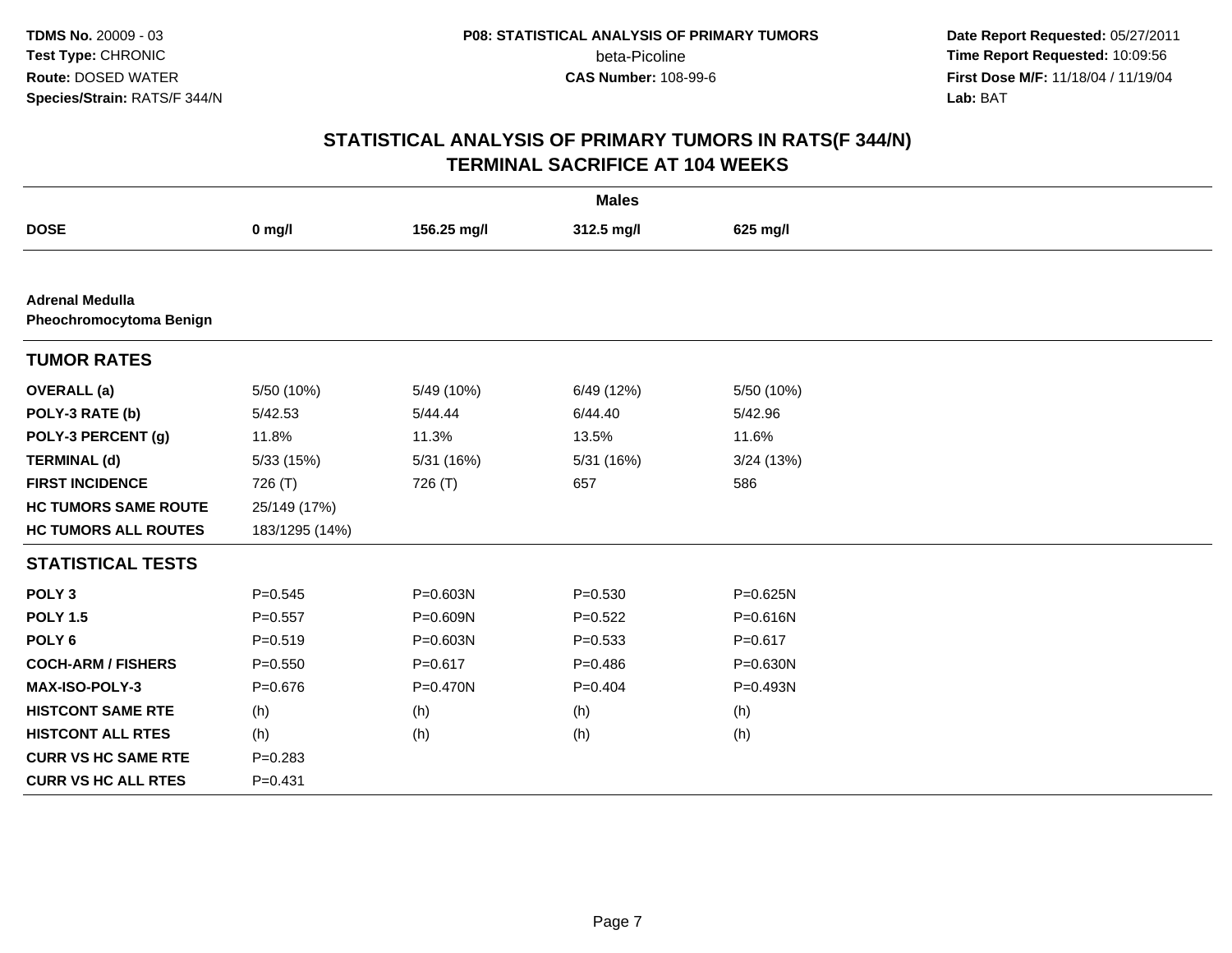**Date Report Requested:** 05/27/2011 **Time Report Requested:** 10:09:56 **First Dose M/F:** 11/18/04 / 11/19/04 Lab: BAT **Lab:** BAT

| <b>Males</b>                                                |              |             |             |          |  |  |
|-------------------------------------------------------------|--------------|-------------|-------------|----------|--|--|
| <b>DOSE</b>                                                 | $0$ mg/l     | 156.25 mg/l | 312.5 mg/l  | 625 mg/l |  |  |
|                                                             |              |             |             |          |  |  |
| <b>Adrenal Medulla</b><br><b>Pheochromocytoma Malignant</b> |              |             |             |          |  |  |
| <b>TUMOR RATES</b>                                          |              |             |             |          |  |  |
| <b>OVERALL</b> (a)                                          | 0/50(0%)     | 0/49(0%)    | 3/49(6%)    | 0/50(0%) |  |  |
| POLY-3 RATE (b)                                             | 0/42.53      | 0/44.44     | 3/44.46     | 0/42.31  |  |  |
| POLY-3 PERCENT (g)                                          | $0\%$        | 0%          | 6.8%        | 0%       |  |  |
| <b>TERMINAL (d)</b>                                         | 0/33(0%)     | 0/31(0%)    | 1/31(3%)    | 0/24(0%) |  |  |
| <b>FIRST INCIDENCE</b>                                      | ---          | $\cdots$    | 646         | $---$    |  |  |
| <b>HC TUMORS SAME ROUTE</b>                                 | 2/149(1%)    |             |             |          |  |  |
| <b>HC TUMORS ALL ROUTES</b>                                 | 24/1295 (2%) |             |             |          |  |  |
| <b>STATISTICAL TESTS</b>                                    |              |             |             |          |  |  |
| POLY <sub>3</sub>                                           | $P = 0.520$  | (e)         | $P = 0.127$ | (e)      |  |  |
| <b>POLY 1.5</b>                                             | $P = 0.537$  | (e)         | $P=0.125$   | (e)      |  |  |
| POLY <sub>6</sub>                                           | $P = 0.487$  | (e)         | $P = 0.127$ | (e)      |  |  |
| <b>COCH-ARM / FISHERS</b>                                   | $P = 0.540$  | (e)         | $P = 0.117$ | (e)      |  |  |
| MAX-ISO-POLY-3                                              | $P = 0.178$  | (e)         | $P=0.045*$  | (e)      |  |  |
| <b>HISTCONT SAME RTE</b>                                    | $P=0.402$    | (e)         | $P = 0.080$ | (e)      |  |  |
| <b>HISTCONT ALL RTES</b>                                    | $P = 0.546$  | (e)         | $P=0.044*$  | (e)      |  |  |
| <b>CURR VS HC SAME RTE</b>                                  | $P = 0.340$  |             |             |          |  |  |
| <b>CURR VS HC ALL RTES</b>                                  | $P = 0.361$  |             |             |          |  |  |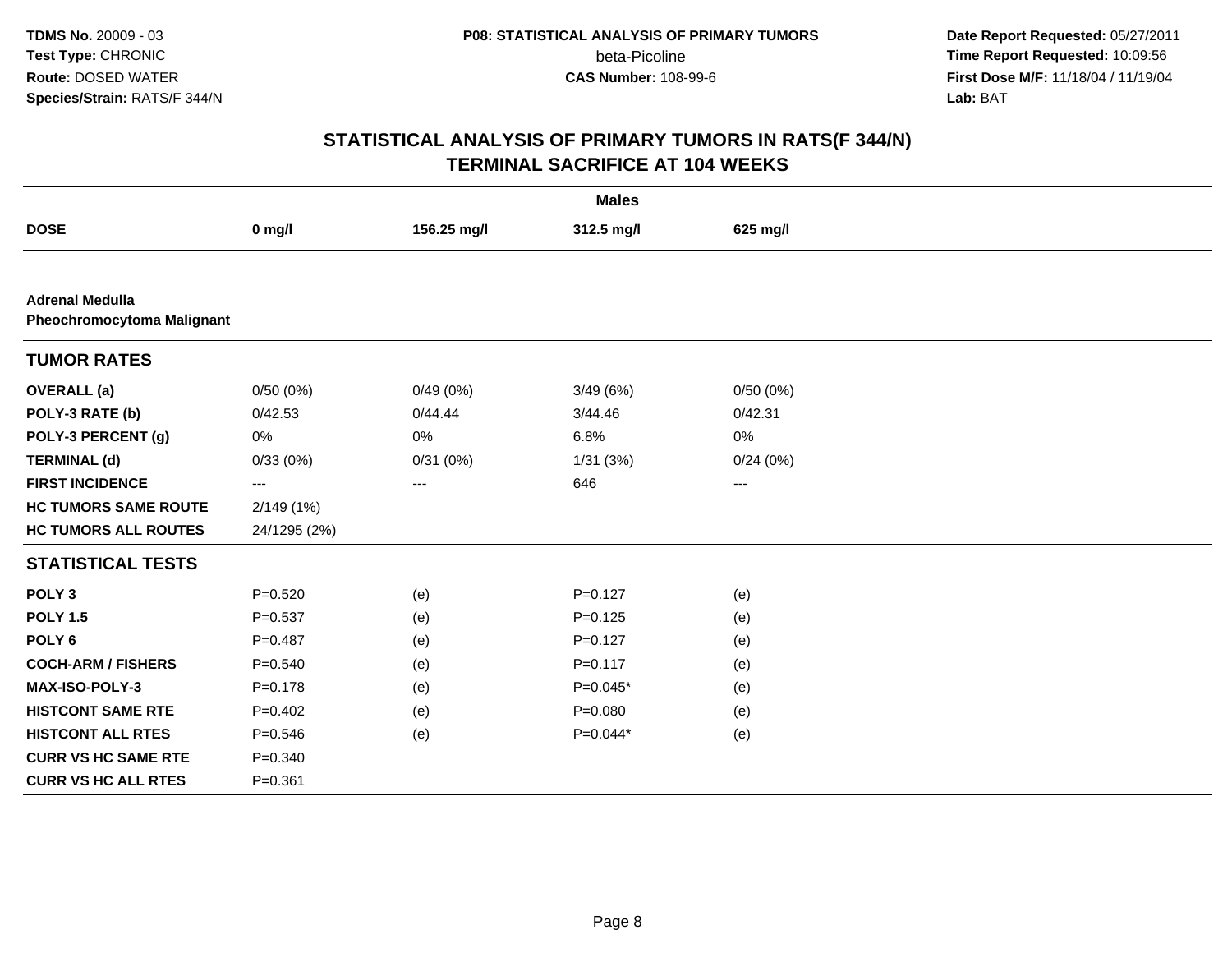**Date Report Requested:** 05/27/2011 **Time Report Requested:** 10:09:56 **First Dose M/F:** 11/18/04 / 11/19/04 Lab: BAT **Lab:** BAT

| <b>Males</b>                                                                |                |              |             |              |  |  |
|-----------------------------------------------------------------------------|----------------|--------------|-------------|--------------|--|--|
| <b>DOSE</b>                                                                 | $0$ mg/l       | 156.25 mg/l  | 312.5 mg/l  | 625 mg/l     |  |  |
|                                                                             |                |              |             |              |  |  |
| <b>Adrenal Medulla</b><br>Pheochromocytoma: Benign, Complex, Malignant, NOS |                |              |             |              |  |  |
| <b>TUMOR RATES</b>                                                          |                |              |             |              |  |  |
| <b>OVERALL</b> (a)                                                          | 6/50 (12%)     | 5/49 (10%)   | 9/49 (18%)  | 5/50 (10%)   |  |  |
| POLY-3 RATE (b)                                                             | 6/42.97        | 5/44.44      | 9/44.71     | 5/42.96      |  |  |
| POLY-3 PERCENT (g)                                                          | 14%            | 11.3%        | 20.1%       | 11.6%        |  |  |
| <b>TERMINAL (d)</b>                                                         | 5/33 (15%)     | 5/31(16%)    | 6/31 (19%)  | 3/24(13%)    |  |  |
| <b>FIRST INCIDENCE</b>                                                      | 600            | 726 (T)      | 646         | 586          |  |  |
| <b>HC TUMORS SAME ROUTE</b>                                                 | 27/149 (18%)   |              |             |              |  |  |
| <b>HC TUMORS ALL ROUTES</b>                                                 | 208/1295 (16%) |              |             |              |  |  |
| <b>STATISTICAL TESTS</b>                                                    |                |              |             |              |  |  |
| POLY <sub>3</sub>                                                           | $P = 0.525N$   | P=0.476N     | $P = 0.315$ | $P = 0.500N$ |  |  |
| <b>POLY 1.5</b>                                                             | P=0.507N       | P=0.480N     | $P = 0.309$ | P=0.487N     |  |  |
| POLY <sub>6</sub>                                                           | $P = 0.554$    | $P = 0.481N$ | $P = 0.316$ | P=0.528N     |  |  |
| <b>COCH-ARM / FISHERS</b>                                                   | $P = 0.511N$   | $P = 0.514N$ | $P = 0.274$ | P=0.500N     |  |  |
| MAX-ISO-POLY-3                                                              | P=0.515N       | P=0.354N     | $P=0.228$   | P=0.372N     |  |  |
| <b>HISTCONT SAME RTE</b>                                                    | (h)            | (h)          | (h)         | (h)          |  |  |
| <b>HISTCONT ALL RTES</b>                                                    | $P = 1.000$    | $P = 1.000$  | $P = 0.456$ | $P = 1.000$  |  |  |
| <b>CURR VS HC SAME RTE</b>                                                  | $P = 0.330$    |              |             |              |  |  |
| <b>CURR VS HC ALL RTES</b>                                                  | $P = 0.456$    |              |             |              |  |  |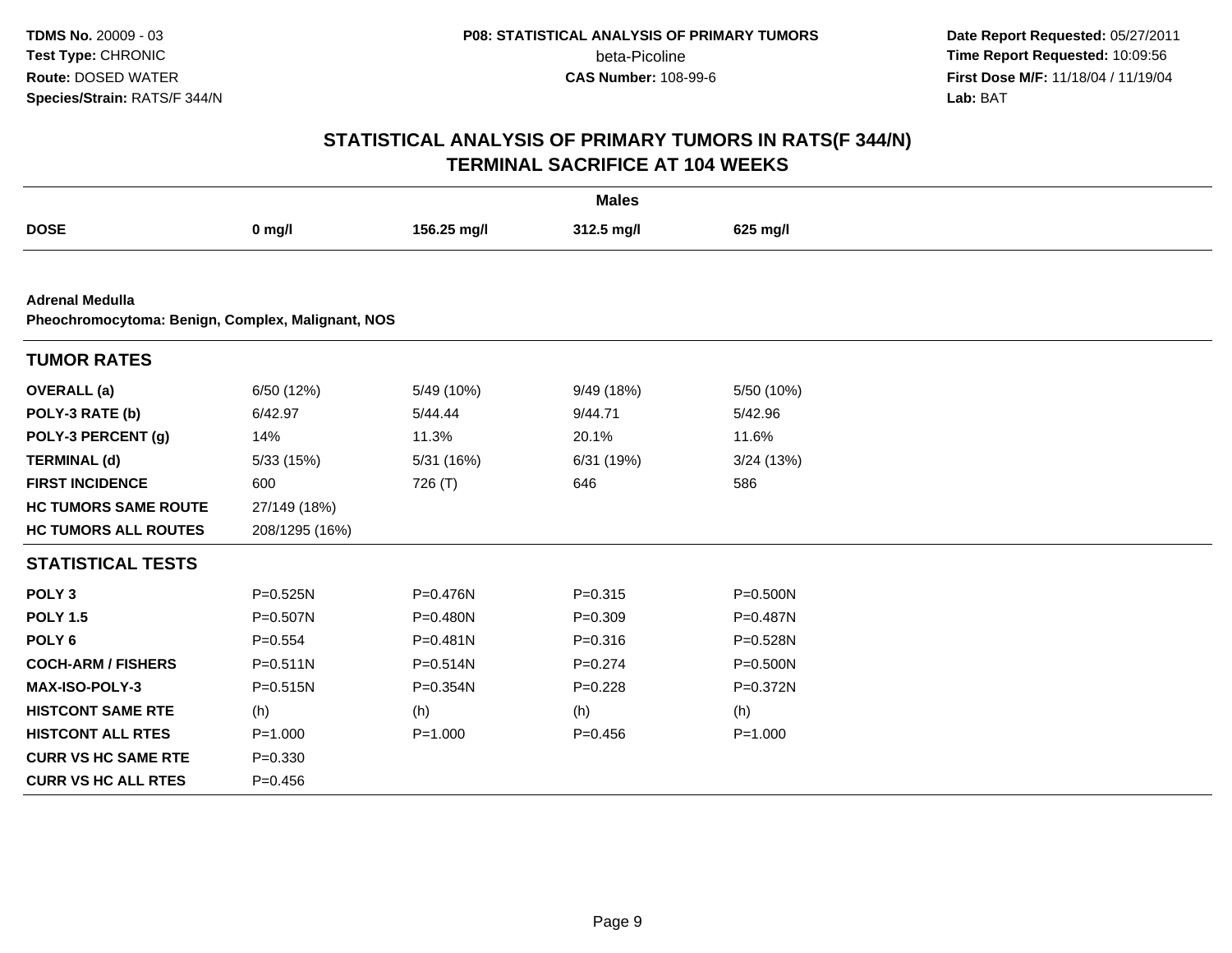**Date Report Requested:** 05/27/2011 **Time Report Requested:** 10:09:56 **First Dose M/F:** 11/18/04 / 11/19/04 Lab: BAT **Lab:** BAT

| <b>Males</b>                               |                   |             |             |          |  |  |
|--------------------------------------------|-------------------|-------------|-------------|----------|--|--|
| <b>DOSE</b>                                | $0$ mg/l          | 156.25 mg/l | 312.5 mg/l  | 625 mg/l |  |  |
|                                            |                   |             |             |          |  |  |
| <b>Clitoral/Preputial Gland</b><br>Adenoma |                   |             |             |          |  |  |
| <b>TUMOR RATES</b>                         |                   |             |             |          |  |  |
| <b>OVERALL</b> (a)                         | 0/50(0%)          | 1/50(2%)    | 2/50(4%)    | 0/50(0%) |  |  |
| POLY-3 RATE (b)                            | 0/42.53           | 1/45.40     | 2/45.14     | 0/42.31  |  |  |
| POLY-3 PERCENT (g)                         | 0%                | 2.2%        | 4.4%        | 0%       |  |  |
| <b>TERMINAL (d)</b>                        | 0/33(0%)          | 1/31(3%)    | 2/32(6%)    | 0/24(0%) |  |  |
| <b>FIRST INCIDENCE</b>                     | $\qquad \qquad -$ | 726 (T)     | 726 (T)     | ---      |  |  |
| <b>HC TUMORS SAME ROUTE</b>                | 9/148(6%)         |             |             |          |  |  |
| <b>HC TUMORS ALL ROUTES</b>                | 51/1295 (4%)      |             |             |          |  |  |
| <b>STATISTICAL TESTS</b>                   |                   |             |             |          |  |  |
| POLY <sub>3</sub>                          | P=0.622N          | $P = 0.513$ | $P = 0.251$ | (e)      |  |  |
| <b>POLY 1.5</b>                            | P=0.613N          | $P = 0.511$ | $P = 0.249$ | (e)      |  |  |
| POLY <sub>6</sub>                          | P=0.639N          | $P = 0.513$ | $P = 0.250$ | (e)      |  |  |
| <b>COCH-ARM / FISHERS</b>                  | P=0.616N          | $P = 0.500$ | $P = 0.247$ | (e)      |  |  |
| <b>MAX-ISO-POLY-3</b>                      | $P = 0.345$       | $P = 0.174$ | $P = 0.089$ | (e)      |  |  |
| <b>HISTCONT SAME RTE</b>                   | (h)               | (h)         | (h)         | (e)      |  |  |
| <b>HISTCONT ALL RTES</b>                   | (h)               | (h)         | (h)         | (e)      |  |  |
| <b>CURR VS HC SAME RTE</b>                 | $P=0.082$         |             |             |          |  |  |
| <b>CURR VS HC ALL RTES</b>                 | $P = 0.165$       |             |             |          |  |  |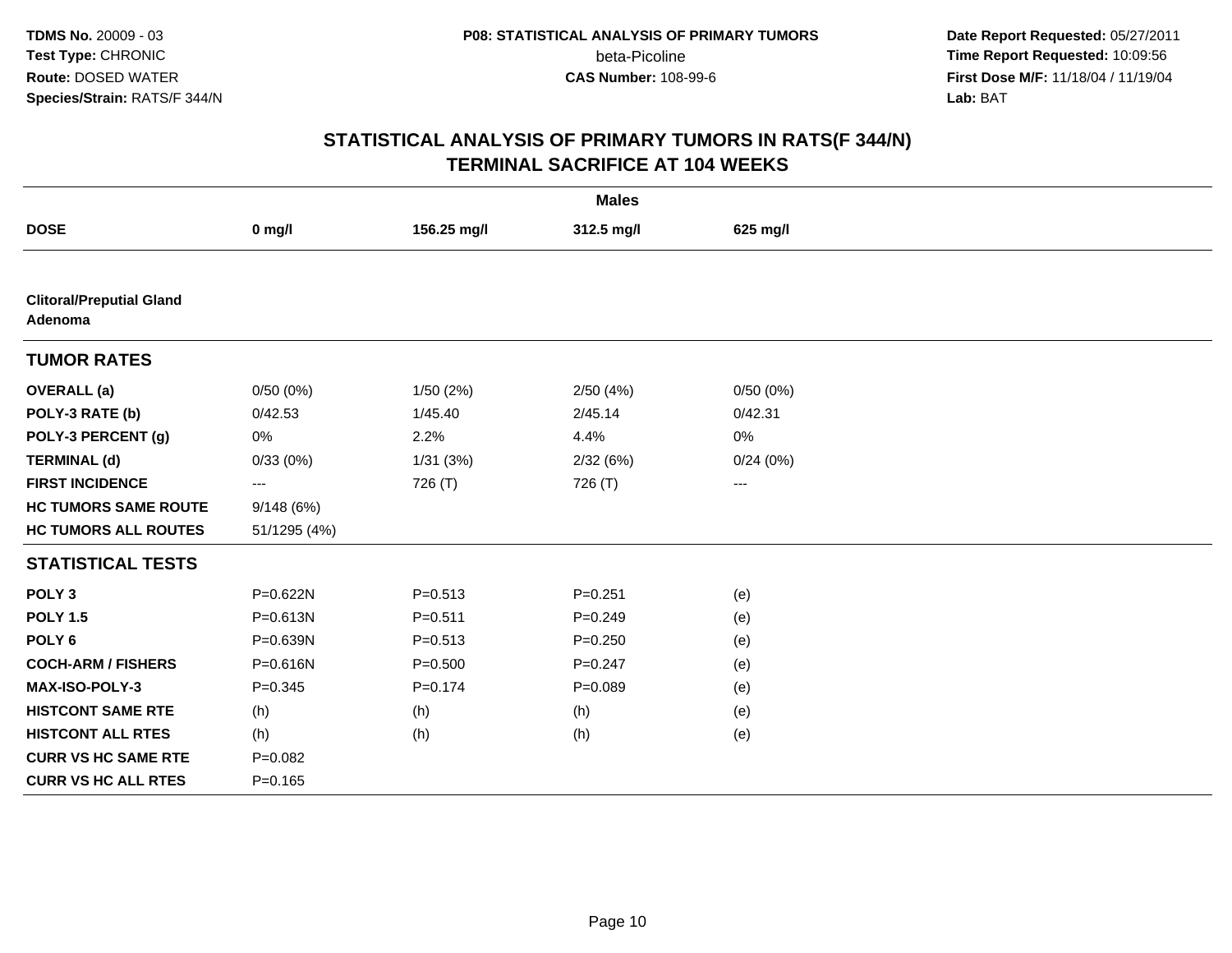**Date Report Requested:** 05/27/2011 **Time Report Requested:** 10:09:56 **First Dose M/F:** 11/18/04 / 11/19/04 Lab: BAT **Lab:** BAT

| <b>Males</b>                                 |              |              |              |              |  |  |
|----------------------------------------------|--------------|--------------|--------------|--------------|--|--|
| <b>DOSE</b>                                  | $0$ mg/l     | 156.25 mg/l  | 312.5 mg/l   | 625 mg/l     |  |  |
|                                              |              |              |              |              |  |  |
| <b>Clitoral/Preputial Gland</b><br>Carcinoma |              |              |              |              |  |  |
| <b>TUMOR RATES</b>                           |              |              |              |              |  |  |
| <b>OVERALL</b> (a)                           | 2/50(4%)     | 1/50(2%)     | 2/50(4%)     | 0/50(0%)     |  |  |
| POLY-3 RATE (b)                              | 2/43.13      | 1/45.40      | 2/45.27      | 0/42.31      |  |  |
| POLY-3 PERCENT (g)                           | 4.6%         | 2.2%         | 4.4%         | 0%           |  |  |
| <b>TERMINAL (d)</b>                          | 0/33(0%)     | 1/31(3%)     | 1/32(3%)     | 0/24(0%)     |  |  |
| <b>FIRST INCIDENCE</b>                       | 600          | 726 (T)      | 692          | ---          |  |  |
| <b>HC TUMORS SAME ROUTE</b>                  | 3/148(2%)    |              |              |              |  |  |
| <b>HC TUMORS ALL ROUTES</b>                  | 19/1295 (2%) |              |              |              |  |  |
| <b>STATISTICAL TESTS</b>                     |              |              |              |              |  |  |
| POLY <sub>3</sub>                            | $P = 0.210N$ | P=0.482N     | $P = 0.677N$ | $P = 0.241N$ |  |  |
| <b>POLY 1.5</b>                              | P=0.203N     | P=0.484N     | P=0.678N     | $P = 0.235N$ |  |  |
| POLY <sub>6</sub>                            | P=0.222N     | P=0.486N     | P=0.679N     | $P = 0.254N$ |  |  |
| <b>COCH-ARM / FISHERS</b>                    | P=0.200N     | $P = 0.500N$ | $P = 0.691N$ | $P = 0.247N$ |  |  |
| <b>MAX-ISO-POLY-3</b>                        | P=0.166N     | P=0.270N     | P=0.480N     | $P = 0.080N$ |  |  |
| <b>HISTCONT SAME RTE</b>                     | $P=0.769$    | $P = 1.000$  | $P = 0.372$  | $P = 1.000$  |  |  |
| <b>HISTCONT ALL RTES</b>                     | $P = 0.644$  | $P = 1.000$  | $P = 0.124$  | $P = 1.000$  |  |  |
| <b>CURR VS HC SAME RTE</b>                   | $P = 0.483$  |              |              |              |  |  |
| <b>CURR VS HC ALL RTES</b>                   | $P = 0.158$  |              |              |              |  |  |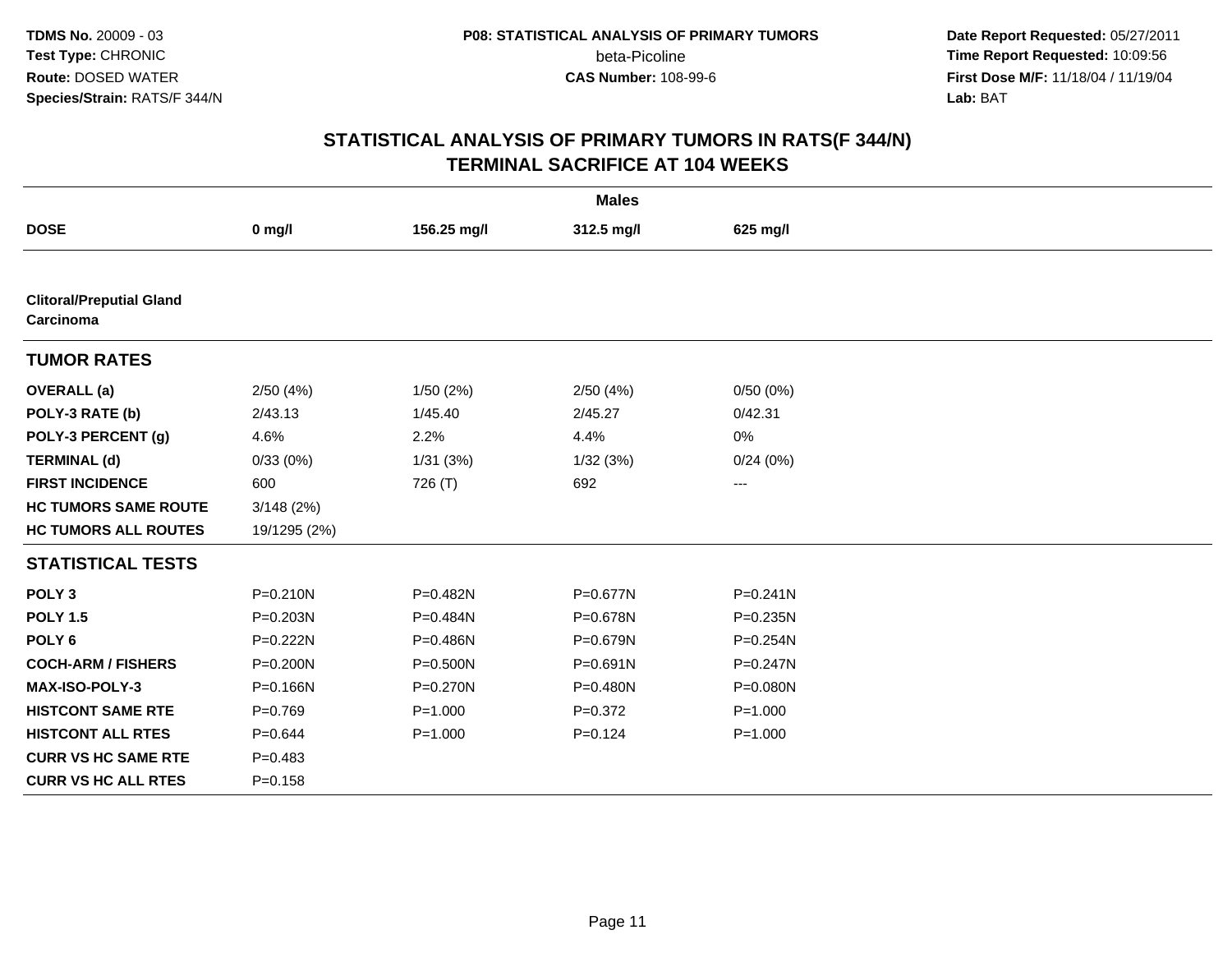**Date Report Requested:** 05/27/2011 **Time Report Requested:** 10:09:56 **First Dose M/F:** 11/18/04 / 11/19/04 Lab: BAT **Lab:** BAT

| <b>Males</b>                                                   |              |              |             |              |  |  |
|----------------------------------------------------------------|--------------|--------------|-------------|--------------|--|--|
| <b>DOSE</b>                                                    | $0$ mg/l     | 156.25 mg/l  | 312.5 mg/l  | 625 mg/l     |  |  |
|                                                                |              |              |             |              |  |  |
| <b>Clitoral/Preputial Gland</b><br><b>Carcinoma or Adenoma</b> |              |              |             |              |  |  |
| <b>TUMOR RATES</b>                                             |              |              |             |              |  |  |
| <b>OVERALL</b> (a)                                             | 2/50(4%)     | 2/50(4%)     | 4/50 (8%)   | 0/50(0%)     |  |  |
| POLY-3 RATE (b)                                                | 2/43.13      | 2/45.40      | 4/45.27     | 0/42.31      |  |  |
| POLY-3 PERCENT (g)                                             | 4.6%         | 4.4%         | 8.8%        | 0%           |  |  |
| <b>TERMINAL (d)</b>                                            | 0/33(0%)     | 2/31(7%)     | 3/32 (9%)   | 0/24(0%)     |  |  |
| <b>FIRST INCIDENCE</b>                                         | 600          | 726 (T)      | 692         | $\cdots$     |  |  |
| <b>HC TUMORS SAME ROUTE</b>                                    | 10/148 (7%)  |              |             |              |  |  |
| <b>HC TUMORS ALL ROUTES</b>                                    | 68/1295 (5%) |              |             |              |  |  |
| <b>STATISTICAL TESTS</b>                                       |              |              |             |              |  |  |
| POLY <sub>3</sub>                                              | $P = 0.246N$ | P=0.676N     | $P = 0.360$ | $P = 0.241N$ |  |  |
| <b>POLY 1.5</b>                                                | P=0.234N     | P=0.677N     | $P = 0.358$ | P=0.235N     |  |  |
| POLY <sub>6</sub>                                              | $P = 0.271N$ | P=0.679N     | $P = 0.356$ | P=0.254N     |  |  |
| <b>COCH-ARM / FISHERS</b>                                      | $P = 0.232N$ | $P = 0.691N$ | $P = 0.339$ | P=0.247N     |  |  |
| <b>MAX-ISO-POLY-3</b>                                          | $P = 0.154N$ | P=0.479N     | $P=0.223$   | P=0.080N     |  |  |
| <b>HISTCONT SAME RTE</b>                                       | $P = 1.000$  | $P = 1.000$  | $P = 1.000$ | $P = 1.000$  |  |  |
| <b>HISTCONT ALL RTES</b>                                       | $P = 1.000$  | $P = 1.000$  | $P = 0.291$ | $P = 1.000$  |  |  |
| <b>CURR VS HC SAME RTE</b>                                     | $P = 0.528$  |              |             |              |  |  |
| <b>CURR VS HC ALL RTES</b>                                     | $P=0.697$    |              |             |              |  |  |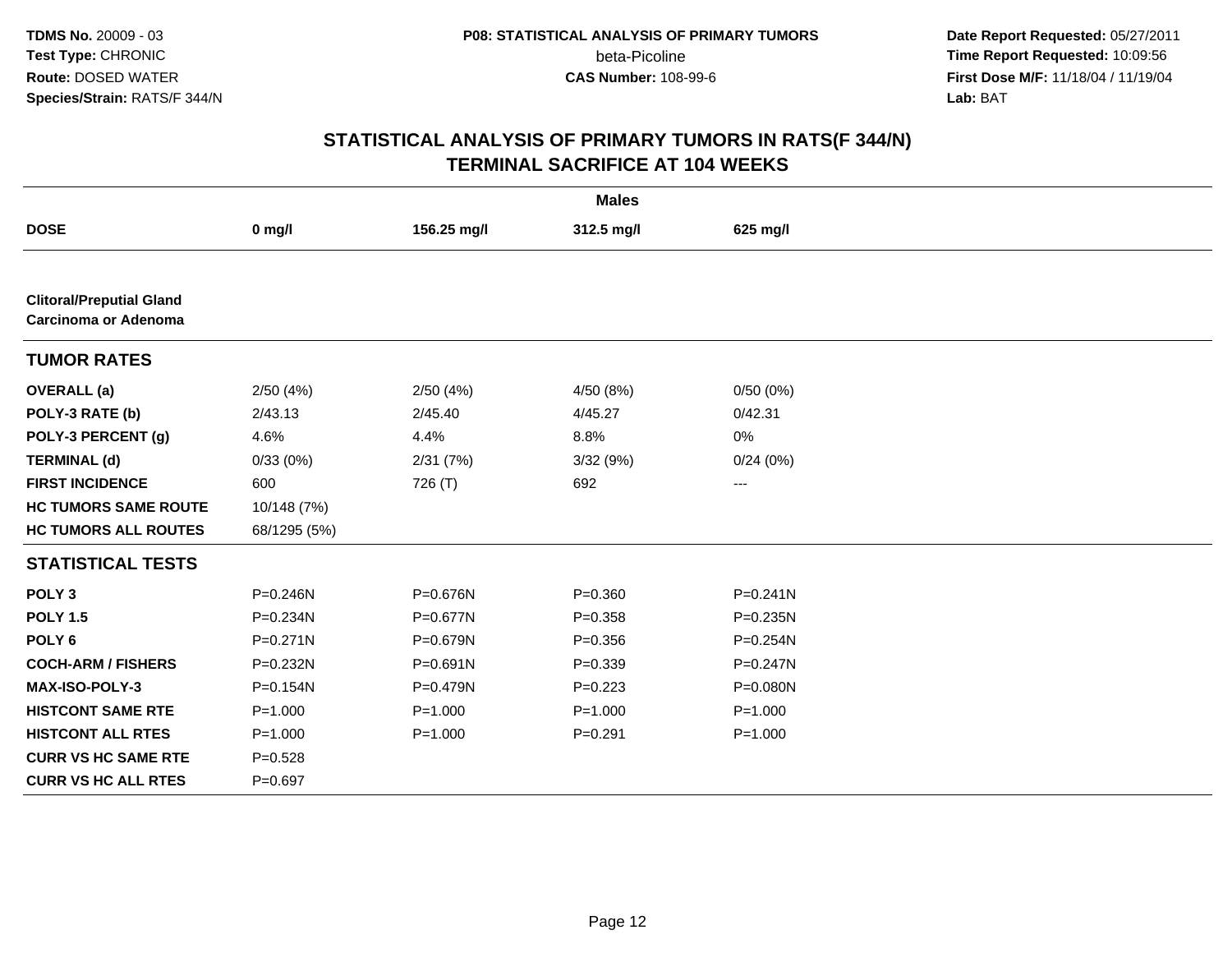**Date Report Requested:** 05/27/2011 **Time Report Requested:** 10:09:56 **First Dose M/F:** 11/18/04 / 11/19/04 Lab: BAT **Lab:** BAT

| <b>Males</b>                  |              |              |              |              |  |  |
|-------------------------------|--------------|--------------|--------------|--------------|--|--|
| <b>DOSE</b>                   | $0$ mg/l     | 156.25 mg/l  | 312.5 mg/l   | 625 mg/l     |  |  |
|                               |              |              |              |              |  |  |
| Islets, Pancreatic<br>Adenoma |              |              |              |              |  |  |
| <b>TUMOR RATES</b>            |              |              |              |              |  |  |
| <b>OVERALL</b> (a)            | 4/50 (8%)    | 1/50(2%)     | 3/50(6%)     | 2/50(4%)     |  |  |
| POLY-3 RATE (b)               | 4/42.53      | 1/45.92      | 3/45.53      | 2/42.45      |  |  |
| POLY-3 PERCENT (g)            | 9.4%         | 2.2%         | 6.6%         | 4.7%         |  |  |
| <b>TERMINAL (d)</b>           | 4/33 (12%)   | 0/31(0%)     | 2/32(6%)     | 1/24(4%)     |  |  |
| <b>FIRST INCIDENCE</b>        | 726 (T)      | 567          | 615          | 691          |  |  |
| <b>HC TUMORS SAME ROUTE</b>   | 12/149 (8%)  |              |              |              |  |  |
| <b>HC TUMORS ALL ROUTES</b>   | 92/1296 (7%) |              |              |              |  |  |
| <b>STATISTICAL TESTS</b>      |              |              |              |              |  |  |
| POLY <sub>3</sub>             | P=0.388N     | P=0.156N     | P=0.463N     | P=0.337N     |  |  |
| <b>POLY 1.5</b>               | P=0.378N     | $P = 0.161N$ | P=0.470N     | P=0.329N     |  |  |
| POLY <sub>6</sub>             | P=0.404N     | P=0.153N     | $P = 0.459N$ | P=0.356N     |  |  |
| <b>COCH-ARM / FISHERS</b>     | P=0.371N     | P=0.181N     | P=0.500N     | P=0.339N     |  |  |
| MAX-ISO-POLY-3                | P=0.272N     | P=0.078N     | P=0.319N     | $P = 0.201N$ |  |  |
| <b>HISTCONT SAME RTE</b>      | (h)          | (h)          | (h)          | (h)          |  |  |
| <b>HISTCONT ALL RTES</b>      | (h)          | (h)          | (h)          | (h)          |  |  |
| <b>CURR VS HC SAME RTE</b>    | $P = 0.946$  |              |              |              |  |  |
| <b>CURR VS HC ALL RTES</b>    | $P=0.796$    |              |              |              |  |  |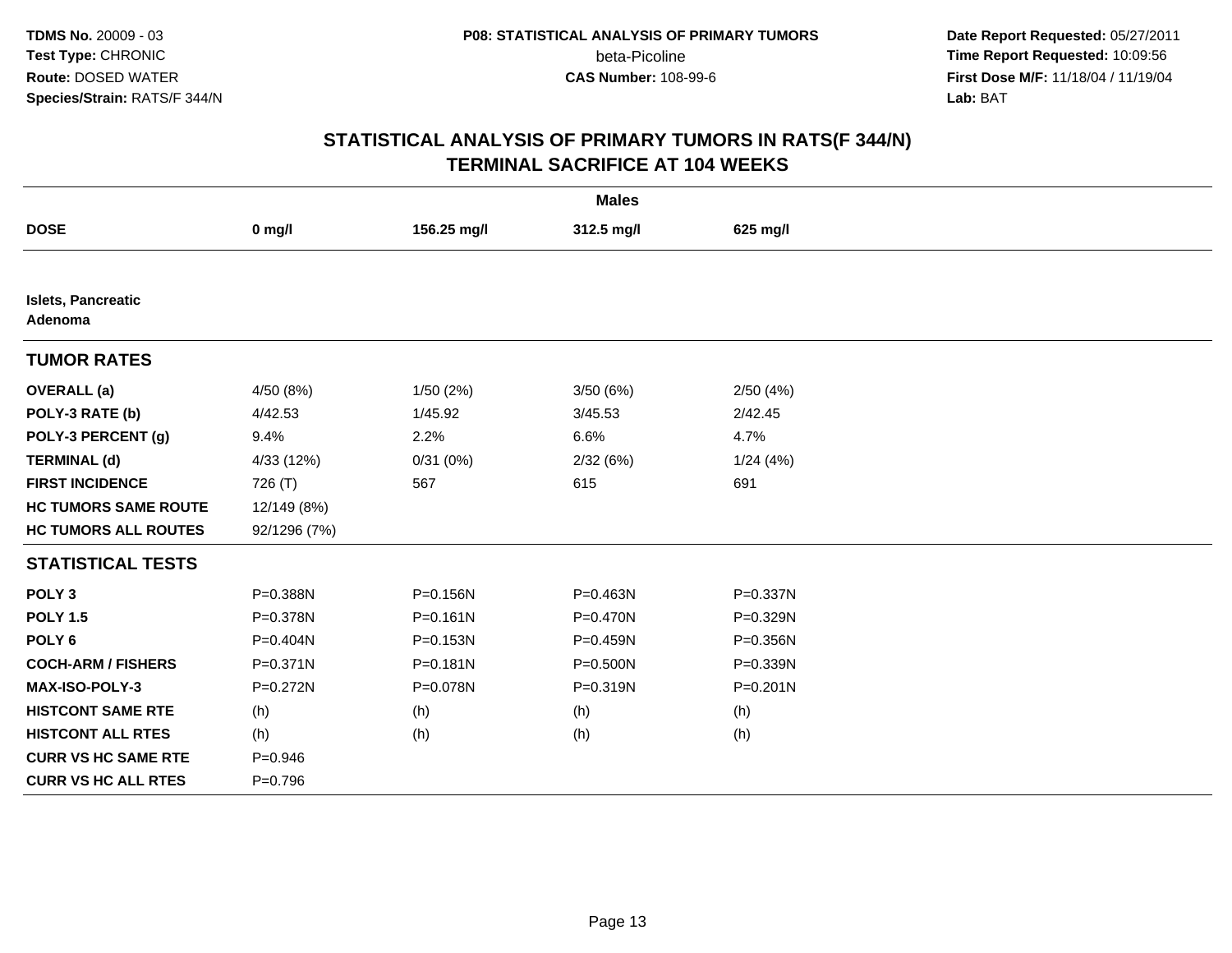**Date Report Requested:** 05/27/2011 **Time Report Requested:** 10:09:56 **First Dose M/F:** 11/18/04 / 11/19/04 Lab: BAT **Lab:** BAT

| <b>Males</b>                    |              |              |              |              |  |  |
|---------------------------------|--------------|--------------|--------------|--------------|--|--|
| <b>DOSE</b>                     | $0$ mg/l     | 156.25 mg/l  | 312.5 mg/l   | 625 mg/l     |  |  |
|                                 |              |              |              |              |  |  |
| Liver<br>Hepatocellular Adenoma |              |              |              |              |  |  |
| <b>TUMOR RATES</b>              |              |              |              |              |  |  |
| <b>OVERALL</b> (a)              | 3/50(6%)     | 1/50(2%)     | 0/50(0%)     | 2/50(4%)     |  |  |
| POLY-3 RATE (b)                 | 3/42.53      | 1/45.44      | 0/45.14      | 2/42.33      |  |  |
| POLY-3 PERCENT (g)              | 7.1%         | 2.2%         | 0%           | 4.7%         |  |  |
| <b>TERMINAL (d)</b>             | 3/33 (9%)    | 0/31(0%)     | 0/32(0%)     | 1/24(4%)     |  |  |
| <b>FIRST INCIDENCE</b>          | 726 (T)      | 717          | ---          | 720          |  |  |
| <b>HC TUMORS SAME ROUTE</b>     | 2/150(1%)    |              |              |              |  |  |
| <b>HC TUMORS ALL ROUTES</b>     | 15/1298 (1%) |              |              |              |  |  |
| <b>STATISTICAL TESTS</b>        |              |              |              |              |  |  |
| POLY <sub>3</sub>               | $P = 0.450N$ | P=0.282N     | P=0.108N     | $P = 0.502N$ |  |  |
| <b>POLY 1.5</b>                 | P=0.448N     | P=0.286N     | $P = 0.110N$ | P=0.493N     |  |  |
| POLY <sub>6</sub>               | P=0.452N     | $P = 0.281N$ | P=0.108N     | $P = 0.522N$ |  |  |
| <b>COCH-ARM / FISHERS</b>       | $P = 0.444N$ | P=0.309N     | $P = 0.121N$ | $P = 0.500N$ |  |  |
| MAX-ISO-POLY-3                  | P=0.185N     | P=0.146N     | P=0.038N*    | P=0.325N     |  |  |
| <b>HISTCONT SAME RTE</b>        | $P = 0.198$  | $P = 1.000$  | $P = 1.000$  | $P=0.262$    |  |  |
| <b>HISTCONT ALL RTES</b>        | $P=0.092$    | $P = 1.000$  | $P = 1.000$  | $P = 0.067$  |  |  |
| <b>CURR VS HC SAME RTE</b>      | $P = 0.087$  |              |              |              |  |  |
| <b>CURR VS HC ALL RTES</b>      | P=0.003**    |              |              |              |  |  |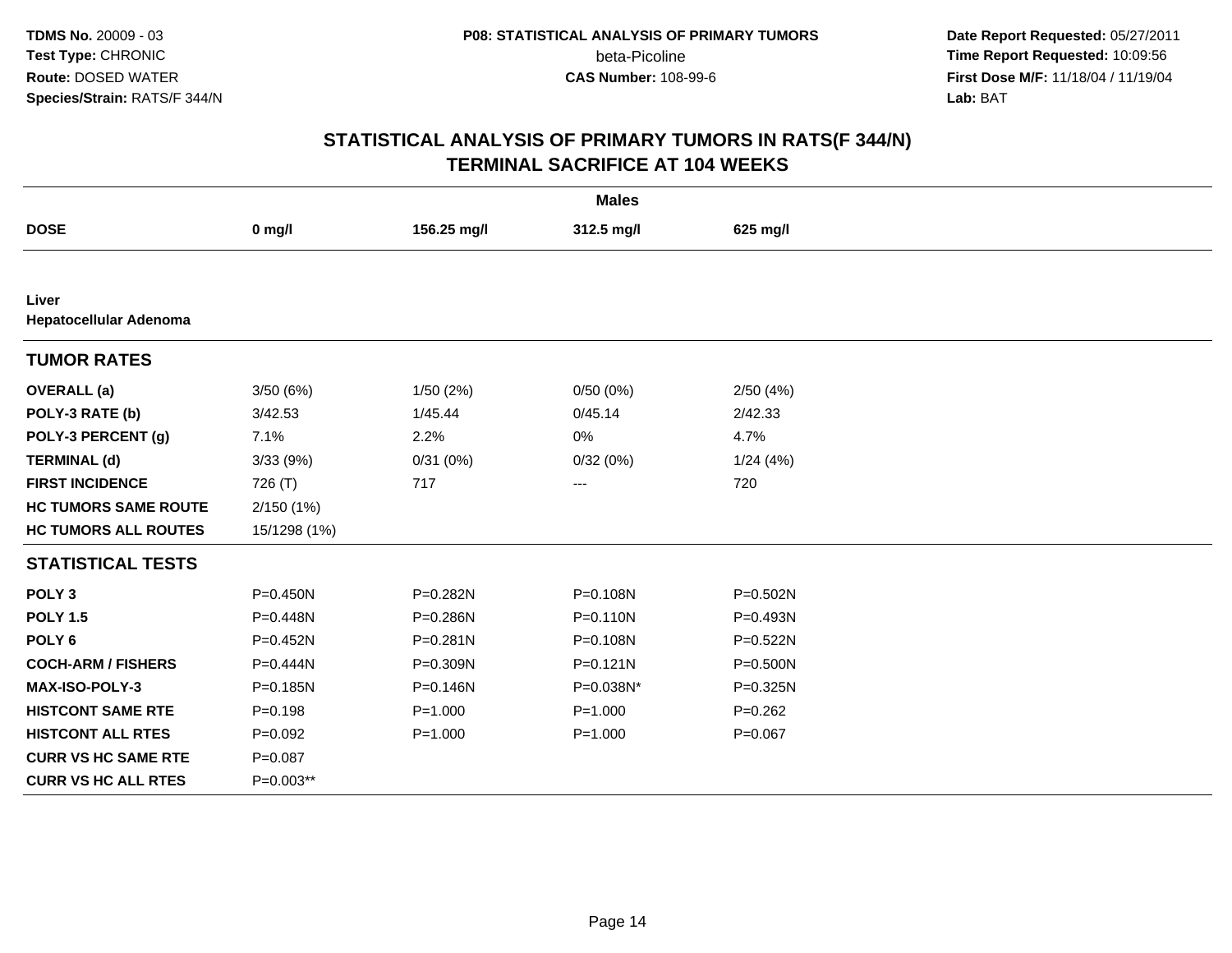**Date Report Requested:** 05/27/2011 **Time Report Requested:** 10:09:56 **First Dose M/F:** 11/18/04 / 11/19/04 Lab: BAT **Lab:** BAT

| <b>Males</b>                                                |              |              |              |              |  |  |
|-------------------------------------------------------------|--------------|--------------|--------------|--------------|--|--|
| <b>DOSE</b>                                                 | $0$ mg/l     | 156.25 mg/l  | 312.5 mg/l   | 625 mg/l     |  |  |
|                                                             |              |              |              |              |  |  |
| Liver<br>Hepatocellular Carcinoma or Hepatocellular Adenoma |              |              |              |              |  |  |
| <b>TUMOR RATES</b>                                          |              |              |              |              |  |  |
| <b>OVERALL</b> (a)                                          | 3/50(6%)     | 1/50(2%)     | 1/50(2%)     | 2/50(4%)     |  |  |
| POLY-3 RATE (b)                                             | 3/42.53      | 1/45.44      | 1/45.14      | 2/42.33      |  |  |
| POLY-3 PERCENT (g)                                          | 7.1%         | 2.2%         | 2.2%         | 4.7%         |  |  |
| <b>TERMINAL (d)</b>                                         | 3/33(9%)     | 0/31(0%)     | 1/32(3%)     | 1/24(4%)     |  |  |
| <b>FIRST INCIDENCE</b>                                      | 726 (T)      | 717          | 726 (T)      | 720          |  |  |
| <b>HC TUMORS SAME ROUTE</b>                                 | 2/150(1%)    |              |              |              |  |  |
| <b>HC TUMORS ALL ROUTES</b>                                 | 21/1298 (2%) |              |              |              |  |  |
| <b>STATISTICAL TESTS</b>                                    |              |              |              |              |  |  |
| POLY <sub>3</sub>                                           | P=0.483N     | P=0.282N     | P=0.284N     | P=0.502N     |  |  |
| <b>POLY 1.5</b>                                             | P=0.478N     | P=0.286N     | P=0.288N     | P=0.493N     |  |  |
| POLY <sub>6</sub>                                           | $P = 0.491N$ | $P = 0.281N$ | P=0.284N     | $P = 0.522N$ |  |  |
| <b>COCH-ARM / FISHERS</b>                                   | $P = 0.474N$ | P=0.309N     | P=0.309N     | P=0.500N     |  |  |
| MAX-ISO-POLY-3                                              | P=0.284N     | P=0.146N     | $P = 0.146N$ | P=0.325N     |  |  |
| <b>HISTCONT SAME RTE</b>                                    | $P = 0.184$  | $P = 1.000$  | $P = 1.000$  | $P=0.262$    |  |  |
| <b>HISTCONT ALL RTES</b>                                    | $P = 0.143$  | $P = 1.000$  | $P = 1.000$  | $P = 0.140$  |  |  |
| <b>CURR VS HC SAME RTE</b>                                  | $P = 0.087$  |              |              |              |  |  |
| <b>CURR VS HC ALL RTES</b>                                  | P=0.021*     |              |              |              |  |  |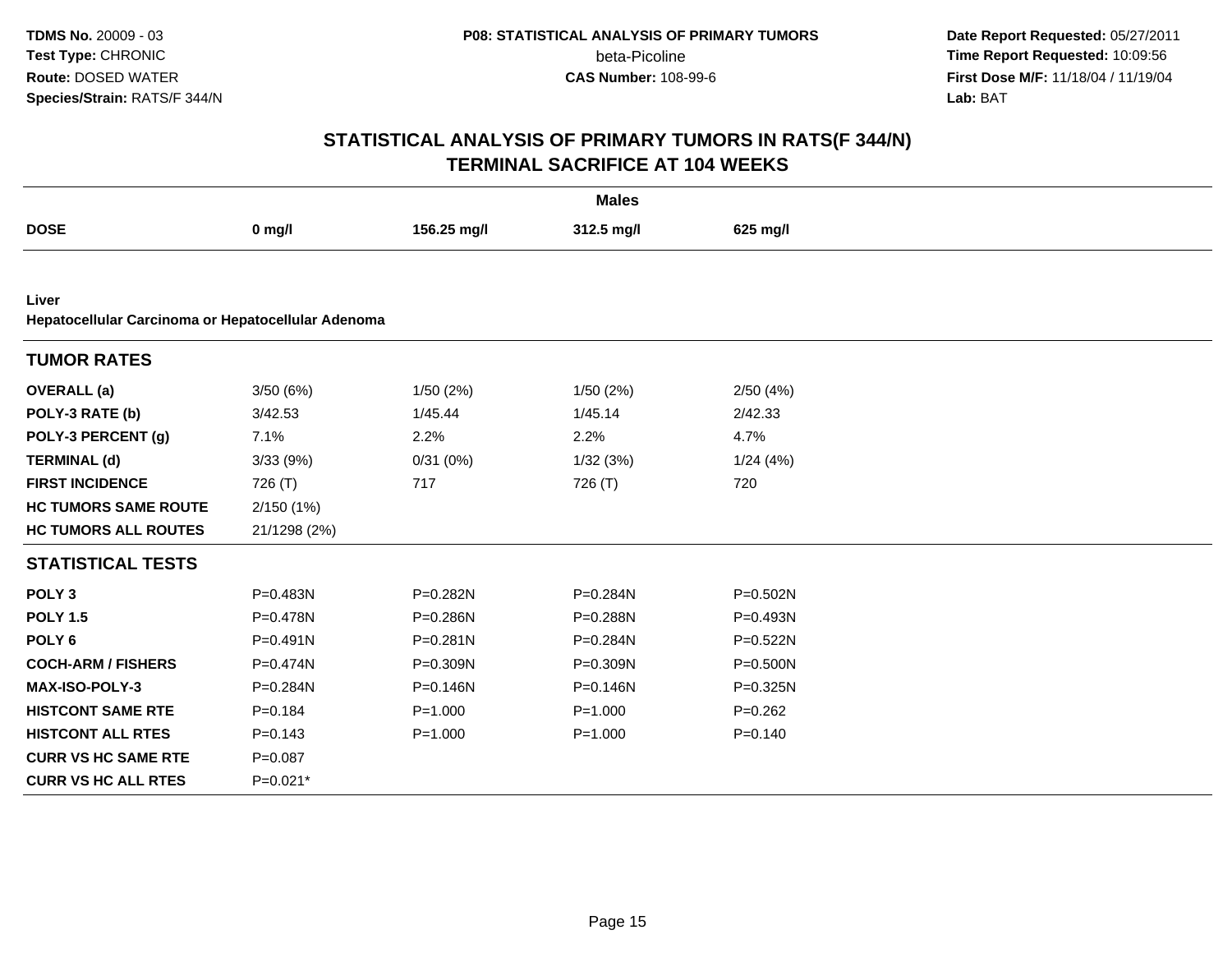**Date Report Requested:** 05/27/2011 **Time Report Requested:** 10:09:56 **First Dose M/F:** 11/18/04 / 11/19/04 Lab: BAT **Lab:** BAT

| <b>Males</b>                                                        |              |              |             |             |  |  |
|---------------------------------------------------------------------|--------------|--------------|-------------|-------------|--|--|
| <b>DOSE</b>                                                         | $0$ mg/l     | 156.25 mg/l  | 312.5 mg/l  | 625 mg/l    |  |  |
|                                                                     |              |              |             |             |  |  |
| Liver                                                               |              |              |             |             |  |  |
| Hepatocellular Carcinoma, Hepatocellular Adenoma, or Hepatoblastoma |              |              |             |             |  |  |
| <b>TUMOR RATES</b>                                                  |              |              |             |             |  |  |
| <b>OVERALL</b> (a)                                                  | 3/50(6%)     | 1/50(2%)     | 1/50 (2%)   | 2/50(4%)    |  |  |
| POLY-3 RATE (b)                                                     | 3/42.53      | 1/45.44      | 1/45.14     | 2/42.33     |  |  |
| POLY-3 PERCENT (g)                                                  | 7.1%         | 2.2%         | 2.2%        | 4.7%        |  |  |
| <b>TERMINAL (d)</b>                                                 | 3/33 (9%)    | 0/31(0%)     | 1/32(3%)    | 1/24(4%)    |  |  |
| <b>FIRST INCIDENCE</b>                                              | 726 (T)      | 717          | 726 (T)     | 720         |  |  |
| <b>HC TUMORS SAME ROUTE</b>                                         | 2/150(1%)    |              |             |             |  |  |
| <b>HC TUMORS ALL ROUTES</b>                                         | 21/1298 (2%) |              |             |             |  |  |
| <b>STATISTICAL TESTS</b>                                            |              |              |             |             |  |  |
| POLY <sub>3</sub>                                                   | $P = 0.483N$ | P=0.282N     | P=0.284N    | P=0.502N    |  |  |
| <b>POLY 1.5</b>                                                     | $P = 0.478N$ | P=0.286N     | P=0.288N    | P=0.493N    |  |  |
| POLY <sub>6</sub>                                                   | $P = 0.491N$ | $P = 0.281N$ | P=0.284N    | P=0.522N    |  |  |
| <b>COCH-ARM / FISHERS</b>                                           | P=0.474N     | P=0.309N     | P=0.309N    | P=0.500N    |  |  |
| <b>MAX-ISO-POLY-3</b>                                               | P=0.284N     | $P = 0.146N$ | P=0.146N    | P=0.325N    |  |  |
| <b>HISTCONT SAME RTE</b>                                            | $P = 0.184$  | $P = 1.000$  | $P = 1.000$ | $P=0.262$   |  |  |
| <b>HISTCONT ALL RTES</b>                                            | $P = 0.143$  | $P = 1.000$  | $P = 1.000$ | $P = 0.140$ |  |  |
| <b>CURR VS HC SAME RTE</b>                                          | $P=0.087$    |              |             |             |  |  |
| <b>CURR VS HC ALL RTES</b>                                          | P=0.021*     |              |             |             |  |  |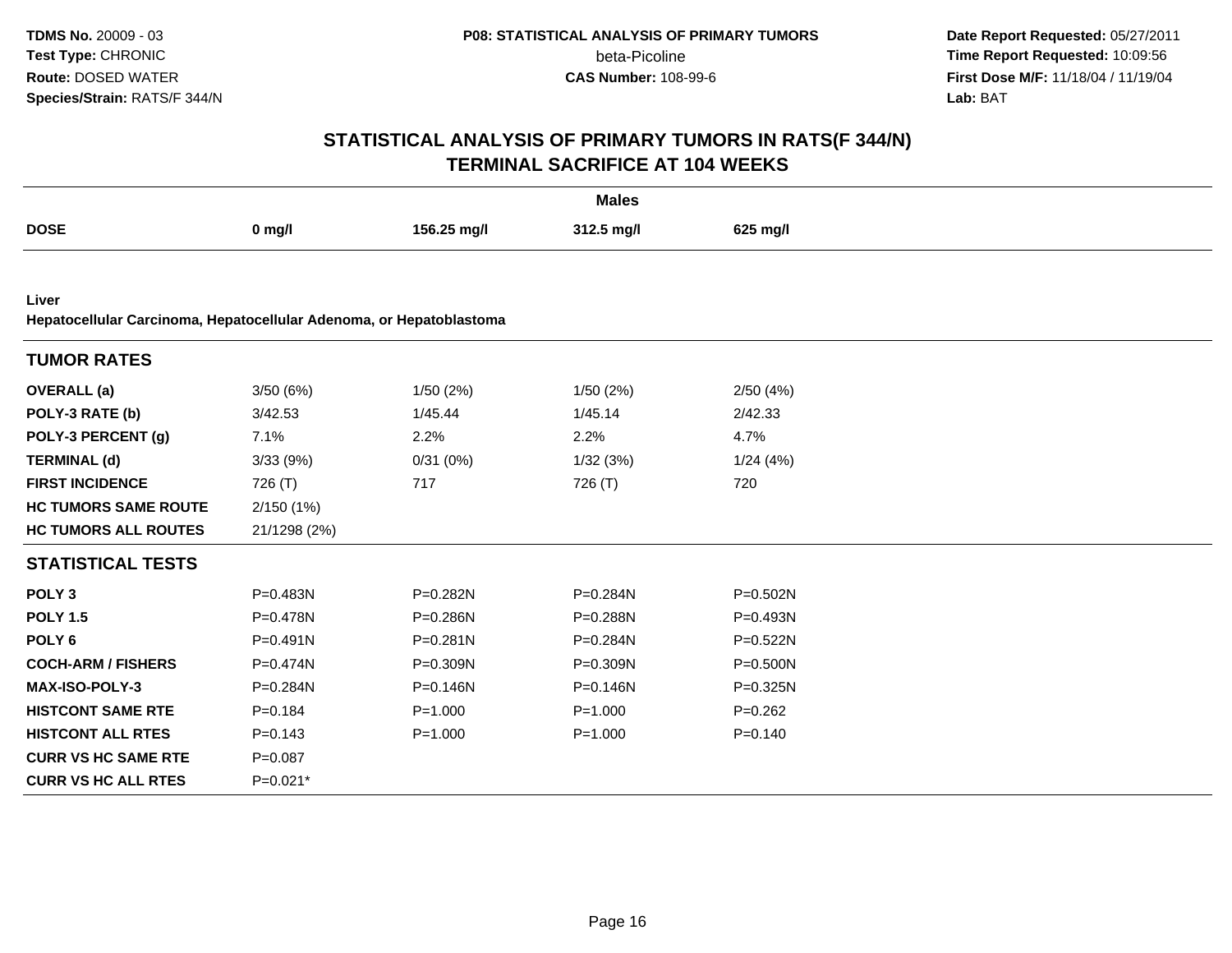**Date Report Requested:** 05/27/2011 **Time Report Requested:** 10:09:56 **First Dose M/F:** 11/18/04 / 11/19/04 Lab: BAT **Lab:** BAT

| <b>Males</b>                         |              |             |              |              |  |  |  |
|--------------------------------------|--------------|-------------|--------------|--------------|--|--|--|
| <b>DOSE</b>                          | $0$ mg/l     | 156.25 mg/l | 312.5 mg/l   | 625 mg/l     |  |  |  |
|                                      |              |             |              |              |  |  |  |
| Lung<br>Alveolar/Bronchiolar Adenoma |              |             |              |              |  |  |  |
| <b>TUMOR RATES</b>                   |              |             |              |              |  |  |  |
| <b>OVERALL</b> (a)                   | 3/50(6%)     | 5/50 (10%)  | 1/50(2%)     | 2/50(4%)     |  |  |  |
| POLY-3 RATE (b)                      | 3/42.97      | 5/45.40     | 1/45.14      | 2/42.66      |  |  |  |
| POLY-3 PERCENT (g)                   | 7%           | 11%         | 2.2%         | 4.7%         |  |  |  |
| <b>TERMINAL (d)</b>                  | 2/33(6%)     | 5/31 (16%)  | 1/32(3%)     | 1/24(4%)     |  |  |  |
| <b>FIRST INCIDENCE</b>               | 600          | 726 (T)     | 726 (T)      | 628          |  |  |  |
| <b>HC TUMORS SAME ROUTE</b>          | 9/150 (6%)   |             |              |              |  |  |  |
| <b>HC TUMORS ALL ROUTES</b>          | 31/1298 (2%) |             |              |              |  |  |  |
| <b>STATISTICAL TESTS</b>             |              |             |              |              |  |  |  |
| POLY <sub>3</sub>                    | P=0.247N     | $P = 0.387$ | P=0.288N     | $P = 0.503N$ |  |  |  |
| <b>POLY 1.5</b>                      | $P = 0.241N$ | $P = 0.384$ | P=0.290N     | $P = 0.493N$ |  |  |  |
| POLY <sub>6</sub>                    | P=0.260N     | $P = 0.383$ | P=0.290N     | $P = 0.524N$ |  |  |  |
| <b>COCH-ARM / FISHERS</b>            | P=0.248N     | $P = 0.357$ | P=0.309N     | $P = 0.500N$ |  |  |  |
| MAX-ISO-POLY-3                       | P=0.233N     | $P=0.262$   | $P = 0.147N$ | P=0.327N     |  |  |  |
| <b>HISTCONT SAME RTE</b>             | $P = 1.000$  | $P = 0.144$ | $P = 1.000$  | $P = 1.000$  |  |  |  |
| <b>HISTCONT ALL RTES</b>             | $P=0.282$    | P<0.001**   | $P = 1.000$  | $P = 0.374$  |  |  |  |
| <b>CURR VS HC SAME RTE</b>           | $P = 0.957$  |             |              |              |  |  |  |
| <b>CURR VS HC ALL RTES</b>           | $P = 0.108$  |             |              |              |  |  |  |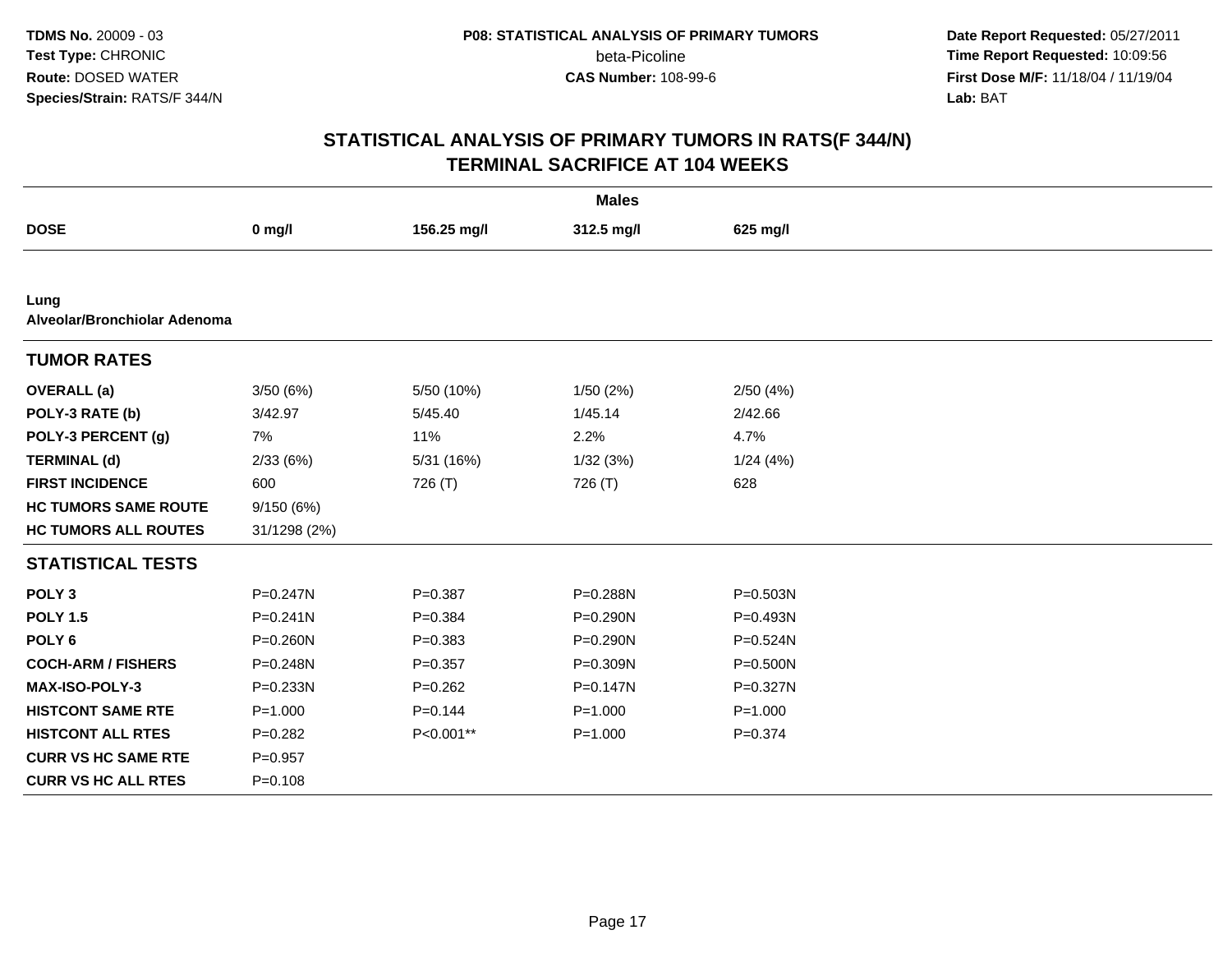**Date Report Requested:** 05/27/2011 **Time Report Requested:** 10:09:56 **First Dose M/F:** 11/18/04 / 11/19/04 Lab: BAT **Lab:** BAT

| <b>Males</b>                           |              |             |             |             |  |  |  |
|----------------------------------------|--------------|-------------|-------------|-------------|--|--|--|
| <b>DOSE</b>                            | $0$ mg/l     | 156.25 mg/l | 312.5 mg/l  | 625 mg/l    |  |  |  |
|                                        |              |             |             |             |  |  |  |
| Lung<br>Alveolar/Bronchiolar Carcinoma |              |             |             |             |  |  |  |
| <b>TUMOR RATES</b>                     |              |             |             |             |  |  |  |
| <b>OVERALL</b> (a)                     | 0/50(0%)     | 0/50(0%)    | 4/50 (8%)   | 2/50(4%)    |  |  |  |
| POLY-3 RATE (b)                        | 0/42.53      | 0/45.40     | 4/45.53     | 2/42.72     |  |  |  |
| POLY-3 PERCENT (g)                     | 0%           | 0%          | 8.8%        | 4.7%        |  |  |  |
| <b>TERMINAL (d)</b>                    | 0/33(0%)     | 0/31(0%)    | 3/32(9%)    | 1/24(4%)    |  |  |  |
| <b>FIRST INCIDENCE</b>                 | ---          | $---$       | 615         | 607         |  |  |  |
| <b>HC TUMORS SAME ROUTE</b>            | 2/150(1%)    |             |             |             |  |  |  |
| <b>HC TUMORS ALL ROUTES</b>            | 19/1298 (2%) |             |             |             |  |  |  |
| <b>STATISTICAL TESTS</b>               |              |             |             |             |  |  |  |
| POLY <sub>3</sub>                      | $P = 0.095$  | (e)         | $P = 0.069$ | $P = 0.238$ |  |  |  |
| <b>POLY 1.5</b>                        | $P = 0.101$  | (e)         | $P = 0.068$ | $P = 0.242$ |  |  |  |
| POLY <sub>6</sub>                      | $P = 0.084$  | (e)         | $P = 0.070$ | $P=0.229$   |  |  |  |
| <b>COCH-ARM / FISHERS</b>              | $P=0.104$    | (e)         | $P = 0.059$ | $P=0.247$   |  |  |  |
| MAX-ISO-POLY-3                         | $P = 0.067$  | (e)         | $P=0.027*$  | $P=0.077$   |  |  |  |
| <b>HISTCONT SAME RTE</b>               | $P = 0.144$  | (e)         | $P=0.050*$  | $P = 0.190$ |  |  |  |
| <b>HISTCONT ALL RTES</b>               | P=0.004**    | (e)         | P<0.001**   | $P=0.079$   |  |  |  |
| <b>CURR VS HC SAME RTE</b>             | $P = 0.354$  |             |             |             |  |  |  |
| <b>CURR VS HC ALL RTES</b>             | $P = 0.373$  |             |             |             |  |  |  |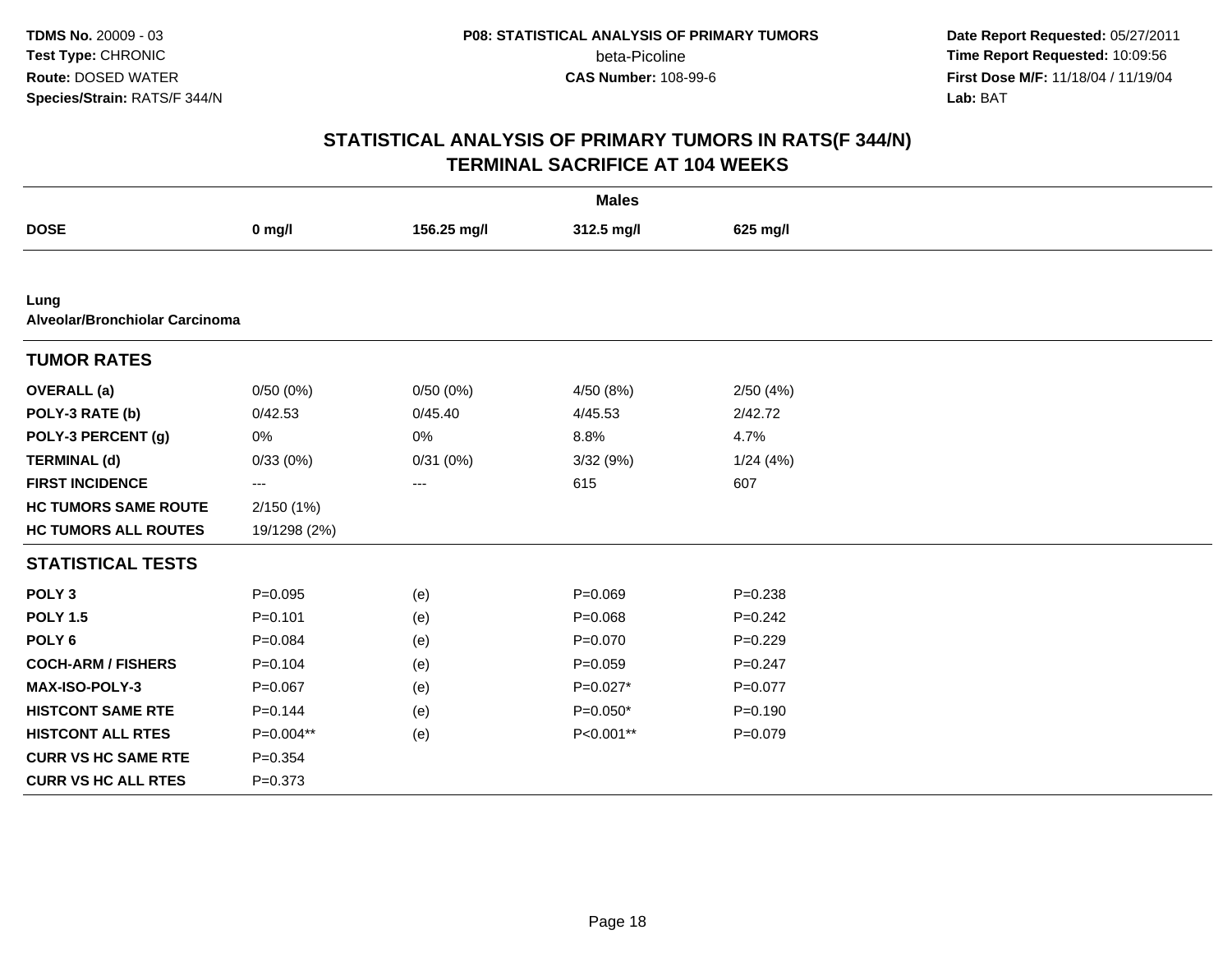**Date Report Requested:** 05/27/2011 **Time Report Requested:** 10:09:56 **First Dose M/F:** 11/18/04 / 11/19/04 Lab: BAT **Lab:** BAT

| <b>Males</b>                                                           |              |             |             |             |  |  |
|------------------------------------------------------------------------|--------------|-------------|-------------|-------------|--|--|
| <b>DOSE</b>                                                            | $0$ mg/l     | 156.25 mg/l | 312.5 mg/l  | 625 mg/l    |  |  |
|                                                                        |              |             |             |             |  |  |
| Lung<br>Alveolar/Bronchiolar Carcinoma or Alveolar/Bronchiolar Adenoma |              |             |             |             |  |  |
| <b>TUMOR RATES</b>                                                     |              |             |             |             |  |  |
| <b>OVERALL</b> (a)                                                     | 3/50(6%)     | 5/50 (10%)  | 5/50 (10%)  | 4/50 (8%)   |  |  |
| POLY-3 RATE (b)                                                        | 3/42.97      | 5/45.40     | 5/45.53     | 4/43.08     |  |  |
| POLY-3 PERCENT (g)                                                     | 7%           | 11%         | 11%         | 9.3%        |  |  |
| <b>TERMINAL (d)</b>                                                    | 2/33(6%)     | 5/31 (16%)  | 4/32 (13%)  | 2/24(8%)    |  |  |
| <b>FIRST INCIDENCE</b>                                                 | 600          | 726 (T)     | 615         | 607         |  |  |
| <b>HC TUMORS SAME ROUTE</b>                                            | 11/150 (7%)  |             |             |             |  |  |
| <b>HC TUMORS ALL ROUTES</b>                                            | 49/1298 (4%) |             |             |             |  |  |
| <b>STATISTICAL TESTS</b>                                               |              |             |             |             |  |  |
| POLY <sub>3</sub>                                                      | $P = 0.478$  | $P = 0.387$ | $P = 0.389$ | $P = 0.501$ |  |  |
| <b>POLY 1.5</b>                                                        | $P=0.491$    | $P=0.384$   | $P = 0.384$ | $P = 0.511$ |  |  |
| POLY <sub>6</sub>                                                      | $P=0.451$    | $P = 0.383$ | $P = 0.388$ | $P = 0.481$ |  |  |
| <b>COCH-ARM / FISHERS</b>                                              | $P=0.483$    | $P = 0.357$ | $P = 0.357$ | $P = 0.500$ |  |  |
| MAX-ISO-POLY-3                                                         | $P=0.475$    | $P = 0.262$ | $P = 0.263$ | $P = 0.348$ |  |  |
| <b>HISTCONT SAME RTE</b>                                               | $P = 0.217$  | $P = 0.214$ | $P = 0.218$ | $P = 1.000$ |  |  |
| <b>HISTCONT ALL RTES</b>                                               | P=0.007**    | $P=0.014*$  | $P=0.014*$  | $P = 0.071$ |  |  |
| <b>CURR VS HC SAME RTE</b>                                             | $P=0.765$    |             |             |             |  |  |
| <b>CURR VS HC ALL RTES</b>                                             | $P = 0.430$  |             |             |             |  |  |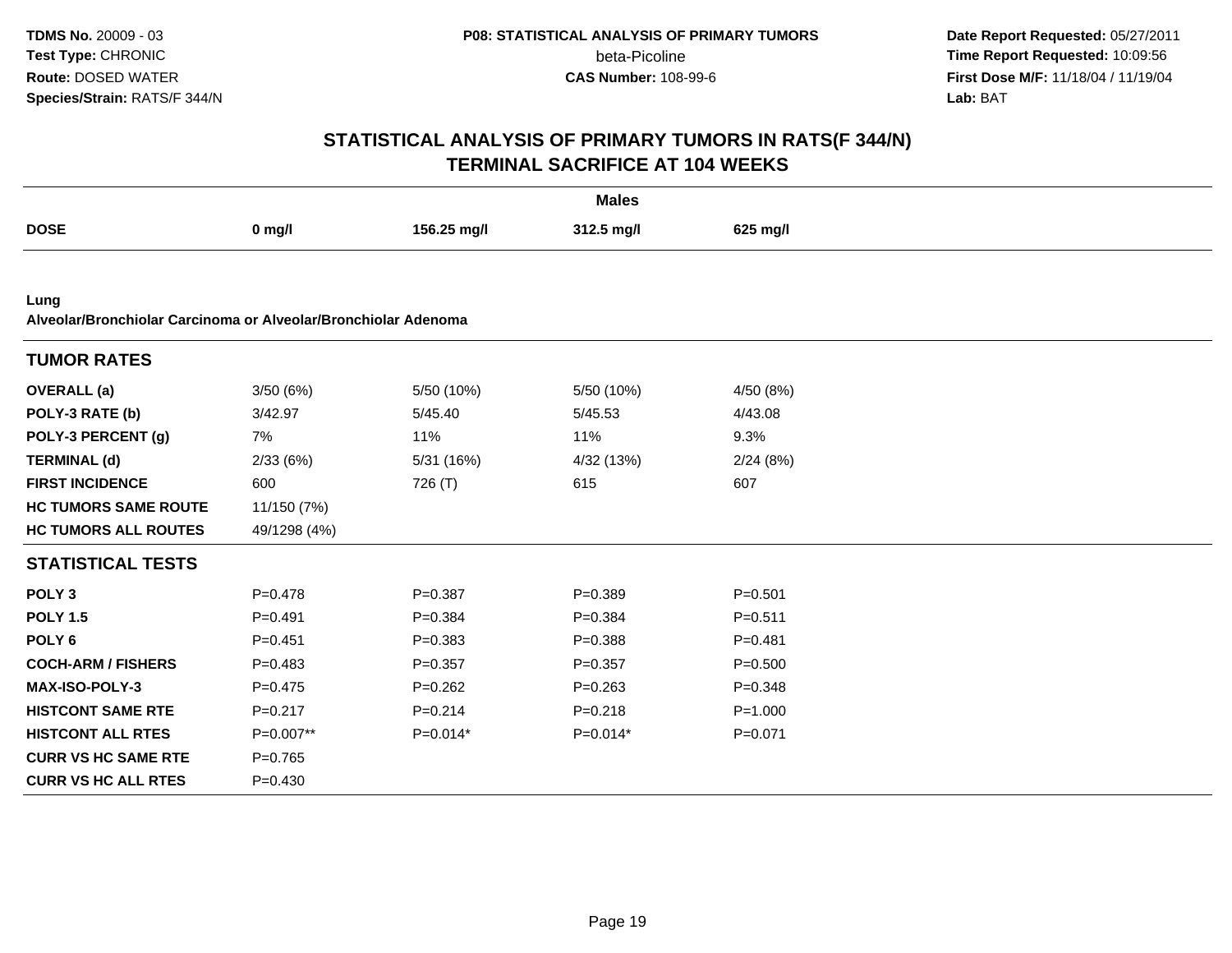**Date Report Requested:** 05/27/2011 **Time Report Requested:** 10:09:56 **First Dose M/F:** 11/18/04 / 11/19/04 Lab: BAT **Lab:** BAT

| <b>Males</b>                    |             |                        |            |          |  |  |  |
|---------------------------------|-------------|------------------------|------------|----------|--|--|--|
| <b>DOSE</b>                     | $0$ mg/l    | 156.25 mg/l            | 312.5 mg/l | 625 mg/l |  |  |  |
|                                 |             |                        |            |          |  |  |  |
| <b>Mammary Gland</b><br>Adenoma |             |                        |            |          |  |  |  |
| <b>TUMOR RATES</b>              | $\#$        | $\#$                   | $\#$       | $\#$     |  |  |  |
| <b>OVERALL</b> (a)              | 0/50(0%)    | 0/50(0%)               | 1/50(2%)   | 0/50(0%) |  |  |  |
| POLY-3 RATE (b)                 | 0/42.53     | 0/45.40                | 1/45.14    | 0/42.31  |  |  |  |
| POLY-3 PERCENT (g)              | 0%          | $0\%$                  | 2.2%       | 0%       |  |  |  |
| <b>TERMINAL (d)</b>             | 0/33(0%)    | 0/31(0%)               | 1/32(3%)   | 0/24(0%) |  |  |  |
| <b>FIRST INCIDENCE</b>          | $---$       | $\qquad \qquad \cdots$ | 726 (T)    | $--$     |  |  |  |
| <b>HC TUMORS SAME ROUTE</b>     | 0/150(0%)   |                        |            |          |  |  |  |
| <b>HC TUMORS ALL ROUTES</b>     | 4/1298 (0%) |                        |            |          |  |  |  |
| <b>STATISTICAL TESTS</b>        |             |                        |            |          |  |  |  |
| POLY <sub>3</sub>               | (n)         | (n)                    | (n)        | (n)      |  |  |  |
| <b>POLY 1.5</b>                 | (n)         | (n)                    | (n)        | (n)      |  |  |  |
| POLY <sub>6</sub>               | (n)         | (n)                    | (n)        | (n)      |  |  |  |
| <b>COCH-ARM / FISHERS</b>       | (n)         | (n)                    | (n)        | (n)      |  |  |  |
| <b>MAX-ISO-POLY-3</b>           | (n)         | (n)                    | (n)        | (n)      |  |  |  |
| <b>HISTCONT SAME RTE</b>        | (n)         | (n)                    | (n)        | (n)      |  |  |  |
| <b>HISTCONT ALL RTES</b>        | (n)         | (n)                    | (n)        | (n)      |  |  |  |
| <b>CURR VS HC SAME RTE</b>      | (n)         |                        |            |          |  |  |  |
| <b>CURR VS HC ALL RTES</b>      | (n)         |                        |            |          |  |  |  |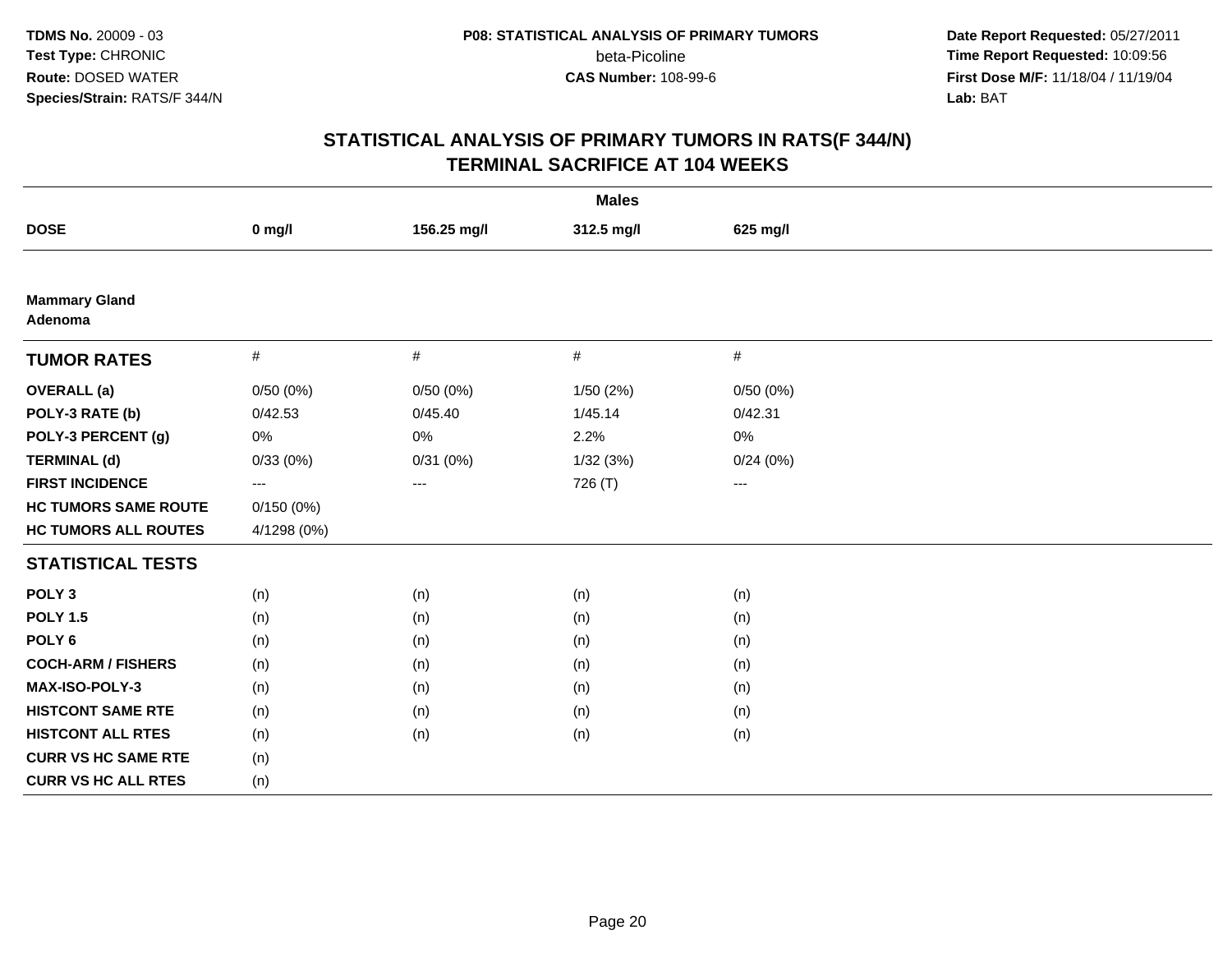**Date Report Requested:** 05/27/2011 **Time Report Requested:** 10:09:56 **First Dose M/F:** 11/18/04 / 11/19/04 Lab: BAT **Lab:** BAT

| <b>Males</b>                      |             |             |            |          |  |  |  |
|-----------------------------------|-------------|-------------|------------|----------|--|--|--|
| <b>DOSE</b>                       | $0$ mg/l    | 156.25 mg/l | 312.5 mg/l | 625 mg/l |  |  |  |
|                                   |             |             |            |          |  |  |  |
| <b>Mammary Gland</b><br>Carcinoma |             |             |            |          |  |  |  |
| <b>TUMOR RATES</b>                | $\#$        | $\#$        | $\#$       | $\#$     |  |  |  |
| <b>OVERALL</b> (a)                | 0/50(0%)    | 1/50(2%)    | 0/50(0%)   | 0/50(0%) |  |  |  |
| POLY-3 RATE (b)                   | 0/42.53     | 1/45.40     | 0/45.14    | 0/42.31  |  |  |  |
| POLY-3 PERCENT (g)                | $0\%$       | 2.2%        | 0%         | 0%       |  |  |  |
| <b>TERMINAL (d)</b>               | 0/33(0%)    | 1/31(3%)    | 0/32(0%)   | 0/24(0%) |  |  |  |
| <b>FIRST INCIDENCE</b>            | ---         | 726 (T)     | ---        | $--$     |  |  |  |
| <b>HC TUMORS SAME ROUTE</b>       | 2/150(1%)   |             |            |          |  |  |  |
| <b>HC TUMORS ALL ROUTES</b>       | 5/1298 (0%) |             |            |          |  |  |  |
| <b>STATISTICAL TESTS</b>          |             |             |            |          |  |  |  |
| POLY <sub>3</sub>                 | (n)         | (n)         | (n)        | (n)      |  |  |  |
| <b>POLY 1.5</b>                   | (n)         | (n)         | (n)        | (n)      |  |  |  |
| POLY <sub>6</sub>                 | (n)         | (n)         | (n)        | (n)      |  |  |  |
| <b>COCH-ARM / FISHERS</b>         | (n)         | (n)         | (n)        | (n)      |  |  |  |
| <b>MAX-ISO-POLY-3</b>             | (n)         | (n)         | (n)        | (n)      |  |  |  |
| <b>HISTCONT SAME RTE</b>          | (n)         | (n)         | (n)        | (n)      |  |  |  |
| <b>HISTCONT ALL RTES</b>          | (n)         | (n)         | (n)        | (n)      |  |  |  |
| <b>CURR VS HC SAME RTE</b>        | (n)         |             |            |          |  |  |  |
| <b>CURR VS HC ALL RTES</b>        | (n)         |             |            |          |  |  |  |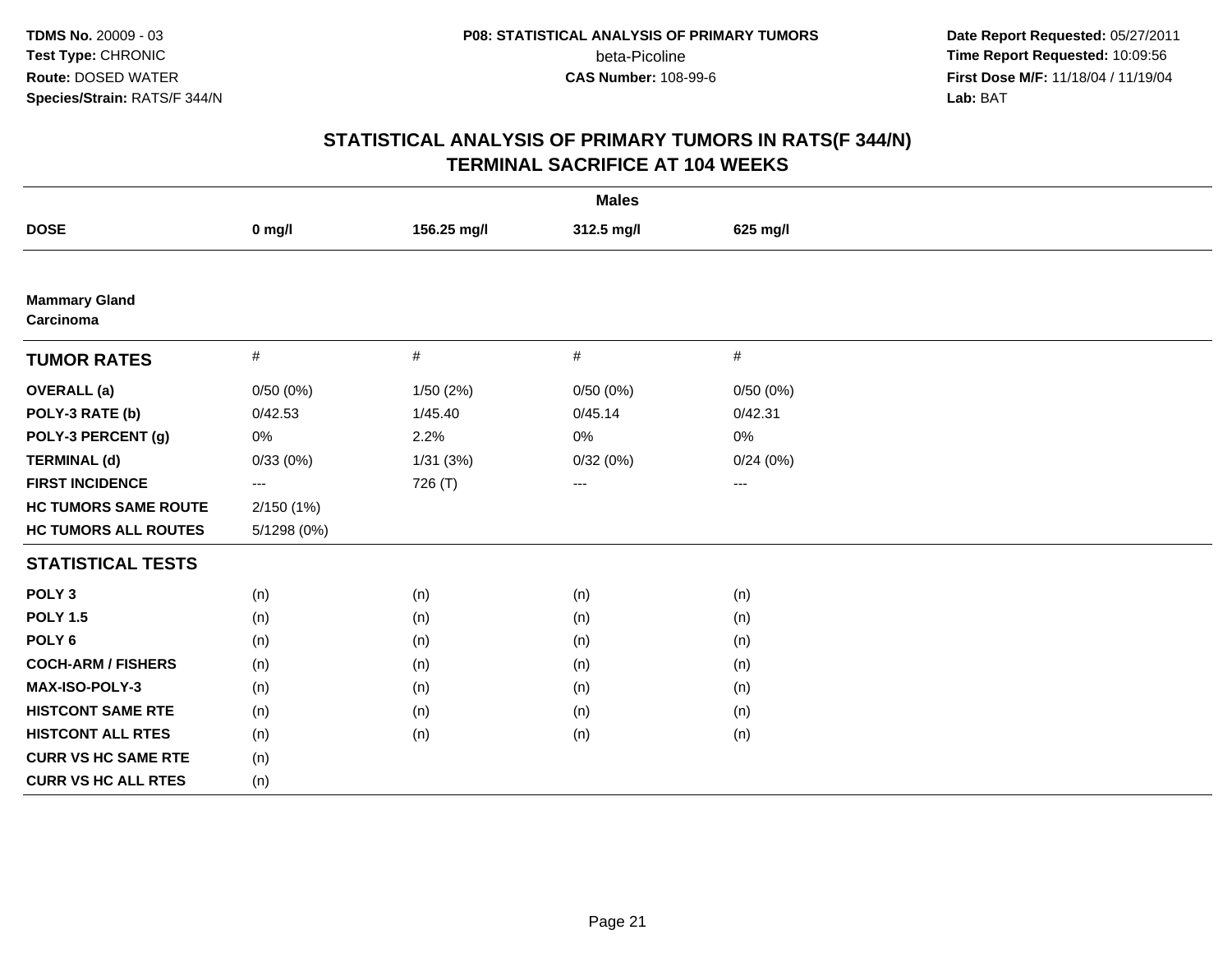**Date Report Requested:** 05/27/2011 **Time Report Requested:** 10:09:56 **First Dose M/F:** 11/18/04 / 11/19/04<br>**Lab:** BAT **Lab:** BAT

| <b>Males</b>                                        |             |             |            |          |  |  |  |
|-----------------------------------------------------|-------------|-------------|------------|----------|--|--|--|
| <b>DOSE</b>                                         | $0$ mg/l    | 156.25 mg/l | 312.5 mg/l | 625 mg/l |  |  |  |
|                                                     |             |             |            |          |  |  |  |
| <b>Mammary Gland</b><br><b>Carcinoma or Adenoma</b> |             |             |            |          |  |  |  |
| <b>TUMOR RATES</b>                                  | $\#$        | $\#$        | #          | $\#$     |  |  |  |
| <b>OVERALL</b> (a)                                  | 0/50(0%)    | 1/50(2%)    | 1/50 (2%)  | 0/50(0%) |  |  |  |
| POLY-3 RATE (b)                                     | 0/42.53     | 1/45.40     | 1/45.14    | 0/42.31  |  |  |  |
| POLY-3 PERCENT (g)                                  | $0\%$       | 2.2%        | 2.2%       | 0%       |  |  |  |
| <b>TERMINAL (d)</b>                                 | 0/33(0%)    | 1/31(3%)    | 1/32(3%)   | 0/24(0%) |  |  |  |
| <b>FIRST INCIDENCE</b>                              | ---         | 726 (T)     | 726 (T)    | ---      |  |  |  |
| <b>HC TUMORS SAME ROUTE</b>                         | 2/150 (1%)  |             |            |          |  |  |  |
| <b>HC TUMORS ALL ROUTES</b>                         | 9/1298 (1%) |             |            |          |  |  |  |
| <b>STATISTICAL TESTS</b>                            |             |             |            |          |  |  |  |
| POLY <sub>3</sub>                                   | (n)         | (n)         | (n)        | (n)      |  |  |  |
| <b>POLY 1.5</b>                                     | (n)         | (n)         | (n)        | (n)      |  |  |  |
| POLY <sub>6</sub>                                   | (n)         | (n)         | (n)        | (n)      |  |  |  |
| <b>COCH-ARM / FISHERS</b>                           | (n)         | (n)         | (n)        | (n)      |  |  |  |
| MAX-ISO-POLY-3                                      | (n)         | (n)         | (n)        | (n)      |  |  |  |
| <b>HISTCONT SAME RTE</b>                            | (n)         | (n)         | (n)        | (n)      |  |  |  |
| <b>HISTCONT ALL RTES</b>                            | (n)         | (n)         | (n)        | (n)      |  |  |  |
| <b>CURR VS HC SAME RTE</b>                          | (n)         |             |            |          |  |  |  |
| <b>CURR VS HC ALL RTES</b>                          | (n)         |             |            |          |  |  |  |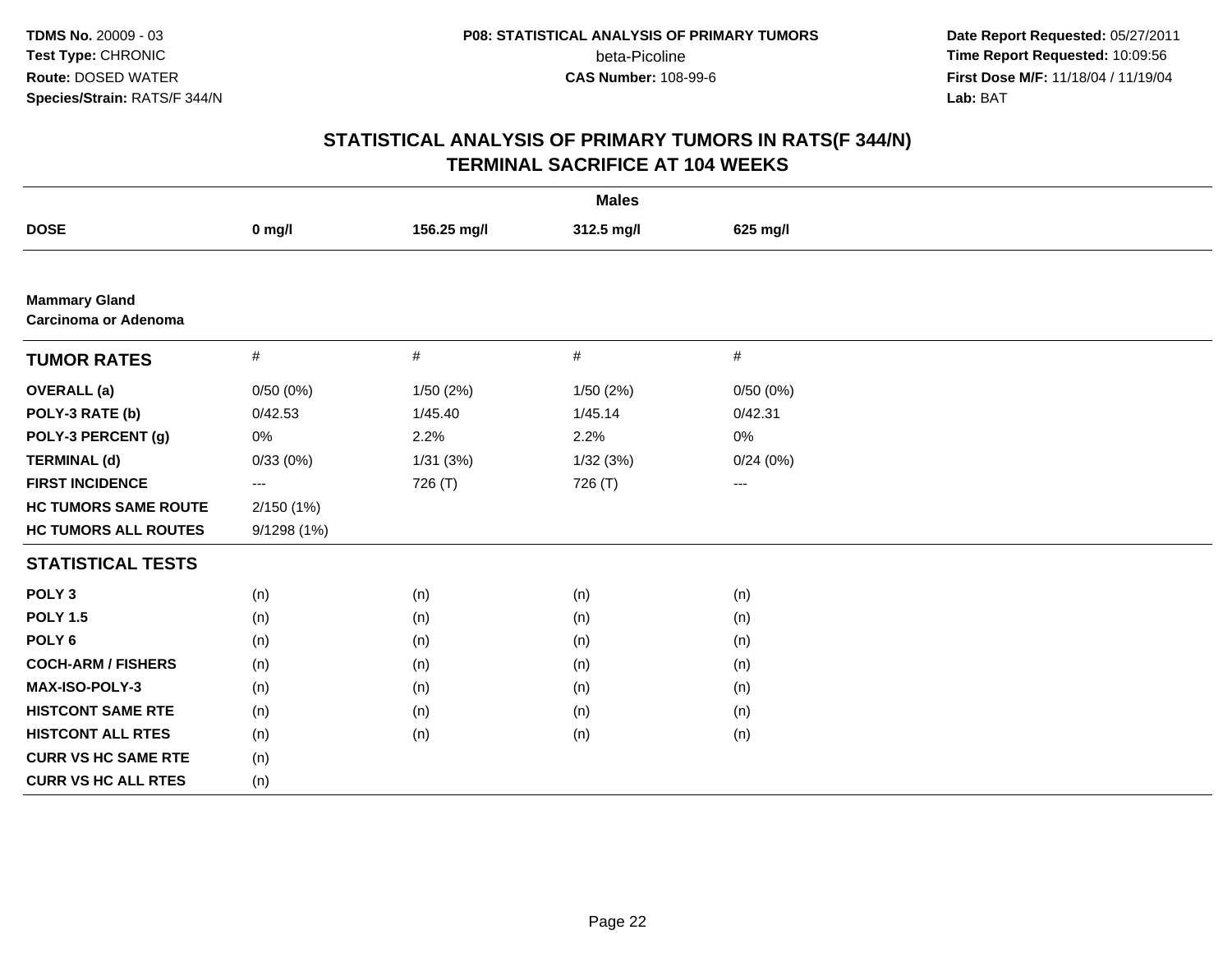**Date Report Requested:** 05/27/2011 **Time Report Requested:** 10:09:56 **First Dose M/F:** 11/18/04 / 11/19/04<br>**Lab:** BAT **Lab:** BAT

| <b>Males</b>                         |              |             |             |                   |  |  |  |
|--------------------------------------|--------------|-------------|-------------|-------------------|--|--|--|
| <b>DOSE</b>                          | $0$ mg/l     | 156.25 mg/l | 312.5 mg/l  | 625 mg/l          |  |  |  |
|                                      |              |             |             |                   |  |  |  |
| <b>Mammary Gland</b><br>Fibroadenoma |              |             |             |                   |  |  |  |
| <b>TUMOR RATES</b>                   | #            | $\#$        | #           | $\#$              |  |  |  |
| <b>OVERALL</b> (a)                   | 1/50 (2%)    | 1/50(2%)    | 2/50(4%)    | 0/50(0%)          |  |  |  |
| POLY-3 RATE (b)                      | 1/42.53      | 1/45.56     | 2/45.14     | 0/42.31           |  |  |  |
| POLY-3 PERCENT (g)                   | 2.4%         | 2.2%        | 4.4%        | 0%                |  |  |  |
| <b>TERMINAL (d)</b>                  | 1/33(3%)     | 0/31(0%)    | 2/32(6%)    | 0/24(0%)          |  |  |  |
| <b>FIRST INCIDENCE</b>               | 726 (T)      | 684         | 726 (T)     | $\qquad \qquad -$ |  |  |  |
| <b>HC TUMORS SAME ROUTE</b>          | 11/150 (7%)  |             |             |                   |  |  |  |
| <b>HC TUMORS ALL ROUTES</b>          | 41/1298 (3%) |             |             |                   |  |  |  |
| <b>STATISTICAL TESTS</b>             |              |             |             |                   |  |  |  |
| POLY <sub>3</sub>                    | P=0.375N     | P=0.745N    | $P = 0.521$ | $P = 0.501N$      |  |  |  |
| <b>POLY 1.5</b>                      | P=0.367N     | P=0.748N    | $P = 0.517$ | P=0.497N          |  |  |  |
| POLY <sub>6</sub>                    | P=0.391N     | P=0.744N    | $P = 0.521$ | $P = 0.510N$      |  |  |  |
| <b>COCH-ARM / FISHERS</b>            | P=0.366N     | P=0.753N    | $P = 0.500$ | P=0.500N          |  |  |  |
| MAX-ISO-POLY-3                       | P=0.295N     | P=0.480N    | $P = 0.303$ | $P = 0.160N$      |  |  |  |
| <b>HISTCONT SAME RTE</b>             | (h)          | (h)         | (h)         | (h)               |  |  |  |
| <b>HISTCONT ALL RTES</b>             | $P = 1.000$  | $P = 1.000$ | $P = 1.000$ | $P = 1.000$       |  |  |  |
| <b>CURR VS HC SAME RTE</b>           | $P = 0.211$  |             |             |                   |  |  |  |
| <b>CURR VS HC ALL RTES</b>           | $P = 0.654$  |             |             |                   |  |  |  |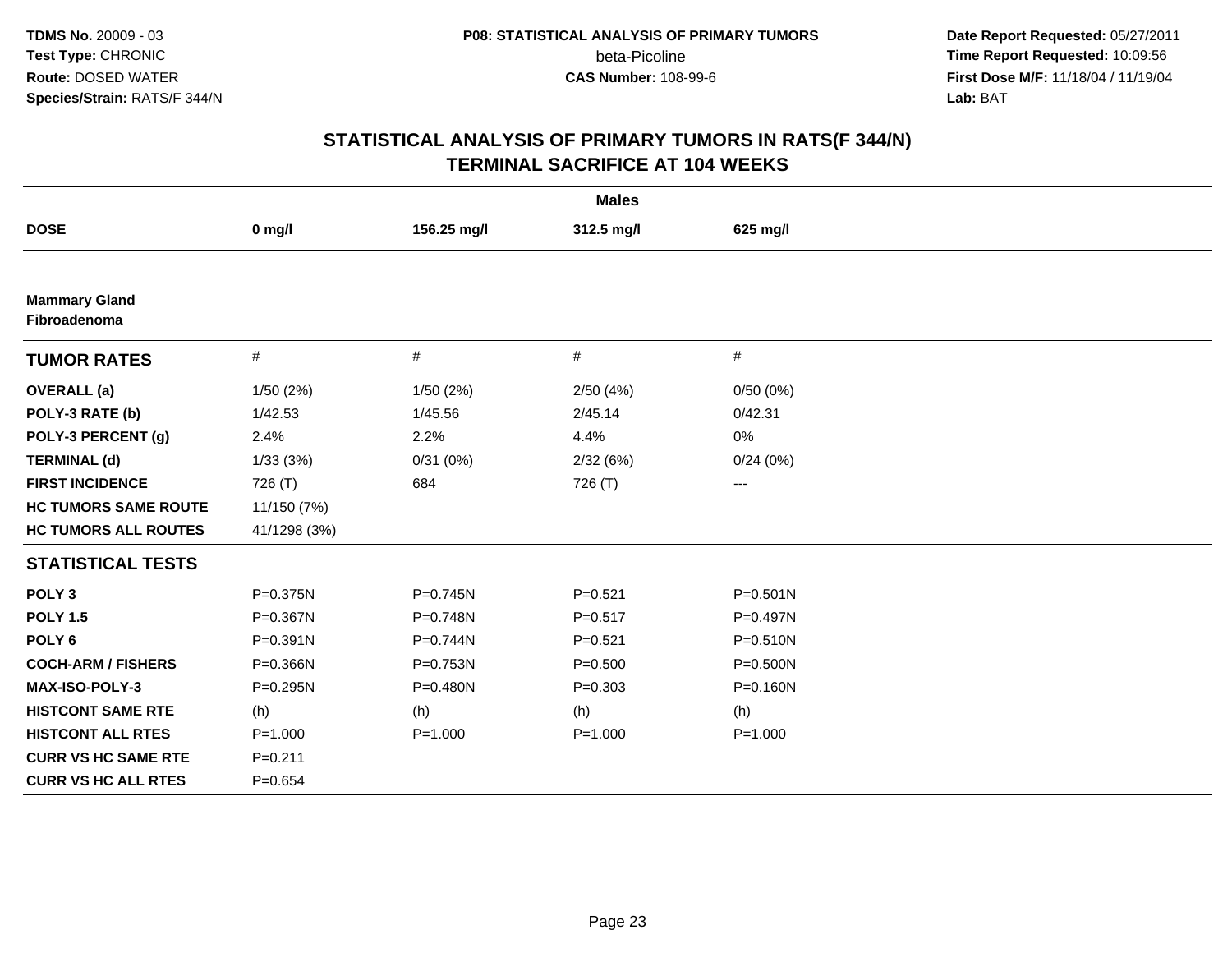**Date Report Requested:** 05/27/2011 **Time Report Requested:** 10:09:56 **First Dose M/F:** 11/18/04 / 11/19/04<br>**Lab:** BAT **Lab:** BAT

| <b>Males</b>                     |              |              |             |                        |  |  |
|----------------------------------|--------------|--------------|-------------|------------------------|--|--|
| <b>DOSE</b>                      | $0$ mg/l     | 156.25 mg/l  | 312.5 mg/l  | 625 mg/l               |  |  |
|                                  |              |              |             |                        |  |  |
| <b>Mammary Gland</b>             |              |              |             |                        |  |  |
| Fibroma, Fibroadenoma or Adenoma |              |              |             |                        |  |  |
| <b>TUMOR RATES</b>               | $\#$         | #            | $\#$        | $\#$                   |  |  |
| <b>OVERALL</b> (a)               | 1/50(2%)     | 1/50(2%)     | 3/50(6%)    | 0/50(0%)               |  |  |
| POLY-3 RATE (b)                  | 1/42.53      | 1/45.56      | 3/45.14     | 0/42.31                |  |  |
| POLY-3 PERCENT (g)               | 2.4%         | 2.2%         | 6.7%        | 0%                     |  |  |
| <b>TERMINAL (d)</b>              | 1/33(3%)     | 0/31(0%)     | 3/32(9%)    | 0/24(0%)               |  |  |
| <b>FIRST INCIDENCE</b>           | 726 (T)      | 684          | 726 (T)     | $\qquad \qquad \cdots$ |  |  |
| <b>HC TUMORS SAME ROUTE</b>      | 11/150 (7%)  |              |             |                        |  |  |
| <b>HC TUMORS ALL ROUTES</b>      | 47/1298 (4%) |              |             |                        |  |  |
| <b>STATISTICAL TESTS</b>         |              |              |             |                        |  |  |
| POLY <sub>3</sub>                | P=0.422N     | P=0.745N     | $P=0.327$   | $P = 0.501N$           |  |  |
| <b>POLY 1.5</b>                  | $P = 0.410N$ | P=0.748N     | $P = 0.323$ | P=0.497N               |  |  |
| POLY <sub>6</sub>                | $P = 0.444N$ | $P = 0.744N$ | $P = 0.326$ | $P = 0.510N$           |  |  |
| <b>COCH-ARM / FISHERS</b>        | P=0.409N     | P=0.753N     | $P = 0.309$ | P=0.500N               |  |  |
| <b>MAX-ISO-POLY-3</b>            | P=0.248N     | P=0.480N     | $P = 0.176$ | $P = 0.160N$           |  |  |
| <b>HISTCONT SAME RTE</b>         | (h)          | (h)          | (h)         | (h)                    |  |  |
| <b>HISTCONT ALL RTES</b>         | $P = 1.000$  | $P = 1.000$  | $P = 0.295$ | $P = 1.000$            |  |  |
| <b>CURR VS HC SAME RTE</b>       | $P = 0.211$  |              |             |                        |  |  |
| <b>CURR VS HC ALL RTES</b>       | $P = 0.555$  |              |             |                        |  |  |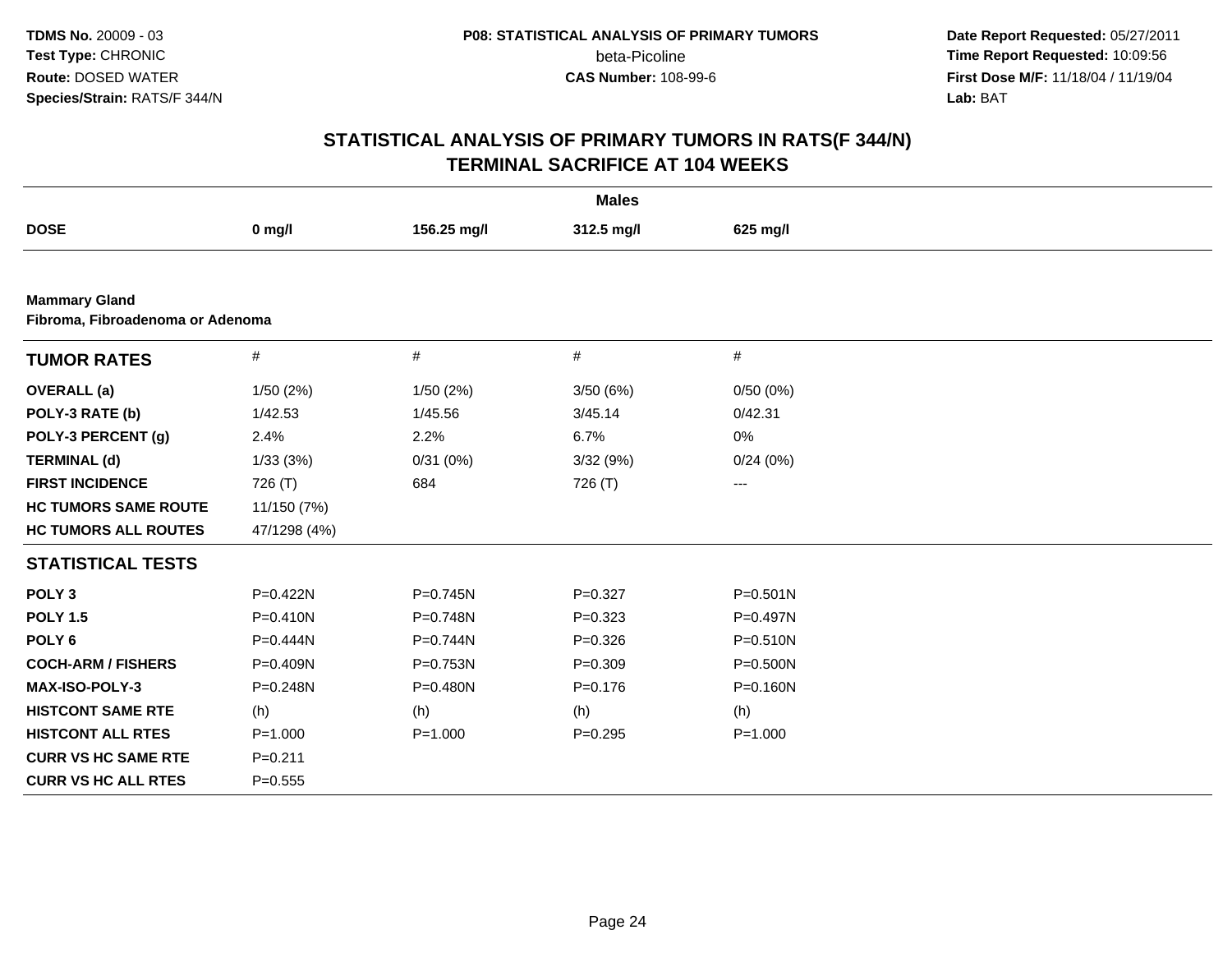**Date Report Requested:** 05/27/2011 **Time Report Requested:** 10:09:56 **First Dose M/F:** 11/18/04 / 11/19/04<br>**Lab:** BAT **Lab:** BAT

| <b>Males</b>                                                         |              |             |             |              |  |  |  |
|----------------------------------------------------------------------|--------------|-------------|-------------|--------------|--|--|--|
| <b>DOSE</b>                                                          | $0$ mg/l     | 156.25 mg/l | 312.5 mg/l  | 625 mg/l     |  |  |  |
|                                                                      |              |             |             |              |  |  |  |
| <b>Mammary Gland</b><br>Fibroma, Fibroadenoma, Carcinoma, or Adenoma |              |             |             |              |  |  |  |
| <b>TUMOR RATES</b>                                                   | $\#$         | $\#$        | $\#$        | $\#$         |  |  |  |
| <b>OVERALL</b> (a)                                                   | 1/50(2%)     | 2/50(4%)    | 3/50(6%)    | 0/50(0%)     |  |  |  |
| POLY-3 RATE (b)                                                      | 1/42.53      | 2/45.56     | 3/45.14     | 0/42.31      |  |  |  |
| POLY-3 PERCENT (g)                                                   | 2.4%         | 4.4%        | 6.7%        | 0%           |  |  |  |
| <b>TERMINAL (d)</b>                                                  | 1/33(3%)     | 1/31(3%)    | 3/32(9%)    | 0/24(0%)     |  |  |  |
| <b>FIRST INCIDENCE</b>                                               | 726 (T)      | 684         | 726 (T)     | ---          |  |  |  |
| <b>HC TUMORS SAME ROUTE</b>                                          | 12/150 (8%)  |             |             |              |  |  |  |
| <b>HC TUMORS ALL ROUTES</b>                                          | 51/1298 (4%) |             |             |              |  |  |  |
| <b>STATISTICAL TESTS</b>                                             |              |             |             |              |  |  |  |
| POLY <sub>3</sub>                                                    | $P = 0.345N$ | $P = 0.524$ | $P = 0.327$ | $P = 0.501N$ |  |  |  |
| <b>POLY 1.5</b>                                                      | P=0.334N     | $P = 0.520$ | $P = 0.323$ | $P=0.497N$   |  |  |  |
| POLY <sub>6</sub>                                                    | P=0.367N     | $P = 0.525$ | $P = 0.326$ | P=0.510N     |  |  |  |
| <b>COCH-ARM / FISHERS</b>                                            | P=0.337N     | $P = 0.500$ | $P = 0.309$ | P=0.500N     |  |  |  |
| <b>MAX-ISO-POLY-3</b>                                                | $P = 0.212N$ | $P = 0.306$ | $P = 0.176$ | P=0.160N     |  |  |  |
| <b>HISTCONT SAME RTE</b>                                             | (h)          | (h)         | (h)         | (h)          |  |  |  |
| <b>HISTCONT ALL RTES</b>                                             | $P = 1.000$  | $P = 1.000$ | $P = 0.342$ | $P = 1.000$  |  |  |  |
| <b>CURR VS HC SAME RTE</b>                                           | $P = 0.147$  |             |             |              |  |  |  |
| <b>CURR VS HC ALL RTES</b>                                           | $P=0.498$    |             |             |              |  |  |  |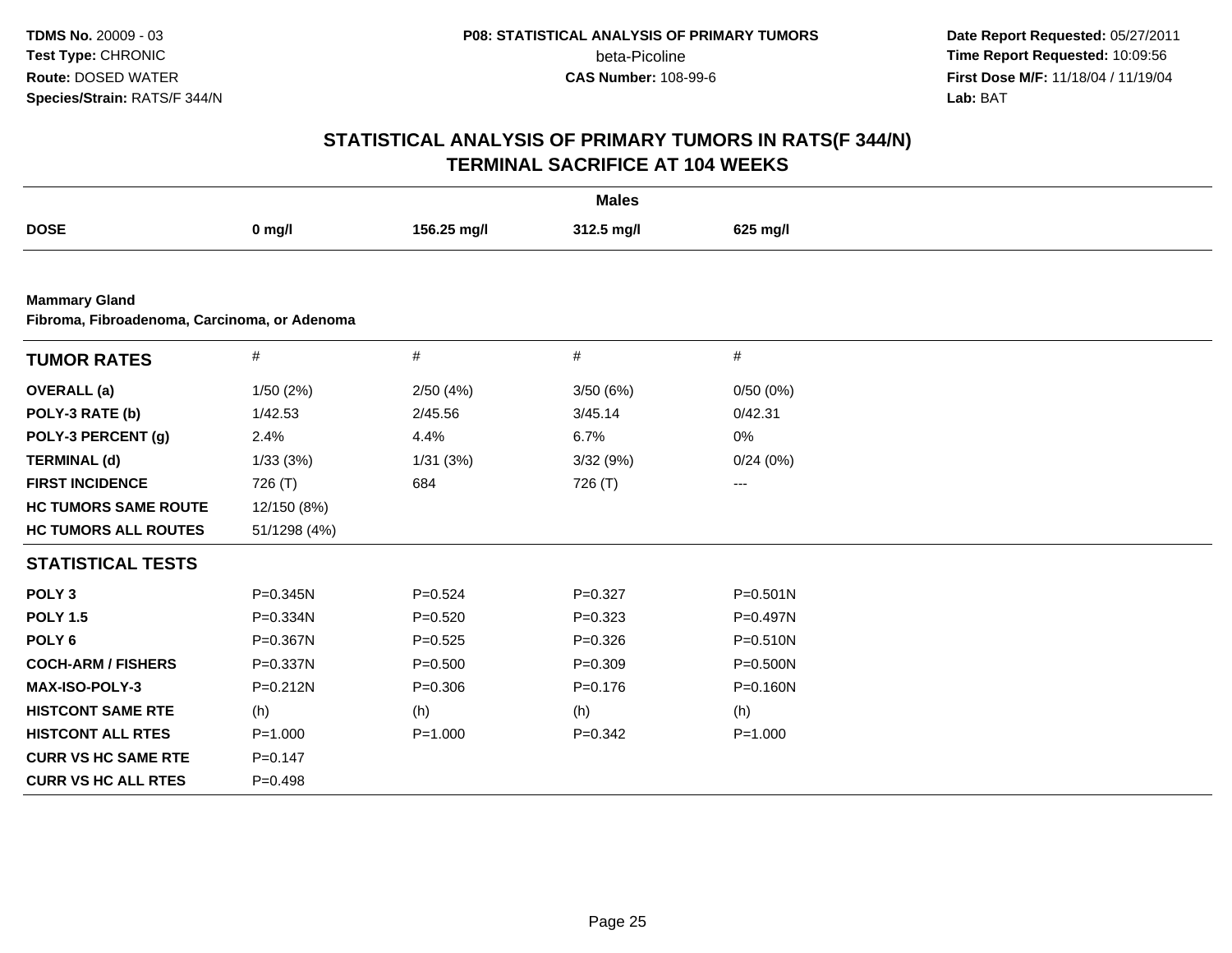**Date Report Requested:** 05/27/2011 **Time Report Requested:** 10:09:56 **First Dose M/F:** 11/18/04 / 11/19/04<br>**Lab:** BAT **Lab:** BAT

| <b>Males</b>                                                                                  |             |             |            |          |  |  |
|-----------------------------------------------------------------------------------------------|-------------|-------------|------------|----------|--|--|
| <b>DOSE</b>                                                                                   | $0$ mg/l    | 156.25 mg/l | 312.5 mg/l | 625 mg/l |  |  |
|                                                                                               |             |             |            |          |  |  |
| Oral Cavity (Oral Mucosa, Tongue, Pharynx, Tooth, Gingiva)<br>Papilloma Squamous or Papilloma |             |             |            |          |  |  |
| <b>TUMOR RATES</b>                                                                            | $\#$        | #           | $\#$       | #        |  |  |
| <b>OVERALL</b> (a)                                                                            | 0/50(0%)    | 0/50(0%)    | 1/50 (2%)  | 0/50(0%) |  |  |
| POLY-3 RATE (b)                                                                               | 0/42.53     | 0/45.40     | 1/45.14    | 0/42.31  |  |  |
| POLY-3 PERCENT (g)                                                                            | 0%          | 0%          | 2.2%       | 0%       |  |  |
| <b>TERMINAL (d)</b>                                                                           | 0/33(0%)    | 0/31(0%)    | 1/32(3%)   | 0/24(0%) |  |  |
| <b>FIRST INCIDENCE</b>                                                                        | ---         | $---$       | 726 (T)    | ---      |  |  |
| <b>HC TUMORS SAME ROUTE</b>                                                                   | 0/150(0%)   |             |            |          |  |  |
| <b>HC TUMORS ALL ROUTES</b>                                                                   | 7/1298 (1%) |             |            |          |  |  |
| <b>STATISTICAL TESTS</b>                                                                      |             |             |            |          |  |  |
| POLY <sub>3</sub>                                                                             | (n)         | (n)         | (n)        | (n)      |  |  |
| <b>POLY 1.5</b>                                                                               | (n)         | (n)         | (n)        | (n)      |  |  |
| POLY <sub>6</sub>                                                                             | (n)         | (n)         | (n)        | (n)      |  |  |
| <b>COCH-ARM / FISHERS</b>                                                                     | (n)         | (n)         | (n)        | (n)      |  |  |
| <b>MAX-ISO-POLY-3</b>                                                                         | (n)         | (n)         | (n)        | (n)      |  |  |
| <b>HISTCONT SAME RTE</b>                                                                      | (n)         | (n)         | (n)        | (n)      |  |  |
| <b>HISTCONT ALL RTES</b>                                                                      | (n)         | (n)         | (n)        | (n)      |  |  |
| <b>CURR VS HC SAME RTE</b>                                                                    | (n)         |             |            |          |  |  |
| <b>CURR VS HC ALL RTES</b>                                                                    | (n)         |             |            |          |  |  |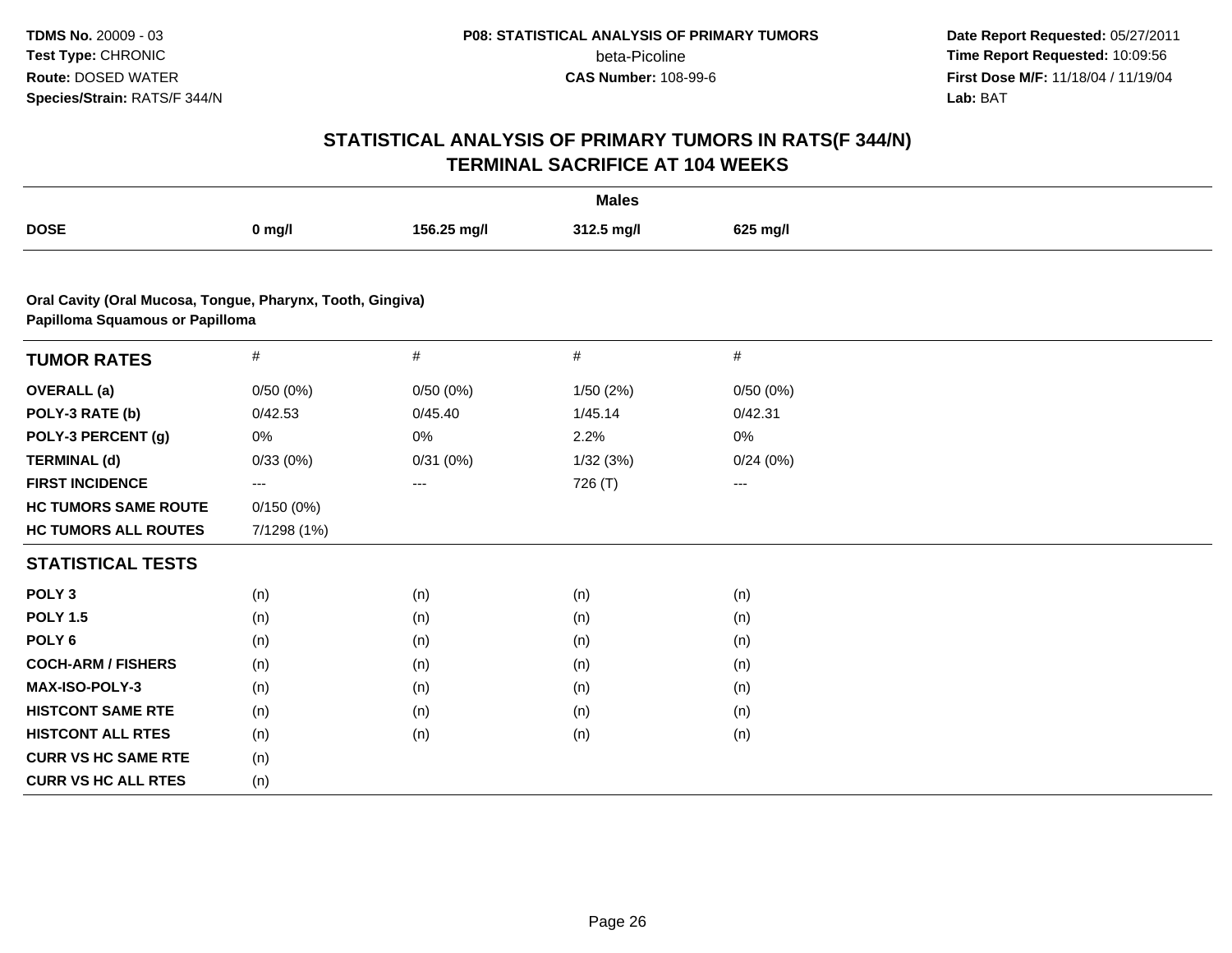**Date Report Requested:** 05/27/2011 **Time Report Requested:** 10:09:56 **First Dose M/F:** 11/18/04 / 11/19/04<br>**Lab:** BAT **Lab:** BAT

| <b>Males</b>                                                                                                            |              |             |             |             |  |  |
|-------------------------------------------------------------------------------------------------------------------------|--------------|-------------|-------------|-------------|--|--|
| <b>DOSE</b>                                                                                                             | $0$ mg/l     | 156.25 mg/l | 312.5 mg/l  | 625 mg/l    |  |  |
|                                                                                                                         |              |             |             |             |  |  |
| Oral Cavity (Oral Mucosa, Tongue, Pharynx, Tooth, Gingiva)<br>Squamous Cell Carcinoma, Papilloma Squamous, or Papilloma |              |             |             |             |  |  |
| <b>TUMOR RATES</b>                                                                                                      | $\#$         | $\#$        | #           | #           |  |  |
| <b>OVERALL</b> (a)                                                                                                      | 0/50(0%)     | 0/50(0%)    | 2/50(4%)    | 1/50(2%)    |  |  |
| POLY-3 RATE (b)                                                                                                         | 0/42.53      | 0/45.40     | 2/45.98     | 1/42.65     |  |  |
| POLY-3 PERCENT (g)                                                                                                      | 0%           | 0%          | 4.4%        | 2.3%        |  |  |
| <b>TERMINAL (d)</b>                                                                                                     | 0/33(0%)     | 0/31(0%)    | 1/32(3%)    | 0/24(0%)    |  |  |
| <b>FIRST INCIDENCE</b>                                                                                                  | ---          | $\cdots$    | 393         | 631         |  |  |
| <b>HC TUMORS SAME ROUTE</b>                                                                                             | 0/150(0%)    |             |             |             |  |  |
| <b>HC TUMORS ALL ROUTES</b>                                                                                             | 11/1298 (1%) |             |             |             |  |  |
| <b>STATISTICAL TESTS</b>                                                                                                |              |             |             |             |  |  |
| POLY <sub>3</sub>                                                                                                       | $P = 0.236$  | (e)         | $P = 0.255$ | $P = 0.501$ |  |  |
| <b>POLY 1.5</b>                                                                                                         | $P = 0.245$  | (e)         | $P=0.252$   | $P=0.504$   |  |  |
| POLY <sub>6</sub>                                                                                                       | $P=0.221$    | (e)         | $P = 0.256$ | $P=0.493$   |  |  |
| <b>COCH-ARM / FISHERS</b>                                                                                               | $P = 0.246$  | (e)         | $P = 0.247$ | $P = 0.500$ |  |  |
| MAX-ISO-POLY-3                                                                                                          | $P = 0.188$  | (e)         | $P=0.093$   | $P = 0.159$ |  |  |
| <b>HISTCONT SAME RTE</b>                                                                                                | $P=0.119$    | (e)         | $P=0.077$   | $P = 0.239$ |  |  |
| <b>HISTCONT ALL RTES</b>                                                                                                | $P = 0.071$  | (e)         | $P=0.014*$  | $P=0.443$   |  |  |
| <b>CURR VS HC SAME RTE</b>                                                                                              | $P = 1.000$  |             |             |             |  |  |
| <b>CURR VS HC ALL RTES</b>                                                                                              | $P=0.572$    |             |             |             |  |  |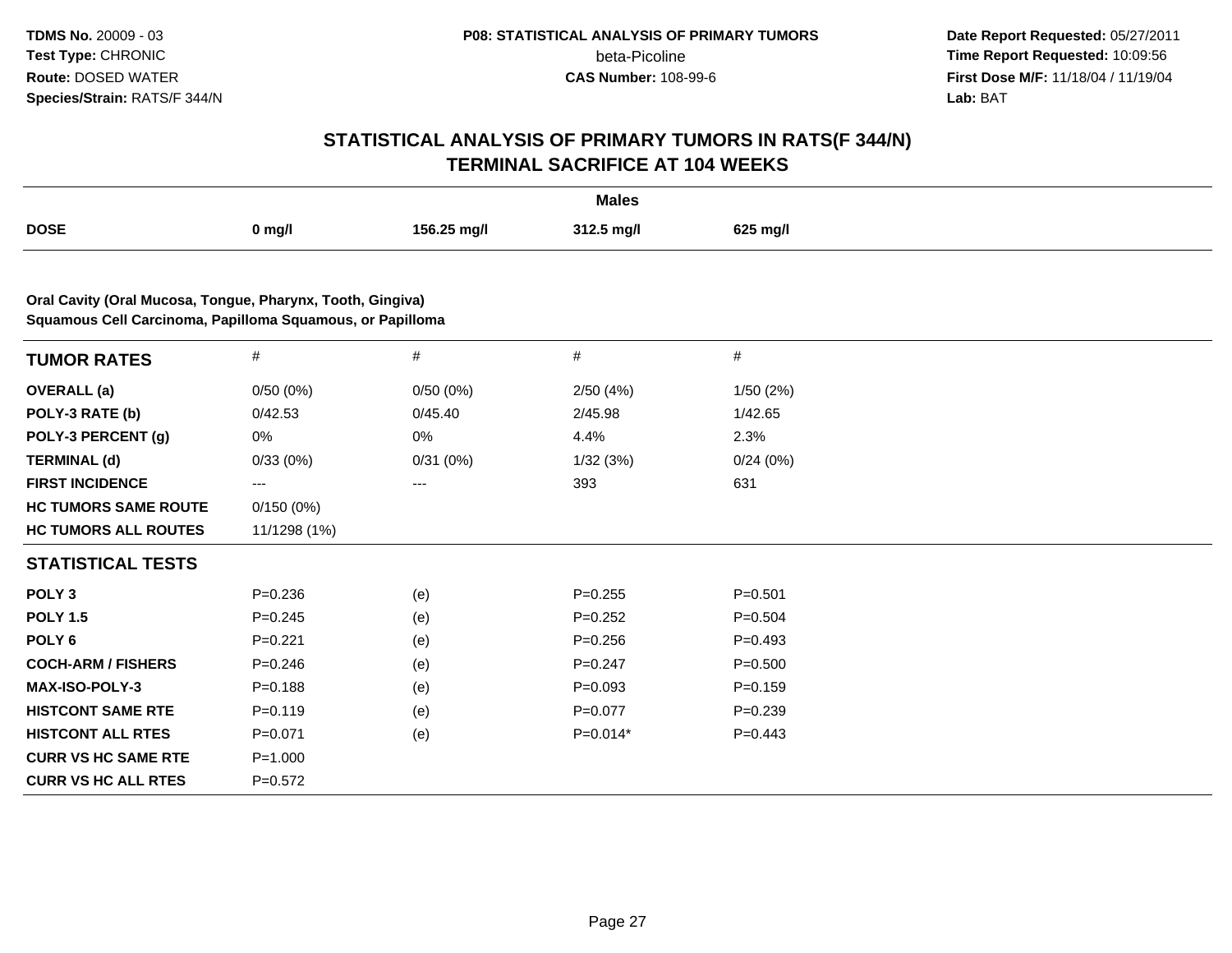**Date Report Requested:** 05/27/2011 **Time Report Requested:** 10:09:56 **First Dose M/F:** 11/18/04 / 11/19/04<br>**Lab:** BAT **Lab:** BAT

| <b>Males</b>                                                         |                |             |              |             |  |  |  |
|----------------------------------------------------------------------|----------------|-------------|--------------|-------------|--|--|--|
| <b>DOSE</b>                                                          | $0$ mg/l       | 156.25 mg/l | 312.5 mg/l   | 625 mg/l    |  |  |  |
|                                                                      |                |             |              |             |  |  |  |
| <b>Pituitary Gland: Pars Distalis or Unspecified Site</b><br>Adenoma |                |             |              |             |  |  |  |
| <b>TUMOR RATES</b>                                                   |                |             |              |             |  |  |  |
| <b>OVERALL</b> (a)                                                   | 28/50 (56%)    | 35/49 (71%) | 28/50 (56%)  | 36/49 (73%) |  |  |  |
| POLY-3 RATE (b)                                                      | 28/45.59       | 35/47.51    | 28/46.98     | 36/45.30    |  |  |  |
| POLY-3 PERCENT (g)                                                   | 61.4%          | 73.7%       | 59.6%        | 79.5%       |  |  |  |
| <b>TERMINAL (d)</b>                                                  | 19/33 (58%)    | 25/31 (81%) | 19/32 (59%)  | 18/23 (78%) |  |  |  |
| <b>FIRST INCIDENCE</b>                                               | 499            | 498         | 615          | 499         |  |  |  |
| <b>HC TUMORS SAME ROUTE</b>                                          | 63/148 (43%)   |             |              |             |  |  |  |
| <b>HC TUMORS ALL ROUTES</b>                                          | 604/1293 (47%) |             |              |             |  |  |  |
| <b>STATISTICAL TESTS</b>                                             |                |             |              |             |  |  |  |
| POLY <sub>3</sub>                                                    | $P = 0.078$    | $P = 0.144$ | P=0.513N     | $P=0.041*$  |  |  |  |
| <b>POLY 1.5</b>                                                      | $P=0.100$      | $P = 0.135$ | P=0.509N     | $P = 0.055$ |  |  |  |
| POLY <sub>6</sub>                                                    | $P = 0.053$    | $P = 0.135$ | P=0.539N     | $P=0.026*$  |  |  |  |
| <b>COCH-ARM / FISHERS</b>                                            | $P = 0.101$    | $P = 0.083$ | $P = 0.580N$ | $P = 0.054$ |  |  |  |
| MAX-ISO-POLY-3                                                       | $P=0.044*$     | $P=0.104$   | $P = 0.427N$ | $P=0.024*$  |  |  |  |
| <b>HISTCONT SAME RTE</b>                                             | $P=0.029*$     | $P=0.030*$  | $P = 0.099$  | $P=0.024*$  |  |  |  |
| <b>HISTCONT ALL RTES</b>                                             | P=0.031*       | $P=0.055$   | $P = 0.290$  | P=0.028*    |  |  |  |
| <b>CURR VS HC SAME RTE</b>                                           | $P=0.102$      |             |              |             |  |  |  |
| <b>CURR VS HC ALL RTES</b>                                           | $P = 0.180$    |             |              |             |  |  |  |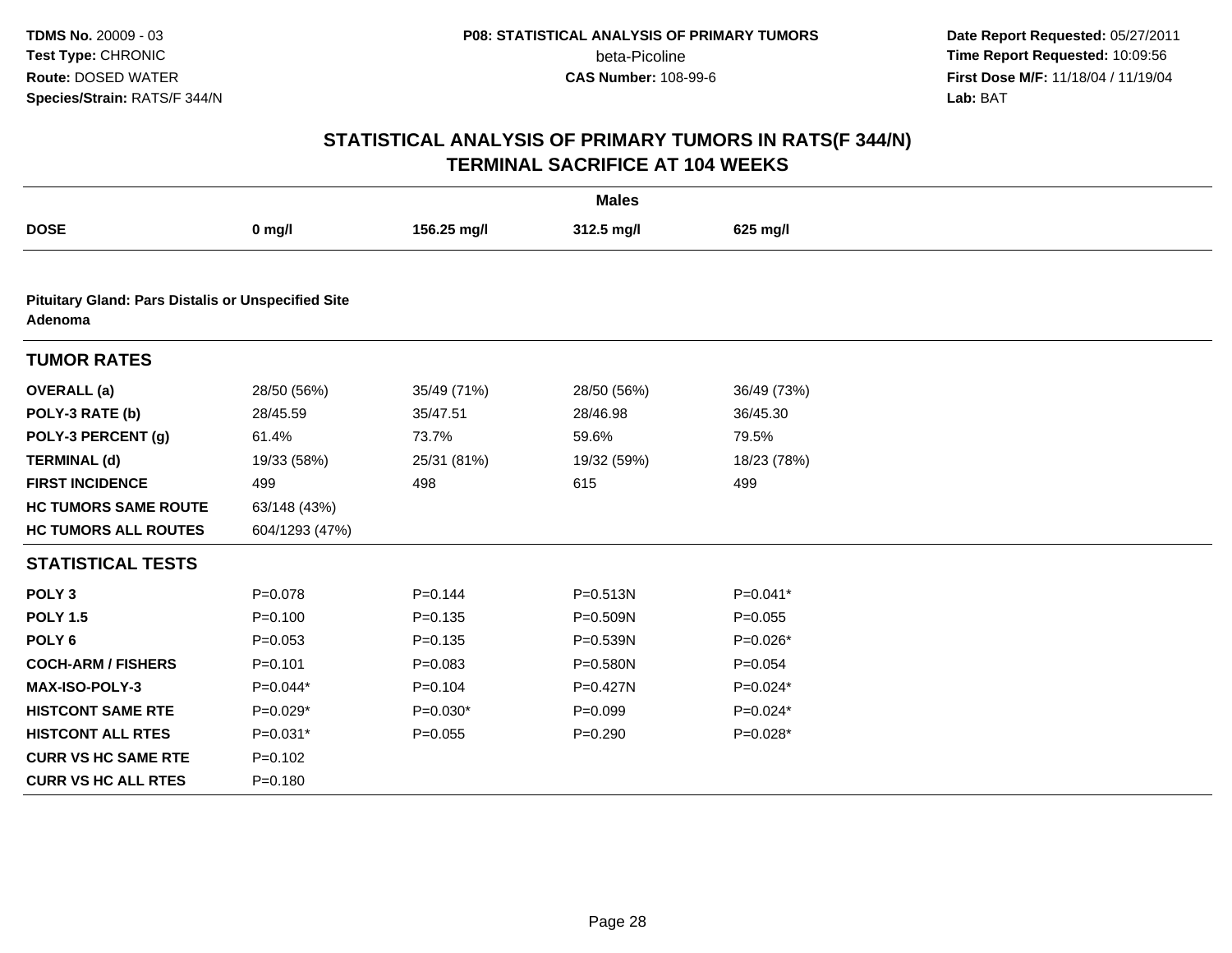**Date Report Requested:** 05/27/2011 **Time Report Requested:** 10:09:56 **First Dose M/F:** 11/18/04 / 11/19/04<br>**Lab:** BAT **Lab:** BAT

| <b>Males</b>                             |              |             |             |              |  |  |  |
|------------------------------------------|--------------|-------------|-------------|--------------|--|--|--|
| <b>DOSE</b>                              | $0$ mg/l     | 156.25 mg/l | 312.5 mg/l  | 625 mg/l     |  |  |  |
|                                          |              |             |             |              |  |  |  |
| <b>Skin</b><br><b>Basal Cell Adenoma</b> |              |             |             |              |  |  |  |
| <b>TUMOR RATES</b>                       | $\#$         | $\#$        | #           | #            |  |  |  |
| <b>OVERALL</b> (a)                       | 1/50(2%)     | 2/50(4%)    | 2/50(4%)    | 0/50(0%)     |  |  |  |
| POLY-3 RATE (b)                          | 1/42.97      | 2/45.52     | 2/45.14     | 0/42.31      |  |  |  |
| POLY-3 PERCENT (g)                       | 2.3%         | 4.4%        | 4.4%        | 0%           |  |  |  |
| <b>TERMINAL (d)</b>                      | 0/33(0%)     | 1/31(3%)    | 2/32(6%)    | 0/24(0%)     |  |  |  |
| <b>FIRST INCIDENCE</b>                   | 600          | 694         | 726 (T)     | ---          |  |  |  |
| <b>HC TUMORS SAME ROUTE</b>              | 4/150 (3%)   |             |             |              |  |  |  |
| <b>HC TUMORS ALL ROUTES</b>              | 15/1298 (1%) |             |             |              |  |  |  |
| <b>STATISTICAL TESTS</b>                 |              |             |             |              |  |  |  |
| POLY <sub>3</sub>                        | P=0.304N     | $P = 0.520$ | $P = 0.517$ | P=0.503N     |  |  |  |
| <b>POLY 1.5</b>                          | P=0.295N     | $P = 0.518$ | $P = 0.516$ | P=0.498N     |  |  |  |
| POLY <sub>6</sub>                        | P=0.323N     | $P = 0.519$ | $P = 0.515$ | P=0.513N     |  |  |  |
| <b>COCH-ARM / FISHERS</b>                | P=0.296N     | $P = 0.500$ | $P = 0.500$ | $P = 0.500N$ |  |  |  |
| MAX-ISO-POLY-3                           | $P = 0.251N$ | $P = 0.302$ | $P = 0.299$ | P=0.162N     |  |  |  |
| <b>HISTCONT SAME RTE</b>                 | $P = 1.000$  | $P = 1.000$ | $P = 1.000$ | $P = 1.000$  |  |  |  |
| <b>HISTCONT ALL RTES</b>                 | $P = 0.334$  | $P = 0.054$ | $P = 0.053$ | $P = 1.000$  |  |  |  |
| <b>CURR VS HC SAME RTE</b>               | $P = 0.841$  |             |             |              |  |  |  |
| <b>CURR VS HC ALL RTES</b>               | $P = 0.596$  |             |             |              |  |  |  |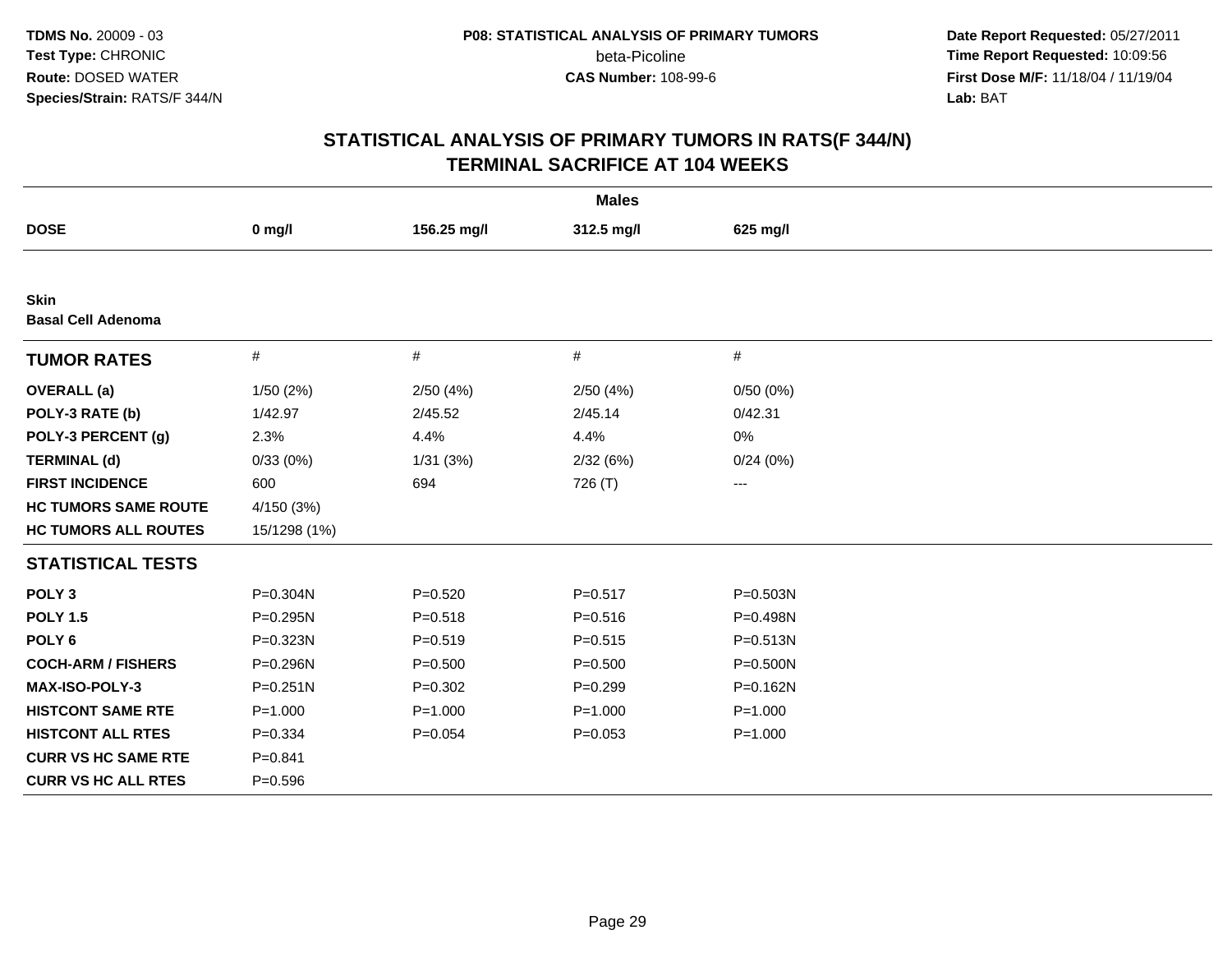**Date Report Requested:** 05/27/2011 **Time Report Requested:** 10:09:56 **First Dose M/F:** 11/18/04 / 11/19/04 Lab: BAT **Lab:** BAT

#### **STATISTICAL ANALYSIS OF PRIMARY TUMORS IN RATS(F 344/N)TERMINAL SACRIFICE AT 104 WEEKS**

|             |        |             | <b>Males</b><br>. |          |
|-------------|--------|-------------|-------------------|----------|
| <b>DOSE</b> | 0 mg/l | 156.25 mg/l | 312.5 mg/l        | 625 mg/l |

**Skin**

**Basal or Sq. Cell Carcinoma, Carcinoma, Basosq. Tumor (M or B), Basal Cell Adenoma, Adenoma, Papilloma, Sq Papilloma, Keratoacanthoma, Trichoepithelioma**

| <b>TUMOR RATES</b>          | #             | #           | #           | #            |
|-----------------------------|---------------|-------------|-------------|--------------|
| <b>OVERALL</b> (a)          | 6/50 (12%)    | 8/50 (16%)  | 9/50 (18%)  | 5/50 (10%)   |
| POLY-3 RATE (b)             | 6/43.13       | 8/46.10     | 9/45.47     | 5/42.67      |
| POLY-3 PERCENT (g)          | 13.9%         | 17.4%       | 19.8%       | 11.7%        |
| <b>TERMINAL (d)</b>         | 4/33 (12%)    | 6/31 (19%)  | 6/32 (19%)  | 3/24(13%)    |
| <b>FIRST INCIDENCE</b>      | 600           | 544         | 646         | 664          |
| <b>HC TUMORS SAME ROUTE</b> | 22/150 (15%)  |             |             |              |
| <b>HC TUMORS ALL ROUTES</b> | 112/1298 (9%) |             |             |              |
| <b>STATISTICAL TESTS</b>    |               |             |             |              |
| POLY <sub>3</sub>           | P=0.414N      | $P=0.439$   | $P = 0.325$ | $P = 0.508N$ |
| <b>POLY 1.5</b>             | P=0.390N      | $P = 0.430$ | $P = 0.321$ | $P = 0.491N$ |
| POLY 6                      | P=0.457N      | $P = 0.438$ | $P = 0.321$ | $P = 0.541N$ |
| <b>COCH-ARM / FISHERS</b>   | $P = 0.391N$  | $P = 0.387$ | $P = 0.288$ | $P = 0.500N$ |
| <b>MAX-ISO-POLY-3</b>       | P=0.408N      | $P = 0.333$ | $P = 0.237$ | P=0.380N     |
| <b>HISTCONT SAME RTE</b>    | $P = 1.000$   | $P = 1.000$ | $P = 0.379$ | $P = 1.000$  |
| <b>HISTCONT ALL RTES</b>    | $P = 0.150$   | $P=0.077$   | $P=0.028*$  | $P=0.455$    |
| <b>CURR VS HC SAME RTE</b>  | $P=0.701$     |             |             |              |
| <b>CURR VS HC ALL RTES</b>  | $P = 0.412$   |             |             |              |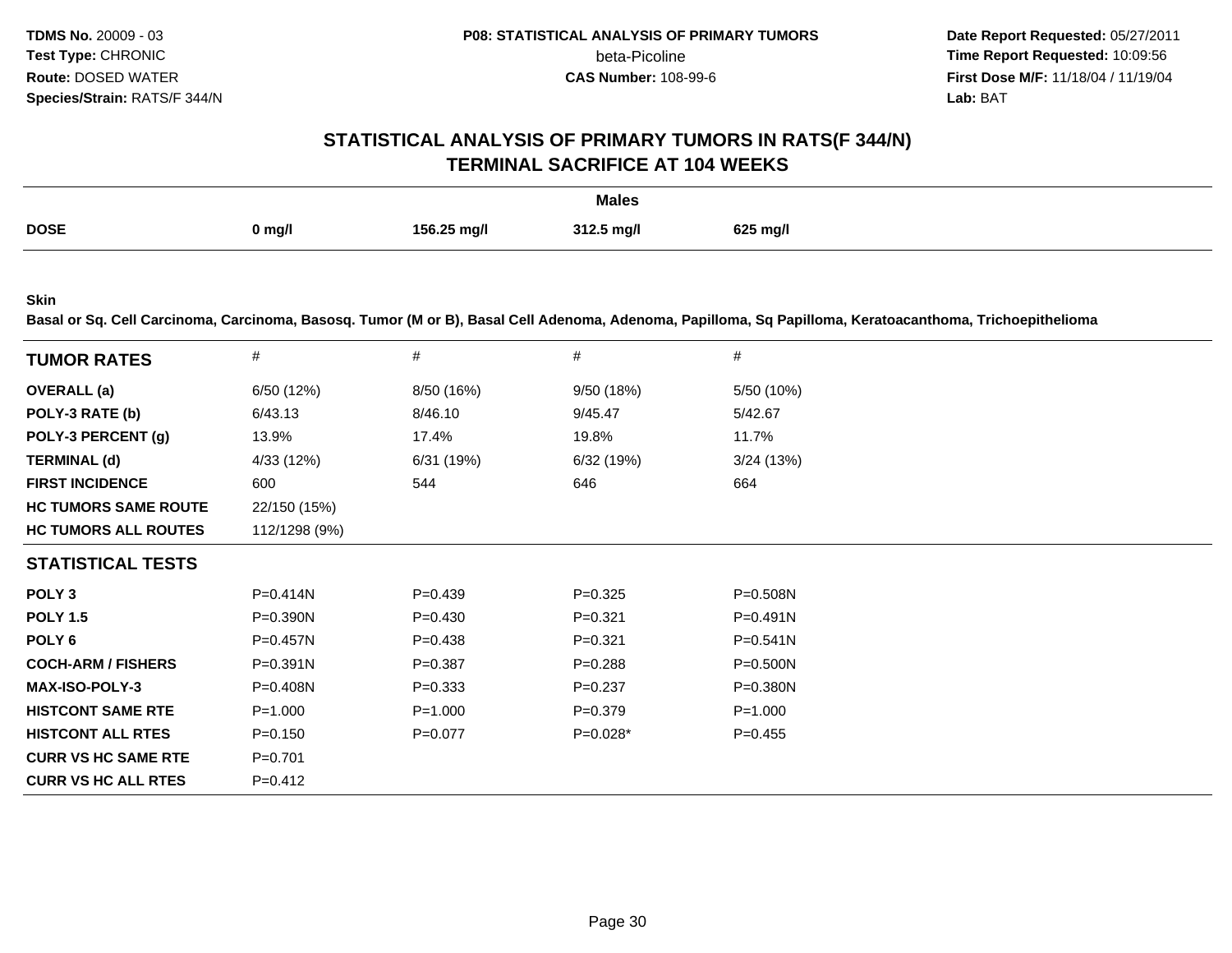**Date Report Requested:** 05/27/2011 **Time Report Requested:** 10:09:56 **First Dose M/F:** 11/18/04 / 11/19/04<br>**Lab:** BAT **Lab:** BAT

| <b>Males</b>                |               |             |              |             |  |  |  |
|-----------------------------|---------------|-------------|--------------|-------------|--|--|--|
| <b>DOSE</b>                 | $0$ mg/l      | 156.25 mg/l | 312.5 mg/l   | 625 mg/l    |  |  |  |
|                             |               |             |              |             |  |  |  |
| <b>Skin</b><br>Fibroma      |               |             |              |             |  |  |  |
| <b>TUMOR RATES</b>          | $\#$          | $\#$        | #            | #           |  |  |  |
| <b>OVERALL</b> (a)          | 3/50(6%)      | 4/50 (8%)   | 2/50(4%)     | 5/50 (10%)  |  |  |  |
| POLY-3 RATE (b)             | 3/43.37       | 4/45.56     | 2/45.49      | 5/42.69     |  |  |  |
| POLY-3 PERCENT (g)          | 6.9%          | 8.8%        | 4.4%         | 11.7%       |  |  |  |
| <b>TERMINAL (d)</b>         | 2/33(6%)      | 3/31 (10%)  | 0/32(0%)     | 4/24 (17%)  |  |  |  |
| <b>FIRST INCIDENCE</b>      | 391           | 684         | 646          | 618         |  |  |  |
| <b>HC TUMORS SAME ROUTE</b> | 23/150 (15%)  |             |              |             |  |  |  |
| <b>HC TUMORS ALL ROUTES</b> | 113/1298 (9%) |             |              |             |  |  |  |
| <b>STATISTICAL TESTS</b>    |               |             |              |             |  |  |  |
| POLY <sub>3</sub>           | $P = 0.309$   | $P = 0.527$ | P=0.478N     | $P = 0.347$ |  |  |  |
| <b>POLY 1.5</b>             | $P = 0.320$   | $P = 0.523$ | P=0.482N     | $P = 0.360$ |  |  |  |
| POLY <sub>6</sub>           | $P=0.291$     | $P = 0.527$ | $P = 0.477N$ | $P=0.323$   |  |  |  |
| <b>COCH-ARM / FISHERS</b>   | $P = 0.320$   | $P = 0.500$ | P=0.500N     | $P=0.357$   |  |  |  |
| <b>MAX-ISO-POLY-3</b>       | $P = 0.324$   | $P = 0.375$ | P=0.308N     | $P=0.225$   |  |  |  |
| <b>HISTCONT SAME RTE</b>    | (h)           | (h)         | (h)          | (h)         |  |  |  |
| <b>HISTCONT ALL RTES</b>    | $P = 0.624$   | $P = 1.000$ | $P = 1.000$  | $P = 0.459$ |  |  |  |
| <b>CURR VS HC SAME RTE</b>  | $P = 0.065$   |             |              |             |  |  |  |
| <b>CURR VS HC ALL RTES</b>  | $P=0.499$     |             |              |             |  |  |  |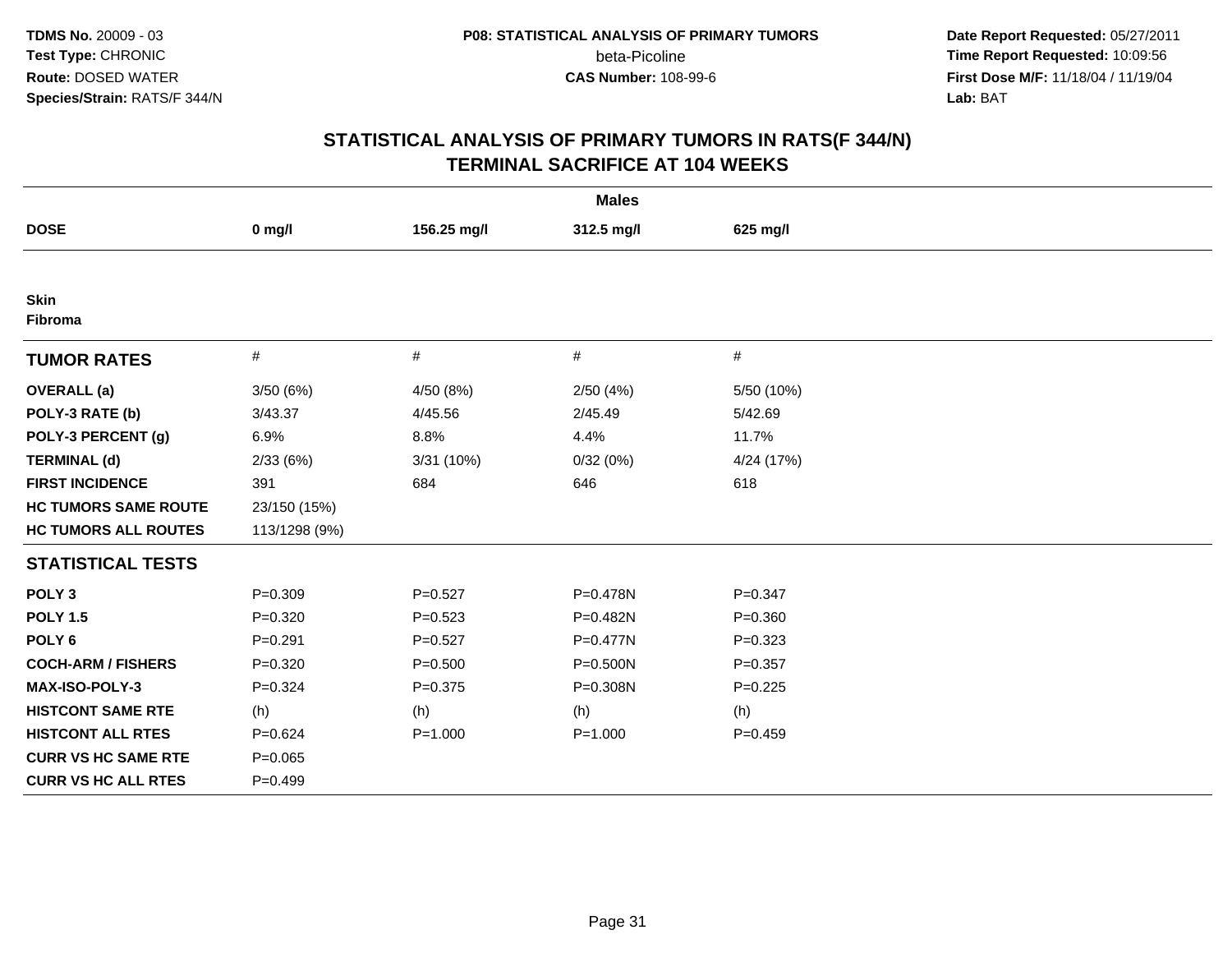**Date Report Requested:** 05/27/2011 **Time Report Requested:** 10:09:56 **First Dose M/F:** 11/18/04 / 11/19/04<br>**Lab:** BAT **Lab:** BAT

# **STATISTICAL ANALYSIS OF PRIMARY TUMORS IN RATS(F 344/N)TERMINAL SACRIFICE AT 104 WEEKS**

|             |          |             | <b>Males</b> |          |
|-------------|----------|-------------|--------------|----------|
| <b>DOSE</b> | $0$ mg/l | 156.25 mg/l | 312.5 mg/l   | 625 mg/l |

**Skin**

**Fibroma, Fibrosarcoma, Sarcoma, Myxoma, Myxosarcoma, or Fibrous Histiocytoma**

| <b>TUMOR RATES</b>          | $\#$           | $\#$         | $\#$         | #           |
|-----------------------------|----------------|--------------|--------------|-------------|
| <b>OVERALL</b> (a)          | 4/50 (8%)      | 4/50 (8%)    | 3/50(6%)     | 5/50 (10%)  |
| POLY-3 RATE (b)             | 4/43.37        | 4/45.56      | 3/45.49      | 5/42.69     |
| POLY-3 PERCENT (g)          | 9.2%           | 8.8%         | 6.6%         | 11.7%       |
| <b>TERMINAL (d)</b>         | 3/33(9%)       | 3/31(10%)    | 1/32(3%)     | 4/24 (17%)  |
| <b>FIRST INCIDENCE</b>      | 391            | 684          | 646          | 618         |
| <b>HC TUMORS SAME ROUTE</b> | 28/150 (19%)   |              |              |             |
| <b>HC TUMORS ALL ROUTES</b> | 143/1298 (11%) |              |              |             |
| <b>STATISTICAL TESTS</b>    |                |              |              |             |
| POLY <sub>3</sub>           | $P = 0.415$    | P=0.616N     | P=0.474N     | $P=0.490$   |
| <b>POLY 1.5</b>             | $P=0.429$      | P=0.619N     | P=0.478N     | $P = 0.504$ |
| POLY 6                      | $P = 0.393$    | $P = 0.617N$ | $P = 0.473N$ | $P=0.463$   |
| <b>COCH-ARM / FISHERS</b>   | $P = 0.430$    | P=0.643N     | P=0.500N     | $P = 0.500$ |
| <b>MAX-ISO-POLY-3</b>       | $P=0.464$      | $P = 0.471N$ | P=0.328N     | $P = 0.354$ |
| <b>HISTCONT SAME RTE</b>    | (h)            | (h)          | (h)          | (h)         |
| <b>HISTCONT ALL RTES</b>    | (h)            | (h)          | (h)          | (h)         |
| <b>CURR VS HC SAME RTE</b>  | $P = 0.065$    |              |              |             |
| <b>CURR VS HC ALL RTES</b>  | $P = 0.504$    |              |              |             |
|                             |                |              |              |             |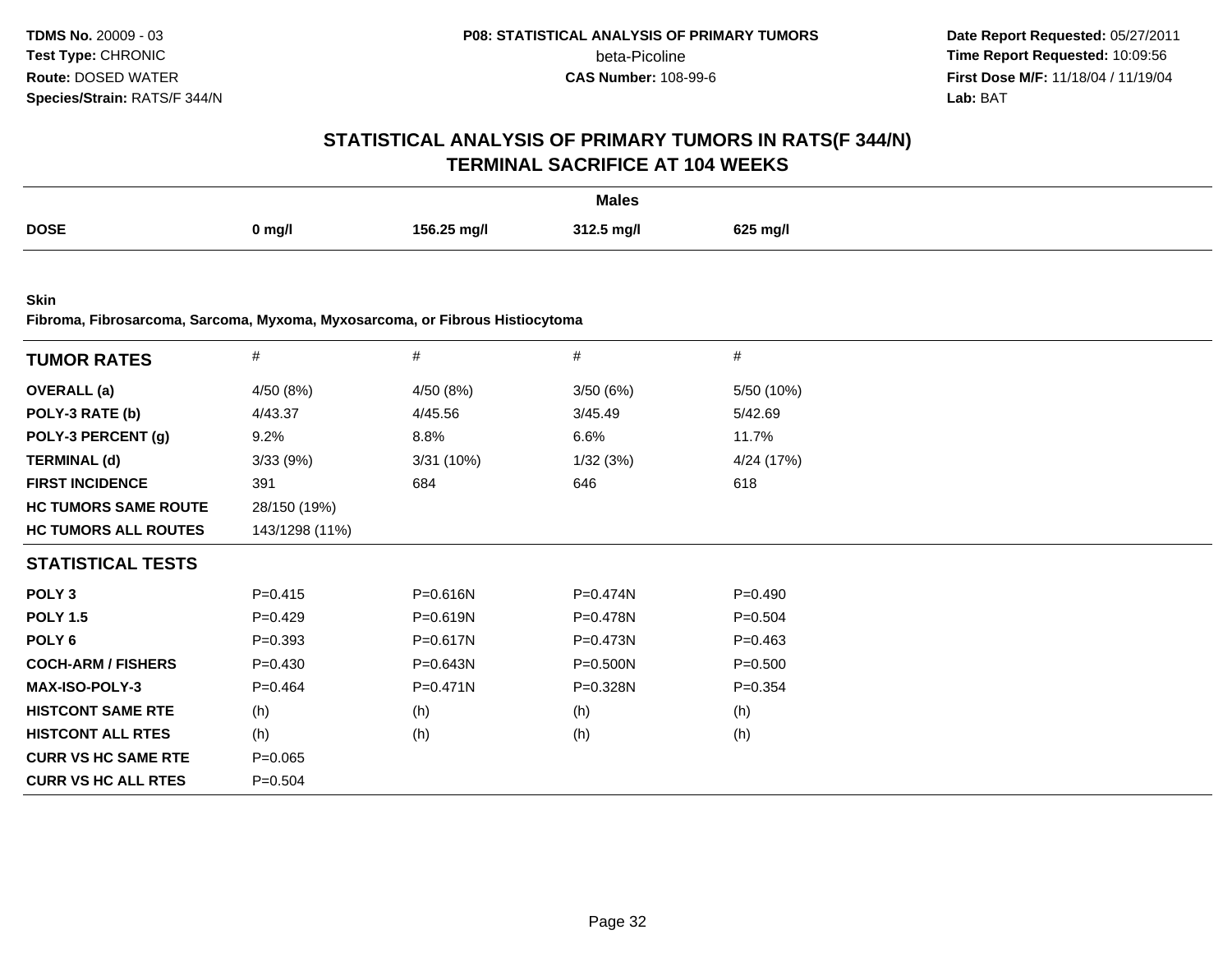**Date Report Requested:** 05/27/2011 **Time Report Requested:** 10:09:56 **First Dose M/F:** 11/18/04 / 11/19/04<br>**Lab:** BAT **Lab:** BAT

| <b>Males</b>                |              |              |             |              |  |  |  |
|-----------------------------|--------------|--------------|-------------|--------------|--|--|--|
| <b>DOSE</b>                 | $0$ mg/l     | 156.25 mg/l  | 312.5 mg/l  | 625 mg/l     |  |  |  |
|                             |              |              |             |              |  |  |  |
| Skin<br>Keratoacanthoma     |              |              |             |              |  |  |  |
| <b>TUMOR RATES</b>          | $\#$         | $\#$         | $\#$        | $\#$         |  |  |  |
| <b>OVERALL</b> (a)          | 5/50 (10%)   | 5/50 (10%)   | 7/50 (14%)  | 5/50 (10%)   |  |  |  |
| POLY-3 RATE (b)             | 5/42.70      | 5/45.98      | 7/45.47     | 5/42.67      |  |  |  |
| POLY-3 PERCENT (g)          | 11.7%        | 10.9%        | 15.4%       | 11.7%        |  |  |  |
| <b>TERMINAL (d)</b>         | 4/33 (12%)   | 4/31 (13%)   | 4/32 (13%)  | 3/24(13%)    |  |  |  |
| <b>FIRST INCIDENCE</b>      | 683          | 544          | 646         | 664          |  |  |  |
| <b>HC TUMORS SAME ROUTE</b> | 9/150 (6%)   |              |             |              |  |  |  |
| <b>HC TUMORS ALL ROUTES</b> | 67/1298 (5%) |              |             |              |  |  |  |
| <b>STATISTICAL TESTS</b>    |              |              |             |              |  |  |  |
| POLY <sub>3</sub>           | $P = 0.512$  | P=0.583N     | $P=0.424$   | $P = 0.631$  |  |  |  |
| <b>POLY 1.5</b>             | $P = 0.531$  | P=0.592N     | $P = 0.416$ | $P = 0.619N$ |  |  |  |
| POLY <sub>6</sub>           | $P = 0.478$  | $P = 0.581N$ | $P=0.425$   | $P = 0.606$  |  |  |  |
| <b>COCH-ARM / FISHERS</b>   | $P = 0.530$  | $P = 0.630N$ | $P = 0.380$ | $P = 0.630N$ |  |  |  |
| <b>MAX-ISO-POLY-3</b>       | $P = 0.588$  | $P = 0.451N$ | $P = 0.313$ | $P=0.499$    |  |  |  |
| <b>HISTCONT SAME RTE</b>    | $P=0.202$    | $P=0.294$    | $P = 0.117$ | $P = 0.259$  |  |  |  |
| <b>HISTCONT ALL RTES</b>    | $P=0.020*$   | $P = 0.138$  | $P=0.012*$  | $P = 0.112$  |  |  |  |
| <b>CURR VS HC SAME RTE</b>  | $P=0.392$    |              |             |              |  |  |  |
| <b>CURR VS HC ALL RTES</b>  | $P = 0.133$  |              |             |              |  |  |  |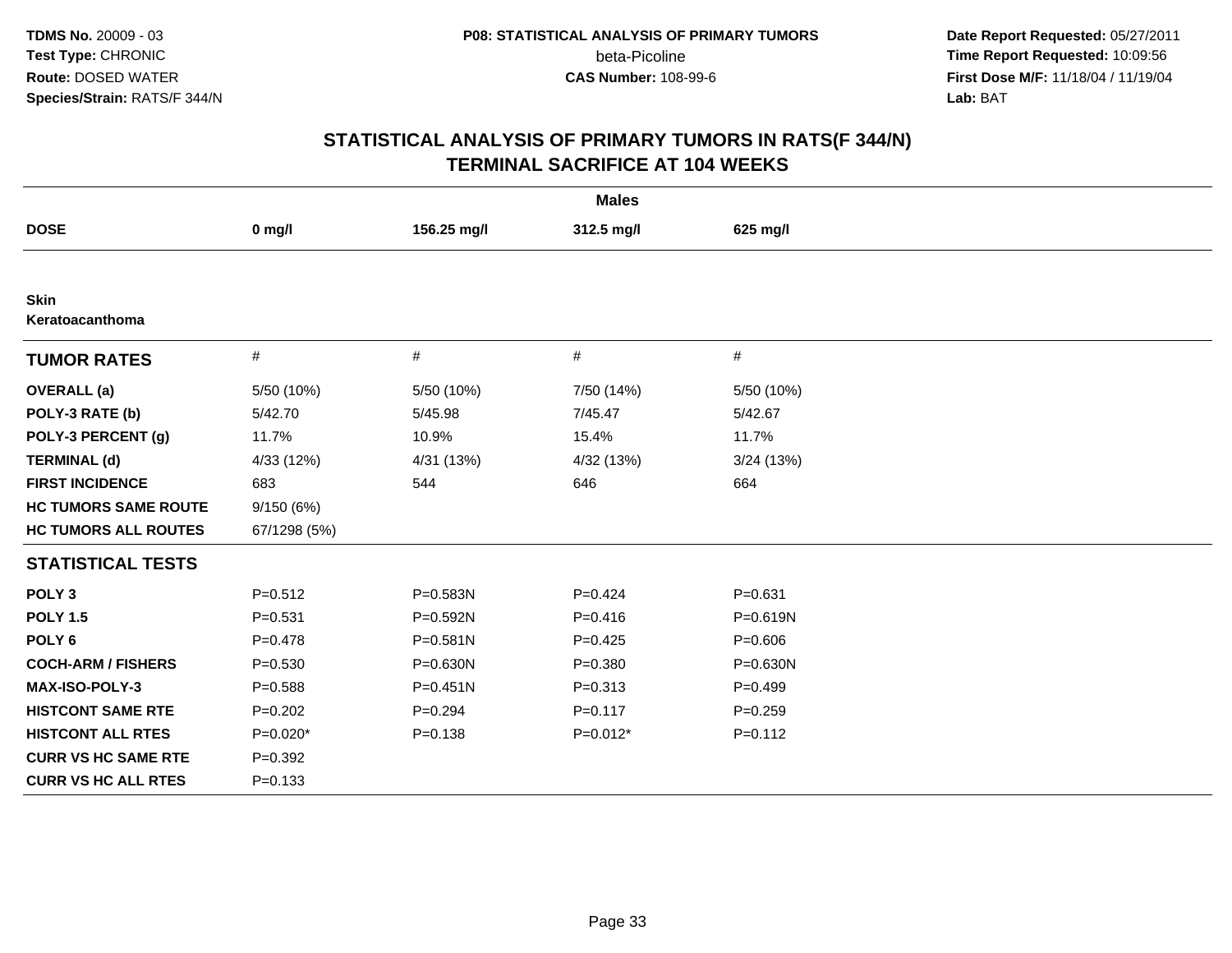**Date Report Requested:** 05/27/2011 **Time Report Requested:** 10:09:56 **First Dose M/F:** 11/18/04 / 11/19/04<br>**Lab:** BAT **Lab:** BAT

| <b>Males</b>                |              |             |             |          |  |  |  |
|-----------------------------|--------------|-------------|-------------|----------|--|--|--|
| <b>DOSE</b>                 | $0$ mg/l     | 156.25 mg/l | 312.5 mg/l  | 625 mg/l |  |  |  |
|                             |              |             |             |          |  |  |  |
| <b>Skin</b><br>Lipoma       |              |             |             |          |  |  |  |
| <b>TUMOR RATES</b>          | $\#$         | $\#$        | $\#$        | $\#$     |  |  |  |
| <b>OVERALL</b> (a)          | 0/50(0%)     | 0/50(0%)    | 2/50(4%)    | 0/50(0%) |  |  |  |
| POLY-3 RATE (b)             | 0/42.53      | 0/45.40     | 2/45.34     | 0/42.31  |  |  |  |
| POLY-3 PERCENT (g)          | 0%           | $0\%$       | 4.4%        | $0\%$    |  |  |  |
| <b>TERMINAL (d)</b>         | 0/33(0%)     | 0/31(0%)    | 1/32(3%)    | 0/24(0%) |  |  |  |
| <b>FIRST INCIDENCE</b>      | ---          | ---         | 673         | ---      |  |  |  |
| <b>HC TUMORS SAME ROUTE</b> | 1/150 (1%)   |             |             |          |  |  |  |
| <b>HC TUMORS ALL ROUTES</b> | 16/1298 (1%) |             |             |          |  |  |  |
| <b>STATISTICAL TESTS</b>    |              |             |             |          |  |  |  |
| POLY <sub>3</sub>           | $P = 0.578$  | (e)         | $P=0.252$   | (e)      |  |  |  |
| <b>POLY 1.5</b>             | $P=0.592$    | (e)         | $P = 0.249$ | (e)      |  |  |  |
| POLY <sub>6</sub>           | $P = 0.550$  | (e)         | $P = 0.252$ | (e)      |  |  |  |
| <b>COCH-ARM / FISHERS</b>   | $P = 0.595$  | (e)         | $P = 0.247$ | (e)      |  |  |  |
| MAX-ISO-POLY-3              | $P = 0.265$  | (e)         | $P = 0.090$ | (e)      |  |  |  |
| <b>HISTCONT SAME RTE</b>    | $P = 0.387$  | (e)         | $P = 0.136$ | (e)      |  |  |  |
| <b>HISTCONT ALL RTES</b>    | $P = 0.540$  | (e)         | $P = 0.074$ | (e)      |  |  |  |
| <b>CURR VS HC SAME RTE</b>  | $P = 0.543$  |             |             |          |  |  |  |
| <b>CURR VS HC ALL RTES</b>  | $P = 0.412$  |             |             |          |  |  |  |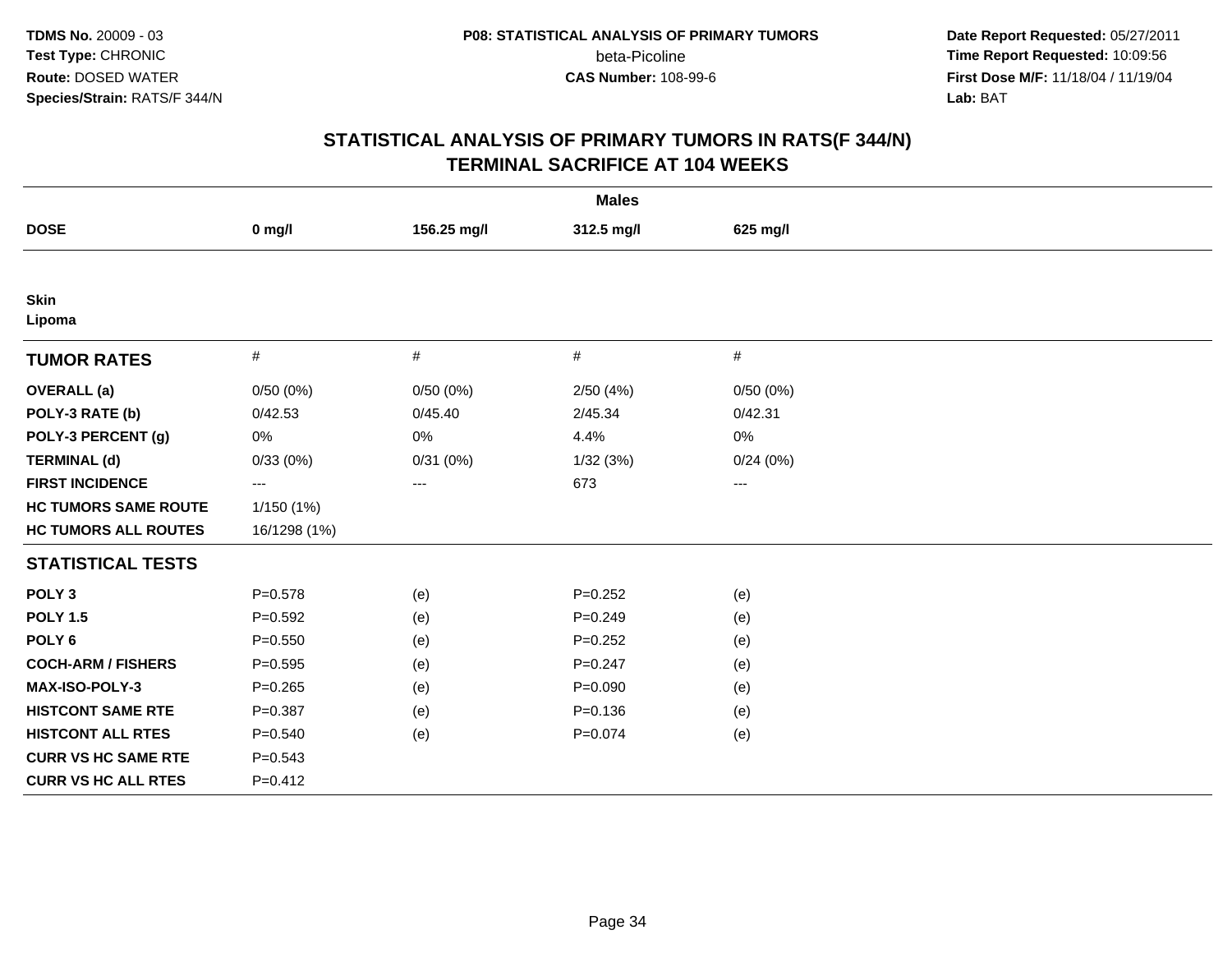**Date Report Requested:** 05/27/2011 **Time Report Requested:** 10:09:56 **First Dose M/F:** 11/18/04 / 11/19/04<br>**Lab:** BAT **Lab:** BAT

# **STATISTICAL ANALYSIS OF PRIMARY TUMORS IN RATS(F 344/N)TERMINAL SACRIFICE AT 104 WEEKS**

|             |        |             | <b>Males</b> |          |
|-------------|--------|-------------|--------------|----------|
| <b>DOSE</b> | 0 mg/l | 156.25 mg/l | 312.5 mg/l   | 625 mg/l |

**Skin**

**Squamous Cell Papilloma, Papilloma, Squamous Cell Carcinoma or Keratoacanthoma**

| <b>TUMOR RATES</b>          | #            | #           | #           | $\#$         |
|-----------------------------|--------------|-------------|-------------|--------------|
| <b>OVERALL</b> (a)          | 5/50 (10%)   | 6/50 (12%)  | 7/50 (14%)  | 5/50 (10%)   |
| POLY-3 RATE (b)             | 5/42.70      | 6/45.98     | 7/45.47     | 5/42.67      |
| POLY-3 PERCENT (g)          | 11.7%        | 13.1%       | 15.4%       | 11.7%        |
| <b>TERMINAL (d)</b>         | 4/33 (12%)   | 5/31 (16%)  | 4/32 (13%)  | 3/24(13%)    |
| <b>FIRST INCIDENCE</b>      | 683          | 544         | 646         | 664          |
| <b>HC TUMORS SAME ROUTE</b> | 15/150 (10%) |             |             |              |
| <b>HC TUMORS ALL ROUTES</b> | 83/1298 (6%) |             |             |              |
| <b>STATISTICAL TESTS</b>    |              |             |             |              |
| POLY <sub>3</sub>           | $P = 0.559$  | $P = 0.552$ | $P=0.424$   | $P = 0.631$  |
| <b>POLY 1.5</b>             | $P = 0.541N$ | $P = 0.542$ | $P = 0.416$ | P=0.619N     |
| POLY <sub>6</sub>           | $P=0.524$    | $P=0.554$   | $P=0.425$   | $P = 0.606$  |
| <b>COCH-ARM / FISHERS</b>   | $P = 0.545N$ | $P = 0.500$ | $P = 0.380$ | $P = 0.630N$ |
| <b>MAX-ISO-POLY-3</b>       | $P = 0.622$  | $P=0.425$   | $P = 0.313$ | $P=0.499$    |
| <b>HISTCONT SAME RTE</b>    | $P=0.447$    | $P = 0.460$ | $P = 0.230$ | $P = 1.000$  |
| <b>HISTCONT ALL RTES</b>    | $P = 0.055$  | $P = 0.108$ | $P=0.034*$  | $P = 0.212$  |
| <b>CURR VS HC SAME RTE</b>  | $P = 0.939$  |             |             |              |
| <b>CURR VS HC ALL RTES</b>  | $P = 0.306$  |             |             |              |
|                             |              |             |             |              |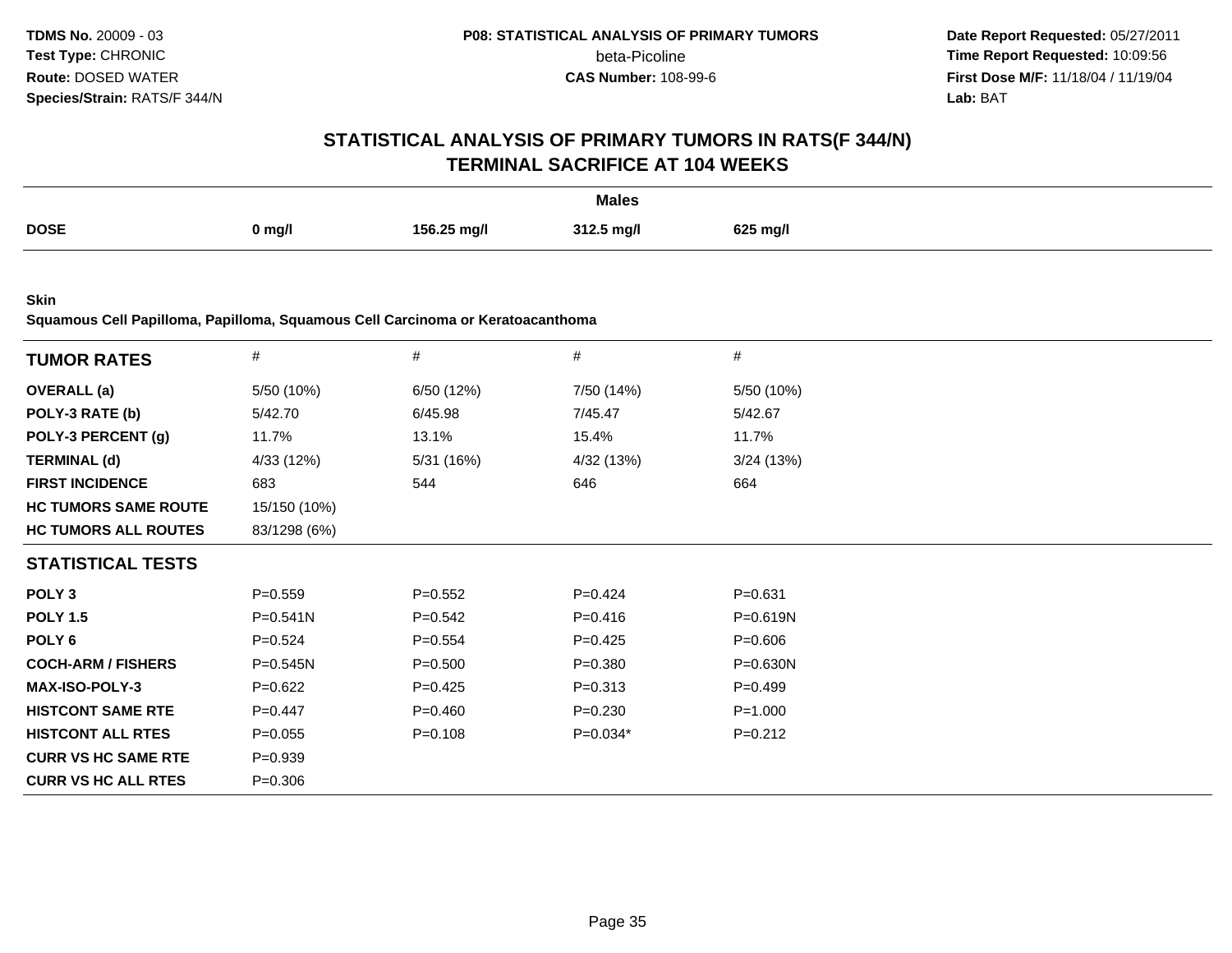**Date Report Requested:** 05/27/2011 **Time Report Requested:** 10:09:56 **First Dose M/F:** 11/18/04 / 11/19/04<br>**Lab:** BAT **Lab:** BAT

| <b>Males</b>                                           |              |              |             |              |  |  |  |
|--------------------------------------------------------|--------------|--------------|-------------|--------------|--|--|--|
| <b>DOSE</b>                                            | $0$ mg/l     | 156.25 mg/l  | 312.5 mg/l  | 625 mg/l     |  |  |  |
|                                                        |              |              |             |              |  |  |  |
| <b>Skin</b>                                            |              |              |             |              |  |  |  |
| Squamous Cell Papilloma, Papilloma, or Keratoacanthoma |              |              |             |              |  |  |  |
| <b>TUMOR RATES</b>                                     | $\#$         | $\#$         | #           | #            |  |  |  |
| <b>OVERALL</b> (a)                                     | 5/50 (10%)   | 5/50 (10%)   | 7/50 (14%)  | 5/50 (10%)   |  |  |  |
| POLY-3 RATE (b)                                        | 5/42.70      | 5/45.98      | 7/45.47     | 5/42.67      |  |  |  |
| POLY-3 PERCENT (g)                                     | 11.7%        | 10.9%        | 15.4%       | 11.7%        |  |  |  |
| <b>TERMINAL (d)</b>                                    | 4/33 (12%)   | 4/31 (13%)   | 4/32 (13%)  | 3/24(13%)    |  |  |  |
| <b>FIRST INCIDENCE</b>                                 | 683          | 544          | 646         | 664          |  |  |  |
| <b>HC TUMORS SAME ROUTE</b>                            | 14/150 (9%)  |              |             |              |  |  |  |
| <b>HC TUMORS ALL ROUTES</b>                            | 77/1298 (6%) |              |             |              |  |  |  |
| <b>STATISTICAL TESTS</b>                               |              |              |             |              |  |  |  |
| POLY <sub>3</sub>                                      | $P = 0.512$  | P=0.583N     | $P=0.424$   | $P = 0.631$  |  |  |  |
| <b>POLY 1.5</b>                                        | $P = 0.531$  | P=0.592N     | $P = 0.416$ | $P = 0.619N$ |  |  |  |
| POLY <sub>6</sub>                                      | $P = 0.478$  | $P = 0.581N$ | $P=0.425$   | $P = 0.606$  |  |  |  |
| <b>COCH-ARM / FISHERS</b>                              | $P = 0.530$  | $P = 0.630N$ | $P = 0.380$ | $P = 0.630N$ |  |  |  |
| MAX-ISO-POLY-3                                         | $P = 0.588$  | $P = 0.451N$ | $P = 0.313$ | $P=0.499$    |  |  |  |
| <b>HISTCONT SAME RTE</b>                               | $P = 0.413$  | $P = 1.000$  | $P = 0.214$ | $P = 1.000$  |  |  |  |
| <b>HISTCONT ALL RTES</b>                               | $P = 0.053$  | $P=0.222$    | $P=0.030*$  | $P = 0.186$  |  |  |  |
| <b>CURR VS HC SAME RTE</b>                             | $P = 0.838$  |              |             |              |  |  |  |
| <b>CURR VS HC ALL RTES</b>                             | $P = 0.238$  |              |             |              |  |  |  |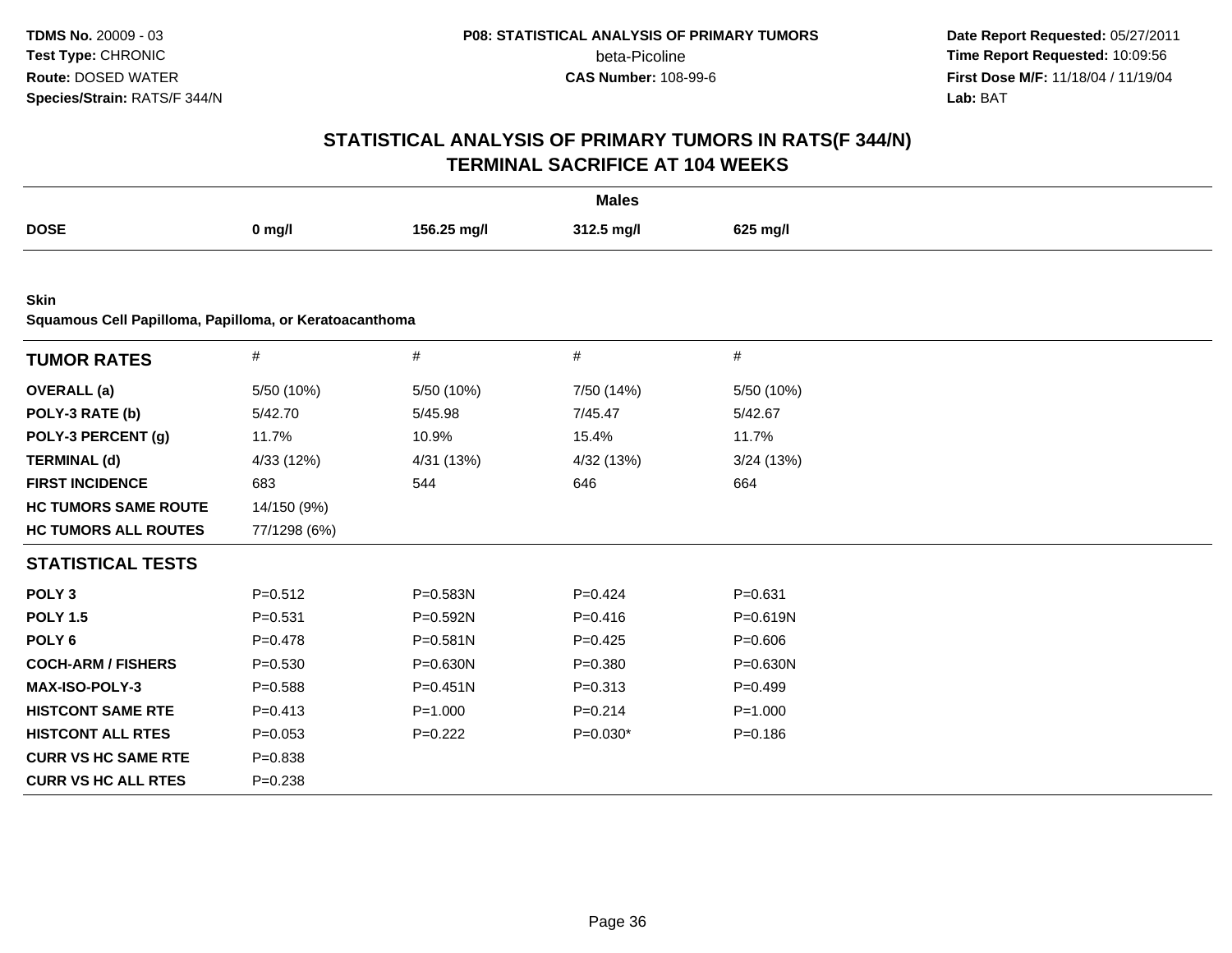**Date Report Requested:** 05/27/2011 **Time Report Requested:** 10:09:56 **First Dose M/F:** 11/18/04 / 11/19/04<br>**Lab:** BAT **Lab:** BAT

|                             |                 |             | <b>Males</b> |             |
|-----------------------------|-----------------|-------------|--------------|-------------|
| <b>DOSE</b>                 | $0$ mg/l        | 156.25 mg/l | 312.5 mg/l   | 625 mg/l    |
|                             |                 |             |              |             |
| <b>Testes</b><br>Adenoma    |                 |             |              |             |
| <b>TUMOR RATES</b>          |                 |             |              |             |
| <b>OVERALL</b> (a)          | 35/50 (70%)     | 38/50 (76%) | 42/50 (84%)  | 42/50 (84%) |
| POLY-3 RATE (b)             | 35/45.05        | 38/47.82    | 42/48.02     | 42/48.01    |
| POLY-3 PERCENT (g)          | 77.7%           | 79.5%       | 87.5%        | 87.5%       |
| <b>TERMINAL (d)</b>         | 27/33 (82%)     | 25/31 (81%) | 31/32 (97%)  | 23/24 (96%) |
| <b>FIRST INCIDENCE</b>      | 504             | 589         | 569          | 543         |
| <b>HC TUMORS SAME ROUTE</b> | 143/150 (95%)   |             |              |             |
| <b>HC TUMORS ALL ROUTES</b> | 1053/1298 (81%) |             |              |             |
| <b>STATISTICAL TESTS</b>    |                 |             |              |             |
| POLY <sub>3</sub>           | $P = 0.088$     | $P = 0.519$ | $P=0.152$    | $P = 0.150$ |
| <b>POLY 1.5</b>             | $P = 0.085$     | $P = 0.483$ | $P = 0.136$  | $P = 0.140$ |
| POLY <sub>6</sub>           | $P=0.077$       | $P = 0.540$ | $P = 0.152$  | $P=0.142$   |
| <b>COCH-ARM / FISHERS</b>   | $P=0.049*$      | $P = 0.326$ | $P=0.077$    | $P = 0.077$ |
| <b>MAX-ISO-POLY-3</b>       | $P = 0.138$     | $P=0.415$   | $P = 0.100$  | $P=0.099$   |
| <b>HISTCONT SAME RTE</b>    | (h)             | (h)         | (h)          | (h)         |
| <b>HISTCONT ALL RTES</b>    | $P=0.732$       | $P = 1.000$ | $P = 1.000$  | $P = 1.000$ |
| <b>CURR VS HC SAME RTE</b>  | P<0.001**       |             |              |             |
| <b>CURR VS HC ALL RTES</b>  | $P = 0.064$     |             |              |             |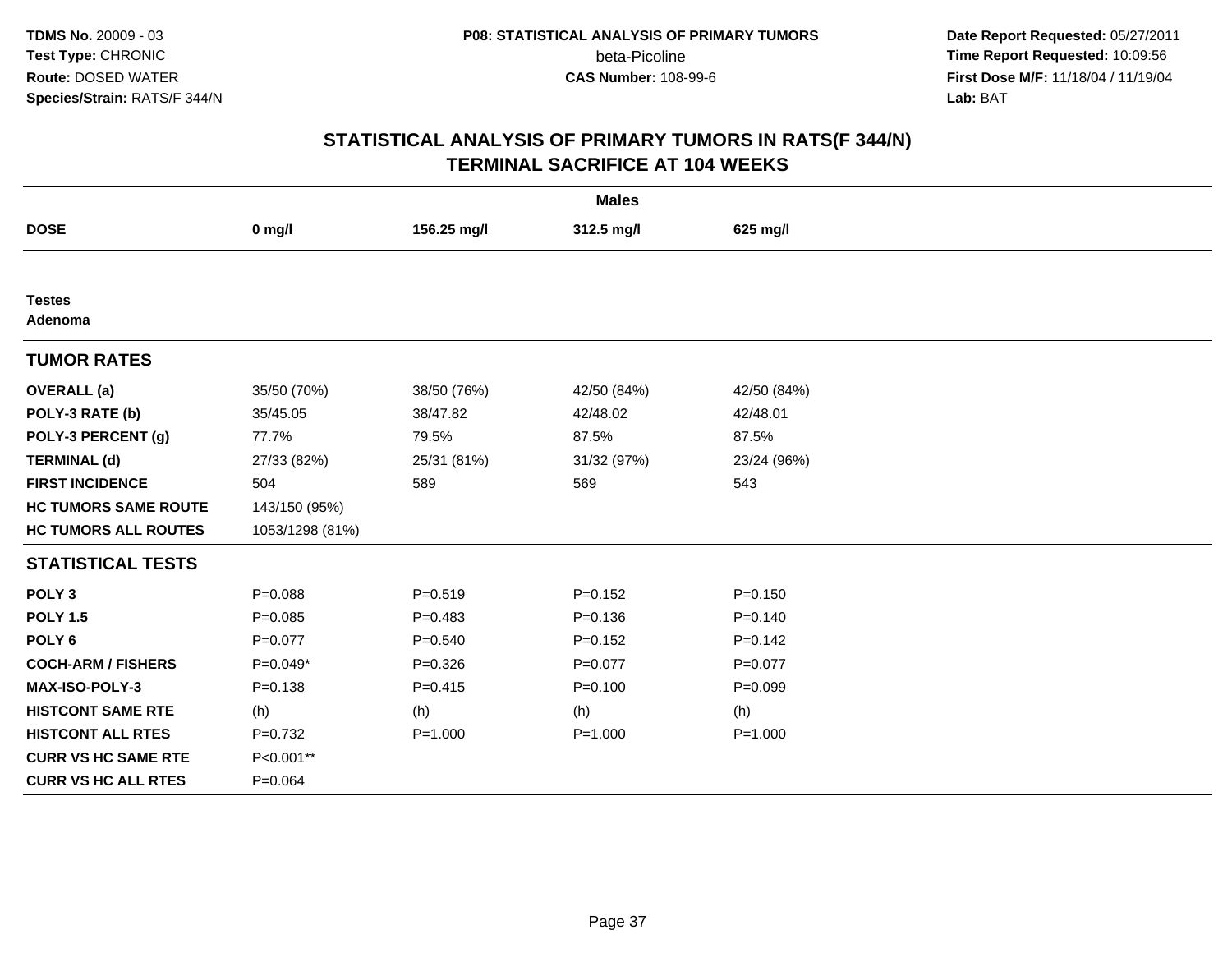**Date Report Requested:** 05/27/2011 **Time Report Requested:** 10:09:56 **First Dose M/F:** 11/18/04 / 11/19/04<br>**Lab:** BAT **Lab:** BAT

|                                         |                |              | <b>Males</b> |              |  |
|-----------------------------------------|----------------|--------------|--------------|--------------|--|
| <b>DOSE</b>                             | $0$ mg/l       | 156.25 mg/l  | 312.5 mg/l   | 625 mg/l     |  |
|                                         |                |              |              |              |  |
| <b>Thyroid Gland: C-Cell</b><br>Adenoma |                |              |              |              |  |
| <b>TUMOR RATES</b>                      |                |              |              |              |  |
| <b>OVERALL</b> (a)                      | 12/50 (24%)    | 10/50 (20%)  | 4/50 (8%)    | 8/50 (16%)   |  |
| POLY-3 RATE (b)                         | 12/42.89       | 10/46.19     | 4/45.31      | 8/42.88      |  |
| POLY-3 PERCENT (g)                      | 28%            | 21.7%        | 8.8%         | 18.7%        |  |
| <b>TERMINAL (d)</b>                     | 10/33 (30%)    | 7/31 (23%)   | 3/32 (9%)    | 6/24(25%)    |  |
| <b>FIRST INCIDENCE</b>                  | 676            | 638          | 681          | 568          |  |
| <b>HC TUMORS SAME ROUTE</b>             | 18/149 (12%)   |              |              |              |  |
| <b>HC TUMORS ALL ROUTES</b>             | 169/1290 (13%) |              |              |              |  |
| <b>STATISTICAL TESTS</b>                |                |              |              |              |  |
| POLY <sub>3</sub>                       | $P = 0.141N$   | P=0.328N     | P=0.018N*    | P=0.220N     |  |
| <b>POLY 1.5</b>                         | P=0.134N       | P=0.344N     | P=0.019N*    | P=0.209N     |  |
| POLY <sub>6</sub>                       | $P = 0.157N$   | P=0.319N     | P=0.017N*    | P=0.252N     |  |
| <b>COCH-ARM / FISHERS</b>               | $P = 0.140N$   | $P = 0.405N$ | P=0.027N*    | P=0.227N     |  |
| <b>MAX-ISO-POLY-3</b>                   | P=0.072N       | $P = 0.253N$ | P=0.010N**   | $P = 0.152N$ |  |
| <b>HISTCONT SAME RTE</b>                | $P=0.465$      | $P = 0.182$  | $P = 1.000$  | $P=0.307$    |  |
| <b>HISTCONT ALL RTES</b>                | $P = 0.511$    | $P = 0.112$  | $P = 1.000$  | $P = 0.309$  |  |
| <b>CURR VS HC SAME RTE</b>              | $P = 0.068$    |              |              |              |  |
| <b>CURR VS HC ALL RTES</b>              | $P=0.023*$     |              |              |              |  |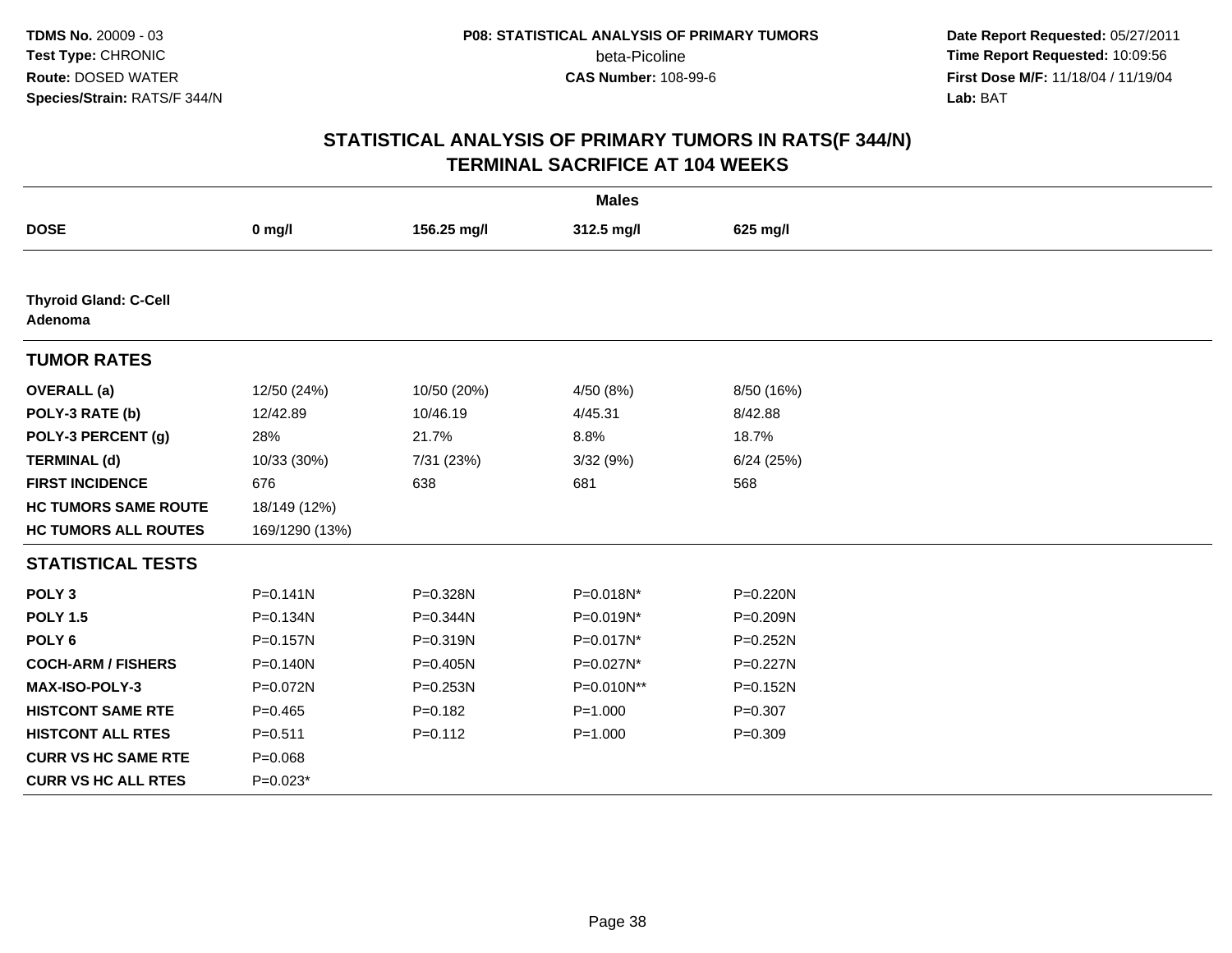**Date Report Requested:** 05/27/2011 **Time Report Requested:** 10:09:56 **First Dose M/F:** 11/18/04 / 11/19/04<br>**Lab:** BAT **Lab:** BAT

|                                           |              |             | <b>Males</b> |              |  |
|-------------------------------------------|--------------|-------------|--------------|--------------|--|
| <b>DOSE</b>                               | $0$ mg/l     | 156.25 mg/l | 312.5 mg/l   | 625 mg/l     |  |
|                                           |              |             |              |              |  |
| <b>Thyroid Gland: C-Cell</b><br>Carcinoma |              |             |              |              |  |
| <b>TUMOR RATES</b>                        |              |             |              |              |  |
| <b>OVERALL</b> (a)                        | 1/50(2%)     | 3/50(6%)    | 1/50(2%)     | 0/50(0%)     |  |
| POLY-3 RATE (b)                           | 1/42.58      | 3/45.92     | 1/45.14      | 0/42.31      |  |
| POLY-3 PERCENT (g)                        | 2.4%         | 6.5%        | 2.2%         | 0%           |  |
| <b>TERMINAL (d)</b>                       | 0/33(0%)     | 2/31(7%)    | 1/32(3%)     | 0/24(0%)     |  |
| <b>FIRST INCIDENCE</b>                    | 713          | 567         | 726 (T)      | ---          |  |
| <b>HC TUMORS SAME ROUTE</b>               | 3/149(2%)    |             |              |              |  |
| <b>HC TUMORS ALL ROUTES</b>               | 32/1290 (3%) |             |              |              |  |
| <b>STATISTICAL TESTS</b>                  |              |             |              |              |  |
| POLY <sub>3</sub>                         | $P = 0.197N$ | $P = 0.333$ | P=0.748N     | $P = 0.501N$ |  |
| <b>POLY 1.5</b>                           | $P = 0.193N$ | $P=0.327$   | P=0.749N     | P=0.497N     |  |
| POLY <sub>6</sub>                         | P=0.208N     | $P = 0.335$ | P=0.748N     | $P = 0.511N$ |  |
| <b>COCH-ARM / FISHERS</b>                 | $P = 0.200N$ | $P = 0.309$ | P=0.753N     | $P = 0.500N$ |  |
| <b>MAX-ISO-POLY-3</b>                     | $P = 0.175N$ | $P = 0.182$ | P=0.483N     | $P = 0.160N$ |  |
| <b>HISTCONT SAME RTE</b>                  | $P=0.639$    | $P=0.082$   | $P = 1.000$  | $P = 1.000$  |  |
| <b>HISTCONT ALL RTES</b>                  | $P=0.774$    | $P = 0.142$ | $P = 1.000$  | $P = 1.000$  |  |
| <b>CURR VS HC SAME RTE</b>                | $P = 0.940$  |             |              |              |  |
| <b>CURR VS HC ALL RTES</b>                | $P = 0.836$  |             |              |              |  |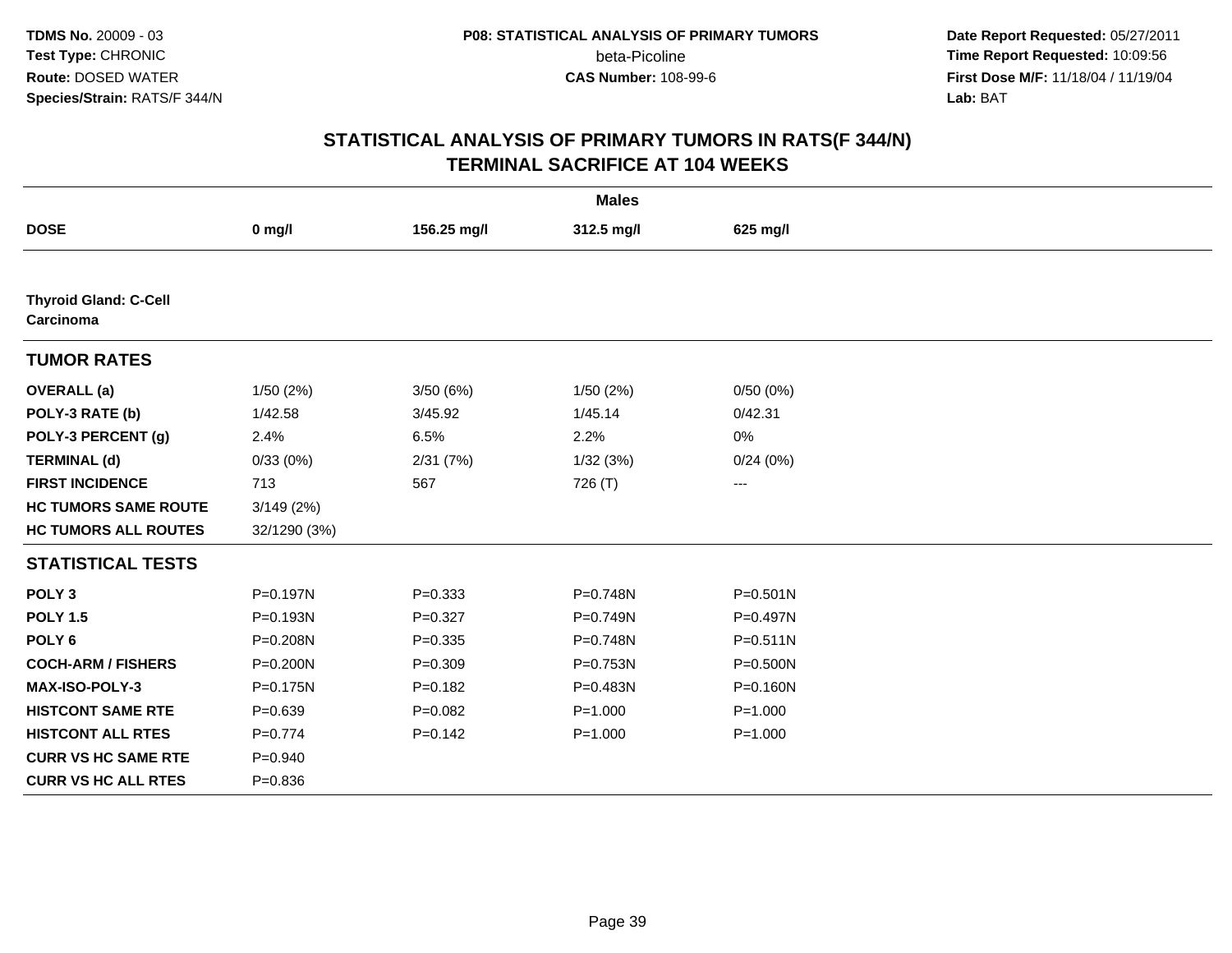**Date Report Requested:** 05/27/2011 **Time Report Requested:** 10:09:56 **First Dose M/F:** 11/18/04 / 11/19/04<br>**Lab:** BAT **Lab:** BAT

|                                                      |                |              | <b>Males</b> |              |  |
|------------------------------------------------------|----------------|--------------|--------------|--------------|--|
| <b>DOSE</b>                                          | $0$ mg/l       | 156.25 mg/l  | 312.5 mg/l   | 625 mg/l     |  |
|                                                      |                |              |              |              |  |
| <b>Thyroid Gland: C-Cell</b><br>Carcinoma or Adenoma |                |              |              |              |  |
| <b>TUMOR RATES</b>                                   |                |              |              |              |  |
| <b>OVERALL</b> (a)                                   | 13/50 (26%)    | 12/50 (24%)  | 5/50 (10%)   | 8/50 (16%)   |  |
| POLY-3 RATE (b)                                      | 13/42.94       | 12/46.71     | 5/45.31      | 8/42.88      |  |
| POLY-3 PERCENT (g)                                   | 30.3%          | 25.7%        | 11%          | 18.7%        |  |
| <b>TERMINAL (d)</b>                                  | 10/33 (30%)    | 8/31 (26%)   | 4/32 (13%)   | 6/24(25%)    |  |
| <b>FIRST INCIDENCE</b>                               | 676            | 567          | 681          | 568          |  |
| <b>HC TUMORS SAME ROUTE</b>                          | 21/149 (14%)   |              |              |              |  |
| <b>HC TUMORS ALL ROUTES</b>                          | 198/1290 (15%) |              |              |              |  |
| <b>STATISTICAL TESTS</b>                             |                |              |              |              |  |
| POLY <sub>3</sub>                                    | P=0.081N       | $P = 0.402N$ | P=0.022N*    | P=0.156N     |  |
| <b>POLY 1.5</b>                                      | P=0.076N       | $P = 0.425N$ | P=0.023N*    | $P = 0.147N$ |  |
| POLY <sub>6</sub>                                    | P=0.095N       | P=0.387N     | P=0.021N*    | P=0.183N     |  |
| <b>COCH-ARM / FISHERS</b>                            | P=0.081N       | $P = 0.500N$ | P=0.033N*    | P=0.163N     |  |
| <b>MAX-ISO-POLY-3</b>                                | $P = 0.062N$   | $P = 0.321N$ | P=0.013N*    | $P = 0.103N$ |  |
| <b>HISTCONT SAME RTE</b>                             | $P = 0.616$    | $P = 0.138$  | $P = 1.000$  | $P = 0.428$  |  |
| <b>HISTCONT ALL RTES</b>                             | $P=0.724$      | $P=0.078$    | $P = 1.000$  | $P = 1.000$  |  |
| <b>CURR VS HC SAME RTE</b>                           | $P=0.077$      |              |              |              |  |
| <b>CURR VS HC ALL RTES</b>                           | $P=0.036*$     |              |              |              |  |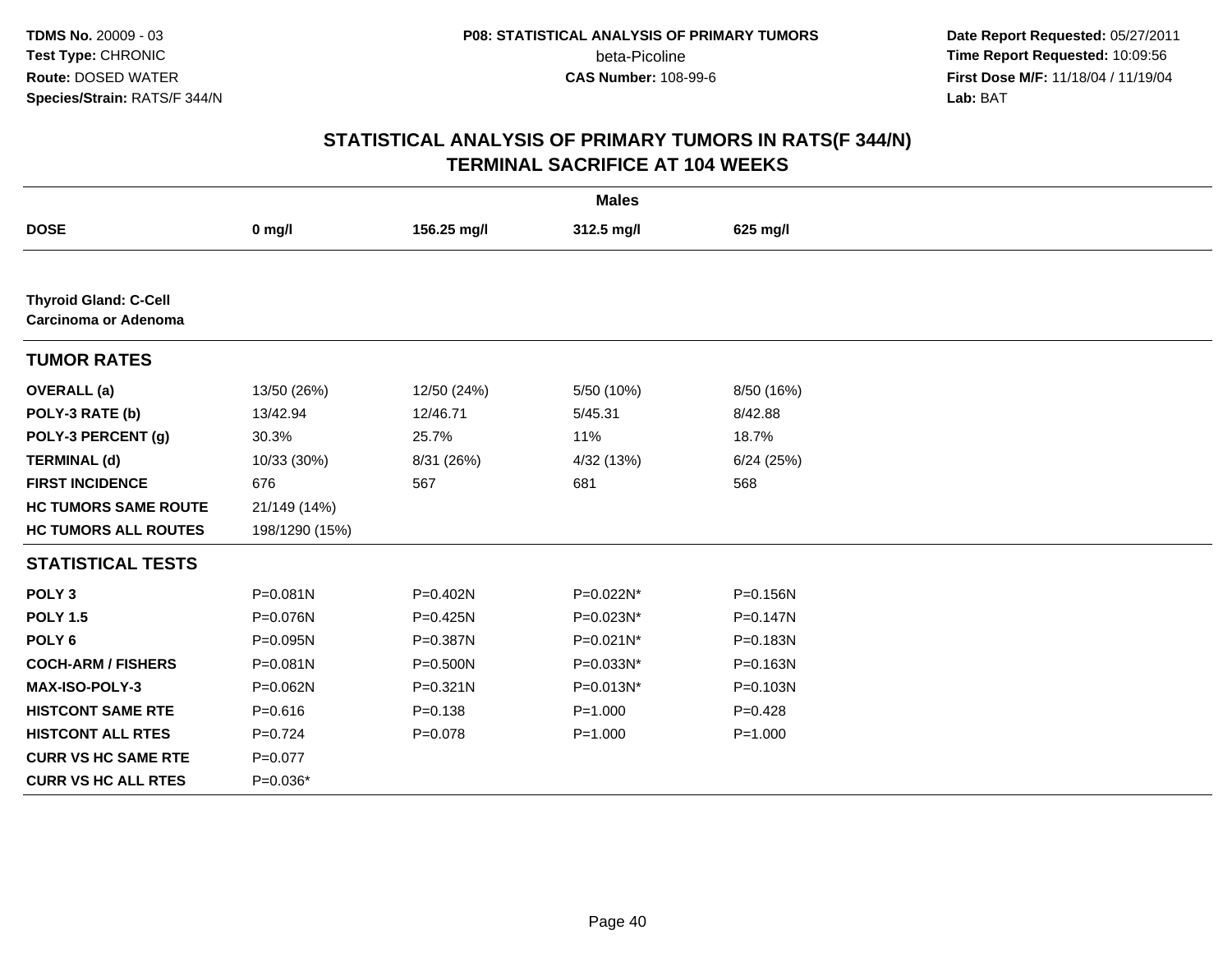**Date Report Requested:** 05/27/2011 **Time Report Requested:** 10:09:56 **First Dose M/F:** 11/18/04 / 11/19/04<br>**Lab:** BAT **Lab:** BAT

|                                                                |             |             | <b>Males</b> |             |  |  |  |  |  |
|----------------------------------------------------------------|-------------|-------------|--------------|-------------|--|--|--|--|--|
| <b>DOSE</b>                                                    | $0$ mg/l    | 156.25 mg/l | 312.5 mg/l   | 625 mg/l    |  |  |  |  |  |
|                                                                |             |             |              |             |  |  |  |  |  |
| <b>Tongue</b><br>Squamous Cell Carcinoma or Papilloma Squamous |             |             |              |             |  |  |  |  |  |
| <b>TUMOR RATES</b>                                             | $\#$        | $\#$        | #            | #           |  |  |  |  |  |
| <b>OVERALL</b> (a)                                             | 0/50(0%)    | 0/50(0%)    | 2/50(4%)     | 1/50 (2%)   |  |  |  |  |  |
| POLY-3 RATE (b)                                                | 0/42.53     | 0/45.40     | 2/45.98      | 1/42.65     |  |  |  |  |  |
| POLY-3 PERCENT (g)                                             | 0%          | 0%          | 4.4%         | 2.3%        |  |  |  |  |  |
| <b>TERMINAL (d)</b>                                            | 0/33(0%)    | 0/31(0%)    | 1/32(3%)     | 0/24(0%)    |  |  |  |  |  |
| <b>FIRST INCIDENCE</b>                                         | ---         | ---         | 393          | 631         |  |  |  |  |  |
| <b>HC TUMORS SAME ROUTE</b>                                    | 0/150(0%)   |             |              |             |  |  |  |  |  |
| <b>HC TUMORS ALL ROUTES</b>                                    | 6/1298 (1%) |             |              |             |  |  |  |  |  |
| <b>STATISTICAL TESTS</b>                                       |             |             |              |             |  |  |  |  |  |
| POLY <sub>3</sub>                                              | $P = 0.236$ | (e)         | $P = 0.255$  | $P = 0.501$ |  |  |  |  |  |
| <b>POLY 1.5</b>                                                | $P=0.245$   | (e)         | $P=0.252$    | $P=0.504$   |  |  |  |  |  |
| POLY <sub>6</sub>                                              | $P=0.221$   | (e)         | $P = 0.256$  | $P=0.493$   |  |  |  |  |  |
| <b>COCH-ARM / FISHERS</b>                                      | $P = 0.246$ | (e)         | $P=0.247$    | $P = 0.500$ |  |  |  |  |  |
| <b>MAX-ISO-POLY-3</b>                                          | $P = 0.188$ | (e)         | $P=0.093$    | $P = 0.159$ |  |  |  |  |  |
| <b>HISTCONT SAME RTE</b>                                       | $P=0.119$   | (e)         | $P=0.077$    | $P=0.239$   |  |  |  |  |  |
| <b>HISTCONT ALL RTES</b>                                       | P=0.007**   | (e)         | P<0.001**    | $P=0.223$   |  |  |  |  |  |
| <b>CURR VS HC SAME RTE</b>                                     | $P = 1.000$ |             |              |             |  |  |  |  |  |
| <b>CURR VS HC ALL RTES</b>                                     | $P = 0.553$ |             |              |             |  |  |  |  |  |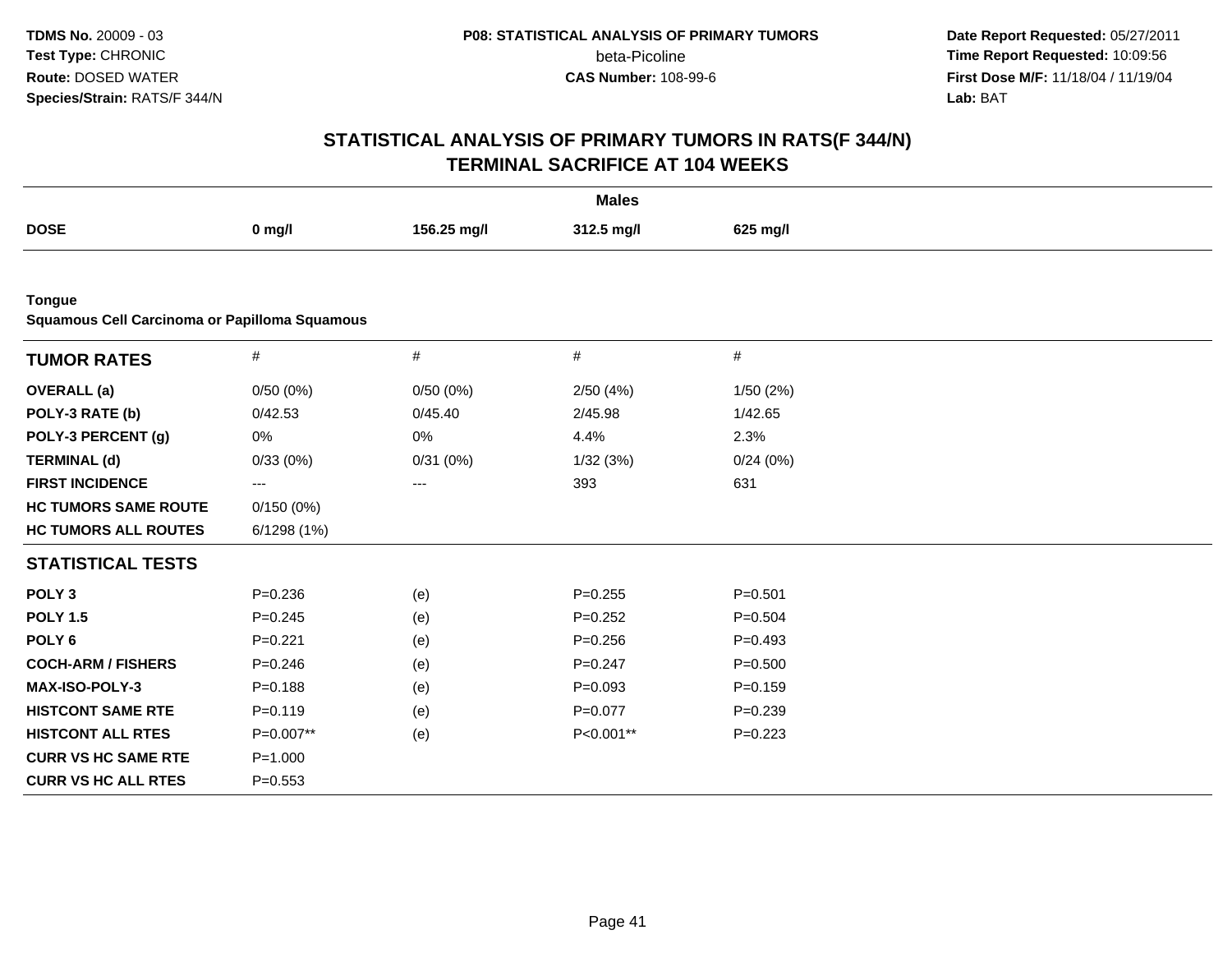**Date Report Requested:** 05/27/2011 **Time Report Requested:** 10:09:56 **First Dose M/F:** 11/18/04 / 11/19/04<br>**Lab:** BAT **Lab:** BAT

| <b>Males</b>                       |            |             |            |          |  |
|------------------------------------|------------|-------------|------------|----------|--|
| <b>DOSE</b>                        | $0$ mg/l   | 156.25 mg/l | 312.5 mg/l | 625 mg/l |  |
|                                    |            |             |            |          |  |
| <b>Zymbal's Gland</b><br>Carcinoma |            |             |            |          |  |
| <b>TUMOR RATES</b>                 | $\#$       | $\#$        | $\#$       | $\#$     |  |
| <b>OVERALL</b> (a)                 | 1/50 (2%)  | 0/50(0%)    | 1/50(2%)   | 0/50(0%) |  |
| POLY-3 RATE (b)                    | 1/42.53    | 0/45.40     | 1/45.40    | 0/42.31  |  |
| POLY-3 PERCENT (g)                 | 2.4%       | $0\%$       | 2.2%       | 0%       |  |
| <b>TERMINAL (d)</b>                | 1/33(3%)   | 0/31(0%)    | 0/32(0%)   | 0/24(0%) |  |
| <b>FIRST INCIDENCE</b>             | 726 (T)    | $--$        | 657        | $--$     |  |
| <b>HC TUMORS SAME ROUTE</b>        | 1/150 (1%) |             |            |          |  |
| <b>HC TUMORS ALL ROUTES</b>        | 6/1298(1%) |             |            |          |  |
| <b>STATISTICAL TESTS</b>           |            |             |            |          |  |
| POLY <sub>3</sub>                  | (n)        | (n)         | (n)        | (n)      |  |
| <b>POLY 1.5</b>                    | (n)        | (n)         | (n)        | (n)      |  |
| POLY <sub>6</sub>                  | (n)        | (n)         | (n)        | (n)      |  |
| <b>COCH-ARM / FISHERS</b>          | (n)        | (n)         | (n)        | (n)      |  |
| <b>MAX-ISO-POLY-3</b>              | (n)        | (n)         | (n)        | (n)      |  |
| <b>HISTCONT SAME RTE</b>           | (n)        | (n)         | (n)        | (n)      |  |
| <b>HISTCONT ALL RTES</b>           | (n)        | (n)         | (n)        | (n)      |  |
| <b>CURR VS HC SAME RTE</b>         | (n)        |             |            |          |  |
| <b>CURR VS HC ALL RTES</b>         | (n)        |             |            |          |  |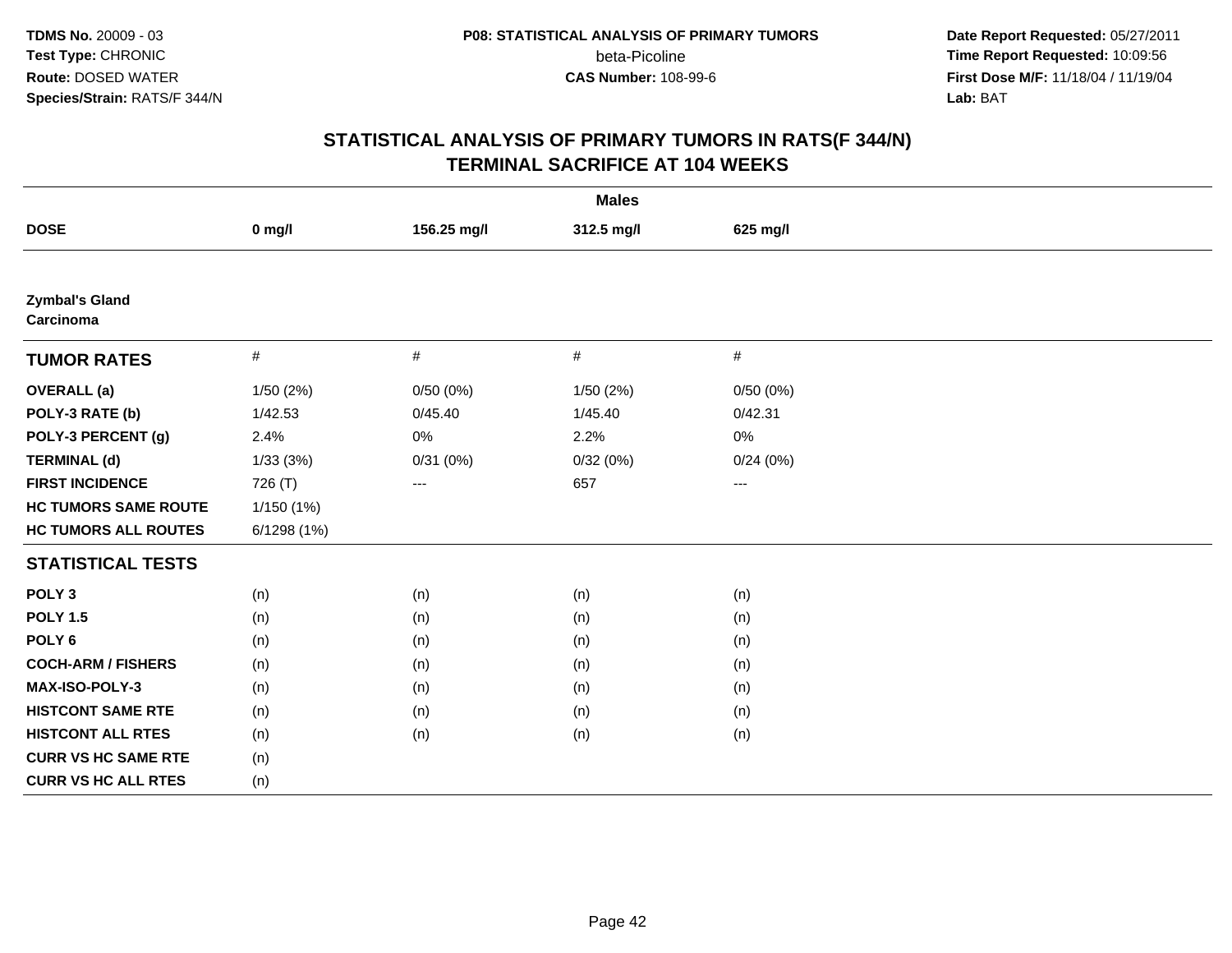**Date Report Requested:** 05/27/2011 **Time Report Requested:** 10:09:56 **First Dose M/F:** 11/18/04 / 11/19/04<br>**Lab:** BAT **Lab:** BAT

| <b>Males</b>                                         |              |             |            |           |  |
|------------------------------------------------------|--------------|-------------|------------|-----------|--|
| <b>DOSE</b>                                          | $0$ mg/l     | 156.25 mg/l | 312.5 mg/l | 625 mg/l  |  |
|                                                      |              |             |            |           |  |
| <b>Zymbal's Gland</b><br><b>Carcinoma or Adenoma</b> |              |             |            |           |  |
| <b>TUMOR RATES</b>                                   | $\#$         | $\#$        | $\#$       | $\#$      |  |
| <b>OVERALL</b> (a)                                   | 1/50(2%)     | 0/50(0%)    | 1/50 (2%)  | 1/50 (2%) |  |
| POLY-3 RATE (b)                                      | 1/42.53      | 0/45.40     | 1/45.40    | 1/42.66   |  |
| POLY-3 PERCENT (g)                                   | 2.4%         | $0\%$       | 2.2%       | 2.3%      |  |
| <b>TERMINAL (d)</b>                                  | 1/33(3%)     | 0/31(0%)    | 0/32(0%)   | 0/24(0%)  |  |
| <b>FIRST INCIDENCE</b>                               | 726 (T)      | ---         | 657        | 628       |  |
| <b>HC TUMORS SAME ROUTE</b>                          | 1/150(1%)    |             |            |           |  |
| <b>HC TUMORS ALL ROUTES</b>                          | 10/1298 (1%) |             |            |           |  |
| <b>STATISTICAL TESTS</b>                             |              |             |            |           |  |
| POLY <sub>3</sub>                                    | (n)          | (n)         | (n)        | (n)       |  |
| <b>POLY 1.5</b>                                      | (n)          | (n)         | (n)        | (n)       |  |
| POLY <sub>6</sub>                                    | (n)          | (n)         | (n)        | (n)       |  |
| <b>COCH-ARM / FISHERS</b>                            | (n)          | (n)         | (n)        | (n)       |  |
| MAX-ISO-POLY-3                                       | (n)          | (n)         | (n)        | (n)       |  |
| <b>HISTCONT SAME RTE</b>                             | (n)          | (n)         | (n)        | (n)       |  |
| <b>HISTCONT ALL RTES</b>                             | (n)          | (n)         | (n)        | (n)       |  |
| <b>CURR VS HC SAME RTE</b>                           | (n)          |             |            |           |  |
| <b>CURR VS HC ALL RTES</b>                           | (n)          |             |            |           |  |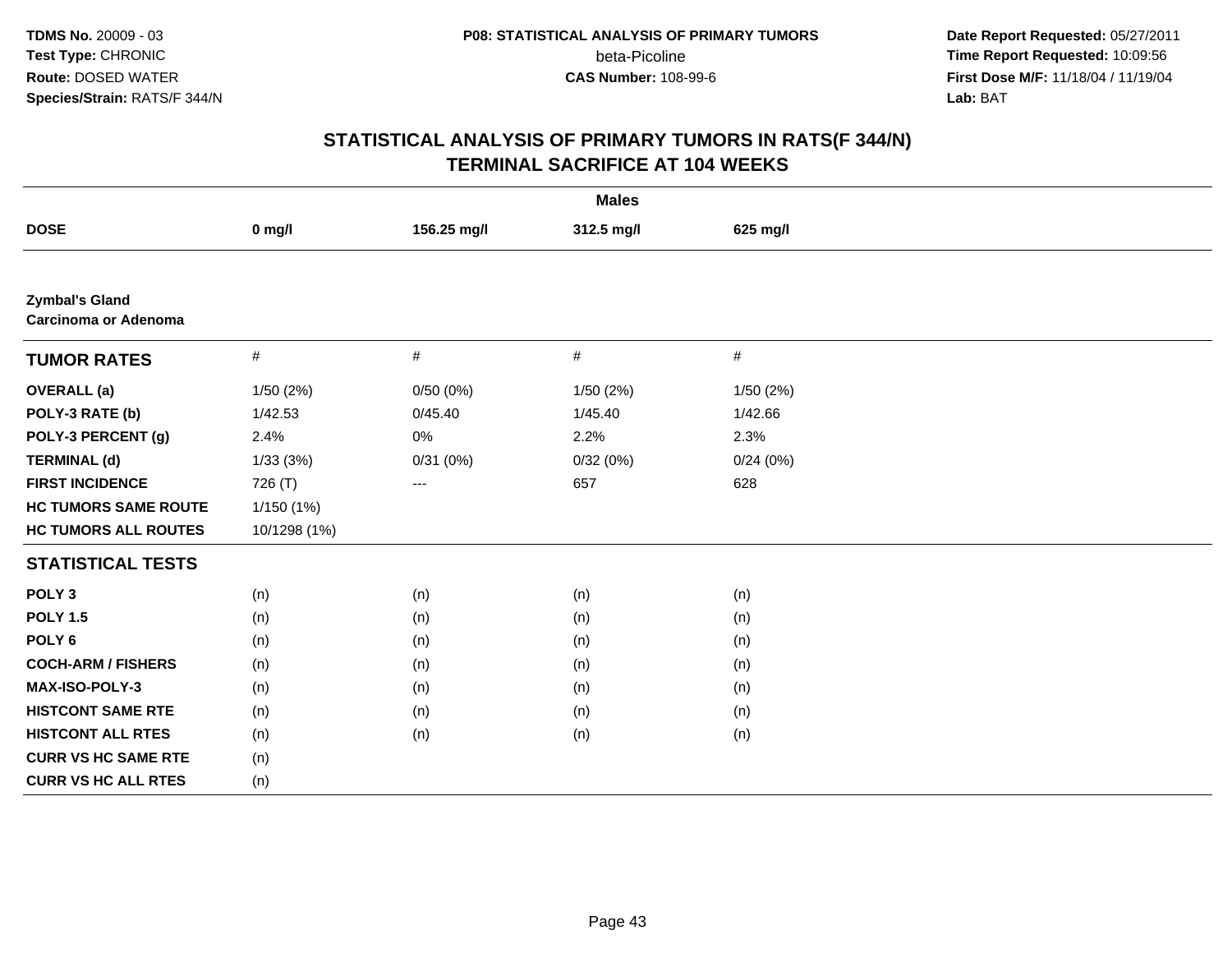**Date Report Requested:** 05/27/2011 **Time Report Requested:** 10:09:56 **First Dose M/F:** 11/18/04 / 11/19/04<br>**Lab:** BAT **Lab:** BAT

|                                                    |                   |             | <b>Males</b> |                   |  |  |  |  |
|----------------------------------------------------|-------------------|-------------|--------------|-------------------|--|--|--|--|
| <b>DOSE</b>                                        | $0$ mg/l          | 156.25 mg/l | 312.5 mg/l   | 625 mg/l          |  |  |  |  |
|                                                    |                   |             |              |                   |  |  |  |  |
| <b>All Organs</b><br>Hemangiosarcoma or Hemangioma |                   |             |              |                   |  |  |  |  |
| <b>TUMOR RATES</b>                                 | #                 | $\#$        | #            | $\#$              |  |  |  |  |
| <b>OVERALL</b> (a)                                 | 0/50(0%)          | 2/50(4%)    | 0/50(0%)     | 0/50(0%)          |  |  |  |  |
| POLY-3 RATE (b)                                    | 0/42.53           | 2/45.63     | 0/45.14      | 0/42.31           |  |  |  |  |
| POLY-3 PERCENT (g)                                 | 0%                | 4.4%        | 0%           | 0%                |  |  |  |  |
| <b>TERMINAL (d)</b>                                | 0/33(0%)          | 1/31(3%)    | 0/32(0%)     | 0/24(0%)          |  |  |  |  |
| <b>FIRST INCIDENCE</b>                             | $\qquad \qquad -$ | 664         | ---          | $\qquad \qquad -$ |  |  |  |  |
| <b>HC TUMORS SAME ROUTE</b>                        | 1/150(1%)         |             |              |                   |  |  |  |  |
| <b>HC TUMORS ALL ROUTES</b>                        | 10/1298 (1%)      |             |              |                   |  |  |  |  |
| <b>STATISTICAL TESTS</b>                           |                   |             |              |                   |  |  |  |  |
| POLY <sub>3</sub>                                  | P=0.392N          | $P = 0.253$ | (e)          | (e)               |  |  |  |  |
| <b>POLY 1.5</b>                                    | P=0.391N          | $P = 0.250$ | (e)          | (e)               |  |  |  |  |
| POLY <sub>6</sub>                                  | P=0.397N          | $P = 0.254$ | (e)          | (e)               |  |  |  |  |
| <b>COCH-ARM / FISHERS</b>                          | P=0.405N          | $P=0.247$   | (e)          | (e)               |  |  |  |  |
| <b>MAX-ISO-POLY-3</b>                              | P=0.267N          | $P = 0.091$ | (e)          | (e)               |  |  |  |  |
| <b>HISTCONT SAME RTE</b>                           | $P=0.607$         | $P = 0.136$ | (e)          | (e)               |  |  |  |  |
| <b>HISTCONT ALL RTES</b>                           | $P = 0.581$       | P=0.010**   | (e)          | (e)               |  |  |  |  |
| <b>CURR VS HC SAME RTE</b>                         | $P = 0.529$       |             |              |                   |  |  |  |  |
| <b>CURR VS HC ALL RTES</b>                         | $P = 0.592$       |             |              |                   |  |  |  |  |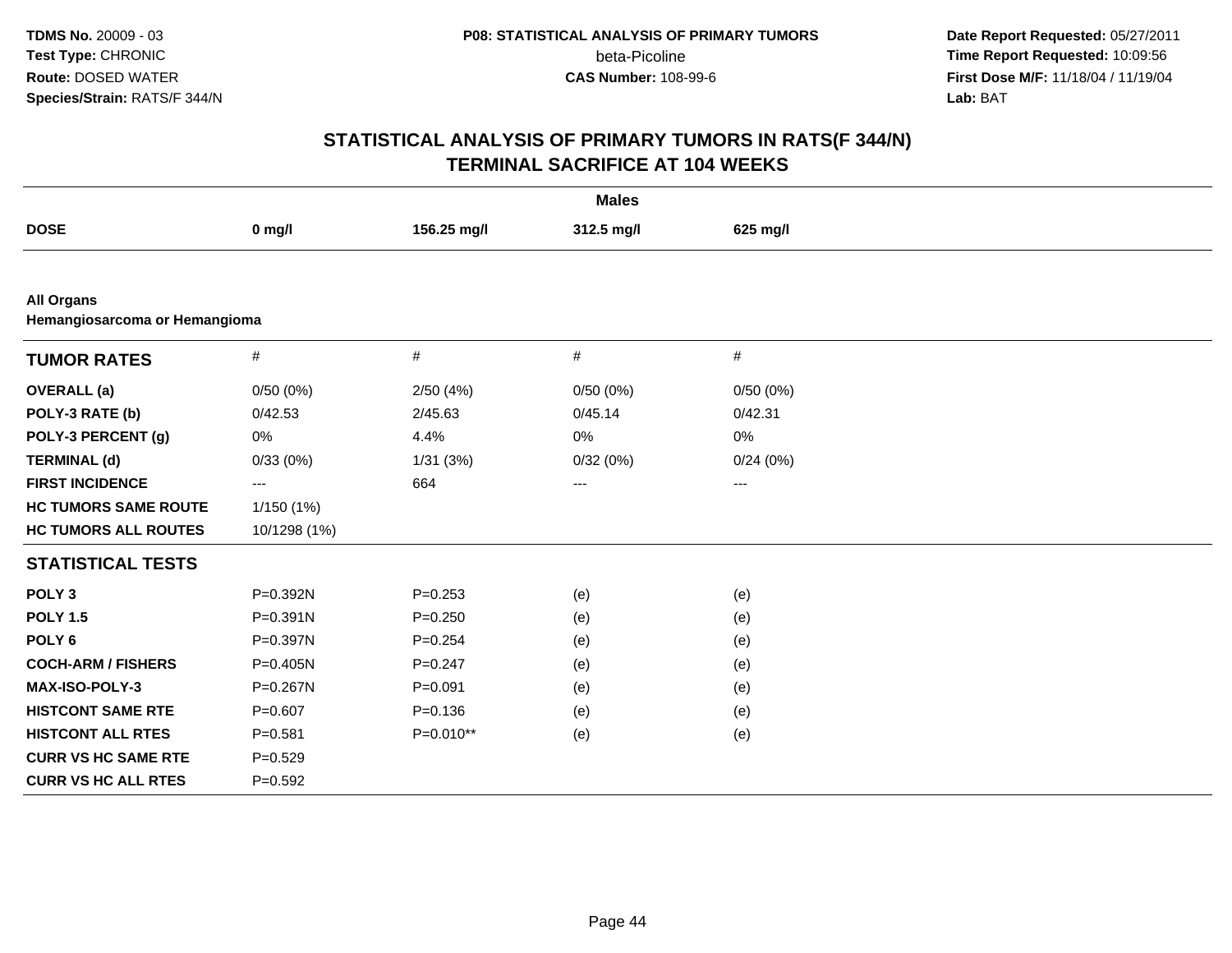**Date Report Requested:** 05/27/2011 **Time Report Requested:** 10:09:56 **First Dose M/F:** 11/18/04 / 11/19/04<br>**Lab:** BAT **Lab:** BAT

|                                                                                         |                |             | <b>Males</b> |              |  |  |  |  |
|-----------------------------------------------------------------------------------------|----------------|-------------|--------------|--------------|--|--|--|--|
| <b>DOSE</b>                                                                             | $0$ mg/l       | 156.25 mg/l | 312.5 mg/l   | 625 mg/l     |  |  |  |  |
|                                                                                         |                |             |              |              |  |  |  |  |
| <b>All Organs</b><br>Leukemia: Lymphocytic, Monocytic, Mononuclear, or Undifferentiated |                |             |              |              |  |  |  |  |
| <b>TUMOR RATES</b>                                                                      | $\#$           | $\#$        | $\#$         | $\#$         |  |  |  |  |
| <b>OVERALL</b> (a)                                                                      | 14/50 (28%)    | 19/50 (38%) | 16/50 (32%)  | 14/50 (28%)  |  |  |  |  |
| POLY-3 RATE (b)                                                                         | 14/44.63       | 19/48.31    | 16/47.43     | 14/45.92     |  |  |  |  |
| POLY-3 PERCENT (g)                                                                      | 31.4%          | 39.3%       | 33.7%        | 30.5%        |  |  |  |  |
| <b>TERMINAL (d)</b>                                                                     | 9/33(27%)      | 8/31 (26%)  | 8/32 (25%)   | 4/24 (17%)   |  |  |  |  |
| <b>FIRST INCIDENCE</b>                                                                  | 467            | 544         | 569          | 499          |  |  |  |  |
| <b>HC TUMORS SAME ROUTE</b>                                                             | 68/150 (45%)   |             |              |              |  |  |  |  |
| <b>HC TUMORS ALL ROUTES</b>                                                             | 502/1298 (39%) |             |              |              |  |  |  |  |
| <b>STATISTICAL TESTS</b>                                                                |                |             |              |              |  |  |  |  |
| POLY <sub>3</sub>                                                                       | P=0.388N       | $P = 0.280$ | $P=0.492$    | $P = 0.554N$ |  |  |  |  |
| <b>POLY 1.5</b>                                                                         | P=0.376N       | $P=0.259$   | $P = 0.476$  | $P = 0.548N$ |  |  |  |  |
| POLY <sub>6</sub>                                                                       | $P = 0.420N$   | $P=0.302$   | $P = 0.507$  | P=0.578N     |  |  |  |  |
| <b>COCH-ARM / FISHERS</b>                                                               | P=0.408N       | $P = 0.198$ | $P = 0.414$  | P=0.588N     |  |  |  |  |
| MAX-ISO-POLY-3                                                                          | P=0.497N       | $P=0.221$   | $P = 0.405$  | P=0.463N     |  |  |  |  |
| <b>HISTCONT SAME RTE</b>                                                                | (h)            | (h)         | (h)          | (h)          |  |  |  |  |
| <b>HISTCONT ALL RTES</b>                                                                | (h)            | (h)         | (h)          | (h)          |  |  |  |  |
| <b>CURR VS HC SAME RTE</b>                                                              | $P=0.055$      |             |              |              |  |  |  |  |
| <b>CURR VS HC ALL RTES</b>                                                              | $P = 0.159$    |             |              |              |  |  |  |  |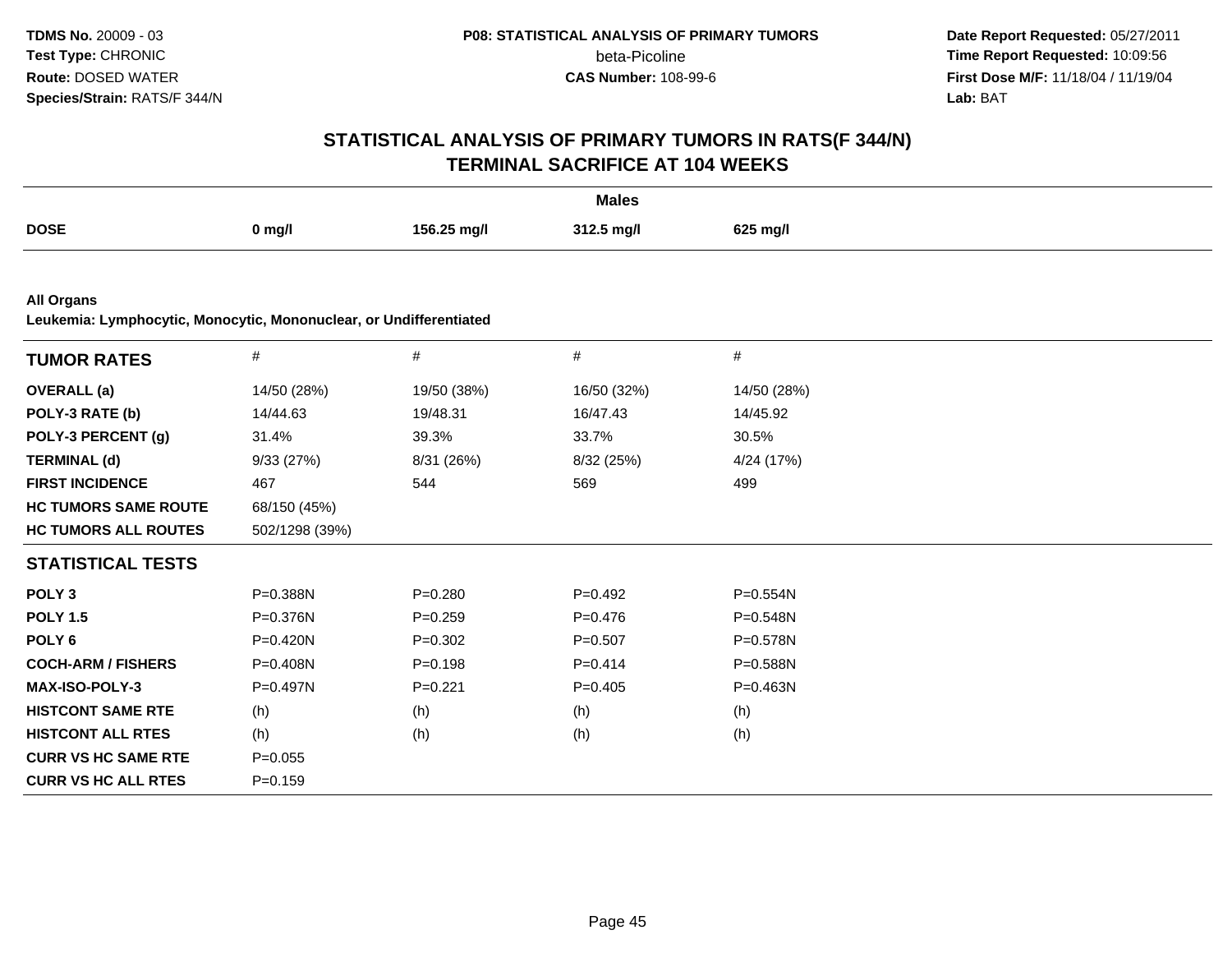**Date Report Requested:** 05/27/2011 **Time Report Requested:** 10:09:56 **First Dose M/F:** 11/18/04 / 11/19/04<br>**Lab:** BAT **Lab:** BAT

|                                                           |              |             | <b>Males</b> |              |  |  |  |  |
|-----------------------------------------------------------|--------------|-------------|--------------|--------------|--|--|--|--|
| <b>DOSE</b>                                               | $0$ mg/l     | 156.25 mg/l | 312.5 mg/l   | 625 mg/l     |  |  |  |  |
|                                                           |              |             |              |              |  |  |  |  |
| <b>All Organs</b><br>Mesothelioma: Benign, Malignant, NOS |              |             |              |              |  |  |  |  |
| <b>TUMOR RATES</b>                                        | $\#$         | #           | $\#$         | $\#$         |  |  |  |  |
| <b>OVERALL</b> (a)                                        | 4/50 (8%)    | 2/50(4%)    | 1/50(2%)     | 0/50(0%)     |  |  |  |  |
| POLY-3 RATE (b)                                           | 4/44.36      | 2/45.53     | 1/45.14      | 0/42.31      |  |  |  |  |
| POLY-3 PERCENT (g)                                        | 9%           | 4.4%        | 2.2%         | 0%           |  |  |  |  |
| <b>TERMINAL (d)</b>                                       | 0/33(0%)     | 1/31(3%)    | 1/32(3%)     | 0/24(0%)     |  |  |  |  |
| <b>FIRST INCIDENCE</b>                                    | 273          | 693         | 726 (T)      | $--$         |  |  |  |  |
| <b>HC TUMORS SAME ROUTE</b>                               | 3/150(2%)    |             |              |              |  |  |  |  |
| <b>HC TUMORS ALL ROUTES</b>                               | 32/1298 (3%) |             |              |              |  |  |  |  |
| <b>STATISTICAL TESTS</b>                                  |              |             |              |              |  |  |  |  |
| POLY <sub>3</sub>                                         | P=0.031N*    | P=0.325N    | P=0.173N     | P=0.066N     |  |  |  |  |
| <b>POLY 1.5</b>                                           | $P=0.030N^*$ | P=0.324N    | $P = 0.172N$ | $P = 0.062N$ |  |  |  |  |
| POLY <sub>6</sub>                                         | P=0.034N*    | P=0.331N    | P=0.178N     | P=0.075N     |  |  |  |  |
| <b>COCH-ARM / FISHERS</b>                                 | P=0.030N*    | P=0.339N    | $P = 0.181N$ | $P = 0.059N$ |  |  |  |  |
| <b>MAX-ISO-POLY-3</b>                                     | P=0.028N*    | P=0.194N    | P=0.082N     | P=0.024N*    |  |  |  |  |
| <b>HISTCONT SAME RTE</b>                                  | $P = 1.000$  | $P = 0.368$ | $P = 1.000$  | $P = 1.000$  |  |  |  |  |
| <b>HISTCONT ALL RTES</b>                                  | $P = 1.000$  | $P=0.410$   | $P = 1.000$  | $P = 1.000$  |  |  |  |  |
| <b>CURR VS HC SAME RTE</b>                                | $P=0.035*$   |             |              |              |  |  |  |  |
| <b>CURR VS HC ALL RTES</b>                                | $P=0.019*$   |             |              |              |  |  |  |  |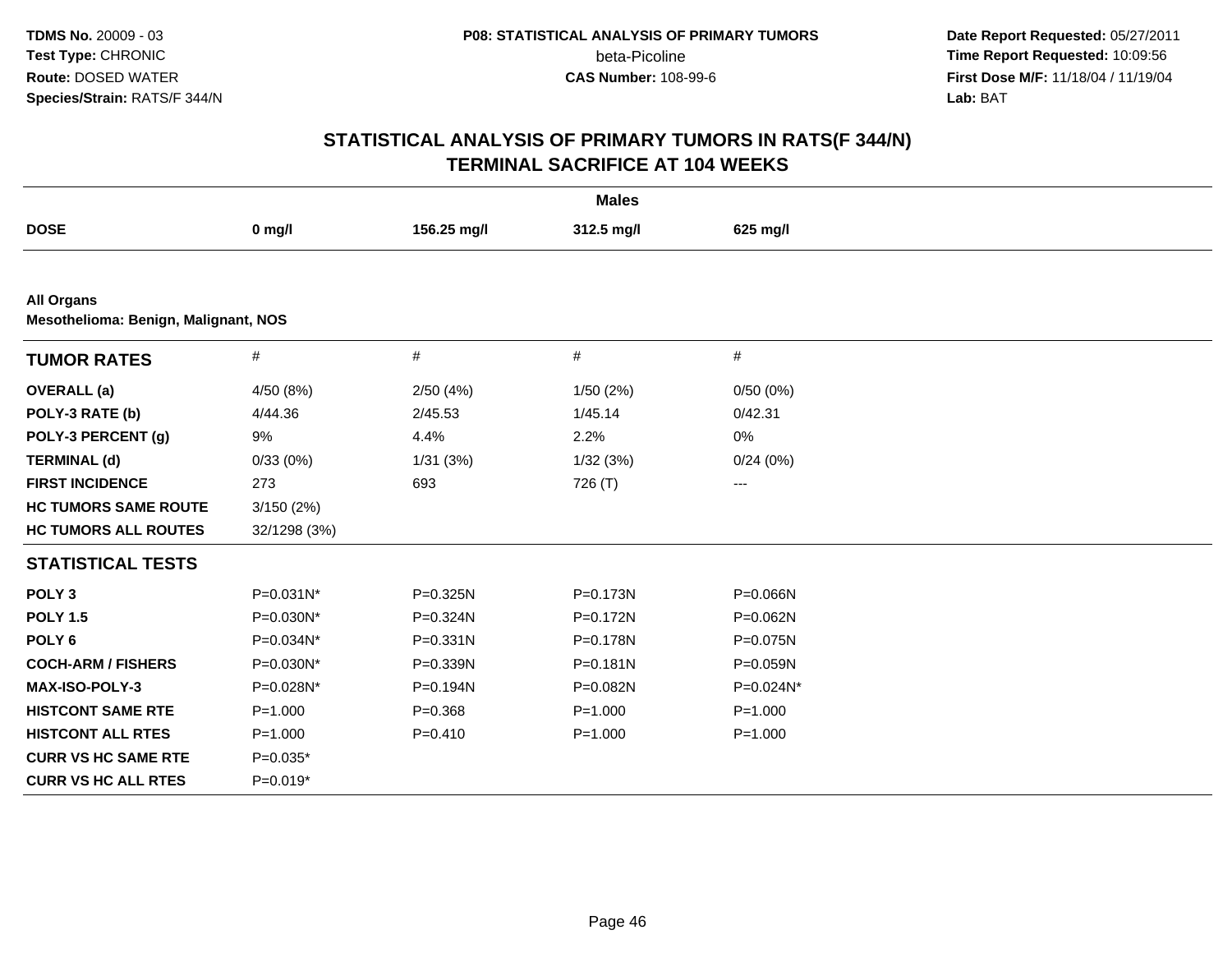**Date Report Requested:** 05/27/2011 **Time Report Requested:** 10:09:56 **First Dose M/F:** 11/18/04 / 11/19/04<br>**Lab:** BAT **Lab:** BAT

|                                                     |                |             | <b>Males</b> |              |  |
|-----------------------------------------------------|----------------|-------------|--------------|--------------|--|
| <b>DOSE</b>                                         | $0$ mg/l       | 156.25 mg/l | 312.5 mg/l   | 625 mg/l     |  |
|                                                     |                |             |              |              |  |
| <b>All Organs</b><br><b>Mesothelioma: Malignant</b> |                |             |              |              |  |
| <b>TUMOR RATES</b>                                  | $\#$           | #           | #            | #            |  |
| <b>OVERALL</b> (a)                                  | 4/50 (8%)      | 2/50(4%)    | 1/50(2%)     | 0/50(0%)     |  |
| POLY-3 RATE (b)                                     | 4/44.36        | 2/45.53     | 1/45.14      | 0/42.31      |  |
| POLY-3 PERCENT (g)                                  | 9%             | 4.4%        | 2.2%         | 0%           |  |
| <b>TERMINAL (d)</b>                                 | 0/33(0%)       | 1/31(3%)    | 1/32(3%)     | 0/24(0%)     |  |
| <b>FIRST INCIDENCE</b>                              | 273            | 693         | 726 (T)      | $--$         |  |
| <b>HC TUMORS SAME ROUTE</b>                         | 3/150(2%)      |             |              |              |  |
| <b>HC TUMORS ALL ROUTES</b>                         | 31/1298 (2%)   |             |              |              |  |
| <b>STATISTICAL TESTS</b>                            |                |             |              |              |  |
| POLY <sub>3</sub>                                   | $P = 0.031N^*$ | P=0.325N    | P=0.173N     | P=0.066N     |  |
| <b>POLY 1.5</b>                                     | P=0.030N*      | P=0.324N    | P=0.172N     | P=0.062N     |  |
| POLY <sub>6</sub>                                   | P=0.034N*      | P=0.331N    | P=0.178N     | P=0.075N     |  |
| <b>COCH-ARM / FISHERS</b>                           | P=0.030N*      | P=0.339N    | $P = 0.181N$ | $P = 0.059N$ |  |
| MAX-ISO-POLY-3                                      | P=0.028N*      | P=0.194N    | P=0.082N     | P=0.024N*    |  |
| <b>HISTCONT SAME RTE</b>                            | $P = 1.000$    | $P = 0.368$ | $P = 1.000$  | $P = 1.000$  |  |
| <b>HISTCONT ALL RTES</b>                            | $P = 1.000$    | $P=0.392$   | $P = 1.000$  | $P = 1.000$  |  |
| <b>CURR VS HC SAME RTE</b>                          | $P=0.035*$     |             |              |              |  |
| <b>CURR VS HC ALL RTES</b>                          | $P=0.016*$     |             |              |              |  |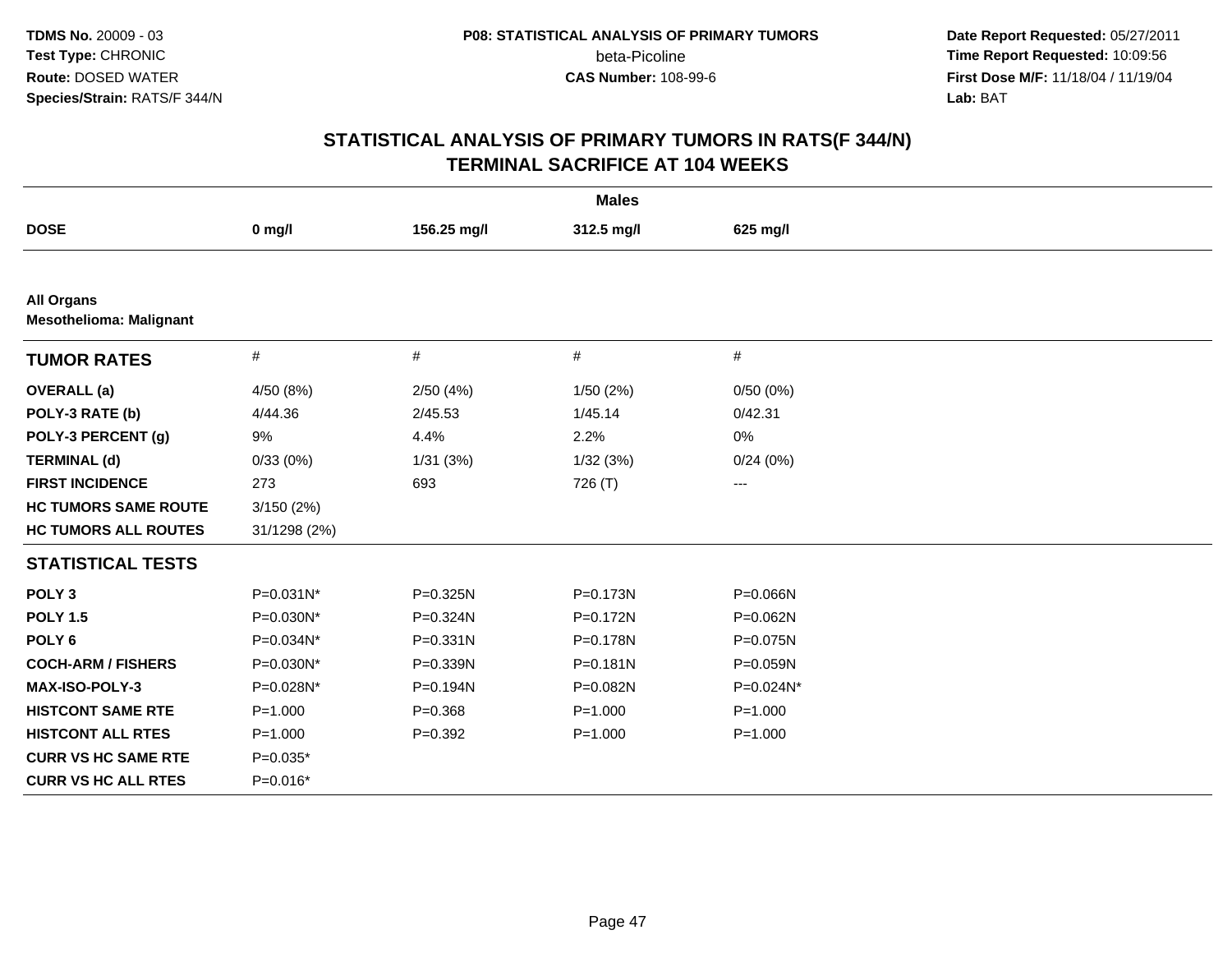**Date Report Requested:** 05/27/2011 **Time Report Requested:** 10:09:56 **First Dose M/F:** 11/18/04 / 11/19/04<br>**Lab:** BAT **Lab:** BAT

| <b>Males</b>                              |                 |             |              |              |  |
|-------------------------------------------|-----------------|-------------|--------------|--------------|--|
| <b>DOSE</b>                               | $0$ mg/l        | 156.25 mg/l | 312.5 mg/l   | 625 mg/l     |  |
|                                           |                 |             |              |              |  |
| <b>All Organs</b><br><b>Benign Tumors</b> |                 |             |              |              |  |
| <b>TUMOR RATES</b>                        | $\#$            | $\#$        | #            | #            |  |
| <b>OVERALL</b> (a)                        | 45/50 (90%)     | 48/50 (96%) | 49/50 (98%)  | 50/50 (100%) |  |
| POLY-3 RATE (b)                           | 45/47.13        | 48/49.97    | 49/49.16     | 50/50.00     |  |
| POLY-3 PERCENT (g)                        | 95.5%           | 96.1%       | 99.7%        | 100%         |  |
| <b>TERMINAL (d)</b>                       | 32/33 (97%)     | 30/31 (97%) | 32/32 (100%) | 24/24 (100%) |  |
| <b>FIRST INCIDENCE</b>                    | 391             | 498         | 569          | 499          |  |
| <b>HC TUMORS SAME ROUTE</b>               | 149/150 (99%)   |             |              |              |  |
| <b>HC TUMORS ALL ROUTES</b>               | 1248/1298 (96%) |             |              |              |  |
| <b>STATISTICAL TESTS</b>                  |                 |             |              |              |  |
| POLY <sub>3</sub>                         | $P = 0.066$     | $P = 0.648$ | $P = 0.218$  | $P=0.179$    |  |
| <b>POLY 1.5</b>                           | $P=0.046*$      | $P = 0.545$ | $P = 0.191$  | $P = 0.116$  |  |
| POLY <sub>6</sub>                         | $P = 0.091$     | P=0.692N    | $P = 0.265$  | $P = 0.253$  |  |
| <b>COCH-ARM / FISHERS</b>                 | $P=0.014*$      | $P = 0.218$ | $P=0.102$    | $P=0.028*$   |  |
| MAX-ISO-POLY-3                            | $P = 0.088$     | $P=0.442$   | $P = 0.066$  | $P=0.050*$   |  |
| <b>HISTCONT SAME RTE</b>                  | $P=0.422$       | $P = 1.000$ | $P = 1.000$  | $P = 1.000$  |  |
| <b>HISTCONT ALL RTES</b>                  | $P = 0.228$     | $P = 1.000$ | $P=0.412$    | $P = 0.286$  |  |
| <b>CURR VS HC SAME RTE</b>                | P=0.008**       |             |              |              |  |
| <b>CURR VS HC ALL RTES</b>                | $P = 0.051$     |             |              |              |  |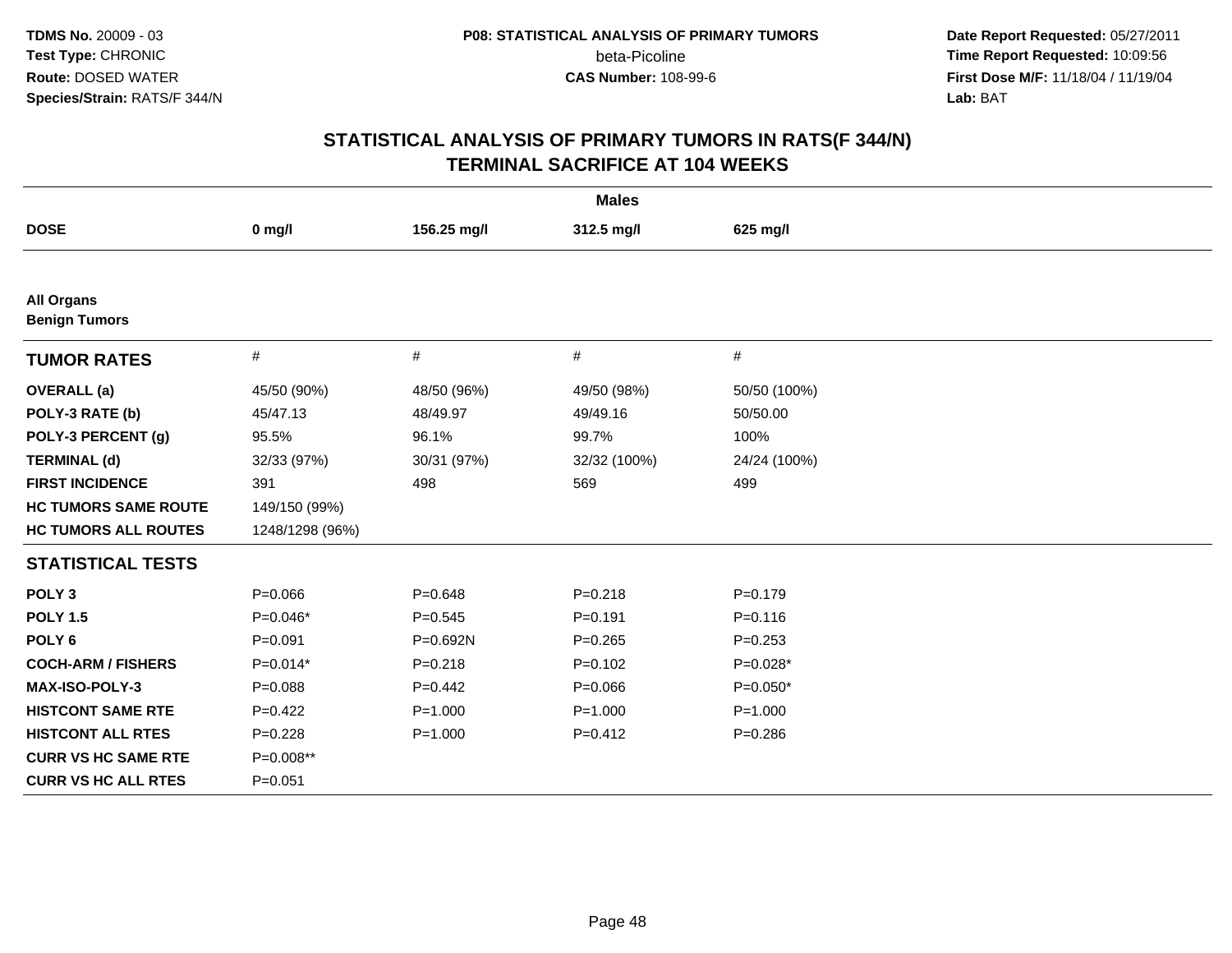**Date Report Requested:** 05/27/2011 **Time Report Requested:** 10:09:56 **First Dose M/F:** 11/18/04 / 11/19/04<br>**Lab:** BAT **Lab:** BAT

| <b>Males</b>                                 |                |             |             |              |  |  |
|----------------------------------------------|----------------|-------------|-------------|--------------|--|--|
| <b>DOSE</b>                                  | $0$ mg/l       | 156.25 mg/l | 312.5 mg/l  | 625 mg/l     |  |  |
|                                              |                |             |             |              |  |  |
| <b>All Organs</b><br><b>Malignant Tumors</b> |                |             |             |              |  |  |
| <b>TUMOR RATES</b>                           | $\#$           | $\#$        | #           | #            |  |  |
| <b>OVERALL</b> (a)                           | 23/50 (46%)    | 26/50 (52%) | 30/50 (60%) | 19/50 (38%)  |  |  |
| POLY-3 RATE (b)                              | 23/46.62       | 26/48.60    | 30/49.24    | 19/47.38     |  |  |
| POLY-3 PERCENT (g)                           | 49.3%          | 53.5%       | 60.9%       | 40.1%        |  |  |
| <b>TERMINAL (d)</b>                          | 13/33 (39%)    | 13/31 (42%) | 17/32 (53%) | 5/24(21%)    |  |  |
| <b>FIRST INCIDENCE</b>                       | 273            | 544         | 393         | 499          |  |  |
| <b>HC TUMORS SAME ROUTE</b>                  | 83/150 (55%)   |             |             |              |  |  |
| <b>HC TUMORS ALL ROUTES</b>                  | 721/1298 (56%) |             |             |              |  |  |
| <b>STATISTICAL TESTS</b>                     |                |             |             |              |  |  |
| POLY <sub>3</sub>                            | P=0.187N       | $P = 0.420$ | $P = 0.173$ | $P = 0.243N$ |  |  |
| <b>POLY 1.5</b>                              | P=0.179N       | $P = 0.407$ | $P = 0.160$ | P=0.238N     |  |  |
| POLY <sub>6</sub>                            | $P = 0.213N$   | $P = 0.430$ | $P = 0.184$ | P=0.264N     |  |  |
| <b>COCH-ARM / FISHERS</b>                    | P=0.208N       | $P = 0.345$ | $P = 0.115$ | $P = 0.272N$ |  |  |
| MAX-ISO-POLY-3                               | P=0.125N       | $P = 0.344$ | $P = 0.132$ | P=0.185N     |  |  |
| <b>HISTCONT SAME RTE</b>                     | $P = 1.000$    | $P = 1.000$ | $P = 0.119$ | $P = 1.000$  |  |  |
| <b>HISTCONT ALL RTES</b>                     | $P = 1.000$    | $P = 1.000$ | $P=0.432$   | $P = 1.000$  |  |  |
| <b>CURR VS HC SAME RTE</b>                   | $P = 0.281$    |             |             |              |  |  |
| <b>CURR VS HC ALL RTES</b>                   | $P=0.224$      |             |             |              |  |  |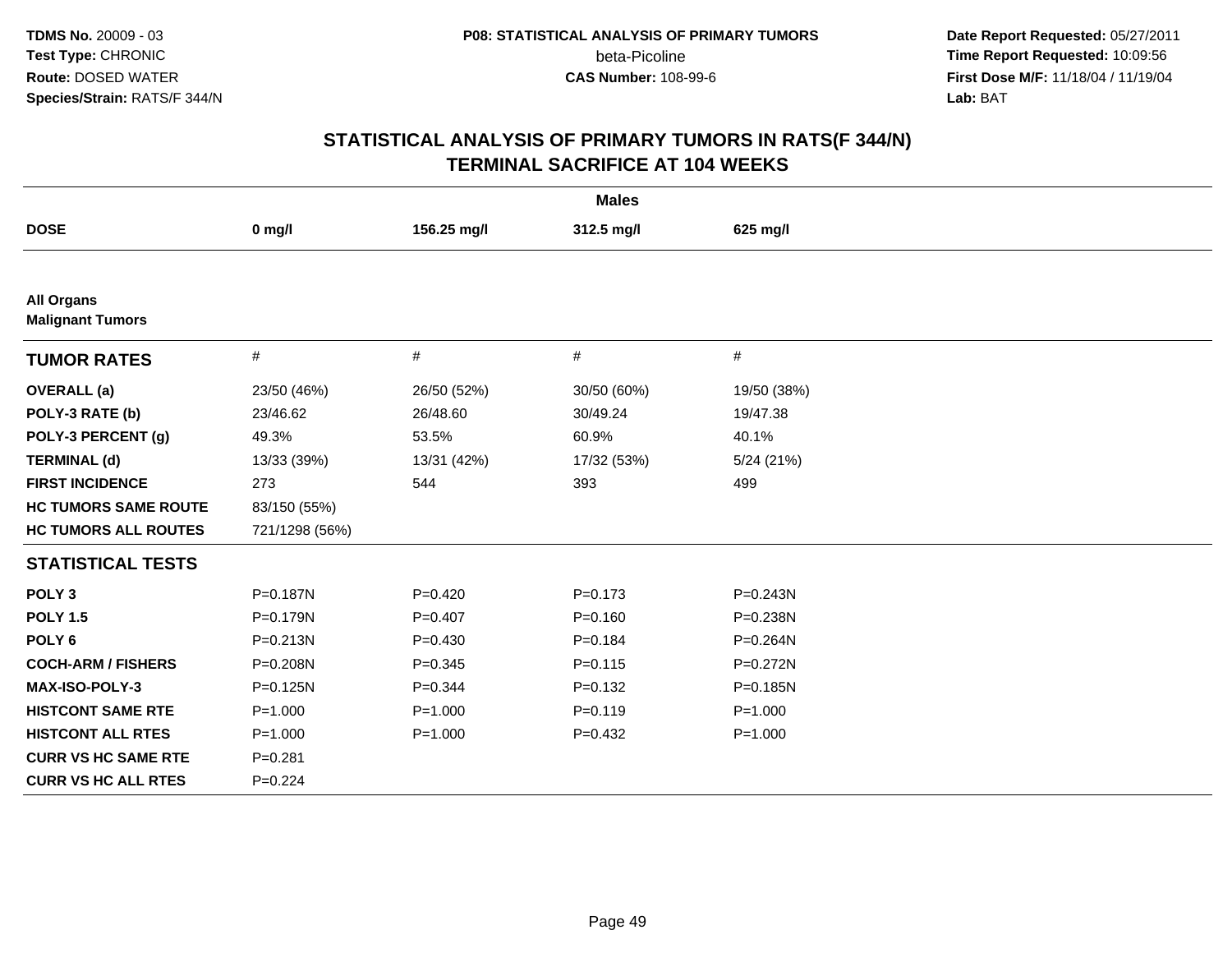**Date Report Requested:** 05/27/2011 **Time Report Requested:** 10:09:56 **First Dose M/F:** 11/18/04 / 11/19/04<br>**Lab:** BAT **Lab:** BAT

| <b>Males</b>                                            |                 |              |              |              |  |
|---------------------------------------------------------|-----------------|--------------|--------------|--------------|--|
| <b>DOSE</b>                                             | $0$ mg/l        | 156.25 mg/l  | 312.5 mg/l   | 625 mg/l     |  |
|                                                         |                 |              |              |              |  |
| <b>All Organs</b><br><b>Malignant and Benign Tumors</b> |                 |              |              |              |  |
| <b>TUMOR RATES</b>                                      | $\#$            | $\#$         | #            | $\#$         |  |
| <b>OVERALL</b> (a)                                      | 48/50 (96%)     | 50/50 (100%) | 50/50 (100%) | 50/50 (100%) |  |
| POLY-3 RATE (b)                                         | 48/49.00        | 50/50.00     | 50/50.00     | 50/50.00     |  |
| POLY-3 PERCENT (g)                                      | 98%             | 100%         | 100%         | 100%         |  |
| <b>TERMINAL (d)</b>                                     | 32/33 (97%)     | 31/31 (100%) | 32/32 (100%) | 24/24 (100%) |  |
| <b>FIRST INCIDENCE</b>                                  | 273             | 498          | 393          | 499          |  |
| <b>HC TUMORS SAME ROUTE</b>                             | 150/150 (100%)  |              |              |              |  |
| <b>HC TUMORS ALL ROUTES</b>                             | 1286/1298 (99%) |              |              |              |  |
| <b>STATISTICAL TESTS</b>                                |                 |              |              |              |  |
| POLY <sub>3</sub>                                       | $P = 0.309$     | $P=0.496$    | $P=0.496$    | $P=0.496$    |  |
| <b>POLY 1.5</b>                                         | $P = 0.308$     | $P=0.495$    | $P=0.495$    | $P=0.495$    |  |
| POLY <sub>6</sub>                                       | $P = 0.309$     | $P = 0.496$  | $P=0.496$    | $P=0.496$    |  |
| <b>COCH-ARM / FISHERS</b>                               | $P = 0.115$     | $P = 0.247$  | $P = 0.247$  | $P = 0.247$  |  |
| <b>MAX-ISO-POLY-3</b>                                   | $P = 0.124$     | $P = 0.159$  | $P=0.159$    | $P = 0.159$  |  |
| <b>HISTCONT SAME RTE</b>                                | (h)             | (h)          | (h)          | (h)          |  |
| <b>HISTCONT ALL RTES</b>                                | $P=0.289$       | $P = 1.000$  | $P = 1.000$  | $P = 1.000$  |  |
| <b>CURR VS HC SAME RTE</b>                              | $P=0.027*$      |              |              |              |  |
| <b>CURR VS HC ALL RTES</b>                              | P<0.001**       |              |              |              |  |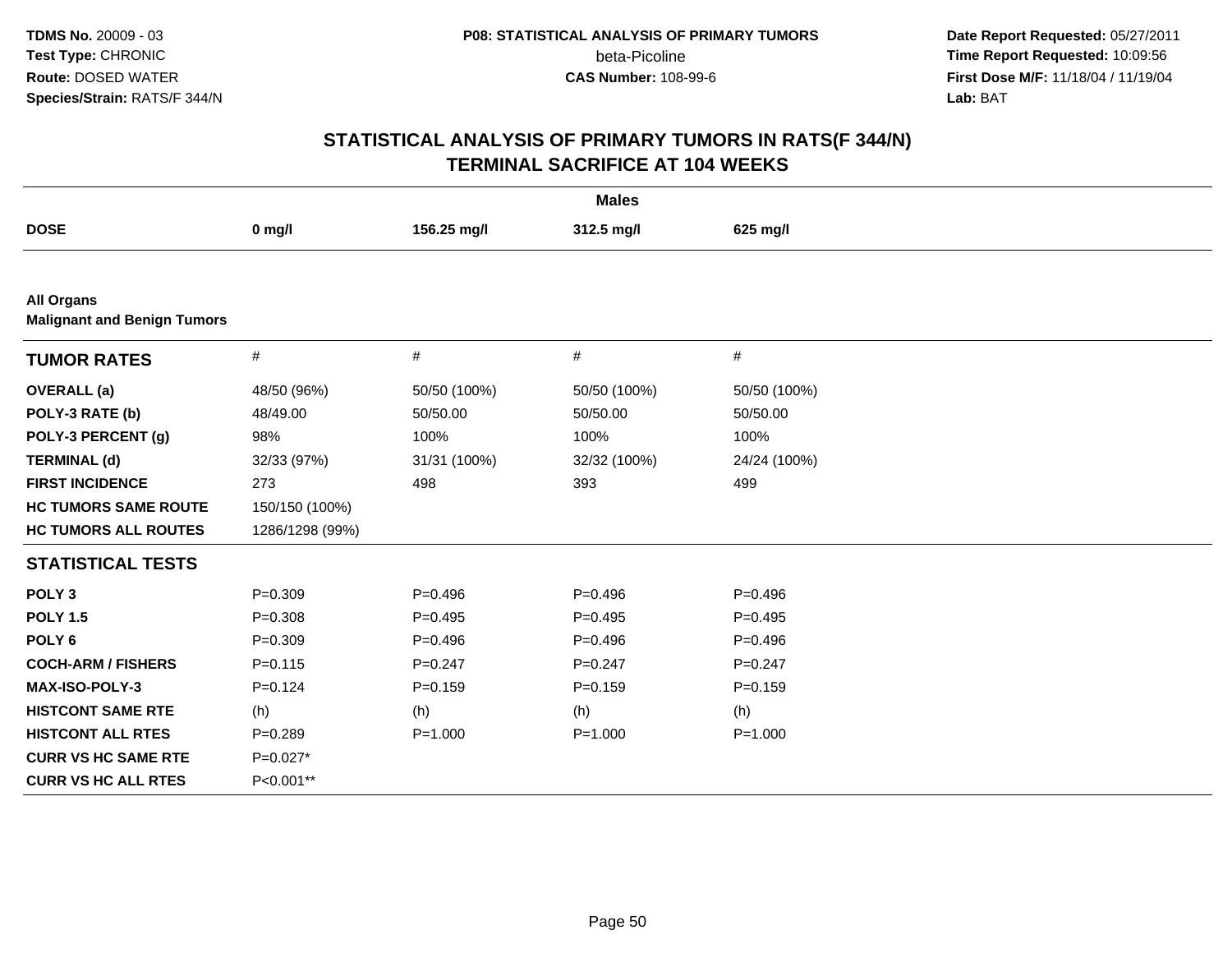**Date Report Requested:** 05/27/2011 **Time Report Requested:** 10:09:56 **First Dose M/F:** 11/18/04 / 11/19/04<br>**Lab:** BAT **Lab:** BAT

| <b>Females</b>                   |              |             |              |             |  |  |
|----------------------------------|--------------|-------------|--------------|-------------|--|--|
| <b>DOSE</b>                      | $0$ mg/l     | 156.25 mg/l | 312.5 mg/l   | 625 mg/l    |  |  |
|                                  |              |             |              |             |  |  |
| <b>Adrenal Cortex</b><br>Adenoma |              |             |              |             |  |  |
| <b>TUMOR RATES</b>               |              |             |              |             |  |  |
| <b>OVERALL</b> (a)               | 2/50(4%)     | 4/50 (8%)   | 2/50(4%)     | 3/50(6%)    |  |  |
| POLY-3 RATE (b)                  | 2/43.81      | 4/43.58     | 2/45.47      | 3/43.37     |  |  |
| POLY-3 PERCENT (g)               | 4.6%         | 9.2%        | 4.4%         | 6.9%        |  |  |
| <b>TERMINAL (d)</b>              | 1/30(3%)     | 4/32 (13%)  | 1/33(3%)     | 2/30(7%)    |  |  |
| <b>FIRST INCIDENCE</b>           | 691          | 727(T)      | 666          | 656         |  |  |
| <b>HC TUMORS SAME ROUTE</b>      | 1/150(1%)    |             |              |             |  |  |
| <b>HC TUMORS ALL ROUTES</b>      | 24/1245 (2%) |             |              |             |  |  |
| <b>STATISTICAL TESTS</b>         |              |             |              |             |  |  |
| POLY <sub>3</sub>                | $P = 0.518$  | $P = 0.334$ | $P = 0.681N$ | $P=0.495$   |  |  |
| <b>POLY 1.5</b>                  | $P = 0.520$  | $P = 0.336$ | P=0.685N     | $P = 0.498$ |  |  |
| POLY <sub>6</sub>                | $P = 0.514$  | $P = 0.331$ | P=0.677N     | $P=0.490$   |  |  |
| <b>COCH-ARM / FISHERS</b>        | $P = 0.521$  | $P = 0.339$ | $P = 0.691N$ | $P = 0.500$ |  |  |
| <b>MAX-ISO-POLY-3</b>            | $P = 0.521$  | $P=0.199$   | P=0.484N     | $P = 0.320$ |  |  |
| <b>HISTCONT SAME RTE</b>         | $P = 0.115$  | $P=0.044*$  | $P = 0.137$  | $P=0.065$   |  |  |
| <b>HISTCONT ALL RTES</b>         | $P = 0.071$  | $P=0.030*$  | $P = 0.355$  | $P = 0.121$ |  |  |
| <b>CURR VS HC SAME RTE</b>       | $P = 0.088$  |             |              |             |  |  |
| <b>CURR VS HC ALL RTES</b>       | $P = 0.324$  |             |              |             |  |  |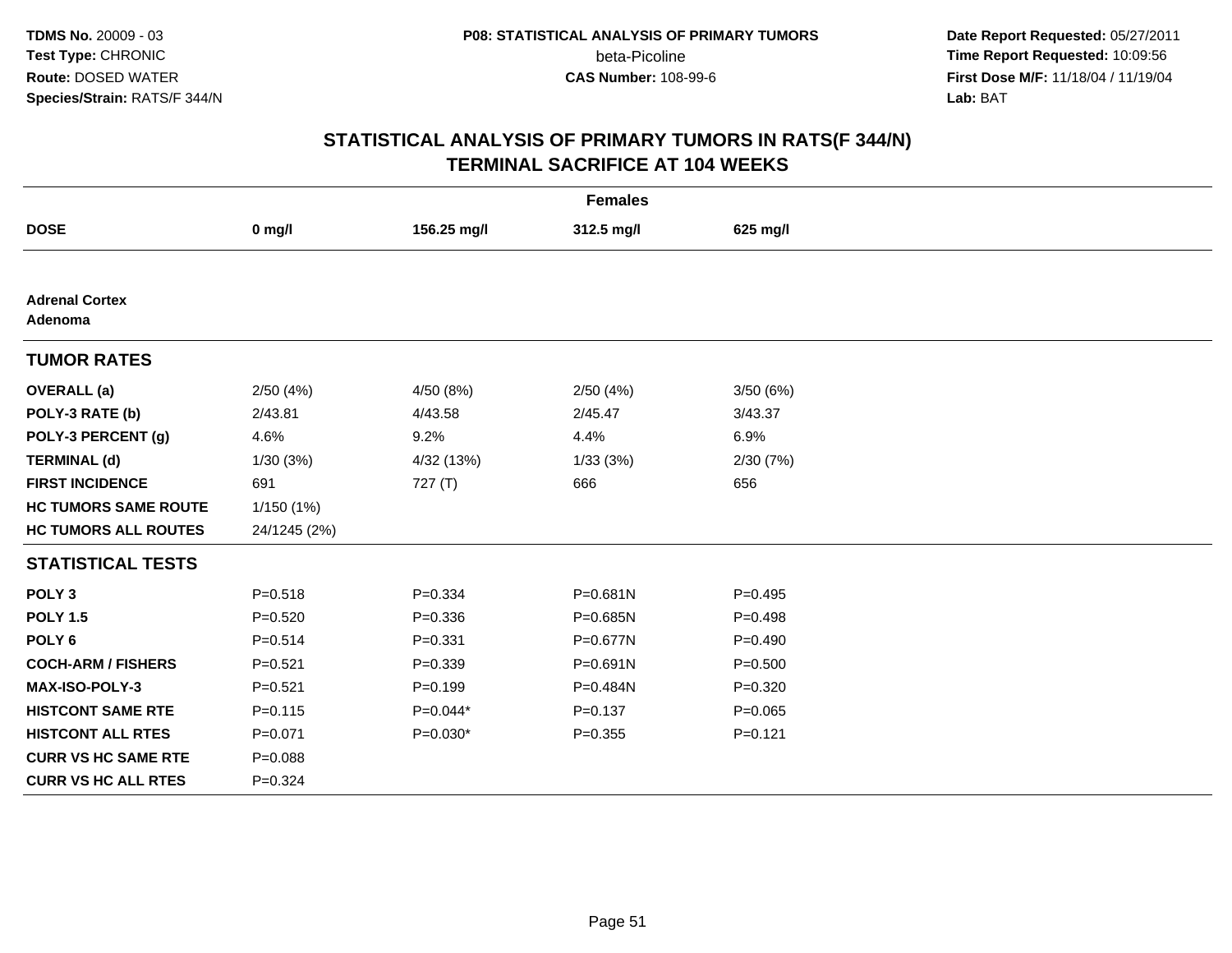**Date Report Requested:** 05/27/2011 **Time Report Requested:** 10:09:56 **First Dose M/F:** 11/18/04 / 11/19/04<br>**Lab:** BAT **Lab:** BAT

| <b>Females</b>                                    |              |                   |             |                   |  |  |
|---------------------------------------------------|--------------|-------------------|-------------|-------------------|--|--|
| <b>DOSE</b>                                       | $0$ mg/l     | 156.25 mg/l       | 312.5 mg/l  | 625 mg/l          |  |  |
|                                                   |              |                   |             |                   |  |  |
| <b>Adrenal Medulla</b><br>Pheochromocytoma Benign |              |                   |             |                   |  |  |
| <b>TUMOR RATES</b>                                |              |                   |             |                   |  |  |
| <b>OVERALL</b> (a)                                | 2/50(4%)     | 0/50(0%)          | 3/50(6%)    | 0/50(0%)          |  |  |
| POLY-3 RATE (b)                                   | 2/43.67      | 0/43.58           | 3/45.41     | 0/43.11           |  |  |
| POLY-3 PERCENT (g)                                | 4.6%         | 0%                | 6.6%        | 0%                |  |  |
| <b>TERMINAL (d)</b>                               | 2/30 (7%)    | 0/32(0%)          | 2/33(6%)    | 0/30(0%)          |  |  |
| <b>FIRST INCIDENCE</b>                            | 727(T)       | $\qquad \qquad -$ | 683         | $\qquad \qquad -$ |  |  |
| <b>HC TUMORS SAME ROUTE</b>                       | 5/147(3%)    |                   |             |                   |  |  |
| <b>HC TUMORS ALL ROUTES</b>                       | 32/1238 (3%) |                   |             |                   |  |  |
| <b>STATISTICAL TESTS</b>                          |              |                   |             |                   |  |  |
| POLY <sub>3</sub>                                 | P=0.299N     | P=0.237N          | $P = 0.518$ | P=0.240N          |  |  |
| <b>POLY 1.5</b>                                   | $P=0.297N$   | P=0.237N          | $P = 0.511$ | P=0.238N          |  |  |
| POLY <sub>6</sub>                                 | $P = 0.303N$ | P=0.238N          | $P=0.523$   | P=0.243N          |  |  |
| <b>COCH-ARM / FISHERS</b>                         | P=0.296N     | $P = 0.247N$      | $P = 0.500$ | $P = 0.247N$      |  |  |
| MAX-ISO-POLY-3                                    | $P = 0.161N$ | P=0.076N          | $P=0.342$   | P=0.079N          |  |  |
| <b>HISTCONT SAME RTE</b>                          | $P = 0.697$  | $P = 1.000$       | $P = 0.219$ | $P = 1.000$       |  |  |
| <b>HISTCONT ALL RTES</b>                          | $P = 0.674$  | $P = 1.000$       | $P = 0.054$ | $P = 1.000$       |  |  |
| <b>CURR VS HC SAME RTE</b>                        | $P = 0.834$  |                   |             |                   |  |  |
| <b>CURR VS HC ALL RTES</b>                        | $P = 0.541$  |                   |             |                   |  |  |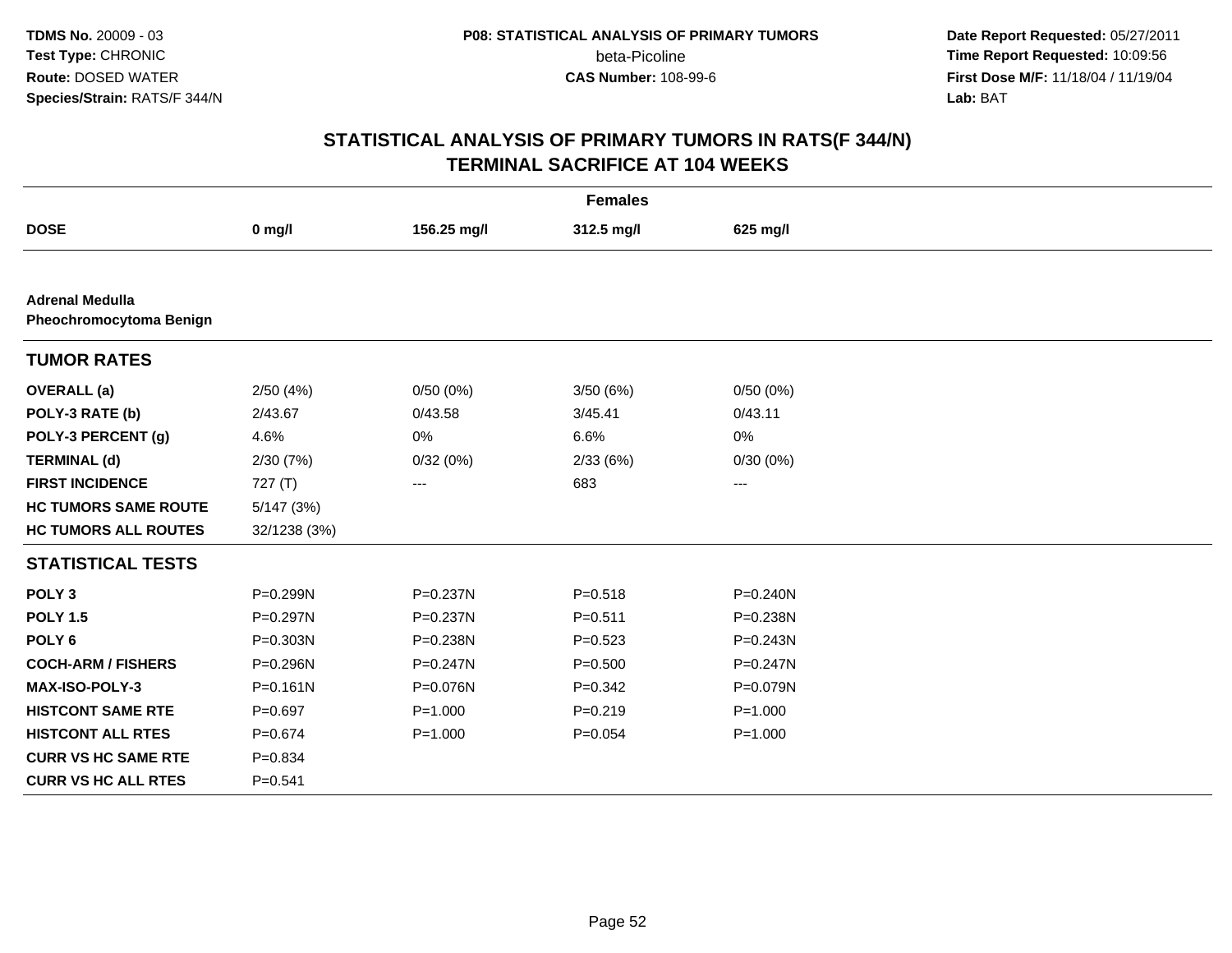**Date Report Requested:** 05/27/2011 **Time Report Requested:** 10:09:56 **First Dose M/F:** 11/18/04 / 11/19/04<br>**Lab:** BAT **Lab:** BAT

| <b>Females</b>                                              |             |             |            |           |  |  |
|-------------------------------------------------------------|-------------|-------------|------------|-----------|--|--|
| <b>DOSE</b>                                                 | $0$ mg/l    | 156.25 mg/l | 312.5 mg/l | 625 mg/l  |  |  |
|                                                             |             |             |            |           |  |  |
| <b>Adrenal Medulla</b><br><b>Pheochromocytoma Malignant</b> |             |             |            |           |  |  |
| <b>TUMOR RATES</b>                                          |             |             |            |           |  |  |
| <b>OVERALL</b> (a)                                          | 0/50(0%)    | 0/50(0%)    | 0/50(0%)   | 1/50 (2%) |  |  |
| POLY-3 RATE (b)                                             | 0/43.67     | 0/43.58     | 0/45.24    | 1/43.11   |  |  |
| POLY-3 PERCENT (g)                                          | 0%          | 0%          | 0%         | 2.3%      |  |  |
| <b>TERMINAL (d)</b>                                         | 0/30(0%)    | 0/32(0%)    | 0/33(0%)   | 1/30(3%)  |  |  |
| <b>FIRST INCIDENCE</b>                                      | ---         | ---         | ---        | 727 (T)   |  |  |
| <b>HC TUMORS SAME ROUTE</b>                                 | 3/147(2%)   |             |            |           |  |  |
| <b>HC TUMORS ALL ROUTES</b>                                 | 7/1238 (1%) |             |            |           |  |  |
| <b>STATISTICAL TESTS</b>                                    |             |             |            |           |  |  |
| POLY <sub>3</sub>                                           | (n)         | (n)         | (n)        | (n)       |  |  |
| <b>POLY 1.5</b>                                             | (n)         | (n)         | (n)        | (n)       |  |  |
| POLY <sub>6</sub>                                           | (n)         | (n)         | (n)        | (n)       |  |  |
| <b>COCH-ARM / FISHERS</b>                                   | (n)         | (n)         | (n)        | (n)       |  |  |
| MAX-ISO-POLY-3                                              | (n)         | (n)         | (n)        | (n)       |  |  |
| <b>HISTCONT SAME RTE</b>                                    | (n)         | (n)         | (n)        | (n)       |  |  |
| <b>HISTCONT ALL RTES</b>                                    | (n)         | (n)         | (n)        | (n)       |  |  |
| <b>CURR VS HC SAME RTE</b>                                  | (n)         |             |            |           |  |  |
| <b>CURR VS HC ALL RTES</b>                                  | (n)         |             |            |           |  |  |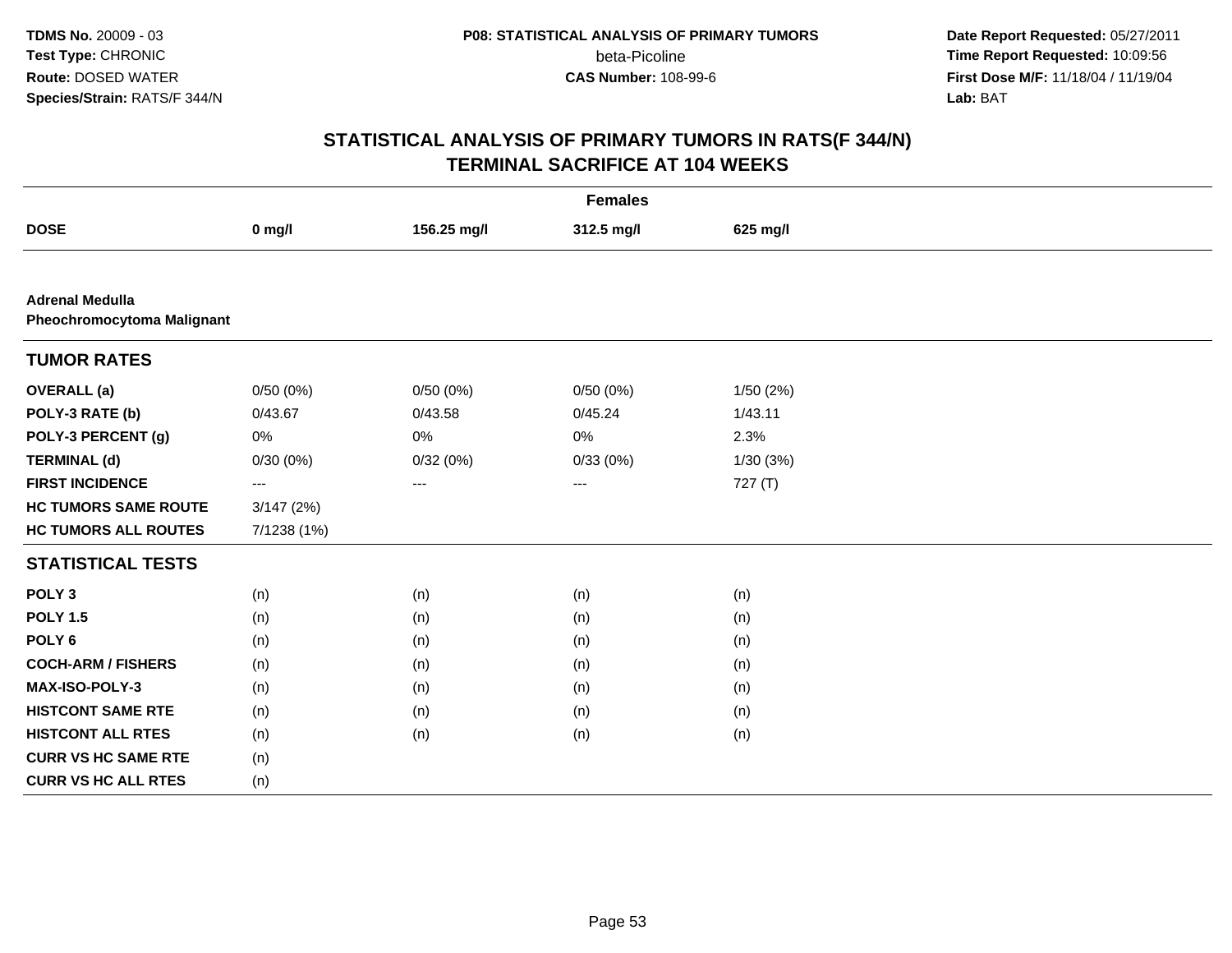**Date Report Requested:** 05/27/2011 **Time Report Requested:** 10:09:56 **First Dose M/F:** 11/18/04 / 11/19/04<br>**Lab:** BAT **Lab:** BAT

| <b>Females</b>                                    |              |              |             |              |  |  |
|---------------------------------------------------|--------------|--------------|-------------|--------------|--|--|
| <b>DOSE</b>                                       | $0$ mg/l     | 156.25 mg/l  | 312.5 mg/l  | 625 mg/l     |  |  |
|                                                   |              |              |             |              |  |  |
| <b>Adrenal Medulla</b>                            |              |              |             |              |  |  |
| Pheochromocytoma: Benign, Complex, Malignant, NOS |              |              |             |              |  |  |
| <b>TUMOR RATES</b>                                |              |              |             |              |  |  |
| <b>OVERALL</b> (a)                                | 2/50(4%)     | 0/50(0%)     | 3/50(6%)    | 1/50(2%)     |  |  |
| POLY-3 RATE (b)                                   | 2/43.67      | 0/43.58      | 3/45.41     | 1/43.11      |  |  |
| POLY-3 PERCENT (g)                                | 4.6%         | 0%           | 6.6%        | 2.3%         |  |  |
| <b>TERMINAL (d)</b>                               | 2/30(7%)     | 0/32(0%)     | 2/33(6%)    | 1/30(3%)     |  |  |
| <b>FIRST INCIDENCE</b>                            | 727(T)       | ---          | 683         | 727(T)       |  |  |
| <b>HC TUMORS SAME ROUTE</b>                       | 8/147 (5%)   |              |             |              |  |  |
| <b>HC TUMORS ALL ROUTES</b>                       | 44/1238 (4%) |              |             |              |  |  |
| <b>STATISTICAL TESTS</b>                          |              |              |             |              |  |  |
| POLY <sub>3</sub>                                 | P=0.560N     | P=0.237N     | $P = 0.518$ | $P = 0.505N$ |  |  |
| <b>POLY 1.5</b>                                   | P=0.558N     | P=0.237N     | $P = 0.511$ | $P = 0.502N$ |  |  |
| POLY <sub>6</sub>                                 | P=0.564N     | P=0.238N     | $P = 0.523$ | P=0.509N     |  |  |
| <b>COCH-ARM / FISHERS</b>                         | P=0.556N     | $P = 0.247N$ | $P = 0.500$ | $P = 0.500N$ |  |  |
| MAX-ISO-POLY-3                                    | $P = 0.455N$ | P=0.076N     | $P = 0.342$ | $P = 0.285N$ |  |  |
| <b>HISTCONT SAME RTE</b>                          | $P = 1.000$  | $P = 1.000$  | $P = 1.000$ | $P = 1.000$  |  |  |
| <b>HISTCONT ALL RTES</b>                          | $P=0.692$    | $P = 1.000$  | $P = 0.254$ | $P = 1.000$  |  |  |
| <b>CURR VS HC SAME RTE</b>                        | $P = 0.709$  |              |             |              |  |  |
| <b>CURR VS HC ALL RTES</b>                        | $P = 0.868$  |              |             |              |  |  |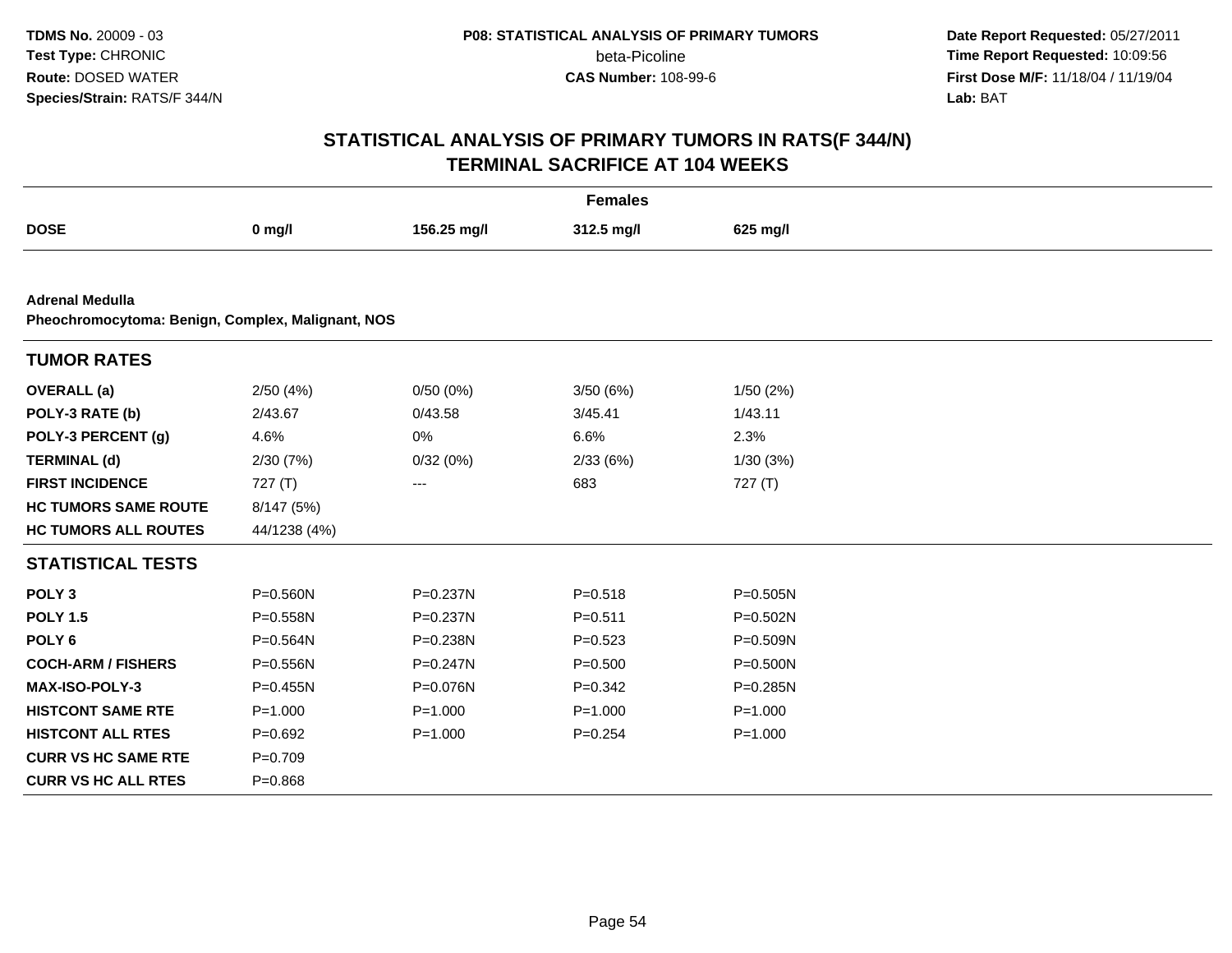**Date Report Requested:** 05/27/2011 **Time Report Requested:** 10:09:56 **First Dose M/F:** 11/18/04 / 11/19/04<br>**Lab:** BAT **Lab:** BAT

| <b>Females</b>                             |                |             |             |             |  |  |
|--------------------------------------------|----------------|-------------|-------------|-------------|--|--|
| <b>DOSE</b>                                | $0$ mg/l       | 156.25 mg/l | 312.5 mg/l  | 625 mg/l    |  |  |
|                                            |                |             |             |             |  |  |
| <b>Clitoral/Preputial Gland</b><br>Adenoma |                |             |             |             |  |  |
| <b>TUMOR RATES</b>                         |                |             |             |             |  |  |
| <b>OVERALL</b> (a)                         | 7/50 (14%)     | 9/50 (18%)  | 12/50 (24%) | 8/50 (16%)  |  |  |
| POLY-3 RATE (b)                            | 7/43.81        | 9/44.70     | 12/45.27    | 8/44.05     |  |  |
| POLY-3 PERCENT (g)                         | 16%            | 20.1%       | 26.5%       | 18.2%       |  |  |
| <b>TERMINAL (d)</b>                        | 6/30 (20%)     | 7/32 (22%)  | 11/33 (33%) | 5/30 (17%)  |  |  |
| <b>FIRST INCIDENCE</b>                     | 691            | 474         | 721         | 515         |  |  |
| <b>HC TUMORS SAME ROUTE</b>                | 24/150 (16%)   |             |             |             |  |  |
| <b>HC TUMORS ALL ROUTES</b>                | 119/1247 (10%) |             |             |             |  |  |
| <b>STATISTICAL TESTS</b>                   |                |             |             |             |  |  |
| POLY <sub>3</sub>                          | $P=0.452$      | $P=0.408$   | $P = 0.168$ | $P = 0.505$ |  |  |
| <b>POLY 1.5</b>                            | $P = 0.453$    | $P=0.403$   | $P = 0.164$ | $P = 0.504$ |  |  |
| POLY <sub>6</sub>                          | $P=0.446$      | $P=0.414$   | $P = 0.169$ | $P = 0.502$ |  |  |
| <b>COCH-ARM / FISHERS</b>                  | $P=0.450$      | $P=0.393$   | $P=0.154$   | $P = 0.500$ |  |  |
| <b>MAX-ISO-POLY-3</b>                      | $P = 0.369$    | $P = 0.307$ | $P = 0.114$ | $P = 0.391$ |  |  |
| <b>HISTCONT SAME RTE</b>                   | $P = 0.615$    | $P=0.483$   | $P=0.304$   | $P = 1.000$ |  |  |
| <b>HISTCONT ALL RTES</b>                   | $P = 0.054$    | $P = 0.116$ | $P=0.018*$  | $P = 0.186$ |  |  |
| <b>CURR VS HC SAME RTE</b>                 | $P = 0.844$    |             |             |             |  |  |
| <b>CURR VS HC ALL RTES</b>                 | $P = 0.311$    |             |             |             |  |  |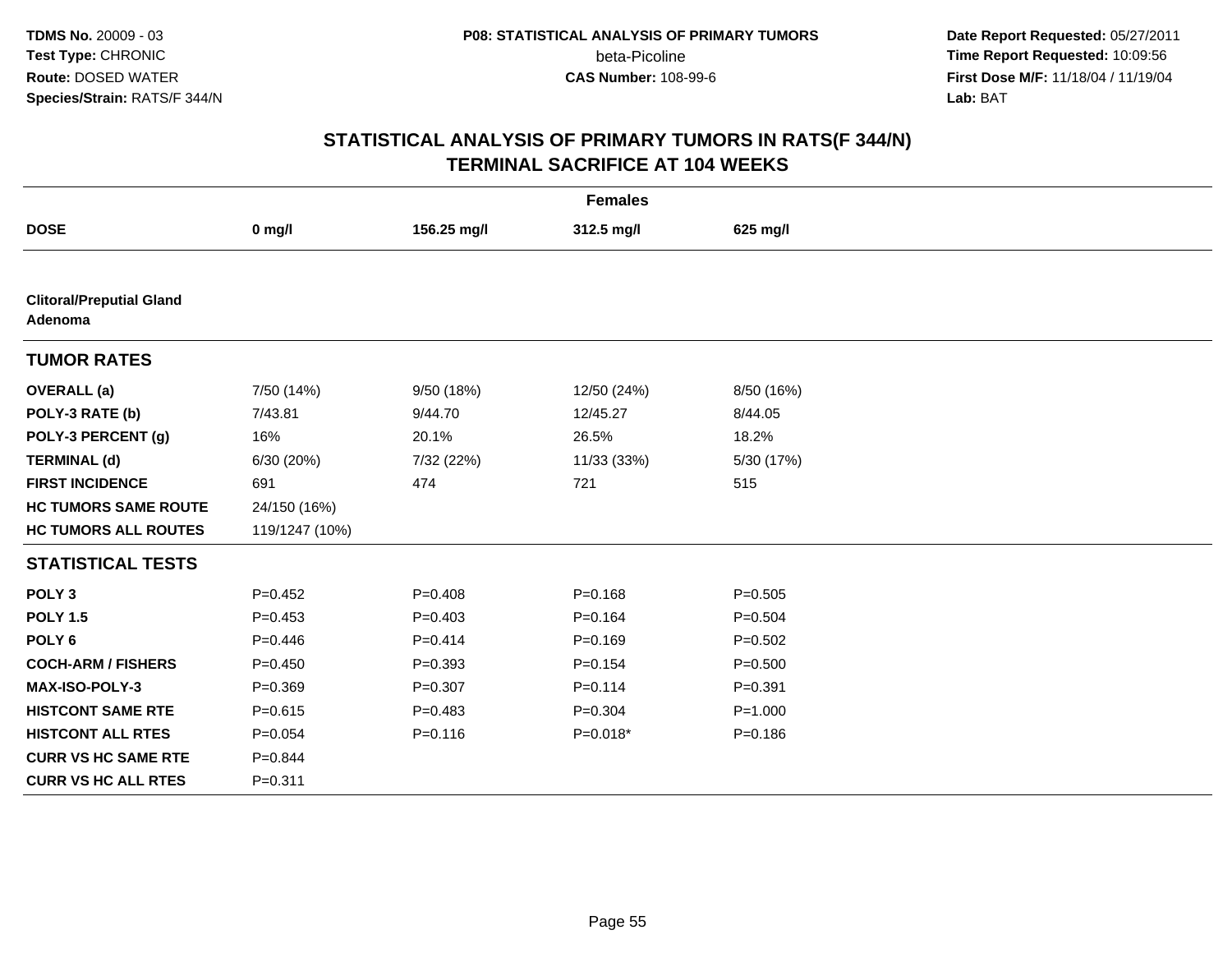**Date Report Requested:** 05/27/2011 **Time Report Requested:** 10:09:56 **First Dose M/F:** 11/18/04 / 11/19/04<br>**Lab:** BAT **Lab:** BAT

| <b>Females</b>                               |              |             |             |             |  |  |
|----------------------------------------------|--------------|-------------|-------------|-------------|--|--|
| <b>DOSE</b>                                  | $0$ mg/l     | 156.25 mg/l | 312.5 mg/l  | 625 mg/l    |  |  |
|                                              |              |             |             |             |  |  |
| <b>Clitoral/Preputial Gland</b><br>Carcinoma |              |             |             |             |  |  |
| <b>TUMOR RATES</b>                           |              |             |             |             |  |  |
| <b>OVERALL</b> (a)                           | 0/50(0%)     | 1/50(2%)    | 1/50(2%)    | 2/50(4%)    |  |  |
| POLY-3 RATE (b)                              | 0/43.67      | 1/43.58     | 1/45.24     | 2/43.14     |  |  |
| POLY-3 PERCENT (g)                           | 0%           | 2.3%        | 2.2%        | 4.6%        |  |  |
| <b>TERMINAL (d)</b>                          | 0/30(0%)     | 1/32(3%)    | 1/33(3%)    | 1/30(3%)    |  |  |
| <b>FIRST INCIDENCE</b>                       | ---          | 727(T)      | 727(T)      | 719         |  |  |
| <b>HC TUMORS SAME ROUTE</b>                  | 9/150(6%)    |             |             |             |  |  |
| <b>HC TUMORS ALL ROUTES</b>                  | 40/1247 (3%) |             |             |             |  |  |
| <b>STATISTICAL TESTS</b>                     |              |             |             |             |  |  |
| POLY <sub>3</sub>                            | $P = 0.151$  | $P = 0.500$ | $P = 0.507$ | $P = 0.234$ |  |  |
| <b>POLY 1.5</b>                              | $P = 0.153$  | $P = 0.500$ | $P = 0.505$ | $P = 0.236$ |  |  |
| POLY <sub>6</sub>                            | $P = 0.148$  | $P = 0.499$ | $P = 0.509$ | $P = 0.231$ |  |  |
| <b>COCH-ARM / FISHERS</b>                    | $P = 0.153$  | $P = 0.500$ | $P = 0.500$ | $P = 0.247$ |  |  |
| <b>MAX-ISO-POLY-3</b>                        | $P = 0.121$  | $P = 0.158$ | $P = 0.167$ | $P = 0.076$ |  |  |
| <b>HISTCONT SAME RTE</b>                     | (h)          | (h)         | (h)         | (h)         |  |  |
| <b>HISTCONT ALL RTES</b>                     | $P = 0.677$  | $P = 1.000$ | $P = 1.000$ | $P = 1.000$ |  |  |
| <b>CURR VS HC SAME RTE</b>                   | $P = 0.244$  |             |             |             |  |  |
| <b>CURR VS HC ALL RTES</b>                   | $P = 0.203$  |             |             |             |  |  |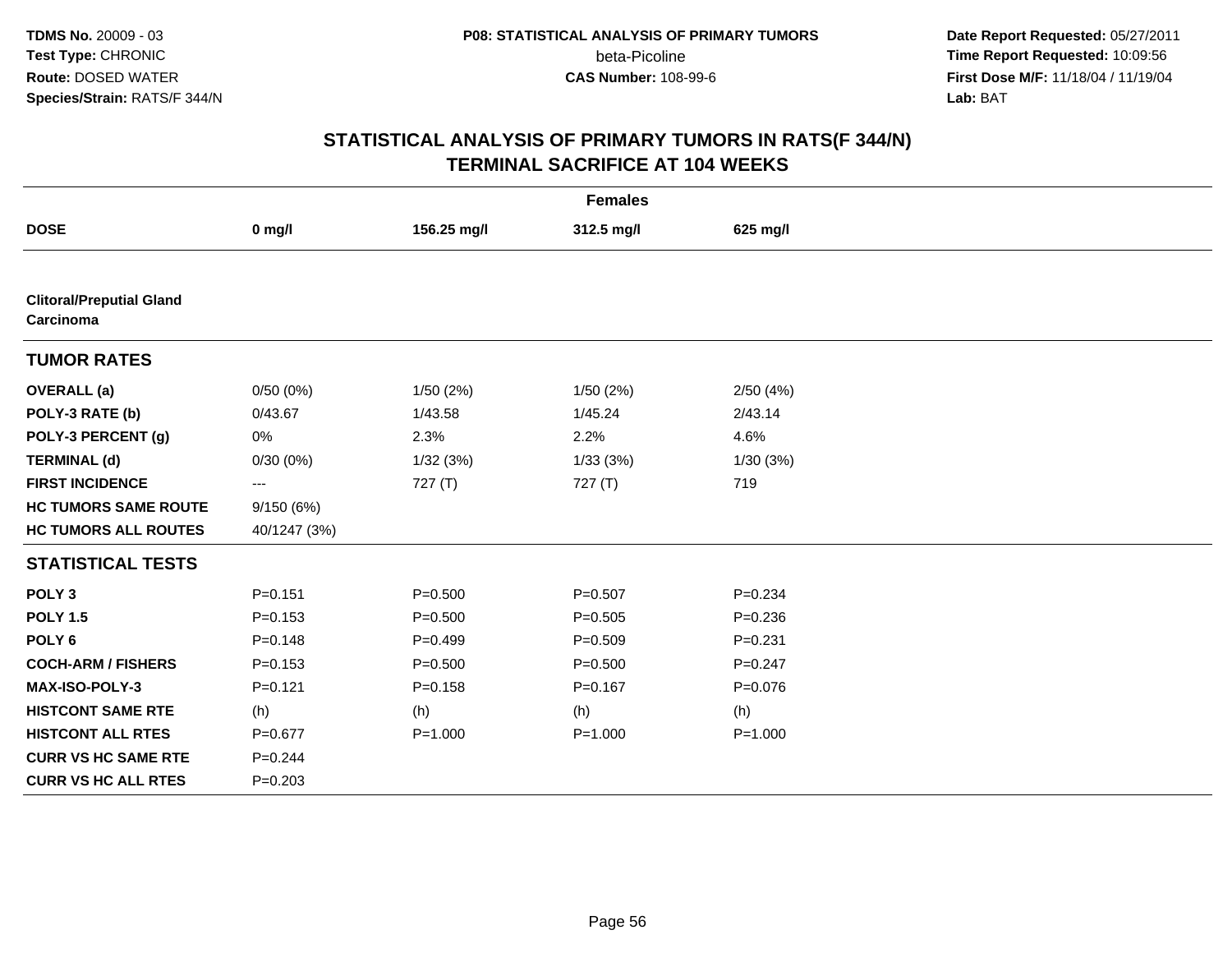**Date Report Requested:** 05/27/2011 **Time Report Requested:** 10:09:56 **First Dose M/F:** 11/18/04 / 11/19/04<br>**Lab:** BAT **Lab:** BAT

| <b>Females</b>                                                 |                |             |             |             |  |  |
|----------------------------------------------------------------|----------------|-------------|-------------|-------------|--|--|
| <b>DOSE</b>                                                    | $0$ mg/l       | 156.25 mg/l | 312.5 mg/l  | 625 mg/l    |  |  |
|                                                                |                |             |             |             |  |  |
| <b>Clitoral/Preputial Gland</b><br><b>Carcinoma or Adenoma</b> |                |             |             |             |  |  |
| <b>TUMOR RATES</b>                                             |                |             |             |             |  |  |
| <b>OVERALL</b> (a)                                             | 7/50 (14%)     | 10/50 (20%) | 12/50 (24%) | 10/50 (20%) |  |  |
| POLY-3 RATE (b)                                                | 7/43.81        | 10/44.70    | 12/45.27    | 10/44.09    |  |  |
| POLY-3 PERCENT (g)                                             | 16%            | 22.4%       | 26.5%       | 22.7%       |  |  |
| <b>TERMINAL (d)</b>                                            | 6/30 (20%)     | 8/32 (25%)  | 11/33 (33%) | 6/30 (20%)  |  |  |
| <b>FIRST INCIDENCE</b>                                         | 691            | 474         | 721         | 515         |  |  |
| <b>HC TUMORS SAME ROUTE</b>                                    | 33/150 (22%)   |             |             |             |  |  |
| <b>HC TUMORS ALL ROUTES</b>                                    | 158/1247 (13%) |             |             |             |  |  |
| <b>STATISTICAL TESTS</b>                                       |                |             |             |             |  |  |
| POLY <sub>3</sub>                                              | $P = 0.283$    | $P = 0.311$ | $P = 0.168$ | $P=0.299$   |  |  |
| <b>POLY 1.5</b>                                                | $P=0.285$      | $P = 0.306$ | $P = 0.164$ | $P = 0.300$ |  |  |
| POLY <sub>6</sub>                                              | $P=0.277$      | $P = 0.315$ | $P = 0.169$ | $P = 0.296$ |  |  |
| <b>COCH-ARM / FISHERS</b>                                      | $P=0.283$      | $P=0.298$   | $P = 0.154$ | $P = 0.298$ |  |  |
| <b>MAX-ISO-POLY-3</b>                                          | $P = 0.266$    | $P=0.225$   | $P = 0.114$ | $P = 0.214$ |  |  |
| <b>HISTCONT SAME RTE</b>                                       | $P=0.753$      | $P = 1.000$ | $P=0.490$   | $P = 1.000$ |  |  |
| <b>HISTCONT ALL RTES</b>                                       | $P = 0.074$    | $P = 0.168$ | $P = 0.060$ | $P = 0.160$ |  |  |
| <b>CURR VS HC SAME RTE</b>                                     | $P = 0.334$    |             |             |             |  |  |
| <b>CURR VS HC ALL RTES</b>                                     | $P = 0.784$    |             |             |             |  |  |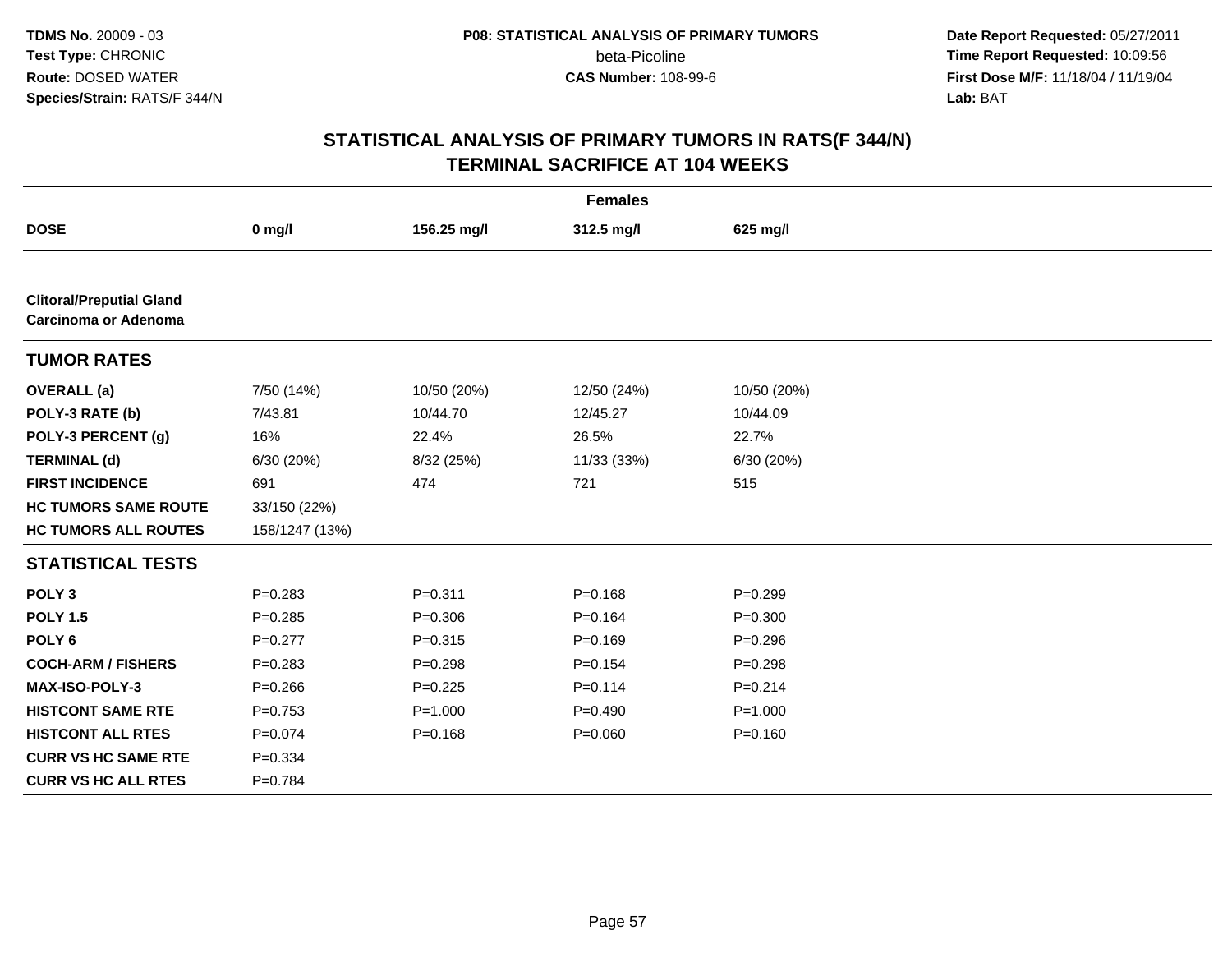**Date Report Requested:** 05/27/2011 **Time Report Requested:** 10:09:56 **First Dose M/F:** 11/18/04 / 11/19/04<br>**Lab:** BAT **Lab:** BAT

| <b>Females</b>                |              |             |                     |           |  |  |
|-------------------------------|--------------|-------------|---------------------|-----------|--|--|
| <b>DOSE</b>                   | $0$ mg/l     | 156.25 mg/l | 312.5 mg/l          | 625 mg/l  |  |  |
|                               |              |             |                     |           |  |  |
| Islets, Pancreatic<br>Adenoma |              |             |                     |           |  |  |
| <b>TUMOR RATES</b>            |              |             |                     |           |  |  |
| <b>OVERALL</b> (a)            | 0/50(0%)     | 1/49(2%)    | 0/50(0%)            | 1/50 (2%) |  |  |
| POLY-3 RATE (b)               | 0/43.67      | 1/43.28     | 0/45.24             | 1/43.11   |  |  |
| POLY-3 PERCENT (g)            | $0\%$        | 2.3%        | 0%                  | 2.3%      |  |  |
| <b>TERMINAL (d)</b>           | 0/30(0%)     | 1/32 (3%)   | 0/33(0%)            | 1/30(3%)  |  |  |
| <b>FIRST INCIDENCE</b>        | ---          | 727 (T)     | $\qquad \qquad - -$ | 727 (T)   |  |  |
| <b>HC TUMORS SAME ROUTE</b>   | 6/149(4%)    |             |                     |           |  |  |
| <b>HC TUMORS ALL ROUTES</b>   | 27/1244 (2%) |             |                     |           |  |  |
| <b>STATISTICAL TESTS</b>      |              |             |                     |           |  |  |
| POLY <sub>3</sub>             | (n)          | (n)         | (n)                 | (n)       |  |  |
| <b>POLY 1.5</b>               | (n)          | (n)         | (n)                 | (n)       |  |  |
| POLY <sub>6</sub>             | (n)          | (n)         | (n)                 | (n)       |  |  |
| <b>COCH-ARM / FISHERS</b>     | (n)          | (n)         | (n)                 | (n)       |  |  |
| MAX-ISO-POLY-3                | (n)          | (n)         | (n)                 | (n)       |  |  |
| <b>HISTCONT SAME RTE</b>      | (n)          | (n)         | (n)                 | (n)       |  |  |
| <b>HISTCONT ALL RTES</b>      | (n)          | (n)         | (n)                 | (n)       |  |  |
| <b>CURR VS HC SAME RTE</b>    | (n)          |             |                     |           |  |  |
| <b>CURR VS HC ALL RTES</b>    | (n)          |             |                     |           |  |  |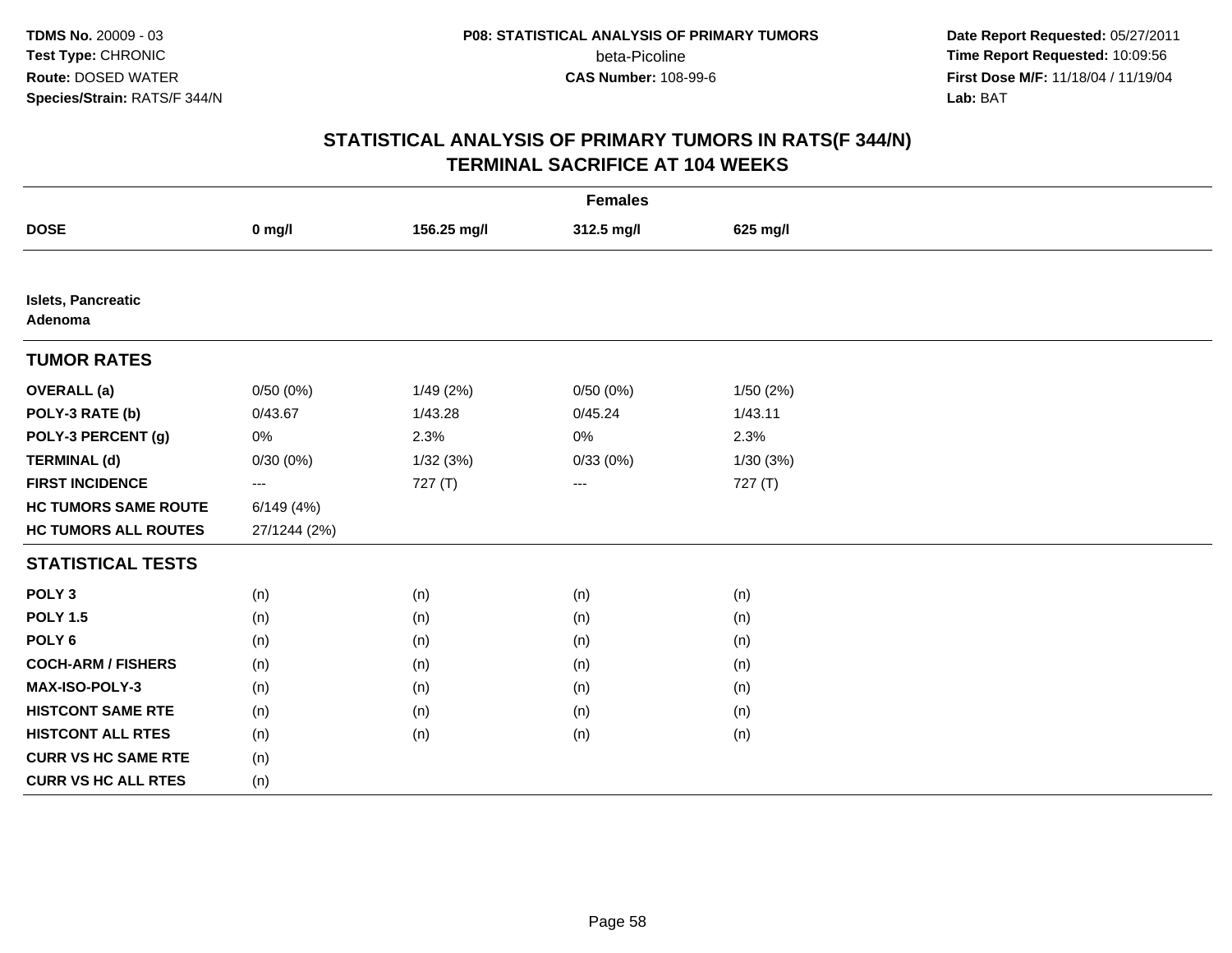**Date Report Requested:** 05/27/2011 **Time Report Requested:** 10:09:56 **First Dose M/F:** 11/18/04 / 11/19/04<br>**Lab:** BAT **Lab:** BAT

| <b>Females</b>                  |              |                   |                   |                   |  |  |
|---------------------------------|--------------|-------------------|-------------------|-------------------|--|--|
| <b>DOSE</b>                     | $0$ mg/l     | 156.25 mg/l       | 312.5 mg/l        | 625 mg/l          |  |  |
|                                 |              |                   |                   |                   |  |  |
| Liver<br>Hepatocellular Adenoma |              |                   |                   |                   |  |  |
| <b>TUMOR RATES</b>              |              |                   |                   |                   |  |  |
| <b>OVERALL</b> (a)              | 2/50(4%)     | 0/50(0%)          | 0/50(0%)          | 0/50(0%)          |  |  |
| POLY-3 RATE (b)                 | 2/43.78      | 0/43.58           | 0/45.24           | 0/43.11           |  |  |
| POLY-3 PERCENT (g)              | 4.6%         | 0%                | 0%                | 0%                |  |  |
| <b>TERMINAL (d)</b>             | 1/30(3%)     | 0/32(0%)          | 0/33(0%)          | 0/30(0%)          |  |  |
| <b>FIRST INCIDENCE</b>          | 700          | $\qquad \qquad -$ | $\qquad \qquad -$ | $\qquad \qquad -$ |  |  |
| <b>HC TUMORS SAME ROUTE</b>     | 1/150 (1%)   |                   |                   |                   |  |  |
| <b>HC TUMORS ALL ROUTES</b>     | 11/1250 (1%) |                   |                   |                   |  |  |
| <b>STATISTICAL TESTS</b>        |              |                   |                   |                   |  |  |
| POLY <sub>3</sub>               | $P = 0.111N$ | P=0.238N          | P=0.230N          | $P = 0.240N$      |  |  |
| <b>POLY 1.5</b>                 | $P = 0.112N$ | P=0.238N          | P=0.232N          | P=0.239N          |  |  |
| POLY <sub>6</sub>               | $P = 0.110N$ | P=0.239N          | P=0.228N          | P=0.244N          |  |  |
| <b>COCH-ARM / FISHERS</b>       | $P = 0.115N$ | $P = 0.247N$      | $P = 0.247N$      | $P = 0.247N$      |  |  |
| <b>MAX-ISO-POLY-3</b>           | P=0.035N*    | P=0.077N          | P=0.076N          | P=0.079N          |  |  |
| <b>HISTCONT SAME RTE</b>        | (h)          | (h)               | (h)               | (h)               |  |  |
| <b>HISTCONT ALL RTES</b>        | (h)          | (h)               | (h)               | (h)               |  |  |
| <b>CURR VS HC SAME RTE</b>      | $P=0.093$    |                   |                   |                   |  |  |
| <b>CURR VS HC ALL RTES</b>      | P=0.031*     |                   |                   |                   |  |  |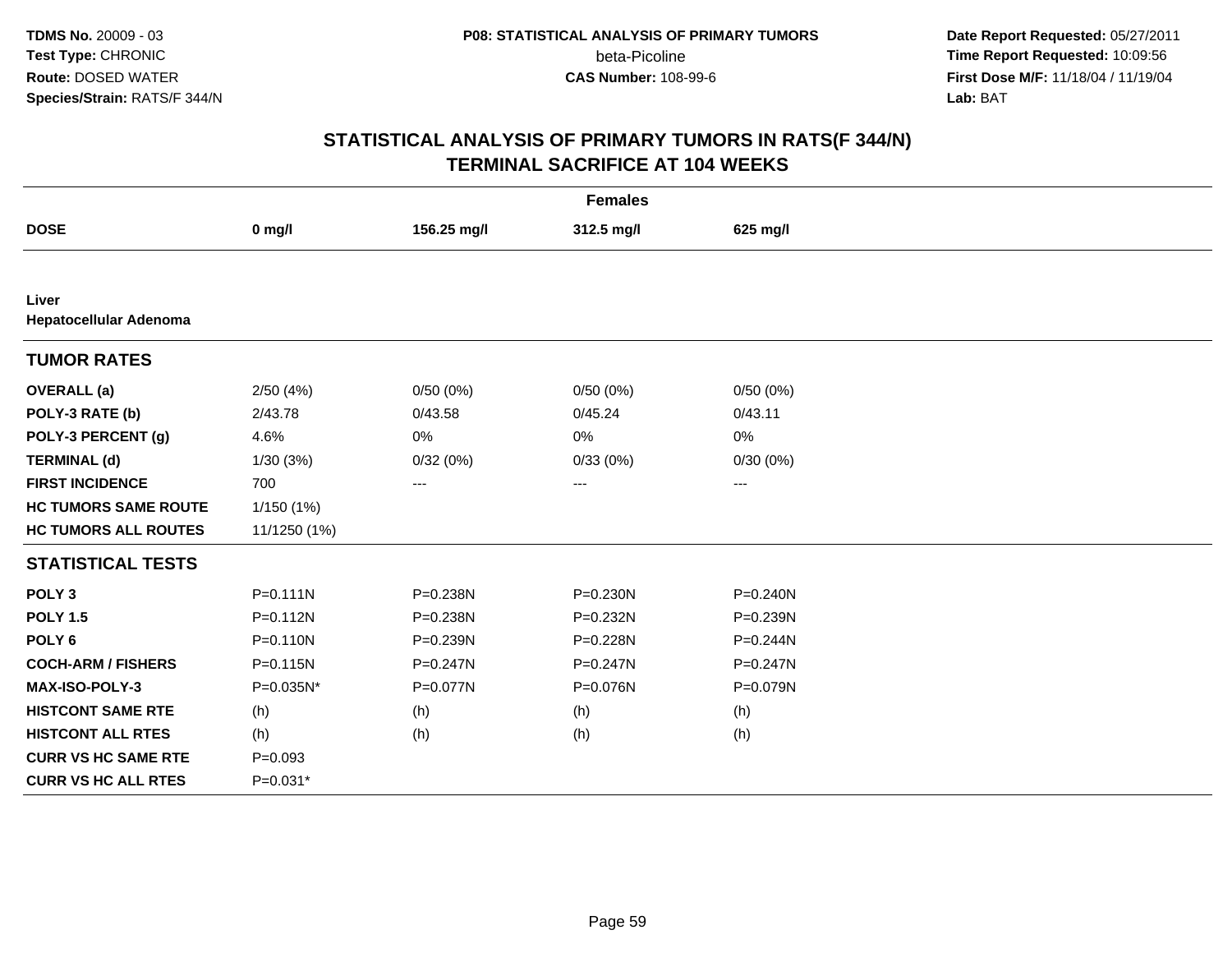**Date Report Requested:** 05/27/2011 **Time Report Requested:** 10:09:56 **First Dose M/F:** 11/18/04 / 11/19/04<br>**Lab:** BAT **Lab:** BAT

|                                                             | <b>Females</b> |             |            |              |  |  |  |
|-------------------------------------------------------------|----------------|-------------|------------|--------------|--|--|--|
| <b>DOSE</b>                                                 | $0$ mg/l       | 156.25 mg/l | 312.5 mg/l | 625 mg/l     |  |  |  |
|                                                             |                |             |            |              |  |  |  |
| Liver<br>Hepatocellular Carcinoma or Hepatocellular Adenoma |                |             |            |              |  |  |  |
| <b>TUMOR RATES</b>                                          |                |             |            |              |  |  |  |
| <b>OVERALL</b> (a)                                          | 2/50(4%)       | 0/50(0%)    | 0/50(0%)   | 0/50(0%)     |  |  |  |
| POLY-3 RATE (b)                                             | 2/43.78        | 0/43.58     | 0/45.24    | 0/43.11      |  |  |  |
| POLY-3 PERCENT (g)                                          | 4.6%           | $0\%$       | 0%         | 0%           |  |  |  |
| <b>TERMINAL (d)</b>                                         | 1/30(3%)       | 0/32(0%)    | 0/33(0%)   | 0/30(0%)     |  |  |  |
| <b>FIRST INCIDENCE</b>                                      | 700            | $\cdots$    | $\cdots$   | $---$        |  |  |  |
| <b>HC TUMORS SAME ROUTE</b>                                 | 1/150(1%)      |             |            |              |  |  |  |
| <b>HC TUMORS ALL ROUTES</b>                                 | 12/1250 (1%)   |             |            |              |  |  |  |
| <b>STATISTICAL TESTS</b>                                    |                |             |            |              |  |  |  |
| POLY <sub>3</sub>                                           | $P = 0.111N$   | P=0.238N    | P=0.230N   | P=0.240N     |  |  |  |
| <b>POLY 1.5</b>                                             | $P = 0.112N$   | P=0.238N    | P=0.232N   | P=0.239N     |  |  |  |
| POLY <sub>6</sub>                                           | $P = 0.110N$   | P=0.239N    | P=0.228N   | P=0.244N     |  |  |  |
| <b>COCH-ARM / FISHERS</b>                                   | P=0.115N       | P=0.247N    | P=0.247N   | P=0.247N     |  |  |  |
| <b>MAX-ISO-POLY-3</b>                                       | P=0.035N*      | P=0.077N    | P=0.076N   | $P = 0.079N$ |  |  |  |
| <b>HISTCONT SAME RTE</b>                                    | (h)            | (h)         | (h)        | (h)          |  |  |  |
| <b>HISTCONT ALL RTES</b>                                    | (h)            | (h)         | (h)        | (h)          |  |  |  |
| <b>CURR VS HC SAME RTE</b>                                  | $P = 0.093$    |             |            |              |  |  |  |
| <b>CURR VS HC ALL RTES</b>                                  | $P=0.040*$     |             |            |              |  |  |  |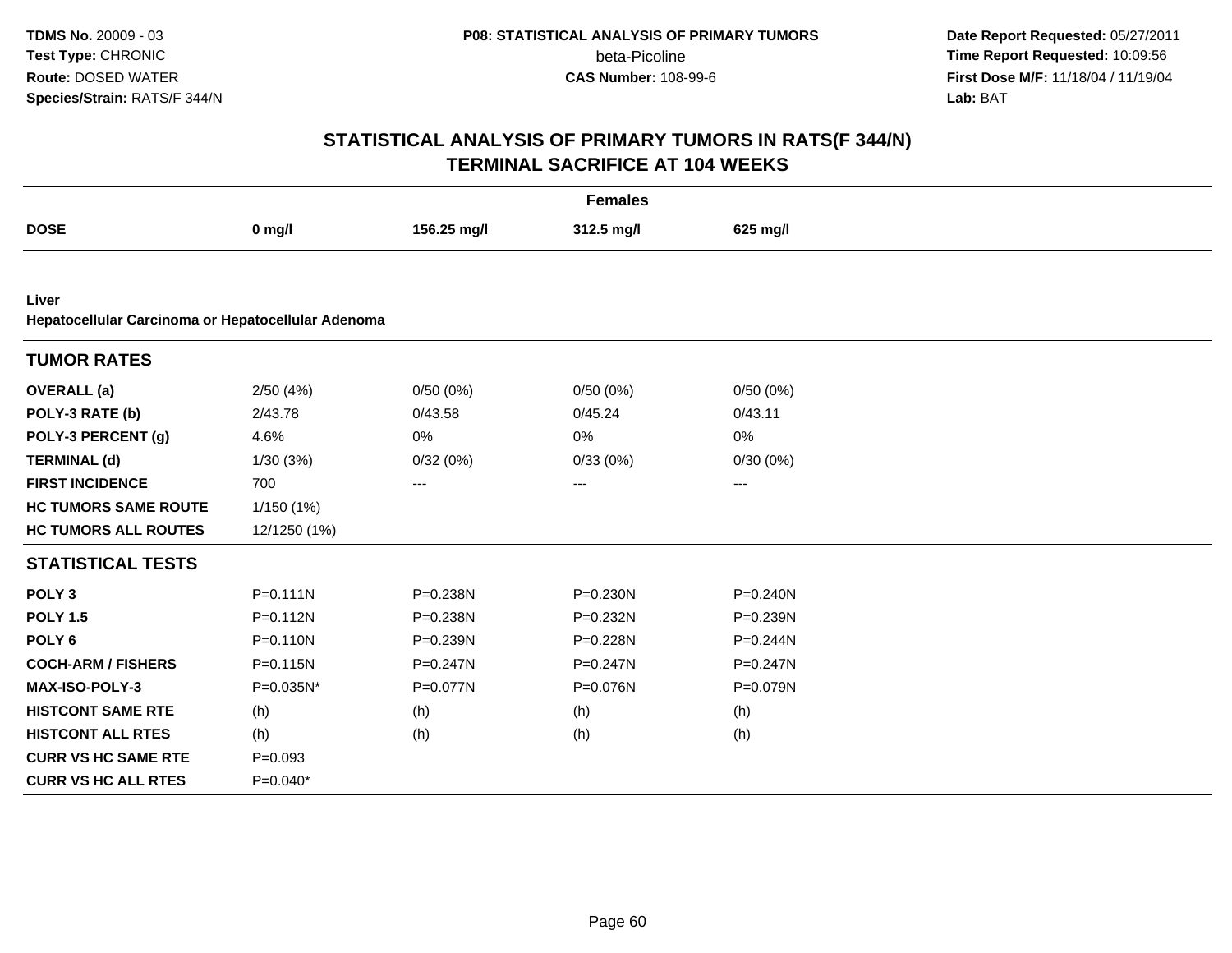**Date Report Requested:** 05/27/2011 **Time Report Requested:** 10:09:56 **First Dose M/F:** 11/18/04 / 11/19/04<br>**Lab:** BAT **Lab:** BAT

|                                                                     |              |              | <b>Females</b> |              |  |
|---------------------------------------------------------------------|--------------|--------------|----------------|--------------|--|
| <b>DOSE</b>                                                         | $0$ mg/l     | 156.25 mg/l  | 312.5 mg/l     | 625 mg/l     |  |
|                                                                     |              |              |                |              |  |
| Liver                                                               |              |              |                |              |  |
| Hepatocellular Carcinoma, Hepatocellular Adenoma, or Hepatoblastoma |              |              |                |              |  |
| <b>TUMOR RATES</b>                                                  |              |              |                |              |  |
| <b>OVERALL</b> (a)                                                  | 2/50(4%)     | 0/50(0%)     | 0/50(0%)       | 0/50(0%)     |  |
| POLY-3 RATE (b)                                                     | 2/43.78      | 0/43.58      | 0/45.24        | 0/43.11      |  |
| POLY-3 PERCENT (g)                                                  | 4.6%         | 0%           | 0%             | 0%           |  |
| <b>TERMINAL (d)</b>                                                 | 1/30(3%)     | 0/32(0%)     | 0/33(0%)       | 0/30(0%)     |  |
| <b>FIRST INCIDENCE</b>                                              | 700          | ---          | ---            | ---          |  |
| <b>HC TUMORS SAME ROUTE</b>                                         | 1/150 (1%)   |              |                |              |  |
| <b>HC TUMORS ALL ROUTES</b>                                         | 12/1250 (1%) |              |                |              |  |
| <b>STATISTICAL TESTS</b>                                            |              |              |                |              |  |
| POLY <sub>3</sub>                                                   | $P = 0.111N$ | P=0.238N     | P=0.230N       | $P = 0.240N$ |  |
| <b>POLY 1.5</b>                                                     | $P = 0.112N$ | P=0.238N     | P=0.232N       | P=0.239N     |  |
| POLY <sub>6</sub>                                                   | $P = 0.110N$ | P=0.239N     | P=0.228N       | P=0.244N     |  |
| <b>COCH-ARM / FISHERS</b>                                           | $P = 0.115N$ | $P = 0.247N$ | $P = 0.247N$   | $P = 0.247N$ |  |
| <b>MAX-ISO-POLY-3</b>                                               | P=0.035N*    | P=0.077N     | P=0.076N       | P=0.079N     |  |
| <b>HISTCONT SAME RTE</b>                                            | (h)          | (h)          | (h)            | (h)          |  |
| <b>HISTCONT ALL RTES</b>                                            | (h)          | (h)          | (h)            | (h)          |  |
| <b>CURR VS HC SAME RTE</b>                                          | $P = 0.093$  |              |                |              |  |
| <b>CURR VS HC ALL RTES</b>                                          | $P=0.040*$   |              |                |              |  |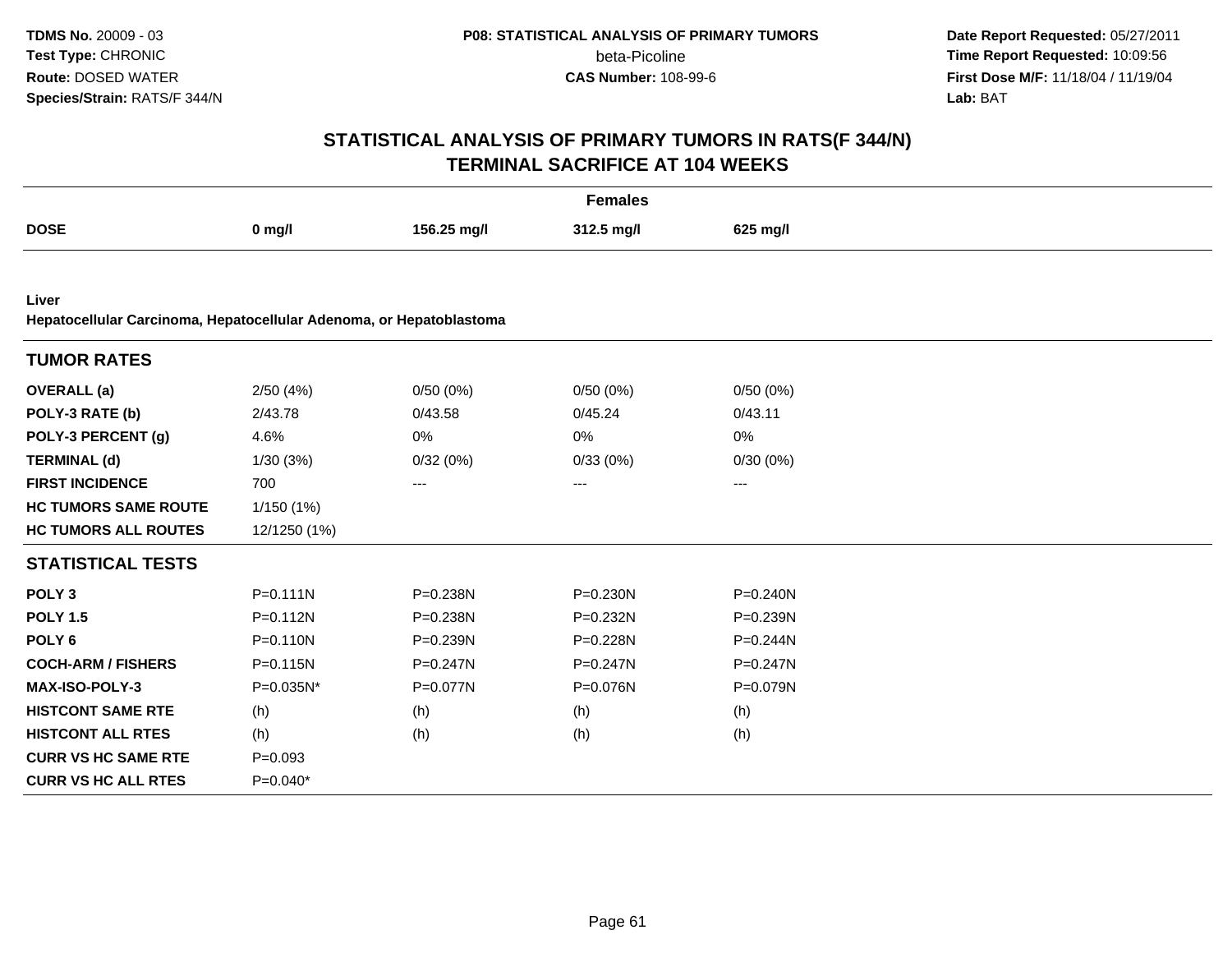**Date Report Requested:** 05/27/2011 **Time Report Requested:** 10:09:56 **First Dose M/F:** 11/18/04 / 11/19/04<br>**Lab:** BAT **Lab:** BAT

|                                      |                   |             | <b>Females</b> |             |
|--------------------------------------|-------------------|-------------|----------------|-------------|
| <b>DOSE</b>                          | $0$ mg/l          | 156.25 mg/l | 312.5 mg/l     | 625 mg/l    |
|                                      |                   |             |                |             |
| Lung<br>Alveolar/Bronchiolar Adenoma |                   |             |                |             |
| <b>TUMOR RATES</b>                   |                   |             |                |             |
| <b>OVERALL</b> (a)                   | 0/50(0%)          | 3/50(6%)    | 2/50(4%)       | 5/50 (10%)  |
| POLY-3 RATE (b)                      | 0/43.67           | 3/44.59     | 2/45.24        | 5/43.43     |
| POLY-3 PERCENT (g)                   | 0%                | 6.7%        | 4.4%           | 11.5%       |
| <b>TERMINAL (d)</b>                  | 0/30(0%)          | 1/32(3%)    | 2/33(6%)       | 4/30 (13%)  |
| <b>FIRST INCIDENCE</b>               | $\qquad \qquad -$ | 526         | 727 (T)        | 638         |
| <b>HC TUMORS SAME ROUTE</b>          | 6/150(4%)         |             |                |             |
| <b>HC TUMORS ALL ROUTES</b>          | 22/1250 (2%)      |             |                |             |
| <b>STATISTICAL TESTS</b>             |                   |             |                |             |
| POLY <sub>3</sub>                    | $P=0.029*$        | $P=0.122$   | $P = 0.245$    | $P=0.030*$  |
| <b>POLY 1.5</b>                      | $P=0.030*$        | $P = 0.121$ | $P = 0.242$    | $P=0.030*$  |
| POLY <sub>6</sub>                    | P=0.028*          | $P=0.124$   | $P=0.247$      | $P=0.029*$  |
| <b>COCH-ARM / FISHERS</b>            | $P=0.031*$        | $P = 0.121$ | $P = 0.247$    | $P=0.028*$  |
| <b>MAX-ISO-POLY-3</b>                | $P=0.015*$        | $P=0.041*$  | $P = 0.083$    | P=0.009**   |
| <b>HISTCONT SAME RTE</b>             | $P = 0.103$       | $P=0.415$   | $P = 1.000$    | $P = 0.111$ |
| <b>HISTCONT ALL RTES</b>             | P<0.001**         | $P = 0.053$ | $P=0.274$      | P<0.001**   |
| <b>CURR VS HC SAME RTE</b>           | $P = 0.172$       |             |                |             |
| <b>CURR VS HC ALL RTES</b>           | $P = 0.362$       |             |                |             |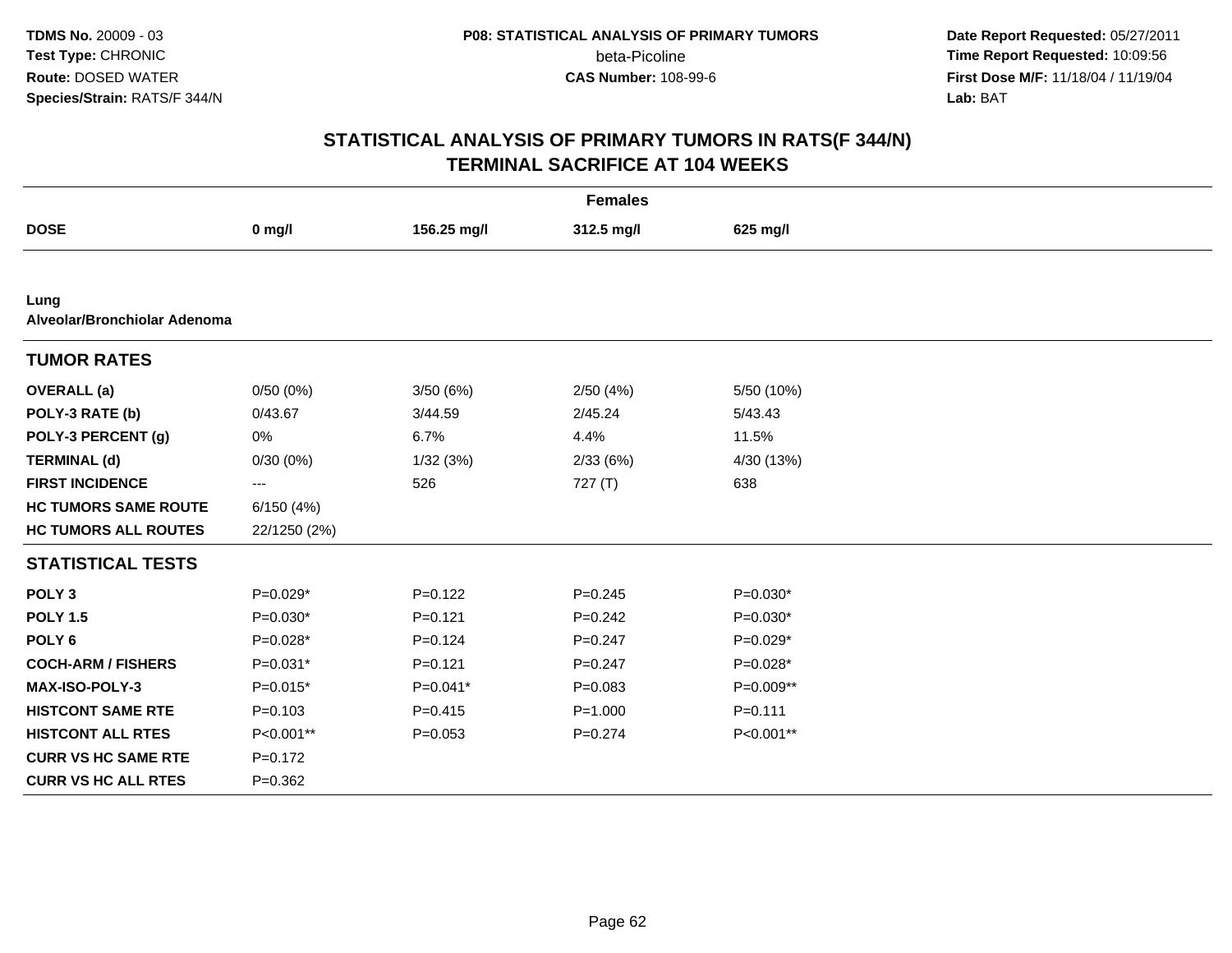**Date Report Requested:** 05/27/2011 **Time Report Requested:** 10:09:56 **First Dose M/F:** 11/18/04 / 11/19/04<br>**Lab:** BAT **Lab:** BAT

| <b>Females</b>                         |             |             |            |                   |  |
|----------------------------------------|-------------|-------------|------------|-------------------|--|
| <b>DOSE</b>                            | $0$ mg/l    | 156.25 mg/l | 312.5 mg/l | 625 mg/l          |  |
|                                        |             |             |            |                   |  |
| Lung<br>Alveolar/Bronchiolar Carcinoma |             |             |            |                   |  |
| <b>TUMOR RATES</b>                     |             |             |            |                   |  |
| <b>OVERALL</b> (a)                     | 0/50(0%)    | 1/50(2%)    | 0/50(0%)   | 0/50(0%)          |  |
| POLY-3 RATE (b)                        | 0/43.67     | 1/43.58     | 0/45.24    | 0/43.11           |  |
| POLY-3 PERCENT (g)                     | 0%          | 2.3%        | 0%         | 0%                |  |
| <b>TERMINAL (d)</b>                    | 0/30(0%)    | 1/32(3%)    | 0/33(0%)   | 0/30(0%)          |  |
| <b>FIRST INCIDENCE</b>                 | ---         | 727 (T)     | ---        | $\qquad \qquad -$ |  |
| <b>HC TUMORS SAME ROUTE</b>            | 0/150(0%)   |             |            |                   |  |
| <b>HC TUMORS ALL ROUTES</b>            | 6/1250 (1%) |             |            |                   |  |
| <b>STATISTICAL TESTS</b>               |             |             |            |                   |  |
| POLY <sub>3</sub>                      | (n)         | (n)         | (n)        | (n)               |  |
| <b>POLY 1.5</b>                        | (n)         | (n)         | (n)        | (n)               |  |
| POLY <sub>6</sub>                      | (n)         | (n)         | (n)        | (n)               |  |
| <b>COCH-ARM / FISHERS</b>              | (n)         | (n)         | (n)        | (n)               |  |
| <b>MAX-ISO-POLY-3</b>                  | (n)         | (n)         | (n)        | (n)               |  |
| <b>HISTCONT SAME RTE</b>               | (n)         | (n)         | (n)        | (n)               |  |
| <b>HISTCONT ALL RTES</b>               | (n)         | (n)         | (n)        | (n)               |  |
| <b>CURR VS HC SAME RTE</b>             | (n)         |             |            |                   |  |
| <b>CURR VS HC ALL RTES</b>             | (n)         |             |            |                   |  |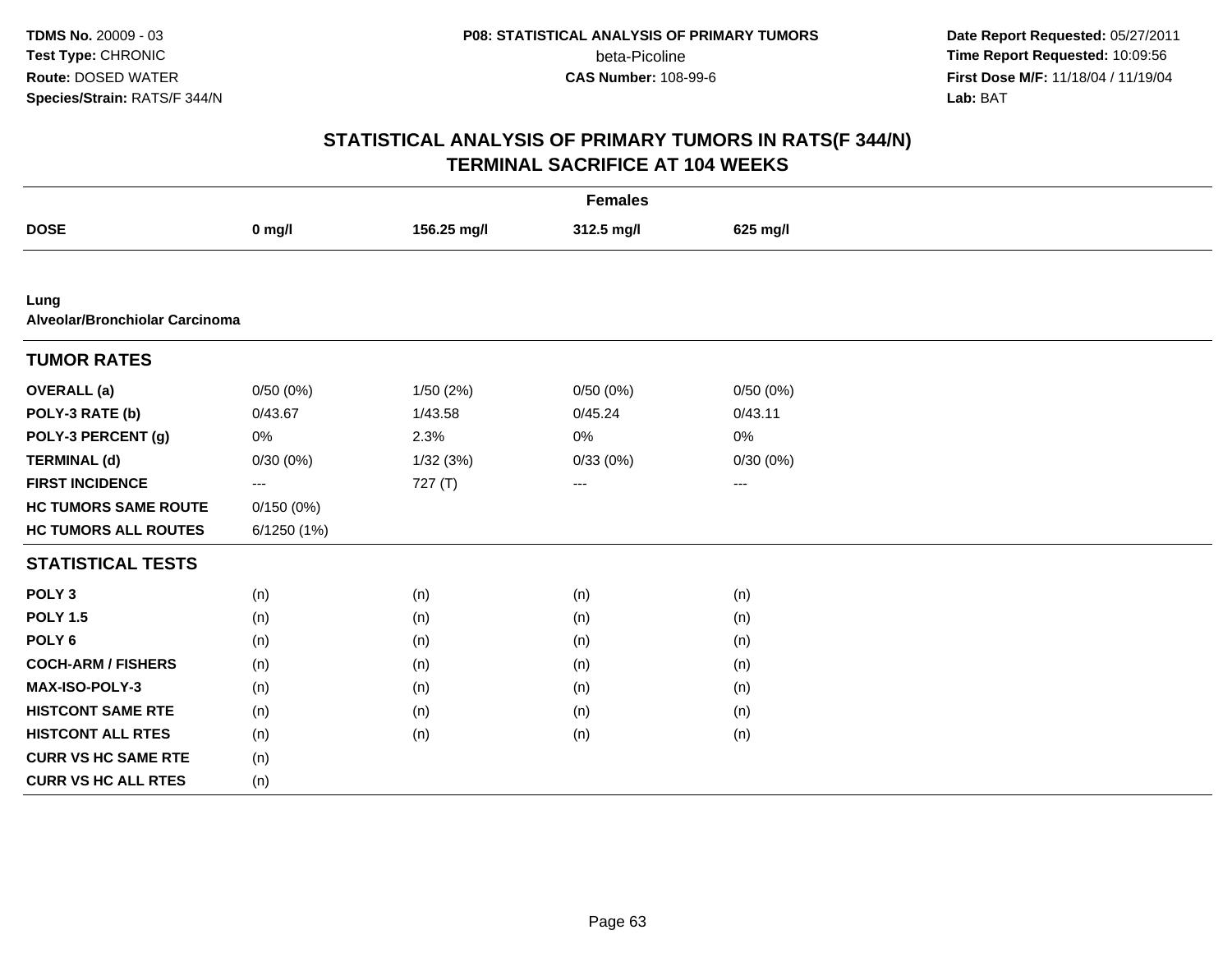**Date Report Requested:** 05/27/2011 **Time Report Requested:** 10:09:56 **First Dose M/F:** 11/18/04 / 11/19/04<br>**Lab:** BAT **Lab:** BAT

|                                                                |              |             | <b>Females</b> |             |  |
|----------------------------------------------------------------|--------------|-------------|----------------|-------------|--|
| <b>DOSE</b>                                                    | $0$ mg/l     | 156.25 mg/l | 312.5 mg/l     | 625 mg/l    |  |
|                                                                |              |             |                |             |  |
| Lung                                                           |              |             |                |             |  |
| Alveolar/Bronchiolar Carcinoma or Alveolar/Bronchiolar Adenoma |              |             |                |             |  |
| <b>TUMOR RATES</b>                                             |              |             |                |             |  |
| <b>OVERALL</b> (a)                                             | 0/50(0%)     | 4/50 (8%)   | 2/50(4%)       | 5/50 (10%)  |  |
| POLY-3 RATE (b)                                                | 0/43.67      | 4/44.59     | 2/45.24        | 5/43.43     |  |
| POLY-3 PERCENT (g)                                             | 0%           | 9%          | 4.4%           | 11.5%       |  |
| <b>TERMINAL (d)</b>                                            | 0/30(0%)     | 2/32(6%)    | 2/33(6%)       | 4/30 (13%)  |  |
| <b>FIRST INCIDENCE</b>                                         | ---          | 526         | 727(T)         | 638         |  |
| <b>HC TUMORS SAME ROUTE</b>                                    | 6/150(4%)    |             |                |             |  |
| <b>HC TUMORS ALL ROUTES</b>                                    | 27/1250 (2%) |             |                |             |  |
| <b>STATISTICAL TESTS</b>                                       |              |             |                |             |  |
| POLY <sub>3</sub>                                              | $P=0.050*$   | $P = 0.063$ | $P = 0.245$    | $P=0.030*$  |  |
| <b>POLY 1.5</b>                                                | $P = 0.051$  | $P = 0.062$ | $P=0.242$      | $P=0.030*$  |  |
| POLY <sub>6</sub>                                              | $P=0.048*$   | $P = 0.064$ | $P = 0.247$    | $P=0.029*$  |  |
| <b>COCH-ARM / FISHERS</b>                                      | $P=0.052$    | $P = 0.059$ | $P=0.247$      | $P=0.028*$  |  |
| <b>MAX-ISO-POLY-3</b>                                          | $P=0.020*$   | $P=0.021*$  | $P=0.083$      | P=0.009**   |  |
| <b>HISTCONT SAME RTE</b>                                       | $P = 0.120$  | $P = 0.211$ | $P = 1.000$    | $P = 0.111$ |  |
| <b>HISTCONT ALL RTES</b>                                       | P<0.001**    | P=0.009**   | $P = 0.350$    | P<0.001**   |  |
| <b>CURR VS HC SAME RTE</b>                                     | $P=0.172$    |             |                |             |  |
| <b>CURR VS HC ALL RTES</b>                                     | $P = 0.290$  |             |                |             |  |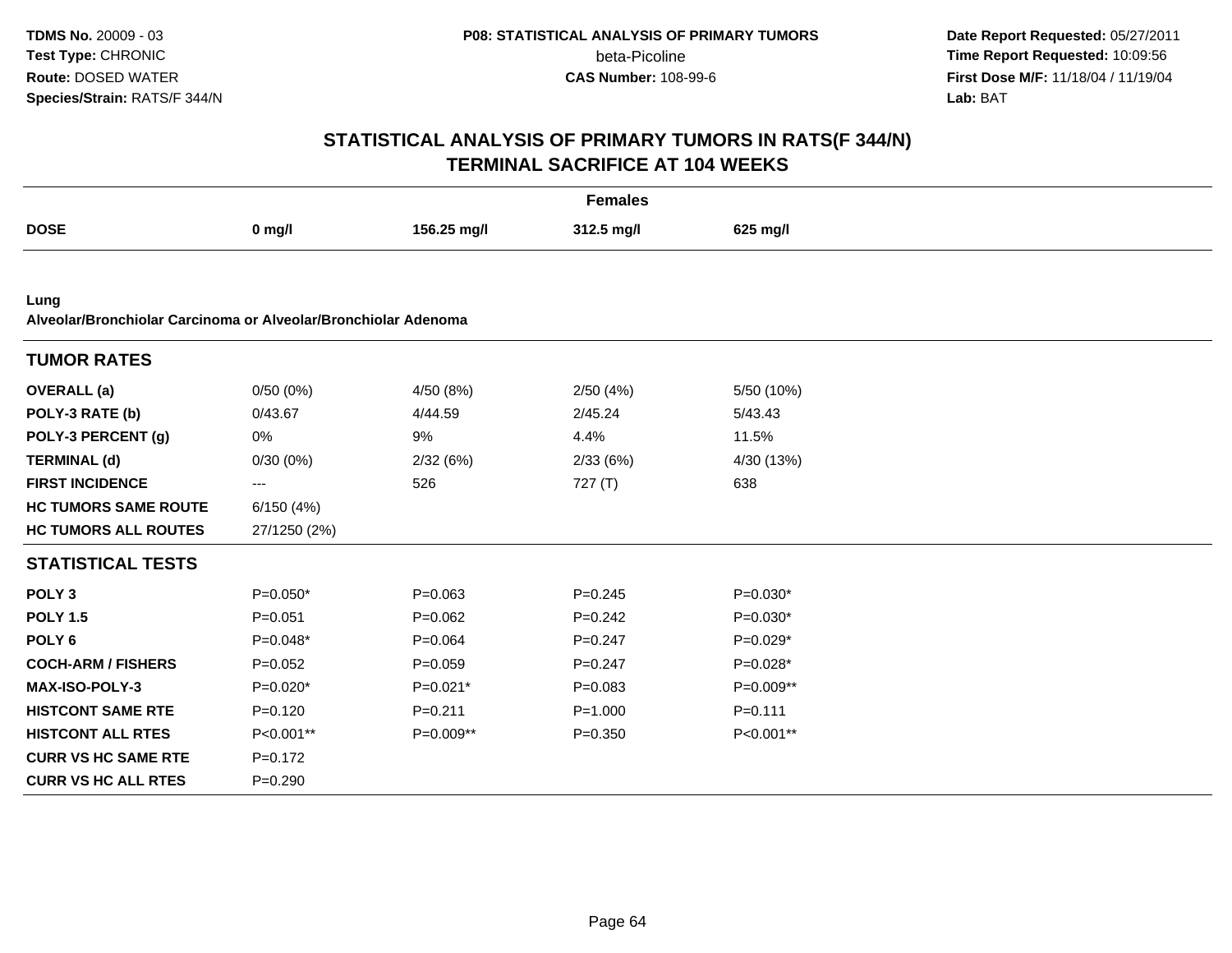**Date Report Requested:** 05/27/2011 **Time Report Requested:** 10:09:56 **First Dose M/F:** 11/18/04 / 11/19/04<br>**Lab:** BAT **Lab:** BAT

| <b>Females</b>                  |              |             |             |             |  |  |
|---------------------------------|--------------|-------------|-------------|-------------|--|--|
| <b>DOSE</b>                     | $0$ mg/l     | 156.25 mg/l | 312.5 mg/l  | 625 mg/l    |  |  |
|                                 |              |             |             |             |  |  |
| <b>Mammary Gland</b><br>Adenoma |              |             |             |             |  |  |
| <b>TUMOR RATES</b>              | $\#$         | $\#$        | $\#$        | $\#$        |  |  |
| <b>OVERALL</b> (a)              | 0/50(0%)     | 0/50(0%)    | 2/50(4%)    | 1/50(2%)    |  |  |
| POLY-3 RATE (b)                 | 0/43.67      | 0/43.58     | 2/45.38     | 1/43.83     |  |  |
| POLY-3 PERCENT (g)              | 0%           | 0%          | 4.4%        | 2.3%        |  |  |
| <b>TERMINAL (d)</b>             | 0/30(0%)     | 0/32(0%)    | 1/33(3%)    | 0/30(0%)    |  |  |
| <b>FIRST INCIDENCE</b>          | ---          | ---         | 691         | 474         |  |  |
| <b>HC TUMORS SAME ROUTE</b>     | 2/150(1%)    |             |             |             |  |  |
| <b>HC TUMORS ALL ROUTES</b>     | 26/1250 (2%) |             |             |             |  |  |
| <b>STATISTICAL TESTS</b>        |              |             |             |             |  |  |
| POLY <sub>3</sub>               | $P = 0.246$  | (e)         | $P = 0.246$ | $P = 0.501$ |  |  |
| <b>POLY 1.5</b>                 | $P = 0.247$  | (e)         | $P = 0.243$ | $P = 0.501$ |  |  |
| POLY <sub>6</sub>               | $P = 0.243$  | (e)         | $P = 0.248$ | $P=0.499$   |  |  |
| <b>COCH-ARM / FISHERS</b>       | $P = 0.246$  | (e)         | $P = 0.247$ | $P = 0.500$ |  |  |
| MAX-ISO-POLY-3                  | $P = 0.180$  | (e)         | $P = 0.084$ | $P = 0.159$ |  |  |
| <b>HISTCONT SAME RTE</b>        | $P = 0.339$  | (e)         | $P=0.278$   | $P = 1.000$ |  |  |
| <b>HISTCONT ALL RTES</b>        | $P = 0.576$  | (e)         | $P = 0.314$ | $P = 1.000$ |  |  |
| <b>CURR VS HC SAME RTE</b>      | $P=0.496$    |             |             |             |  |  |
| <b>CURR VS HC ALL RTES</b>      | $P = 0.305$  |             |             |             |  |  |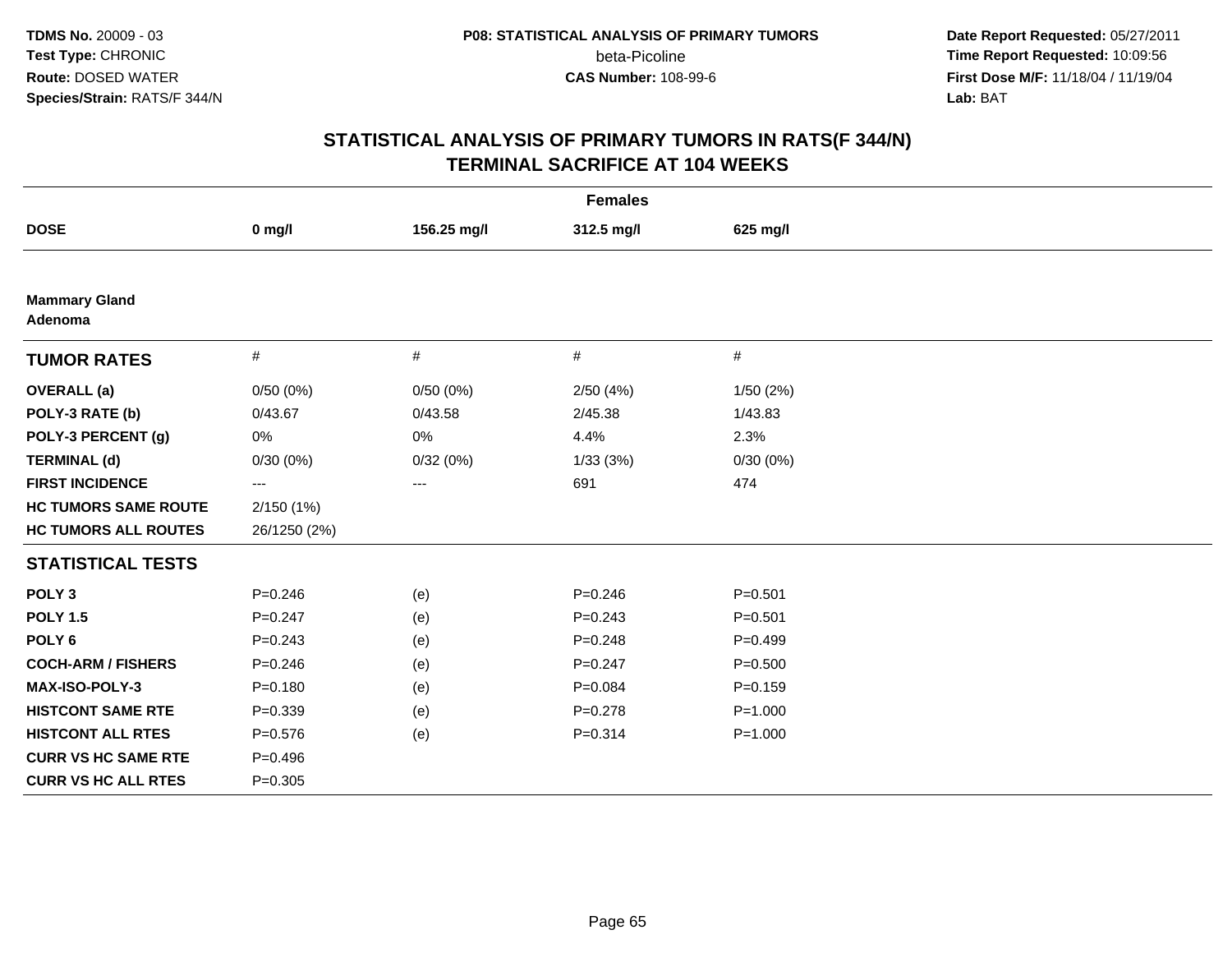**Date Report Requested:** 05/27/2011 **Time Report Requested:** 10:09:56 **First Dose M/F:** 11/18/04 / 11/19/04<br>**Lab:** BAT **Lab:** BAT

| <b>Females</b>                    |              |              |            |              |  |  |
|-----------------------------------|--------------|--------------|------------|--------------|--|--|
| <b>DOSE</b>                       | $0$ mg/l     | 156.25 mg/l  | 312.5 mg/l | 625 mg/l     |  |  |
|                                   |              |              |            |              |  |  |
| <b>Mammary Gland</b><br>Carcinoma |              |              |            |              |  |  |
| <b>TUMOR RATES</b>                | $\#$         | $\#$         | $\#$       | #            |  |  |
| <b>OVERALL</b> (a)                | 2/50(4%)     | 0/50(0%)     | 1/50 (2%)  | 0/50(0%)     |  |  |
| POLY-3 RATE (b)                   | 2/43.67      | 0/43.58      | 1/45.55    | 0/43.11      |  |  |
| POLY-3 PERCENT (g)                | 4.6%         | 0%           | 2.2%       | 0%           |  |  |
| <b>TERMINAL (d)</b>               | 2/30(7%)     | 0/32(0%)     | 0/33(0%)   | 0/30(0%)     |  |  |
| <b>FIRST INCIDENCE</b>            | 727(T)       | ---          | 642        | ---          |  |  |
| <b>HC TUMORS SAME ROUTE</b>       | 3/150(2%)    |              |            |              |  |  |
| <b>HC TUMORS ALL ROUTES</b>       | 65/1250 (5%) |              |            |              |  |  |
| <b>STATISTICAL TESTS</b>          |              |              |            |              |  |  |
| POLY <sub>3</sub>                 | P=0.188N     | P=0.237N     | P=0.485N   | $P = 0.240N$ |  |  |
| <b>POLY 1.5</b>                   | P=0.188N     | P=0.237N     | P=0.491N   | P=0.238N     |  |  |
| POLY <sub>6</sub>                 | P=0.188N     | P=0.238N     | P=0.480N   | $P = 0.243N$ |  |  |
| <b>COCH-ARM / FISHERS</b>         | P=0.188N     | $P = 0.247N$ | P=0.500N   | $P = 0.247N$ |  |  |
| <b>MAX-ISO-POLY-3</b>             | $P = 0.081N$ | P=0.076N     | P=0.272N   | P=0.079N     |  |  |
| <b>HISTCONT SAME RTE</b>          | (h)          | (h)          | (h)        | (h)          |  |  |
| <b>HISTCONT ALL RTES</b>          | (h)          | (h)          | (h)        | (h)          |  |  |
| <b>CURR VS HC SAME RTE</b>        | $P=0.492$    |              |            |              |  |  |
| <b>CURR VS HC ALL RTES</b>        | $P = 0.713$  |              |            |              |  |  |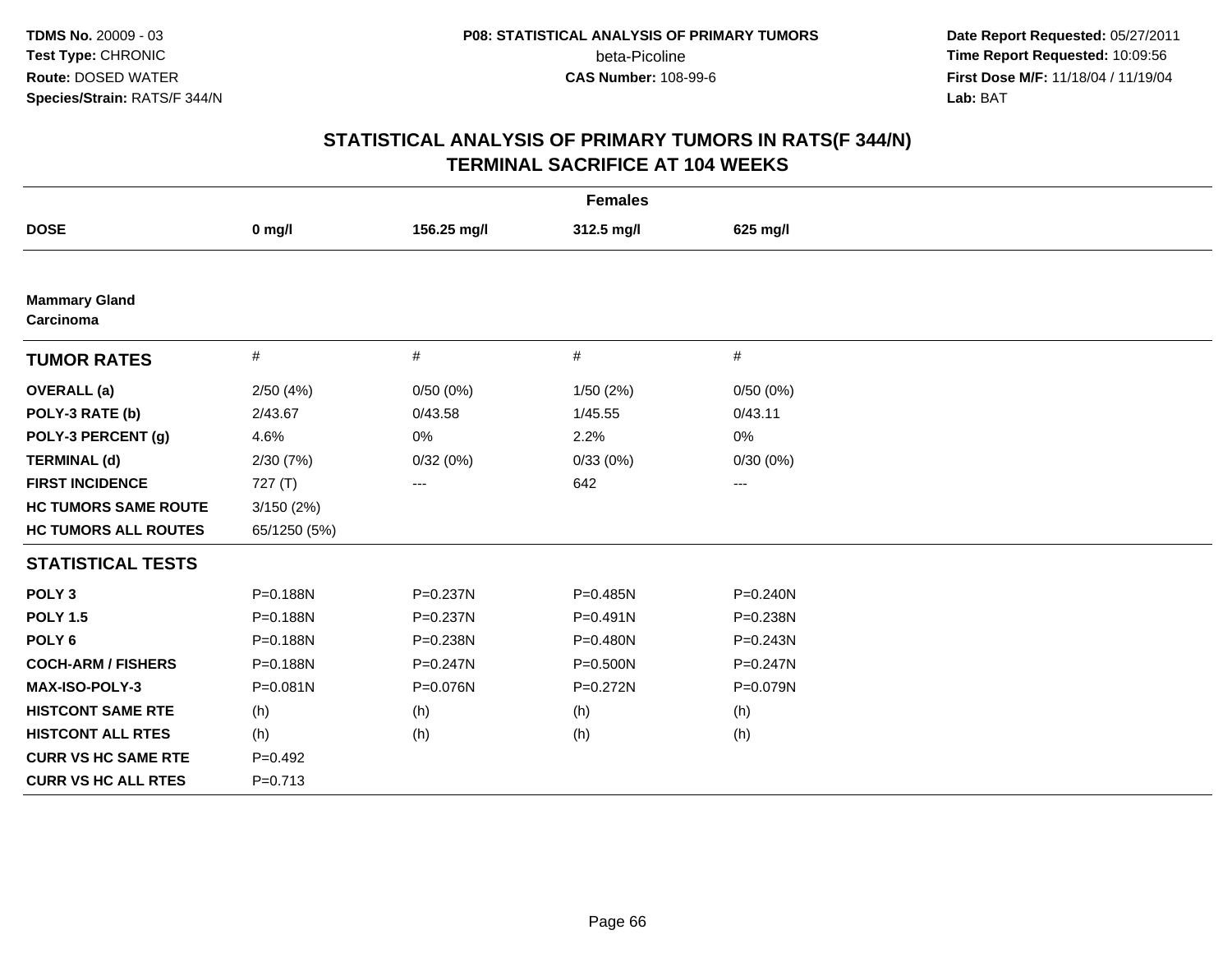**Date Report Requested:** 05/27/2011 **Time Report Requested:** 10:09:56 **First Dose M/F:** 11/18/04 / 11/19/04<br>**Lab:** BAT **Lab:** BAT

| <b>Females</b>                                      |              |              |             |              |  |  |
|-----------------------------------------------------|--------------|--------------|-------------|--------------|--|--|
| <b>DOSE</b>                                         | $0$ mg/l     | 156.25 mg/l  | 312.5 mg/l  | 625 mg/l     |  |  |
|                                                     |              |              |             |              |  |  |
| <b>Mammary Gland</b><br><b>Carcinoma or Adenoma</b> |              |              |             |              |  |  |
| <b>TUMOR RATES</b>                                  | $\#$         | #            | #           | $\#$         |  |  |
| <b>OVERALL</b> (a)                                  | 2/50(4%)     | 0/50(0%)     | 3/50(6%)    | 1/50(2%)     |  |  |
| POLY-3 RATE (b)                                     | 2/43.67      | 0/43.58      | 3/45.70     | 1/43.83      |  |  |
| POLY-3 PERCENT (g)                                  | 4.6%         | 0%           | 6.6%        | 2.3%         |  |  |
| <b>TERMINAL (d)</b>                                 | 2/30 (7%)    | 0/32(0%)     | 1/33(3%)    | 0/30(0%)     |  |  |
| <b>FIRST INCIDENCE</b>                              | 727(T)       | ---          | 642         | 474          |  |  |
| <b>HC TUMORS SAME ROUTE</b>                         | 5/150 (3%)   |              |             |              |  |  |
| <b>HC TUMORS ALL ROUTES</b>                         | 90/1250 (7%) |              |             |              |  |  |
| <b>STATISTICAL TESTS</b>                            |              |              |             |              |  |  |
| POLY <sub>3</sub>                                   | P=0.553N     | P=0.237N     | $P = 0.521$ | P=0.499N     |  |  |
| <b>POLY 1.5</b>                                     | P=0.553N     | P=0.237N     | $P = 0.513$ | P=0.498N     |  |  |
| POLY <sub>6</sub>                                   | P=0.555N     | P=0.238N     | $P = 0.528$ | $P = 0.501N$ |  |  |
| <b>COCH-ARM / FISHERS</b>                           | P=0.556N     | $P = 0.247N$ | $P = 0.500$ | $P = 0.500N$ |  |  |
| MAX-ISO-POLY-3                                      | P=0.447N     | P=0.076N     | $P = 0.345$ | P=0.280N     |  |  |
| <b>HISTCONT SAME RTE</b>                            | $P=0.470$    | $P = 1.000$  | $P = 0.213$ | $P = 1.000$  |  |  |
| <b>HISTCONT ALL RTES</b>                            | (h)          | (h)          | (h)         | (h)          |  |  |
| <b>CURR VS HC SAME RTE</b>                          | $P = 0.812$  |              |             |              |  |  |
| <b>CURR VS HC ALL RTES</b>                          | $P = 0.398$  |              |             |              |  |  |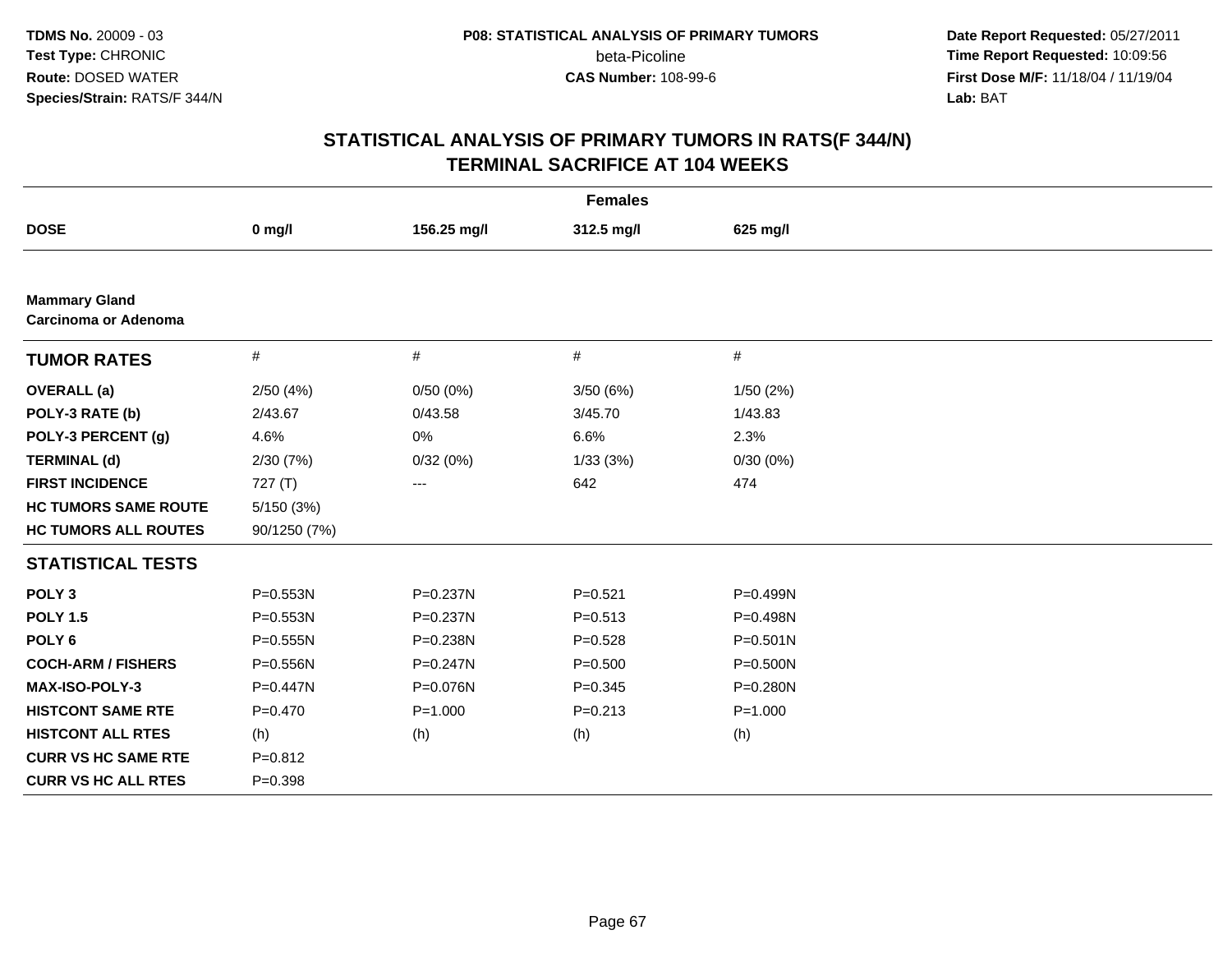**Date Report Requested:** 05/27/2011 **Time Report Requested:** 10:09:56 **First Dose M/F:** 11/18/04 / 11/19/04<br>**Lab:** BAT **Lab:** BAT

| <b>Females</b>                       |                |             |              |              |  |
|--------------------------------------|----------------|-------------|--------------|--------------|--|
| <b>DOSE</b>                          | $0$ mg/l       | 156.25 mg/l | 312.5 mg/l   | 625 mg/l     |  |
|                                      |                |             |              |              |  |
| <b>Mammary Gland</b><br>Fibroadenoma |                |             |              |              |  |
| <b>TUMOR RATES</b>                   | $\#$           | $\#$        | $\#$         | $\#$         |  |
| <b>OVERALL</b> (a)                   | 34/50 (68%)    | 31/50 (62%) | 28/50 (56%)  | 23/50 (46%)  |  |
| POLY-3 RATE (b)                      | 34/45.60       | 31/45.73    | 28/46.34     | 23/45.83     |  |
| POLY-3 PERCENT (g)                   | 74.6%          | 67.8%       | 60.4%        | 50.2%        |  |
| <b>TERMINAL (d)</b>                  | 23/30 (77%)    | 23/32 (72%) | 22/33 (67%)  | 13/30 (43%)  |  |
| <b>FIRST INCIDENCE</b>               | 579            | 526         | 642          | 540          |  |
| <b>HC TUMORS SAME ROUTE</b>          | 111/150 (74%)  |             |              |              |  |
| <b>HC TUMORS ALL ROUTES</b>          | 655/1250 (52%) |             |              |              |  |
| <b>STATISTICAL TESTS</b>             |                |             |              |              |  |
| POLY <sub>3</sub>                    | P=0.006N**     | P=0.306N    | P=0.100N     | P=0.010N**   |  |
| <b>POLY 1.5</b>                      | P=0.008N**     | P=0.315N    | P=0.115N     | P=0.013N*    |  |
| POLY <sub>6</sub>                    | P=0.005N**     | P=0.307N    | P=0.095N     | P=0.009N**   |  |
| <b>COCH-ARM / FISHERS</b>            | P=0.013N*      | P=0.338N    | $P = 0.151N$ | P=0.021N*    |  |
| <b>MAX-ISO-POLY-3</b>                | P=0.008N**     | P=0.228N    | P=0.066N     | $P=0.005N**$ |  |
| <b>HISTCONT SAME RTE</b>             | (h)            | (h)         | (h)          | (h)          |  |
| <b>HISTCONT ALL RTES</b>             | $P = 0.730$    | $P = 0.176$ | $P = 0.438$  | $P = 1.000$  |  |
| <b>CURR VS HC SAME RTE</b>           | $P=0.572$      |             |              |              |  |
| <b>CURR VS HC ALL RTES</b>           | $P=0.023*$     |             |              |              |  |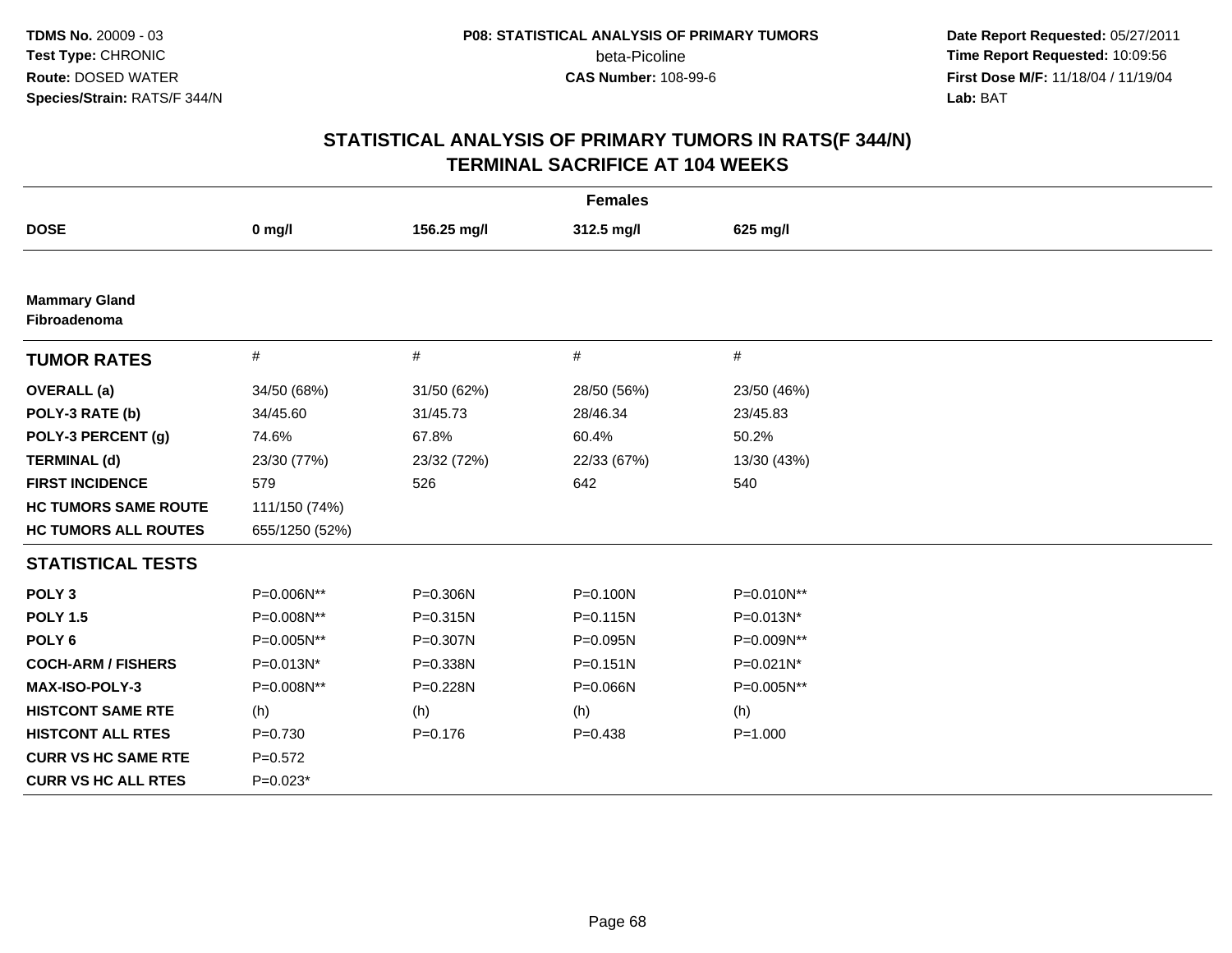**Date Report Requested:** 05/27/2011 **Time Report Requested:** 10:09:56 **First Dose M/F:** 11/18/04 / 11/19/04<br>**Lab:** BAT **Lab:** BAT

|                                  | <b>Females</b> |             |              |             |  |  |  |
|----------------------------------|----------------|-------------|--------------|-------------|--|--|--|
| <b>DOSE</b>                      | $0$ mg/l       | 156.25 mg/l | 312.5 mg/l   | 625 mg/l    |  |  |  |
|                                  |                |             |              |             |  |  |  |
| <b>Mammary Gland</b>             |                |             |              |             |  |  |  |
| Fibroma, Fibroadenoma or Adenoma |                |             |              |             |  |  |  |
| <b>TUMOR RATES</b>               | $\#$           | $\#$        | #            | $\#$        |  |  |  |
| <b>OVERALL</b> (a)               | 34/50 (68%)    | 31/50 (62%) | 29/50 (58%)  | 24/50 (48%) |  |  |  |
| POLY-3 RATE (b)                  | 34/45.60       | 31/45.73    | 29/46.48     | 24/46.55    |  |  |  |
| POLY-3 PERCENT (g)               | 74.6%          | 67.8%       | 62.4%        | 51.6%       |  |  |  |
| <b>TERMINAL (d)</b>              | 23/30 (77%)    | 23/32 (72%) | 22/33 (67%)  | 13/30 (43%) |  |  |  |
| <b>FIRST INCIDENCE</b>           | 579            | 526         | 642          | 474         |  |  |  |
| <b>HC TUMORS SAME ROUTE</b>      | 111/150 (74%)  |             |              |             |  |  |  |
| <b>HC TUMORS ALL ROUTES</b>      | 670/1250 (54%) |             |              |             |  |  |  |
| <b>STATISTICAL TESTS</b>         |                |             |              |             |  |  |  |
| POLY <sub>3</sub>                | P=0.009N**     | P=0.306N    | $P = 0.140N$ | P=0.014N*   |  |  |  |
| <b>POLY 1.5</b>                  | P=0.013N*      | P=0.315N    | P=0.160N     | P=0.019N*   |  |  |  |
| POLY <sub>6</sub>                | P=0.007N**     | P=0.307N    | P=0.132N     | P=0.012N*   |  |  |  |
| <b>COCH-ARM / FISHERS</b>        | P=0.023N*      | P=0.338N    | P=0.204N     | P=0.034N*   |  |  |  |
| <b>MAX-ISO-POLY-3</b>            | P=0.013N*      | P=0.228N    | P=0.097N     | P=0.008N**  |  |  |  |
| <b>HISTCONT SAME RTE</b>         | (h)            | (h)         | (h)          | (h)         |  |  |  |
| <b>HISTCONT ALL RTES</b>         | $P=0.732$      | $P = 0.207$ | $P = 0.403$  | $P = 1.000$ |  |  |  |
| <b>CURR VS HC SAME RTE</b>       | $P=0.572$      |             |              |             |  |  |  |
| <b>CURR VS HC ALL RTES</b>       | $P=0.034*$     |             |              |             |  |  |  |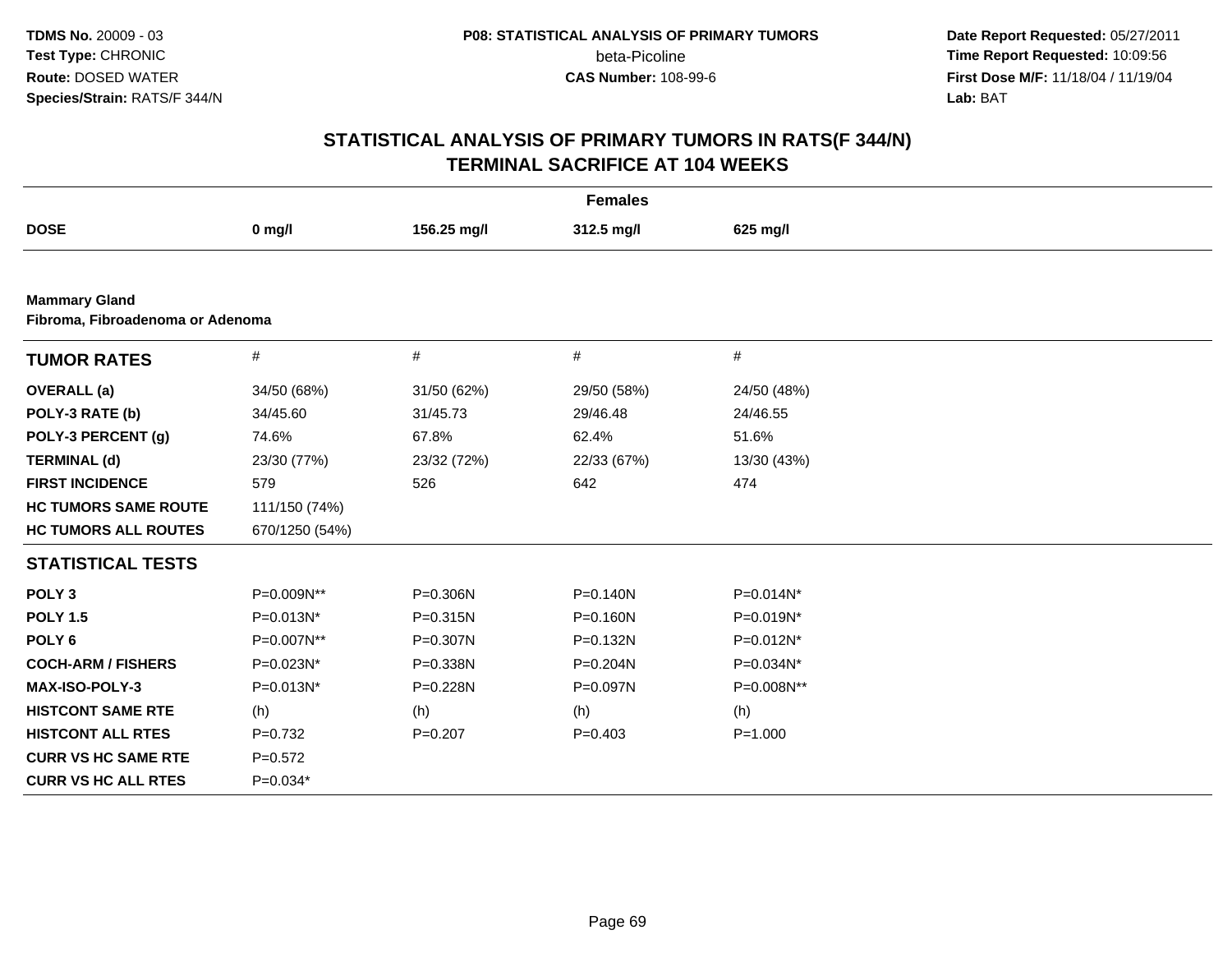**Date Report Requested:** 05/27/2011 **Time Report Requested:** 10:09:56 **First Dose M/F:** 11/18/04 / 11/19/04<br>**Lab:** BAT **Lab:** BAT

|                                                                      |                |              | <b>Females</b> |             |  |
|----------------------------------------------------------------------|----------------|--------------|----------------|-------------|--|
| <b>DOSE</b>                                                          | $0$ mg/l       | 156.25 mg/l  | 312.5 mg/l     | 625 mg/l    |  |
|                                                                      |                |              |                |             |  |
| <b>Mammary Gland</b><br>Fibroma, Fibroadenoma, Carcinoma, or Adenoma |                |              |                |             |  |
| <b>TUMOR RATES</b>                                                   | #              | $\#$         | $\#$           | $\#$        |  |
| <b>OVERALL</b> (a)                                                   | 34/50 (68%)    | 31/50 (62%)  | 29/50 (58%)    | 24/50 (48%) |  |
| POLY-3 RATE (b)                                                      | 34/45.60       | 31/45.73     | 29/46.48       | 24/46.55    |  |
| POLY-3 PERCENT (g)                                                   | 74.6%          | 67.8%        | 62.4%          | 51.6%       |  |
| <b>TERMINAL (d)</b>                                                  | 23/30 (77%)    | 23/32 (72%)  | 22/33 (67%)    | 13/30 (43%) |  |
| <b>FIRST INCIDENCE</b>                                               | 579            | 526          | 642            | 474         |  |
| <b>HC TUMORS SAME ROUTE</b>                                          | 111/150 (74%)  |              |                |             |  |
| <b>HC TUMORS ALL ROUTES</b>                                          | 702/1250 (56%) |              |                |             |  |
| <b>STATISTICAL TESTS</b>                                             |                |              |                |             |  |
| POLY <sub>3</sub>                                                    | P=0.009N**     | $P = 0.306N$ | $P = 0.140N$   | P=0.014N*   |  |
| <b>POLY 1.5</b>                                                      | P=0.013N*      | $P = 0.315N$ | $P = 0.160N$   | P=0.019N*   |  |
| POLY <sub>6</sub>                                                    | P=0.007N**     | P=0.307N     | P=0.132N       | P=0.012N*   |  |
| <b>COCH-ARM / FISHERS</b>                                            | P=0.023N*      | P=0.338N     | $P = 0.204N$   | P=0.034N*   |  |
| MAX-ISO-POLY-3                                                       | P=0.013N*      | P=0.228N     | P=0.097N       | P=0.008N**  |  |
| <b>HISTCONT SAME RTE</b>                                             | (h)            | (h)          | (h)            | (h)         |  |
| <b>HISTCONT ALL RTES</b>                                             | $P = 1.000$    | $P = 0.287$  | $P = 1.000$    | $P = 1.000$ |  |
| <b>CURR VS HC SAME RTE</b>                                           | $P=0.572$      |              |                |             |  |
| <b>CURR VS HC ALL RTES</b>                                           | $P = 0.069$    |              |                |             |  |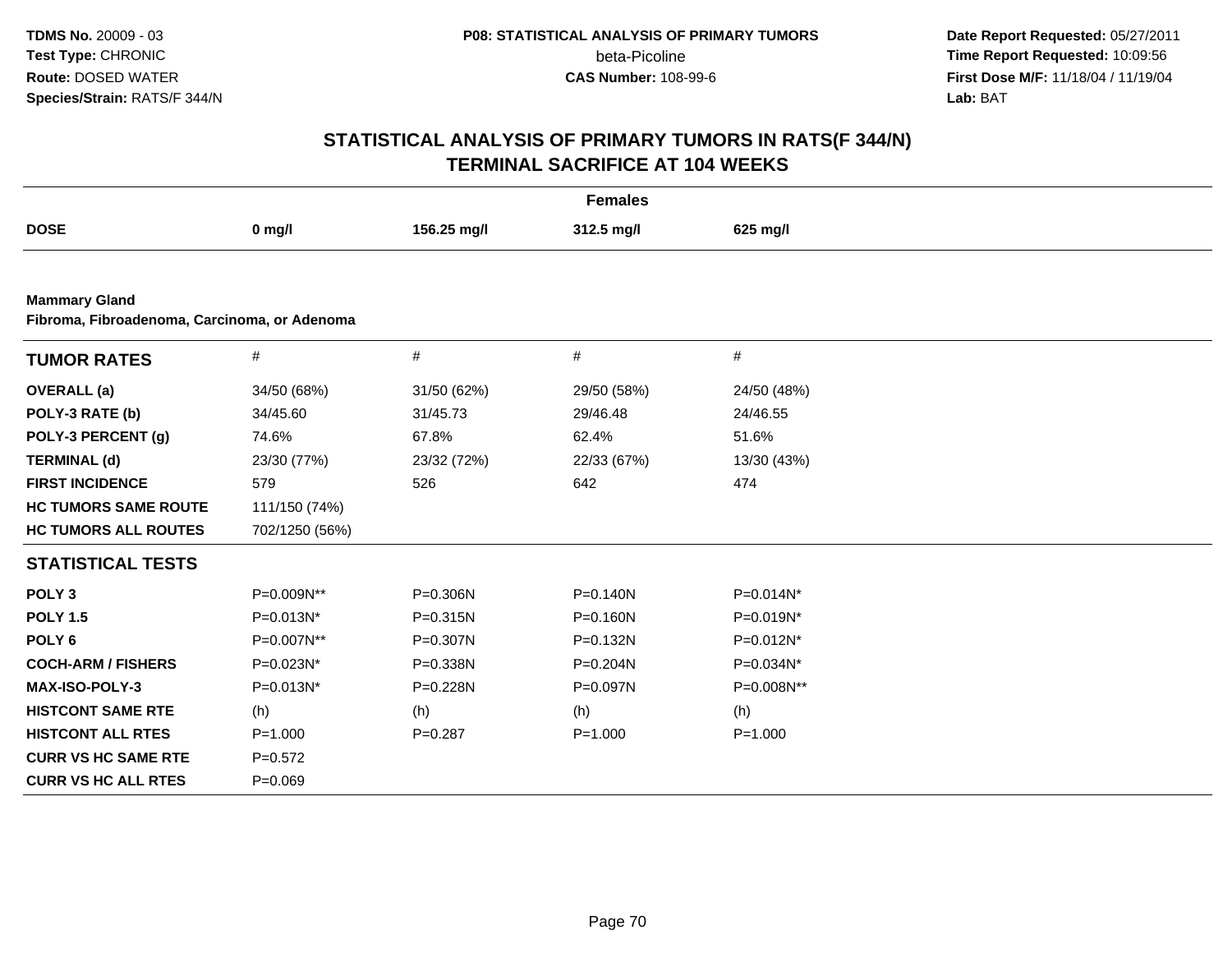**Date Report Requested:** 05/27/2011 **Time Report Requested:** 10:09:56 **First Dose M/F:** 11/18/04 / 11/19/04<br>**Lab:** BAT **Lab:** BAT

| <b>Females</b>                                                                                |             |             |             |             |  |  |  |
|-----------------------------------------------------------------------------------------------|-------------|-------------|-------------|-------------|--|--|--|
| <b>DOSE</b>                                                                                   | $0$ mg/l    | 156.25 mg/l | 312.5 mg/l  | 625 mg/l    |  |  |  |
|                                                                                               |             |             |             |             |  |  |  |
| Oral Cavity (Oral Mucosa, Tongue, Pharynx, Tooth, Gingiva)<br>Papilloma Squamous or Papilloma |             |             |             |             |  |  |  |
| <b>TUMOR RATES</b>                                                                            | $\#$        | #           | #           | #           |  |  |  |
| <b>OVERALL</b> (a)                                                                            | 0/50(0%)    | 0/50(0%)    | 1/50(2%)    | 2/50(4%)    |  |  |  |
| POLY-3 RATE (b)                                                                               | 0/43.67     | 0/43.58     | 1/45.44     | 2/43.11     |  |  |  |
| POLY-3 PERCENT (g)                                                                            | 0%          | 0%          | 2.2%        | 4.6%        |  |  |  |
| <b>TERMINAL (d)</b>                                                                           | 0/30(0%)    | 0/32(0%)    | 0/33(0%)    | 2/30(7%)    |  |  |  |
| <b>FIRST INCIDENCE</b>                                                                        | ---         | $---$       | 677         | 727(T)      |  |  |  |
| <b>HC TUMORS SAME ROUTE</b>                                                                   | 3/150(2%)   |             |             |             |  |  |  |
| <b>HC TUMORS ALL ROUTES</b>                                                                   | 6/1250 (1%) |             |             |             |  |  |  |
| <b>STATISTICAL TESTS</b>                                                                      |             |             |             |             |  |  |  |
| POLY <sub>3</sub>                                                                             | $P = 0.069$ | (e)         | $P = 0.508$ | $P = 0.234$ |  |  |  |
| <b>POLY 1.5</b>                                                                               | $P=0.069$   | (e)         | $P = 0.505$ | $P = 0.236$ |  |  |  |
| POLY <sub>6</sub>                                                                             | $P=0.067$   | (e)         | $P = 0.510$ | $P = 0.231$ |  |  |  |
| <b>COCH-ARM / FISHERS</b>                                                                     | $P = 0.070$ | (e)         | $P = 0.500$ | $P = 0.247$ |  |  |  |
| <b>MAX-ISO-POLY-3</b>                                                                         | $P=0.077$   | (e)         | $P = 0.168$ | $P = 0.076$ |  |  |  |
| <b>HISTCONT SAME RTE</b>                                                                      | $P = 0.085$ | (e)         | $P = 1.000$ | $P = 0.233$ |  |  |  |
| <b>HISTCONT ALL RTES</b>                                                                      | P<0.001**   | (e)         | $P = 0.248$ | P<0.001**   |  |  |  |
| <b>CURR VS HC SAME RTE</b>                                                                    | $P = 0.218$ |             |             |             |  |  |  |
| <b>CURR VS HC ALL RTES</b>                                                                    | $P=0.545$   |             |             |             |  |  |  |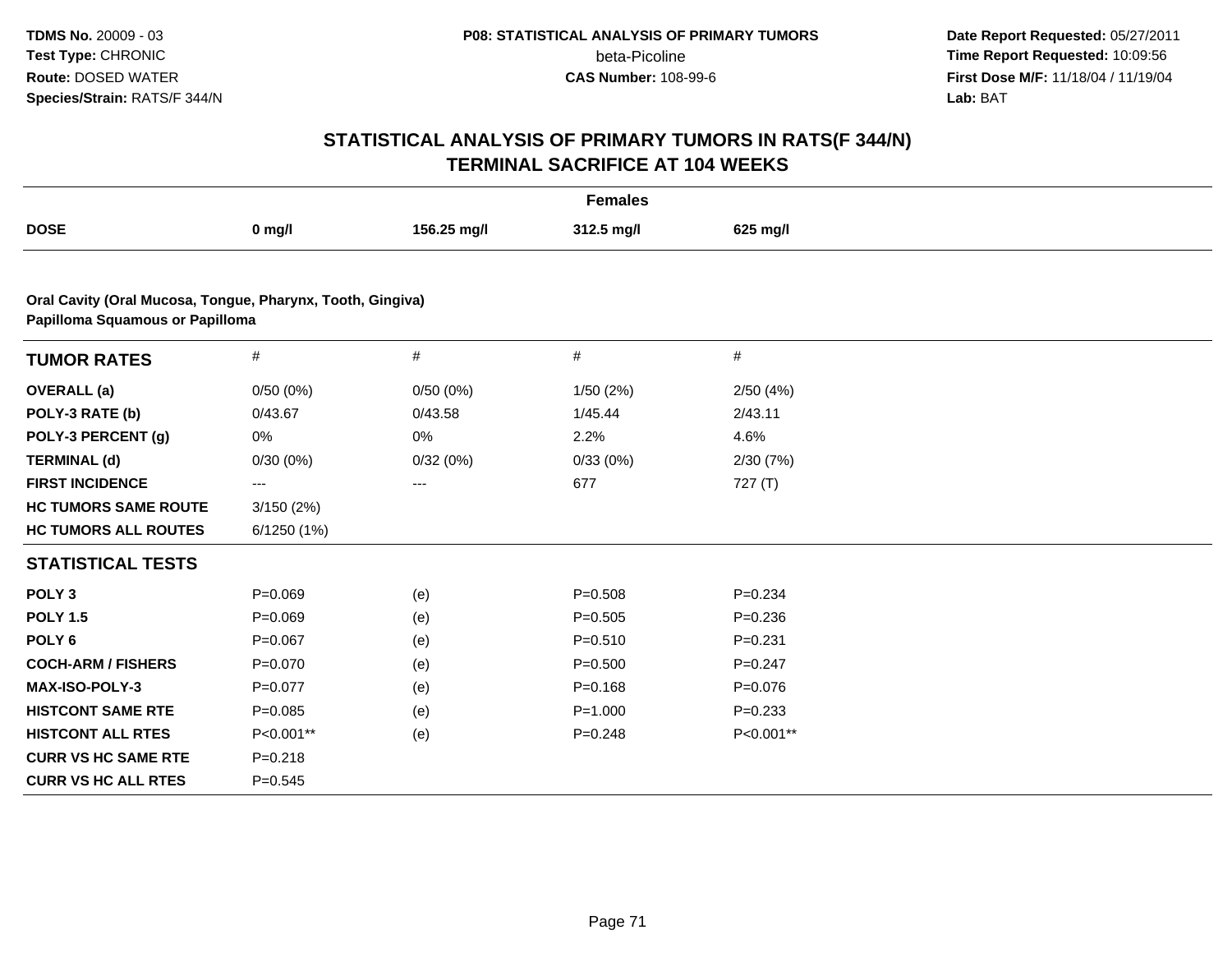**Date Report Requested:** 05/27/2011 **Time Report Requested:** 10:09:56 **First Dose M/F:** 11/18/04 / 11/19/04<br>**Lab:** BAT **Lab:** BAT

| <b>Females</b>                                                                                                          |             |             |             |             |  |  |
|-------------------------------------------------------------------------------------------------------------------------|-------------|-------------|-------------|-------------|--|--|
| <b>DOSE</b>                                                                                                             | $0$ mg/l    | 156.25 mg/l | 312.5 mg/l  | 625 mg/l    |  |  |
|                                                                                                                         |             |             |             |             |  |  |
| Oral Cavity (Oral Mucosa, Tongue, Pharynx, Tooth, Gingiva)<br>Squamous Cell Carcinoma, Papilloma Squamous, or Papilloma |             |             |             |             |  |  |
| <b>TUMOR RATES</b>                                                                                                      | $\#$        | #           | #           | #           |  |  |
| <b>OVERALL</b> (a)                                                                                                      | 0/50(0%)    | 0/50(0%)    | 1/50(2%)    | 2/50(4%)    |  |  |
| POLY-3 RATE (b)                                                                                                         | 0/43.67     | 0/43.58     | 1/45.44     | 2/43.11     |  |  |
| POLY-3 PERCENT (g)                                                                                                      | 0%          | 0%          | 2.2%        | 4.6%        |  |  |
| <b>TERMINAL (d)</b>                                                                                                     | 0/30(0%)    | 0/32(0%)    | 0/33(0%)    | 2/30(7%)    |  |  |
| <b>FIRST INCIDENCE</b>                                                                                                  | $---$       | ---         | 677         | 727(T)      |  |  |
| <b>HC TUMORS SAME ROUTE</b>                                                                                             | 3/150(2%)   |             |             |             |  |  |
| <b>HC TUMORS ALL ROUTES</b>                                                                                             | 9/1250 (1%) |             |             |             |  |  |
| <b>STATISTICAL TESTS</b>                                                                                                |             |             |             |             |  |  |
| POLY <sub>3</sub>                                                                                                       | $P = 0.069$ | (e)         | $P = 0.508$ | $P = 0.234$ |  |  |
| <b>POLY 1.5</b>                                                                                                         | $P = 0.069$ | (e)         | $P = 0.505$ | $P = 0.236$ |  |  |
| POLY <sub>6</sub>                                                                                                       | $P = 0.067$ | (e)         | $P = 0.510$ | $P = 0.231$ |  |  |
| <b>COCH-ARM / FISHERS</b>                                                                                               | $P = 0.070$ | (e)         | $P = 0.500$ | $P=0.247$   |  |  |
| MAX-ISO-POLY-3                                                                                                          | $P=0.077$   | (e)         | $P = 0.168$ | $P = 0.076$ |  |  |
| <b>HISTCONT SAME RTE</b>                                                                                                | $P = 0.085$ | (e)         | $P = 1.000$ | $P = 0.233$ |  |  |
| <b>HISTCONT ALL RTES</b>                                                                                                | P=0.006**   | (e)         | $P = 0.403$ | P=0.009**   |  |  |
| <b>CURR VS HC SAME RTE</b>                                                                                              | $P = 0.218$ |             |             |             |  |  |
| <b>CURR VS HC ALL RTES</b>                                                                                              | $P=0.574$   |             |             |             |  |  |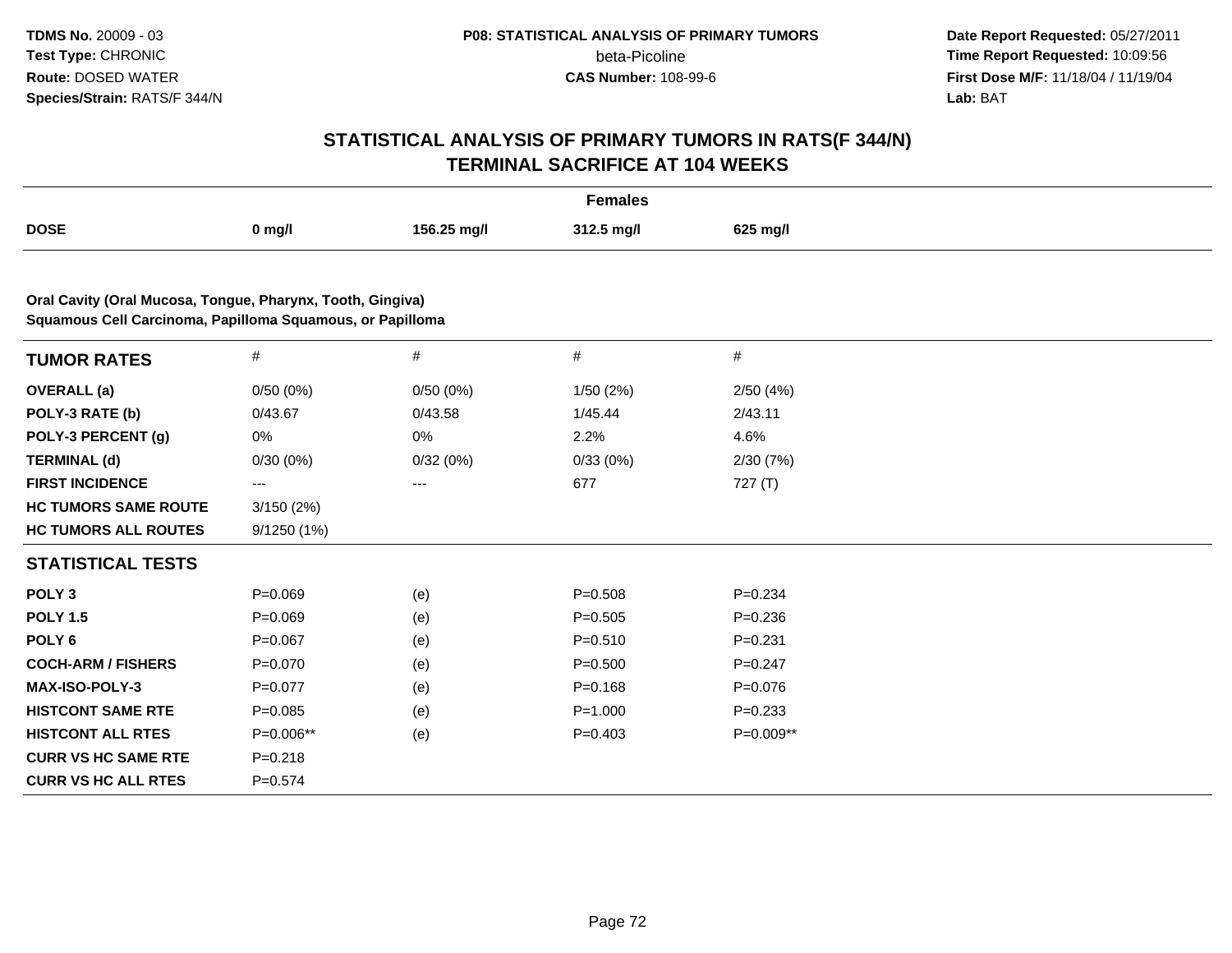**Date Report Requested:** 05/27/2011 **Time Report Requested:** 10:09:56 **First Dose M/F:** 11/18/04 / 11/19/04 Lab: BAT **Lab:** BAT

|                                                |             |             | <b>Females</b> |          |  |
|------------------------------------------------|-------------|-------------|----------------|----------|--|
| <b>DOSE</b>                                    | $0$ mg/l    | 156.25 mg/l | 312.5 mg/l     | 625 mg/l |  |
|                                                |             |             |                |          |  |
| Ovary<br><b>Granulosa Cell Tumor Malignant</b> |             |             |                |          |  |
| <b>TUMOR RATES</b>                             |             |             |                |          |  |
| <b>OVERALL</b> (a)                             | 0/50(0%)    | 2/50(4%)    | 0/50(0%)       | 0/50(0%) |  |
| POLY-3 RATE (b)                                | 0/43.67     | 2/43.58     | 0/45.24        | 0/43.11  |  |
| POLY-3 PERCENT (g)                             | 0%          | 4.6%        | 0%             | 0%       |  |
| <b>TERMINAL (d)</b>                            | 0/30(0%)    | 2/32(6%)    | 0/33(0%)       | 0/30(0%) |  |
| <b>FIRST INCIDENCE</b>                         | $---$       | 727 (T)     | $---$          | $---$    |  |
| <b>HC TUMORS SAME ROUTE</b>                    | 0/149(0%)   |             |                |          |  |
| <b>HC TUMORS ALL ROUTES</b>                    | 6/1248(1%)  |             |                |          |  |
| <b>STATISTICAL TESTS</b>                       |             |             |                |          |  |
| POLY <sub>3</sub>                              | P=0.404N    | $P = 0.236$ | (e)            | (e)      |  |
| <b>POLY 1.5</b>                                | P=0.404N    | $P = 0.237$ | (e)            | (e)      |  |
| POLY <sub>6</sub>                              | P=0.406N    | $P = 0.236$ | (e)            | (e)      |  |
| <b>COCH-ARM / FISHERS</b>                      | P=0.405N    | $P = 0.247$ | (e)            | (e)      |  |
| <b>MAX-ISO-POLY-3</b>                          | P=0.256N    | $P = 0.076$ | (e)            | (e)      |  |
| <b>HISTCONT SAME RTE</b>                       | $P=0.420$   | $P = 0.078$ | (e)            | (e)      |  |
| <b>HISTCONT ALL RTES</b>                       | $P=0.440$   | P=0.003**   | (e)            | (e)      |  |
| <b>CURR VS HC SAME RTE</b>                     | $P = 1.000$ |             |                |          |  |
| <b>CURR VS HC ALL RTES</b>                     | $P = 0.541$ |             |                |          |  |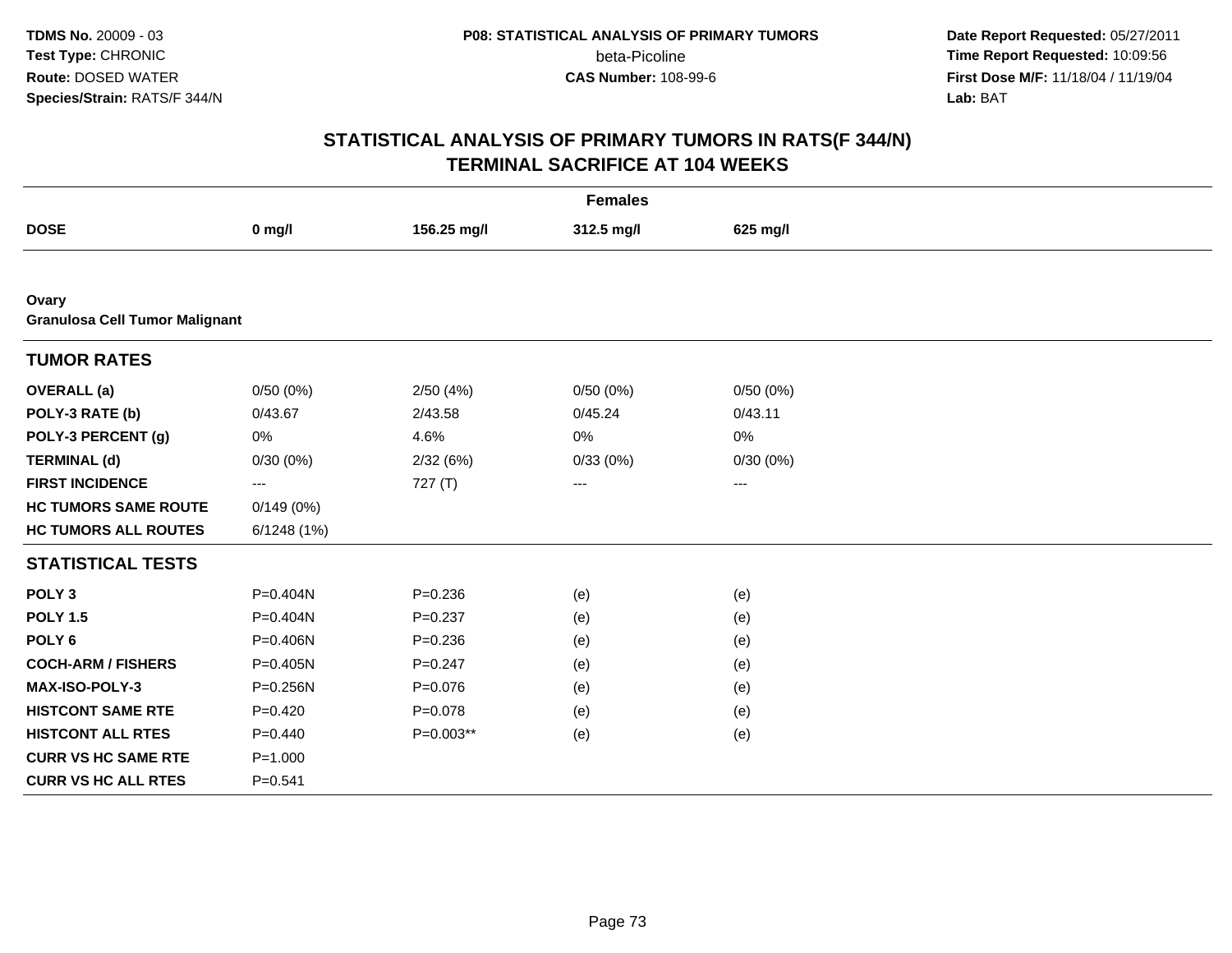**Date Report Requested:** 05/27/2011 **Time Report Requested:** 10:09:56 **First Dose M/F:** 11/18/04 / 11/19/04 Lab: BAT **Lab:** BAT

|                                                       |              |             | <b>Females</b> |          |  |
|-------------------------------------------------------|--------------|-------------|----------------|----------|--|
| <b>DOSE</b>                                           | $0$ mg/l     | 156.25 mg/l | 312.5 mg/l     | 625 mg/l |  |
|                                                       |              |             |                |          |  |
| Ovary<br>Granulosa Cell Tumor: Benign, Malignant, NOS |              |             |                |          |  |
|                                                       |              |             |                |          |  |
| <b>TUMOR RATES</b>                                    |              |             |                |          |  |
| <b>OVERALL</b> (a)                                    | 0/50(0%)     | 2/50(4%)    | 1/50(2%)       | 0/50(0%) |  |
| POLY-3 RATE (b)                                       | 0/43.67      | 2/43.58     | 1/45.24        | 0/43.11  |  |
| POLY-3 PERCENT (g)                                    | 0%           | 4.6%        | 2.2%           | 0%       |  |
| <b>TERMINAL (d)</b>                                   | 0/30(0%)     | 2/32(6%)    | 1/33(3%)       | 0/30(0%) |  |
| <b>FIRST INCIDENCE</b>                                | ---          | 727(T)      | 727(T)         | ---      |  |
| <b>HC TUMORS SAME ROUTE</b>                           | 0/149(0%)    |             |                |          |  |
| <b>HC TUMORS ALL ROUTES</b>                           | 8/1248 (1%)  |             |                |          |  |
| <b>STATISTICAL TESTS</b>                              |              |             |                |          |  |
| POLY <sub>3</sub>                                     | P=0.464N     | $P = 0.236$ | $P = 0.507$    | (e)      |  |
| <b>POLY 1.5</b>                                       | P=0.462N     | $P = 0.237$ | $P=0.505$      | (e)      |  |
| POLY <sub>6</sub>                                     | P=0.468N     | $P = 0.236$ | $P = 0.509$    | (e)      |  |
| <b>COCH-ARM / FISHERS</b>                             | $P = 0.461N$ | $P = 0.247$ | $P = 0.500$    | (e)      |  |
| MAX-ISO-POLY-3                                        | P=0.336N     | $P = 0.076$ | $P = 0.167$    | (e)      |  |
| <b>HISTCONT SAME RTE</b>                              | $P=0.277$    | $P = 0.078$ | $P = 0.243$    | (e)      |  |
| <b>HISTCONT ALL RTES</b>                              | $P = 0.285$  | P=0.007**   | $P=0.362$      | (e)      |  |
| <b>CURR VS HC SAME RTE</b>                            | $P = 1.000$  |             |                |          |  |
| <b>CURR VS HC ALL RTES</b>                            | $P = 0.564$  |             |                |          |  |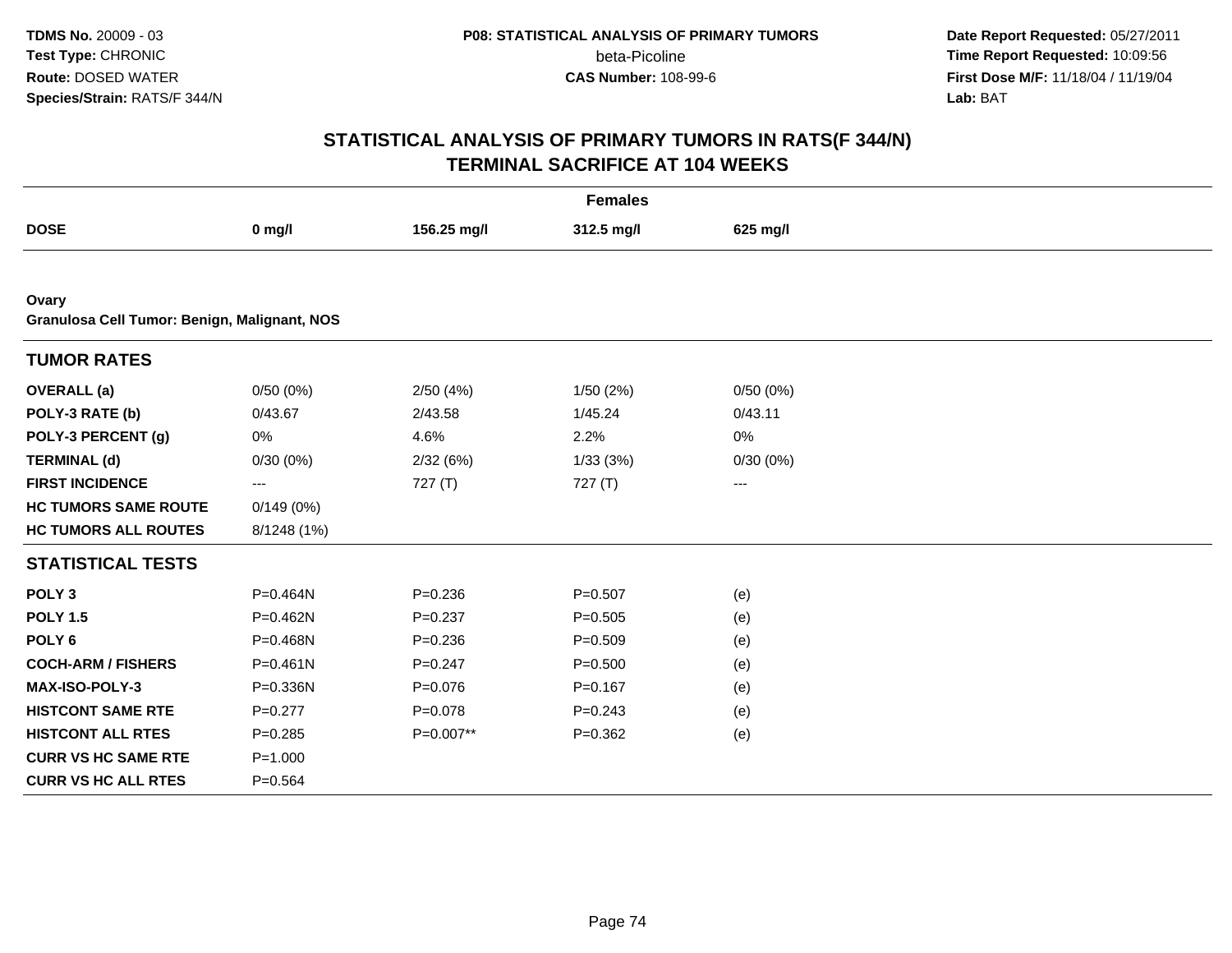**Date Report Requested:** 05/27/2011 **Time Report Requested:** 10:09:56 **First Dose M/F:** 11/18/04 / 11/19/04 Lab: BAT **Lab:** BAT

|                                                                      |                |              | <b>Females</b> |             |
|----------------------------------------------------------------------|----------------|--------------|----------------|-------------|
| <b>DOSE</b>                                                          | $0$ mg/l       | 156.25 mg/l  | 312.5 mg/l     | 625 mg/l    |
|                                                                      |                |              |                |             |
| <b>Pituitary Gland: Pars Distalis or Unspecified Site</b><br>Adenoma |                |              |                |             |
| <b>TUMOR RATES</b>                                                   |                |              |                |             |
| <b>OVERALL</b> (a)                                                   | 30/50 (60%)    | 27/49 (55%)  | 29/49 (59%)    | 26/50 (52%) |
| POLY-3 RATE (b)                                                      | 30/48.34       | 27/45.28     | 29/46.00       | 26/46.59    |
| POLY-3 PERCENT (g)                                                   | 62.1%          | 59.6%        | 63%            | 55.8%       |
| <b>TERMINAL (d)</b>                                                  | 15/30 (50%)    | 19/32 (59%)  | 23/33 (70%)    | 14/30 (47%) |
| <b>FIRST INCIDENCE</b>                                               | 454            | 474          | 527            | 474         |
| <b>HC TUMORS SAME ROUTE</b>                                          | 83/149 (56%)   |              |                |             |
| <b>HC TUMORS ALL ROUTES</b>                                          | 682/1247 (55%) |              |                |             |
| <b>STATISTICAL TESTS</b>                                             |                |              |                |             |
| POLY <sub>3</sub>                                                    | P=0.316N       | P=0.488N     | $P = 0.546$    | P=0.339N    |
| <b>POLY 1.5</b>                                                      | $P = 0.297N$   | $P=0.444N$   | $P = 0.578$    | P=0.310N    |
| POLY <sub>6</sub>                                                    | P=0.343N       | P=0.546N     | $P=0.495$      | P=0.376N    |
| <b>COCH-ARM / FISHERS</b>                                            | P=0.272N       | P=0.386N     | $P = 0.548N$   | P=0.273N    |
| <b>MAX-ISO-POLY-3</b>                                                | P=0.428N       | $P = 0.404N$ | $P=0.460$      | P=0.269N    |
| <b>HISTCONT SAME RTE</b>                                             | $P = 1.000$    | $P = 1.000$  | $P = 0.130$    | $P = 1.000$ |
| <b>HISTCONT ALL RTES</b>                                             | $P=0.764$      | $P = 1.000$  | $P = 0.358$    | $P = 1.000$ |
| <b>CURR VS HC SAME RTE</b>                                           | $P = 0.759$    |              |                |             |
| <b>CURR VS HC ALL RTES</b>                                           | $P = 0.660$    |              |                |             |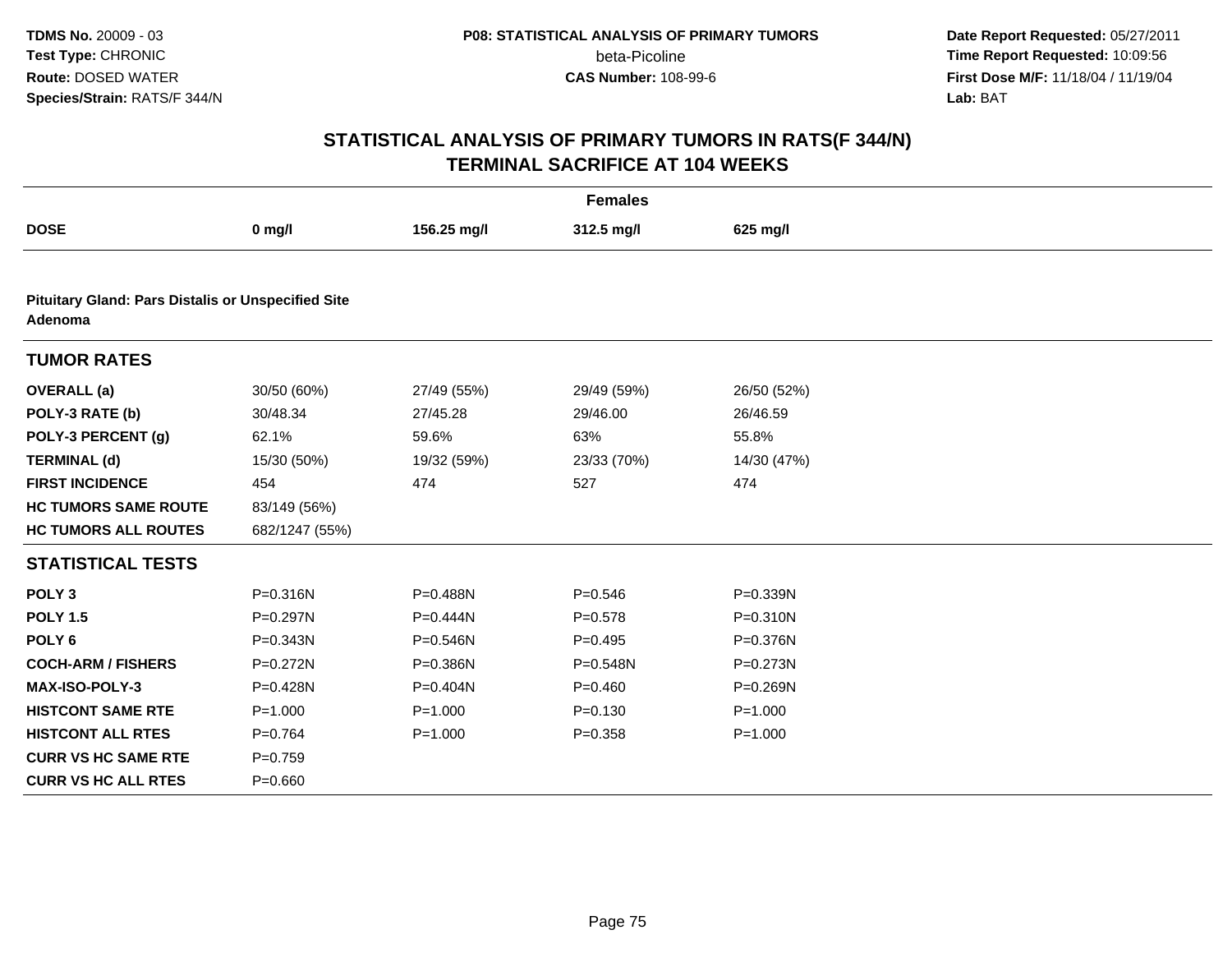**Date Report Requested:** 05/27/2011 **Time Report Requested:** 10:09:56 **First Dose M/F:** 11/18/04 / 11/19/04 Lab: BAT **Lab:** BAT

|                                          |             |             | <b>Females</b> |          |  |
|------------------------------------------|-------------|-------------|----------------|----------|--|
| <b>DOSE</b>                              | $0$ mg/l    | 156.25 mg/l | 312.5 mg/l     | 625 mg/l |  |
|                                          |             |             |                |          |  |
| <b>Skin</b><br><b>Basal Cell Adenoma</b> |             |             |                |          |  |
| <b>TUMOR RATES</b>                       | $\#$        | $\#$        | $\#$           | $\#$     |  |
| <b>OVERALL</b> (a)                       | 1/50 (2%)   | 0/50(0%)    | 0/50(0%)       | 0/50(0%) |  |
| POLY-3 RATE (b)                          | 1/43.67     | 0/43.58     | 0/45.24        | 0/43.11  |  |
| POLY-3 PERCENT (g)                       | 2.3%        | $0\%$       | 0%             | 0%       |  |
| <b>TERMINAL (d)</b>                      | 1/30(3%)    | 0/32(0%)    | 0/33(0%)       | 0/30(0%) |  |
| <b>FIRST INCIDENCE</b>                   | 727(T)      | ---         | ---            | ---      |  |
| <b>HC TUMORS SAME ROUTE</b>              | 0/150(0%)   |             |                |          |  |
| <b>HC TUMORS ALL ROUTES</b>              | 5/1250 (0%) |             |                |          |  |
| <b>STATISTICAL TESTS</b>                 |             |             |                |          |  |
| POLY <sub>3</sub>                        | (n)         | (n)         | (n)            | (n)      |  |
| <b>POLY 1.5</b>                          | (n)         | (n)         | (n)            | (n)      |  |
| POLY <sub>6</sub>                        | (n)         | (n)         | (n)            | (n)      |  |
| <b>COCH-ARM / FISHERS</b>                | (n)         | (n)         | (n)            | (n)      |  |
| MAX-ISO-POLY-3                           | (n)         | (n)         | (n)            | (n)      |  |
| <b>HISTCONT SAME RTE</b>                 | (n)         | (n)         | (n)            | (n)      |  |
| <b>HISTCONT ALL RTES</b>                 | (n)         | (n)         | (n)            | (n)      |  |
| <b>CURR VS HC SAME RTE</b>               | (n)         |             |                |          |  |
| <b>CURR VS HC ALL RTES</b>               | (n)         |             |                |          |  |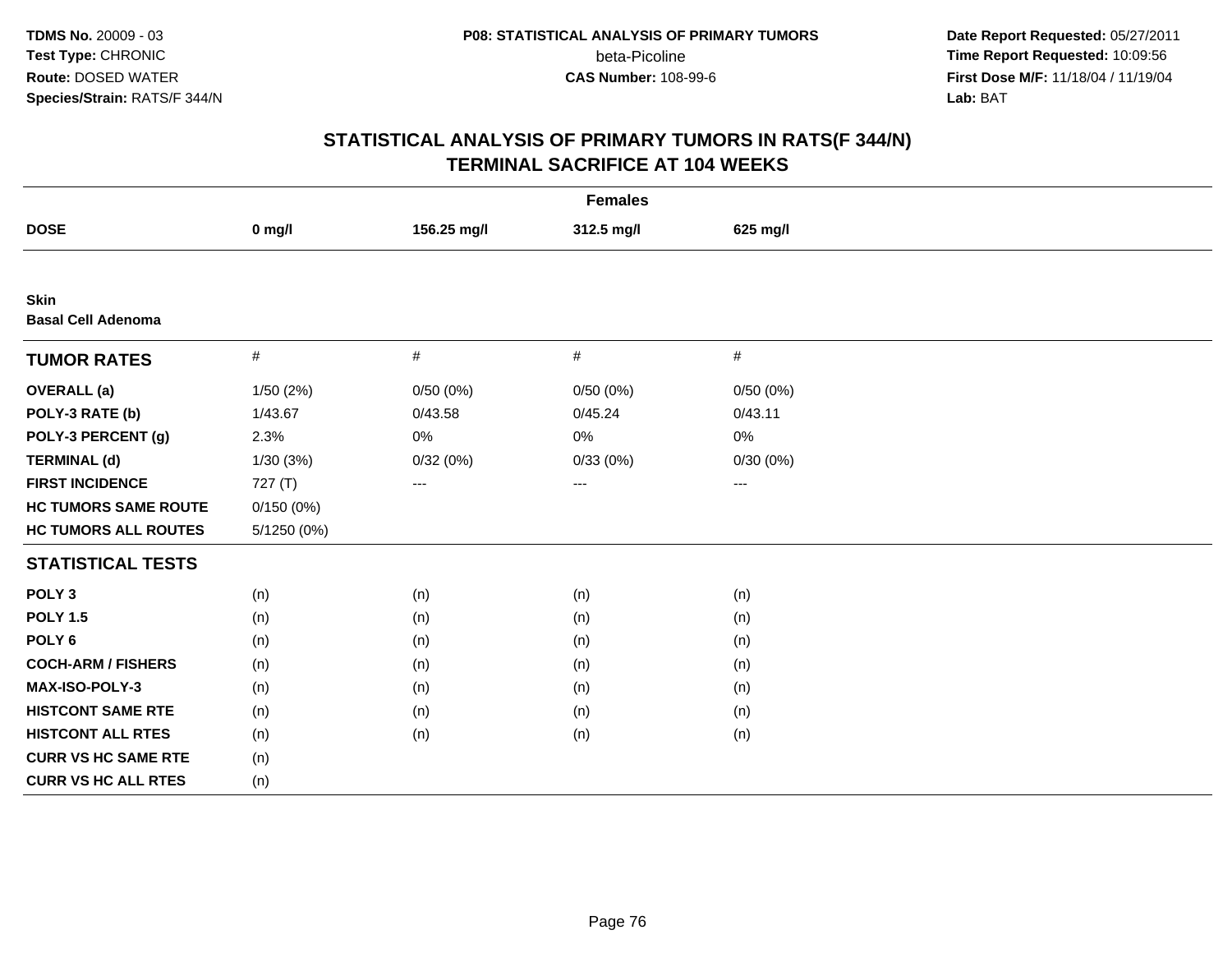**Date Report Requested:** 05/27/2011 **Time Report Requested:** 10:09:56 **First Dose M/F:** 11/18/04 / 11/19/04<br>**Lab:** BAT **Lab:** BAT

## **STATISTICAL ANALYSIS OF PRIMARY TUMORS IN RATS(F 344/N)TERMINAL SACRIFICE AT 104 WEEKS**

| Females     |        |             |            |          |
|-------------|--------|-------------|------------|----------|
| <b>DOSE</b> | 0 mg/l | 156.25 mg/l | 312.5 mg/l | 625 mg/l |

**Skin**

**Basal or Sq. Cell Carcinoma, Carcinoma, Basosq. Tumor (M or B), Basal Cell Adenoma, Adenoma, Papilloma, Sq Papilloma, Keratoacanthoma, Trichoepithelioma**

| <b>TUMOR RATES</b>          | #            | #        | #        | #        |
|-----------------------------|--------------|----------|----------|----------|
| <b>OVERALL</b> (a)          | 1/50(2%)     | 0/50(0%) | 0/50(0%) | 1/50(2%) |
| POLY-3 RATE (b)             | 1/43.67      | 0/43.58  | 0/45.24  | 1/43.11  |
| POLY-3 PERCENT (g)          | 2.3%         | 0%       | 0%       | 2.3%     |
| <b>TERMINAL (d)</b>         | 1/30(3%)     | 0/32(0%) | 0/33(0%) | 1/30(3%) |
| <b>FIRST INCIDENCE</b>      | 727(T)       | ---      | $---$    | 727 (T)  |
| <b>HC TUMORS SAME ROUTE</b> | 1/150(1%)    |          |          |          |
| <b>HC TUMORS ALL ROUTES</b> | 21/1250 (2%) |          |          |          |
| <b>STATISTICAL TESTS</b>    |              |          |          |          |
| POLY <sub>3</sub>           | (n)          | (n)      | (n)      | (n)      |
| <b>POLY 1.5</b>             | (n)          | (n)      | (n)      | (n)      |
| POLY 6                      | (n)          | (n)      | (n)      | (n)      |
| <b>COCH-ARM / FISHERS</b>   | (n)          | (n)      | (n)      | (n)      |
| <b>MAX-ISO-POLY-3</b>       | (n)          | (n)      | (n)      | (n)      |
| <b>HISTCONT SAME RTE</b>    | (n)          | (n)      | (n)      | (n)      |
| <b>HISTCONT ALL RTES</b>    | (n)          | (n)      | (n)      | (n)      |
| <b>CURR VS HC SAME RTE</b>  | (n)          |          |          |          |
| <b>CURR VS HC ALL RTES</b>  | (n)          |          |          |          |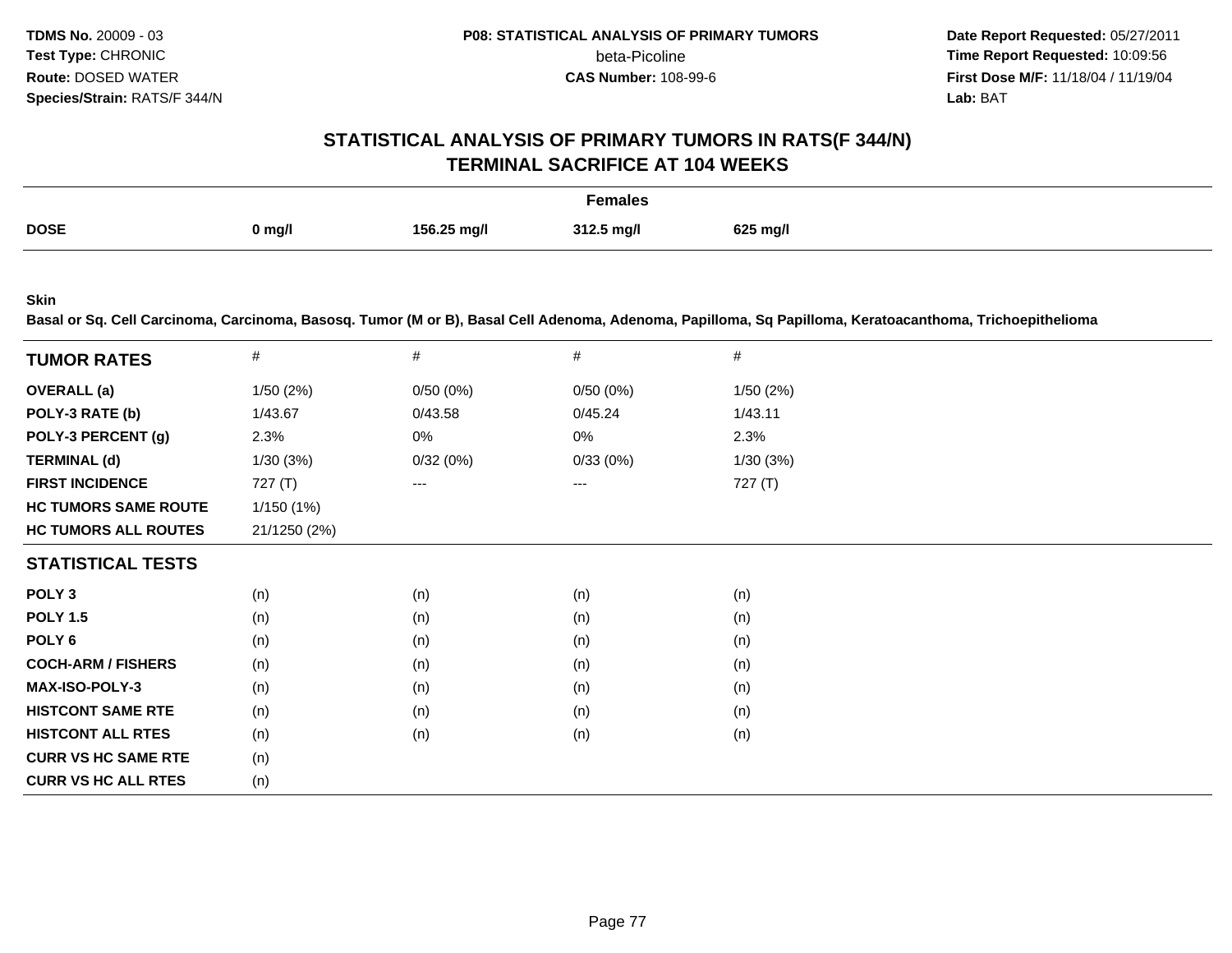**Date Report Requested:** 05/27/2011 **Time Report Requested:** 10:09:56 **First Dose M/F:** 11/18/04 / 11/19/04 Lab: BAT **Lab:** BAT

|                             |              |             | <b>Females</b> |              |  |
|-----------------------------|--------------|-------------|----------------|--------------|--|
| <b>DOSE</b>                 | $0$ mg/l     | 156.25 mg/l | 312.5 mg/l     | 625 mg/l     |  |
|                             |              |             |                |              |  |
| <b>Skin</b><br>Fibroma      |              |             |                |              |  |
| <b>TUMOR RATES</b>          | $\#$         | $\#$        | $\#$           | #            |  |
| <b>OVERALL</b> (a)          | 2/50(4%)     | 2/50(4%)    | 1/50(2%)       | 0/50(0%)     |  |
| POLY-3 RATE (b)             | 2/43.73      | 2/43.58     | 1/45.74        | 0/43.11      |  |
| POLY-3 PERCENT (g)          | 4.6%         | 4.6%        | 2.2%           | 0%           |  |
| <b>TERMINAL (d)</b>         | 1/30(3%)     | 2/32(6%)    | 0/33(0%)       | 0/30(0%)     |  |
| <b>FIRST INCIDENCE</b>      | 712          | 727(T)      | 579            | $---$        |  |
| <b>HC TUMORS SAME ROUTE</b> | 2/150 (1%)   |             |                |              |  |
| <b>HC TUMORS ALL ROUTES</b> | 25/1250 (2%) |             |                |              |  |
| <b>STATISTICAL TESTS</b>    |              |             |                |              |  |
| POLY <sub>3</sub>           | P=0.126N     | $P = 0.693$ | P=0.484N       | $P = 0.240N$ |  |
| <b>POLY 1.5</b>             | P=0.126N     | $P=0.693$   | P=0.490N       | P=0.239N     |  |
| POLY <sub>6</sub>           | $P = 0.127N$ | $P=0.692$   | P=0.480N       | $P = 0.243N$ |  |
| <b>COCH-ARM / FISHERS</b>   | P=0.125N     | P=0.691N    | P=0.500N       | $P = 0.247N$ |  |
| <b>MAX-ISO-POLY-3</b>       | P=0.164N     | $P=0.498$   | $P = 0.272N$   | P=0.079N     |  |
| <b>HISTCONT SAME RTE</b>    | $P = 0.591$  | $P=0.193$   | $P = 1.000$    | $P = 1.000$  |  |
| <b>HISTCONT ALL RTES</b>    | $P = 1.000$  | $P = 0.238$ | $P = 1.000$    | $P = 1.000$  |  |
| <b>CURR VS HC SAME RTE</b>  | $P = 0.194$  |             |                |              |  |
| <b>CURR VS HC ALL RTES</b>  | $P = 0.338$  |             |                |              |  |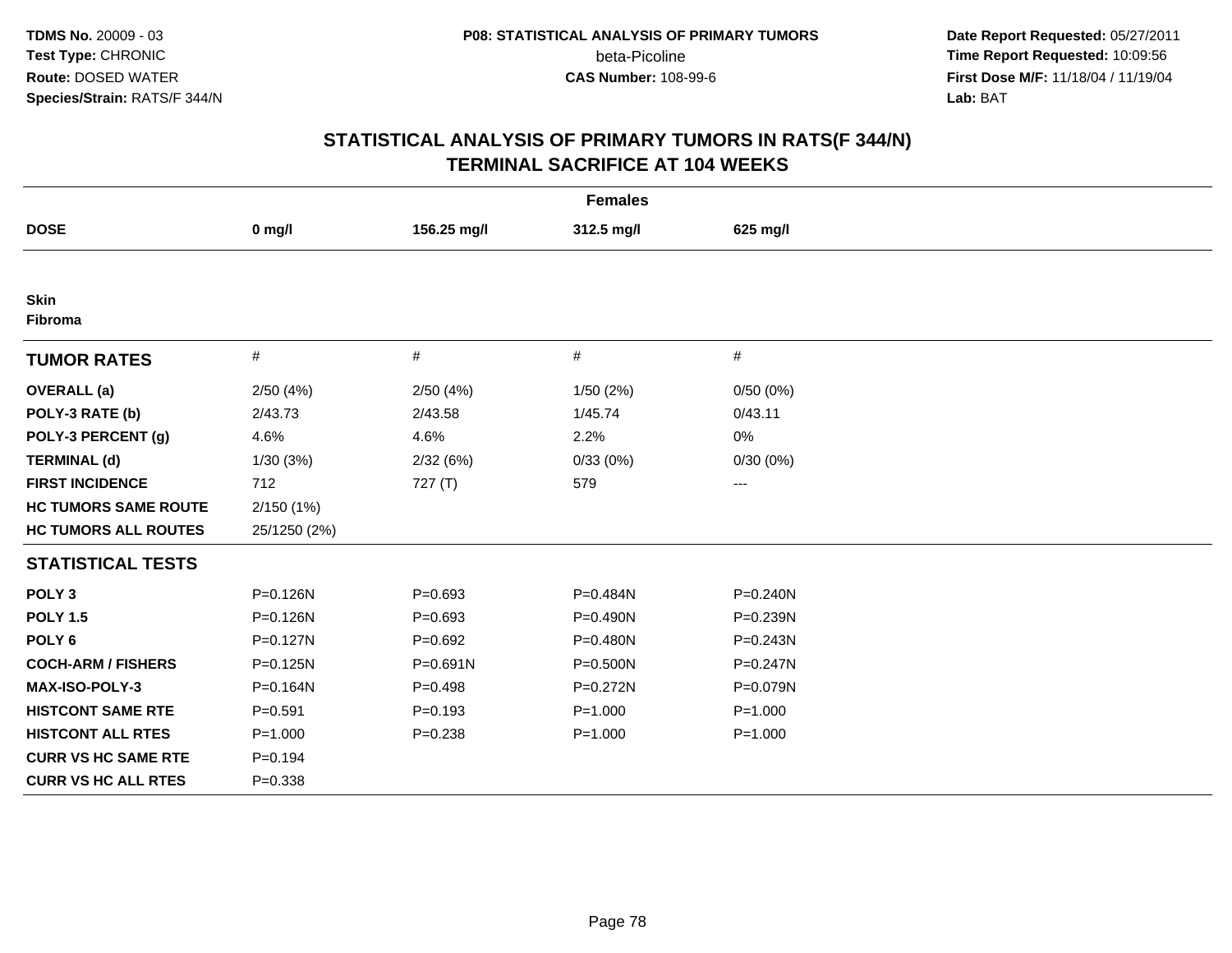**Date Report Requested:** 05/27/2011 **Time Report Requested:** 10:09:56 **First Dose M/F:** 11/18/04 / 11/19/04<br>**Lab:** BAT **Lab:** BAT

# **STATISTICAL ANALYSIS OF PRIMARY TUMORS IN RATS(F 344/N)TERMINAL SACRIFICE AT 104 WEEKS**

| Females     |          |             |            |          |
|-------------|----------|-------------|------------|----------|
| <b>DOSE</b> | $0$ mg/l | 156.25 mg/l | 312.5 mg/l | 625 mg/l |

**Skin**

**Fibroma, Fibrosarcoma, Sarcoma, Myxoma, Myxosarcoma, or Fibrous Histiocytoma**

| <b>TUMOR RATES</b>          | $\#$         | $\#$        | #            | $\#$         |  |
|-----------------------------|--------------|-------------|--------------|--------------|--|
| <b>OVERALL</b> (a)          | 2/50(4%)     | 3/50(6%)    | 2/50(4%)     | 1/50(2%)     |  |
| POLY-3 RATE (b)             | 2/43.73      | 3/43.58     | 2/45.74      | 1/43.11      |  |
| POLY-3 PERCENT (g)          | 4.6%         | 6.9%        | 4.4%         | 2.3%         |  |
| <b>TERMINAL (d)</b>         | 1/30(3%)     | 3/32(9%)    | 1/33(3%)     | 1/30(3%)     |  |
| <b>FIRST INCIDENCE</b>      | 712          | 727 $(T)$   | 579          | 727(T)       |  |
| <b>HC TUMORS SAME ROUTE</b> | 3/150(2%)    |             |              |              |  |
| <b>HC TUMORS ALL ROUTES</b> | 31/1250 (3%) |             |              |              |  |
| <b>STATISTICAL TESTS</b>    |              |             |              |              |  |
| POLY <sub>3</sub>           | P=0.316N     | $P = 0.498$ | P=0.678N     | $P = 0.505N$ |  |
| <b>POLY 1.5</b>             | P=0.314N     | $P = 0.499$ | P=0.684N     | P=0.502N     |  |
| POLY 6                      | $P = 0.320N$ | $P=0.497$   | P=0.673N     | $P = 0.510N$ |  |
| <b>COCH-ARM / FISHERS</b>   | $P = 0.313N$ | $P = 0.500$ | $P = 0.691N$ | $P = 0.500N$ |  |
| <b>MAX-ISO-POLY-3</b>       | P=0.368N     | $P=0.322$   | P=0.481N     | P=0.286N     |  |
| <b>HISTCONT SAME RTE</b>    | $P = 0.283$  | $P = 0.079$ | $P = 0.266$  | $P = 1.000$  |  |
| <b>HISTCONT ALL RTES</b>    | $P = 0.431$  | $P = 0.054$ | $P=0.404$    | $P = 1.000$  |  |
| <b>CURR VS HC SAME RTE</b>  | $P = 0.393$  |             |              |              |  |
| <b>CURR VS HC ALL RTES</b>  | $P = 0.509$  |             |              |              |  |
|                             |              |             |              |              |  |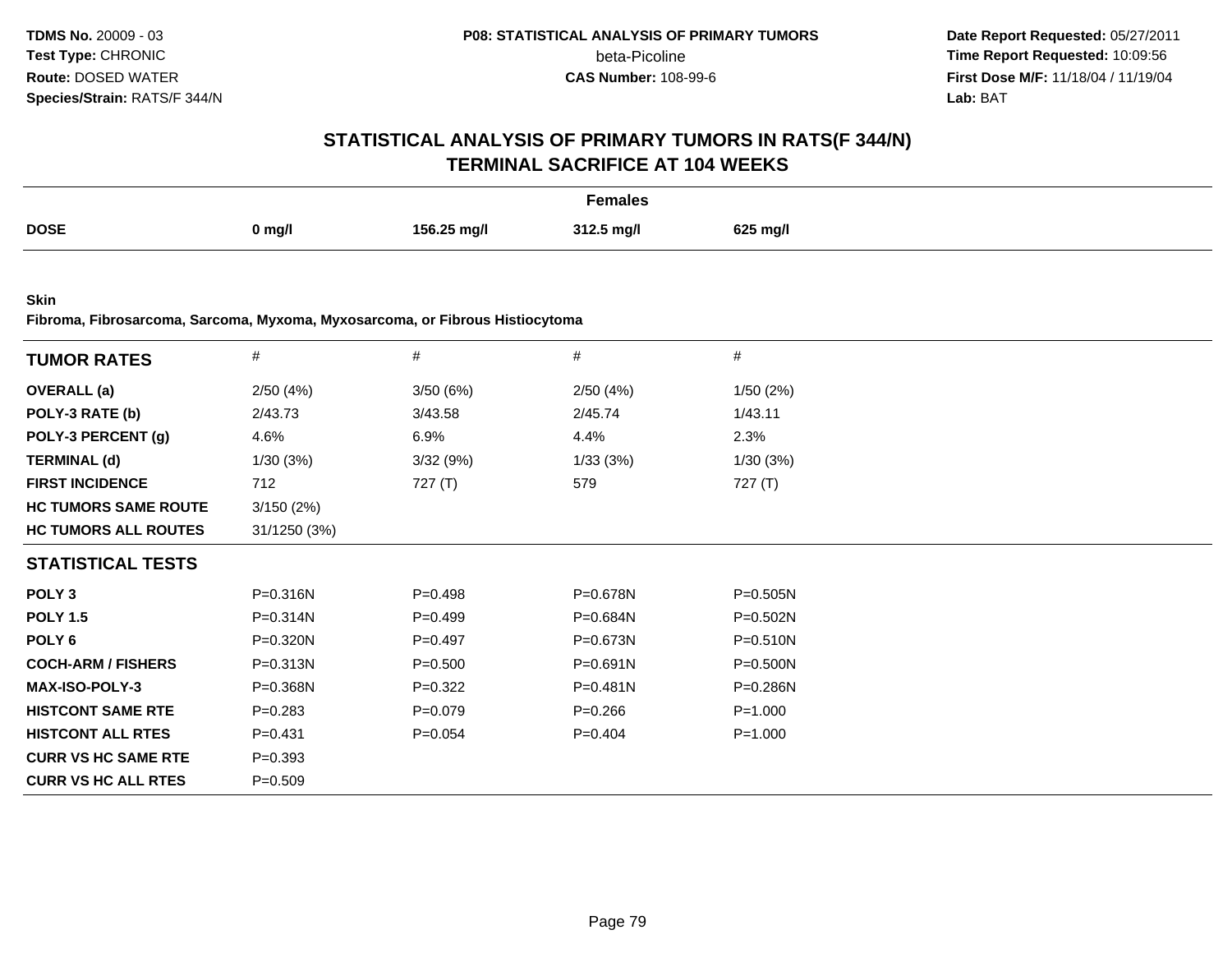**Date Report Requested:** 05/27/2011 **Time Report Requested:** 10:09:56 **First Dose M/F:** 11/18/04 / 11/19/04 Lab: BAT **Lab:** BAT

|                                |                          |             | <b>Females</b> |           |  |
|--------------------------------|--------------------------|-------------|----------------|-----------|--|
| <b>DOSE</b>                    | $0$ mg/l                 | 156.25 mg/l | 312.5 mg/l     | 625 mg/l  |  |
|                                |                          |             |                |           |  |
| <b>Skin</b><br>Keratoacanthoma |                          |             |                |           |  |
| <b>TUMOR RATES</b>             | $\#$                     | $\#$        | $\#$           | $\#$      |  |
| <b>OVERALL</b> (a)             | 0/50(0%)                 | 0/50(0%)    | 0/50(0%)       | 1/50 (2%) |  |
| POLY-3 RATE (b)                | 0/43.67                  | 0/43.58     | 0/45.24        | 1/43.11   |  |
| POLY-3 PERCENT (g)             | 0%                       | $0\%$       | 0%             | 2.3%      |  |
| <b>TERMINAL (d)</b>            | 0/30(0%)                 | 0/32(0%)    | 0/33(0%)       | 1/30(3%)  |  |
| <b>FIRST INCIDENCE</b>         | $\hspace{0.05cm} \ldots$ | ---         | ---            | 727 (T)   |  |
| <b>HC TUMORS SAME ROUTE</b>    | 1/150 (1%)               |             |                |           |  |
| <b>HC TUMORS ALL ROUTES</b>    | 7/1250 (1%)              |             |                |           |  |
| <b>STATISTICAL TESTS</b>       |                          |             |                |           |  |
| POLY <sub>3</sub>              | (n)                      | (n)         | (n)            | (n)       |  |
| <b>POLY 1.5</b>                | (n)                      | (n)         | (n)            | (n)       |  |
| POLY <sub>6</sub>              | (n)                      | (n)         | (n)            | (n)       |  |
| <b>COCH-ARM / FISHERS</b>      | (n)                      | (n)         | (n)            | (n)       |  |
| MAX-ISO-POLY-3                 | (n)                      | (n)         | (n)            | (n)       |  |
| <b>HISTCONT SAME RTE</b>       | (n)                      | (n)         | (n)            | (n)       |  |
| <b>HISTCONT ALL RTES</b>       | (n)                      | (n)         | (n)            | (n)       |  |
| <b>CURR VS HC SAME RTE</b>     | (n)                      |             |                |           |  |
| <b>CURR VS HC ALL RTES</b>     | (n)                      |             |                |           |  |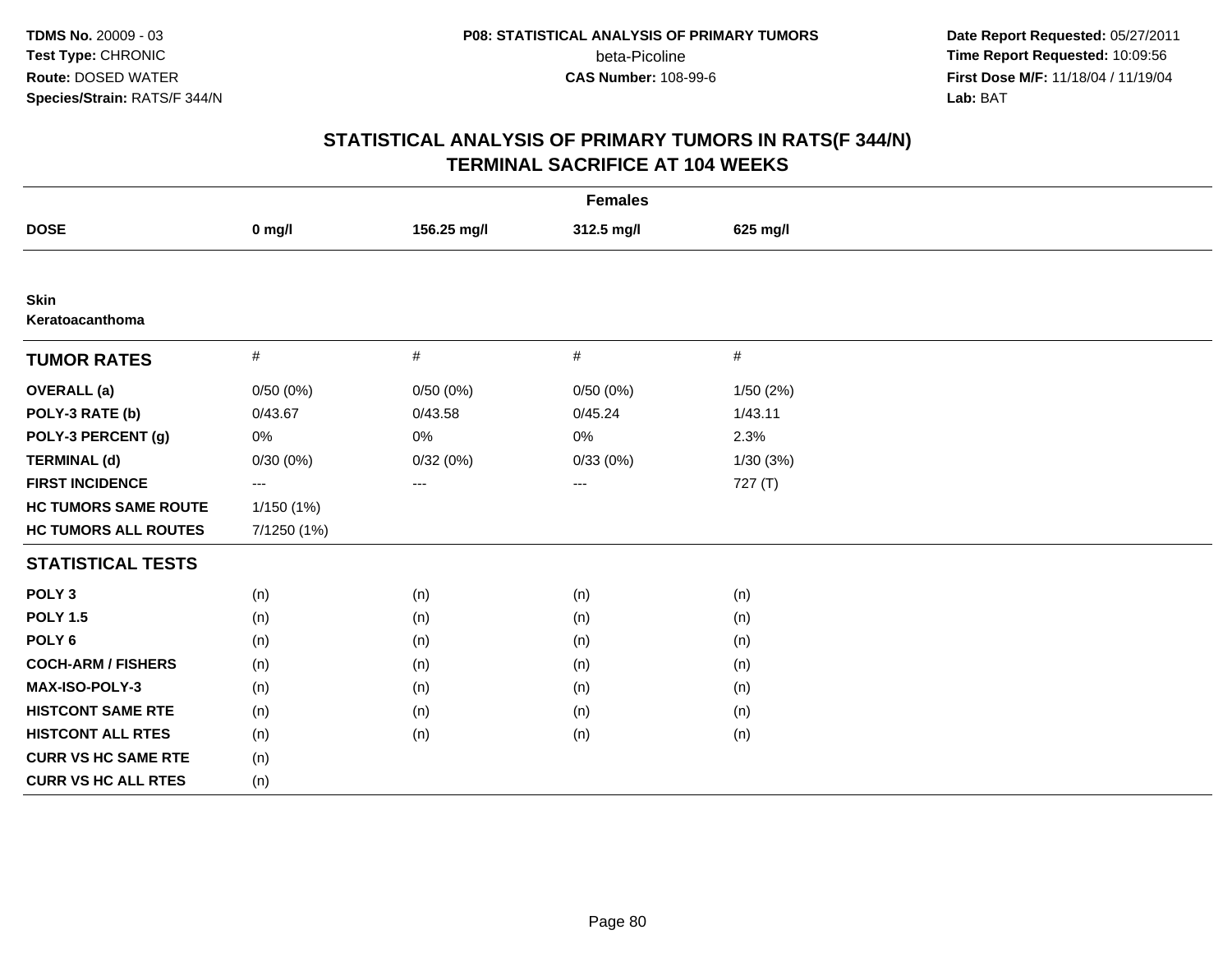**Date Report Requested:** 05/27/2011 **Time Report Requested:** 10:09:56 **First Dose M/F:** 11/18/04 / 11/19/04 Lab: BAT **Lab:** BAT

|                             |            |                        | <b>Females</b> |           |  |
|-----------------------------|------------|------------------------|----------------|-----------|--|
| <b>DOSE</b>                 | $0$ mg/l   | 156.25 mg/l            | 312.5 mg/l     | 625 mg/l  |  |
|                             |            |                        |                |           |  |
| <b>Skin</b><br>Lipoma       |            |                        |                |           |  |
| <b>TUMOR RATES</b>          | $\#$       | $\#$                   | $\#$           | $\#$      |  |
| <b>OVERALL</b> (a)          | 0/50(0%)   | 0/50(0%)               | 0/50(0%)       | 1/50 (2%) |  |
| POLY-3 RATE (b)             | 0/43.67    | 0/43.58                | 0/45.24        | 1/43.11   |  |
| POLY-3 PERCENT (g)          | 0%         | 0%                     | $0\%$          | 2.3%      |  |
| <b>TERMINAL (d)</b>         | 0/30(0%)   | 0/32(0%)               | 0/33(0%)       | 1/30(3%)  |  |
| <b>FIRST INCIDENCE</b>      | $---$      | $\qquad \qquad \cdots$ | ---            | 727 (T)   |  |
| <b>HC TUMORS SAME ROUTE</b> | 0/150(0%)  |                        |                |           |  |
| <b>HC TUMORS ALL ROUTES</b> | 0/1250(0%) |                        |                |           |  |
| <b>STATISTICAL TESTS</b>    |            |                        |                |           |  |
| POLY <sub>3</sub>           | (n)        | (n)                    | (n)            | (n)       |  |
| <b>POLY 1.5</b>             | (n)        | (n)                    | (n)            | (n)       |  |
| POLY <sub>6</sub>           | (n)        | (n)                    | (n)            | (n)       |  |
| <b>COCH-ARM / FISHERS</b>   | (n)        | (n)                    | (n)            | (n)       |  |
| <b>MAX-ISO-POLY-3</b>       | (n)        | (n)                    | (n)            | (n)       |  |
| <b>HISTCONT SAME RTE</b>    | (n)        | (n)                    | (n)            | (n)       |  |
| <b>HISTCONT ALL RTES</b>    | (n)        | (n)                    | (n)            | (n)       |  |
| <b>CURR VS HC SAME RTE</b>  | (n)        |                        |                |           |  |
| <b>CURR VS HC ALL RTES</b>  | (n)        |                        |                |           |  |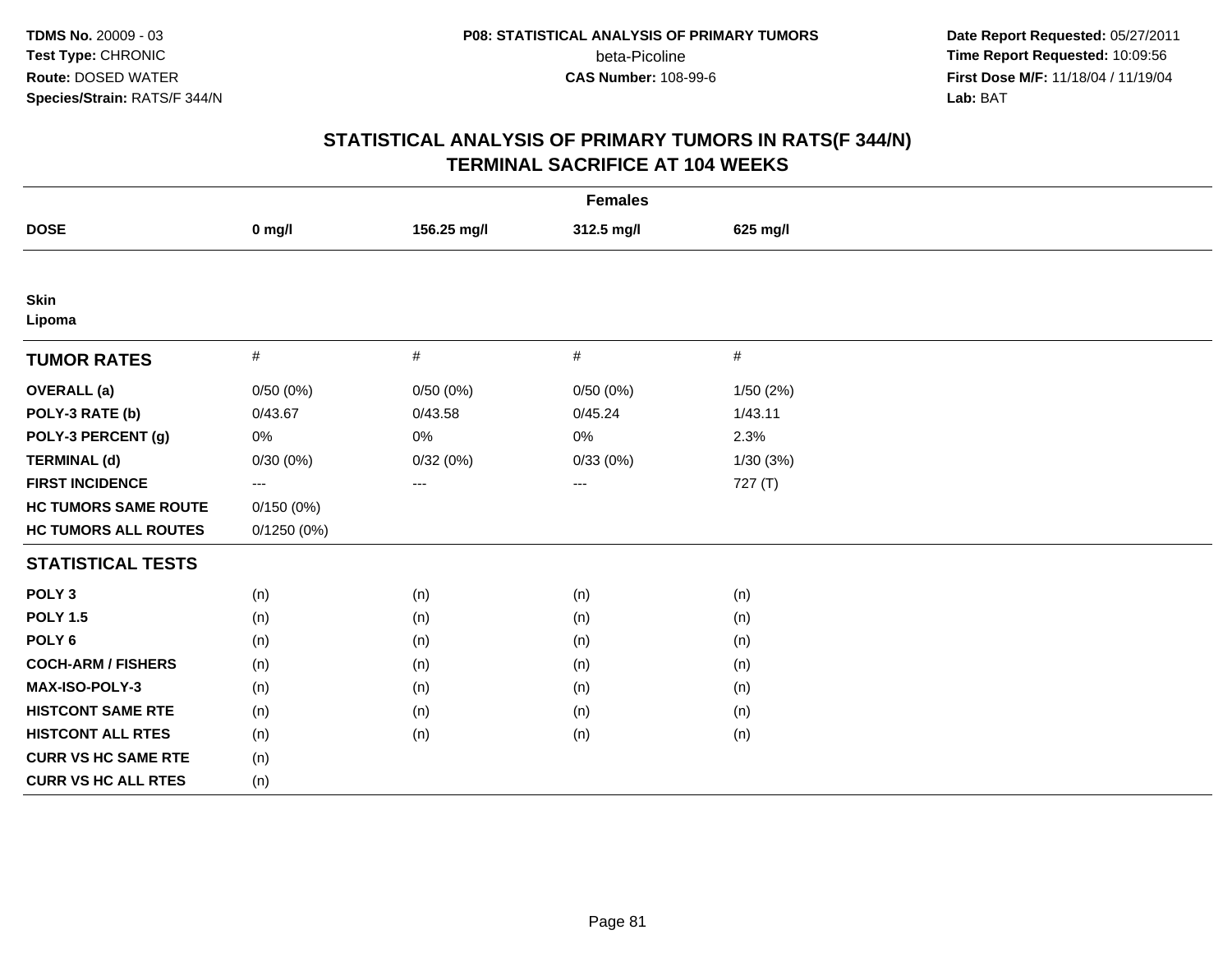**Date Report Requested:** 05/27/2011 **Time Report Requested:** 10:09:56 **First Dose M/F:** 11/18/04 / 11/19/04<br>**Lab:** BAT **Lab:** BAT

# **STATISTICAL ANALYSIS OF PRIMARY TUMORS IN RATS(F 344/N)TERMINAL SACRIFICE AT 104 WEEKS**

| Females     |          |             |            |          |
|-------------|----------|-------------|------------|----------|
| <b>DOSE</b> | $0$ mg/l | 156.25 mg/l | 312.5 mg/l | 625 mg/l |

**Skin**

**Squamous Cell Papilloma, Papilloma, Squamous Cell Carcinoma or Keratoacanthoma**

| <b>TUMOR RATES</b>          | $\#$         | $\#$     | $\#$     | #         |  |
|-----------------------------|--------------|----------|----------|-----------|--|
|                             |              |          |          |           |  |
| <b>OVERALL</b> (a)          | 0/50(0%)     | 0/50(0%) | 0/50(0%) | 1/50 (2%) |  |
| POLY-3 RATE (b)             | 0/43.67      | 0/43.58  | 0/45.24  | 1/43.11   |  |
| POLY-3 PERCENT (g)          | 0%           | 0%       | $0\%$    | 2.3%      |  |
| <b>TERMINAL (d)</b>         | 0/30(0%)     | 0/32(0%) | 0/33(0%) | 1/30(3%)  |  |
| <b>FIRST INCIDENCE</b>      | ---          | ---      | ---      | 727(T)    |  |
| <b>HC TUMORS SAME ROUTE</b> | 1/150(1%)    |          |          |           |  |
| <b>HC TUMORS ALL ROUTES</b> | 12/1250 (1%) |          |          |           |  |
| <b>STATISTICAL TESTS</b>    |              |          |          |           |  |
| POLY <sub>3</sub>           | (n)          | (n)      | (n)      | (n)       |  |
| <b>POLY 1.5</b>             | (n)          | (n)      | (n)      | (n)       |  |
| POLY 6                      | (n)          | (n)      | (n)      | (n)       |  |
| <b>COCH-ARM / FISHERS</b>   | (n)          | (n)      | (n)      | (n)       |  |
| MAX-ISO-POLY-3              | (n)          | (n)      | (n)      | (n)       |  |
| <b>HISTCONT SAME RTE</b>    | (n)          | (n)      | (n)      | (n)       |  |
| <b>HISTCONT ALL RTES</b>    | (n)          | (n)      | (n)      | (n)       |  |
| <b>CURR VS HC SAME RTE</b>  | (n)          |          |          |           |  |
| <b>CURR VS HC ALL RTES</b>  | (n)          |          |          |           |  |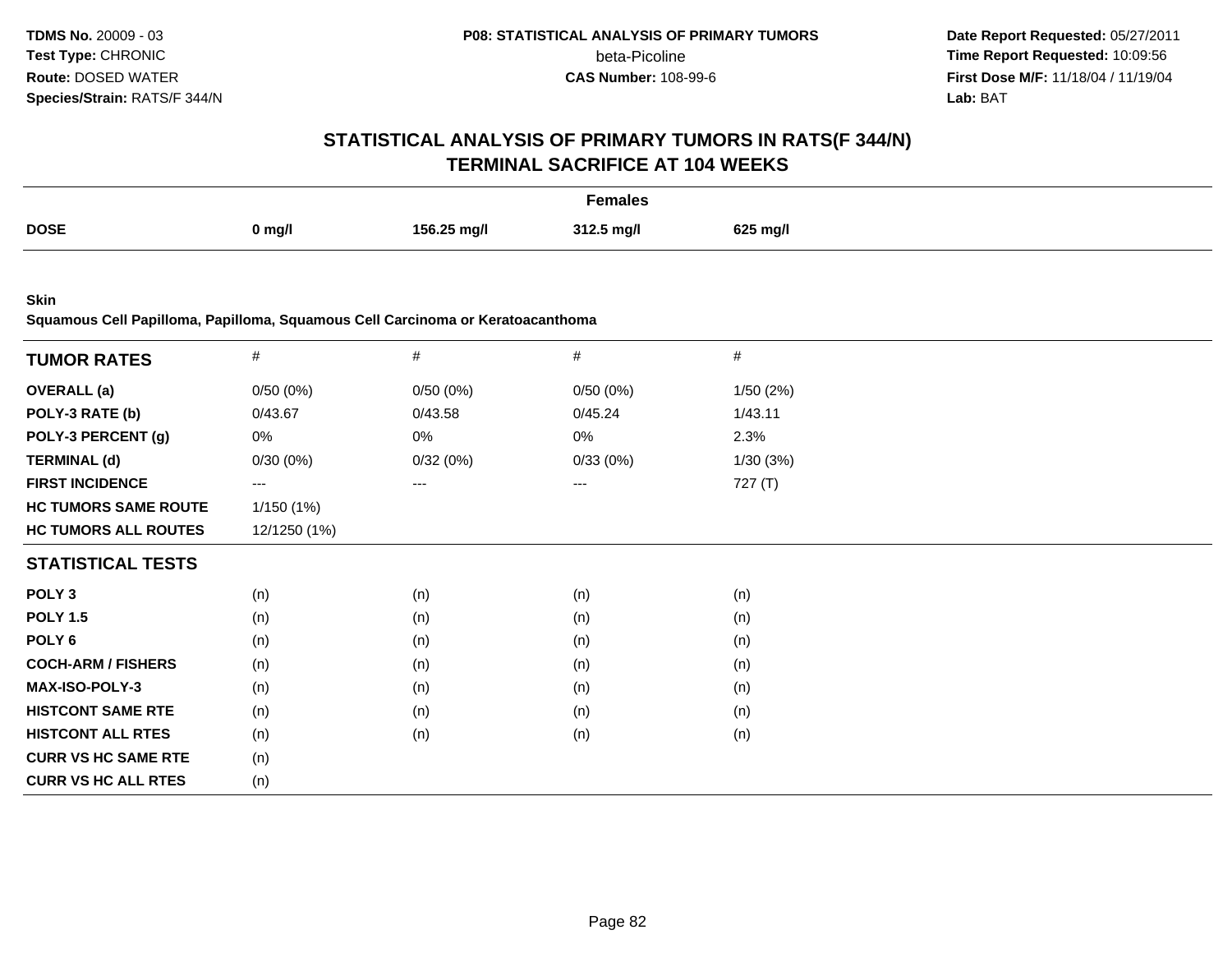**Date Report Requested:** 05/27/2011 **Time Report Requested:** 10:09:56 **First Dose M/F:** 11/18/04 / 11/19/04 Lab: BAT **Lab:** BAT

|                                                                       |             |             | <b>Females</b> |           |  |
|-----------------------------------------------------------------------|-------------|-------------|----------------|-----------|--|
| <b>DOSE</b>                                                           | $0$ mg/l    | 156.25 mg/l | 312.5 mg/l     | 625 mg/l  |  |
|                                                                       |             |             |                |           |  |
| <b>Skin</b><br>Squamous Cell Papilloma, Papilloma, or Keratoacanthoma |             |             |                |           |  |
|                                                                       |             |             |                |           |  |
| <b>TUMOR RATES</b>                                                    | #           | $\#$        | #              | $\#$      |  |
| <b>OVERALL</b> (a)                                                    | 0/50(0%)    | 0/50(0%)    | 0/50(0%)       | 1/50 (2%) |  |
| POLY-3 RATE (b)                                                       | 0/43.67     | 0/43.58     | 0/45.24        | 1/43.11   |  |
| POLY-3 PERCENT (g)                                                    | 0%          | 0%          | 0%             | 2.3%      |  |
| <b>TERMINAL (d)</b>                                                   | 0/30(0%)    | 0/32(0%)    | 0/33(0%)       | 1/30(3%)  |  |
| <b>FIRST INCIDENCE</b>                                                | ---         | ---         | $\cdots$       | 727(T)    |  |
| <b>HC TUMORS SAME ROUTE</b>                                           | 1/150 (1%)  |             |                |           |  |
| <b>HC TUMORS ALL ROUTES</b>                                           | 9/1250 (1%) |             |                |           |  |
| <b>STATISTICAL TESTS</b>                                              |             |             |                |           |  |
| POLY <sub>3</sub>                                                     | (n)         | (n)         | (n)            | (n)       |  |
| <b>POLY 1.5</b>                                                       | (n)         | (n)         | (n)            | (n)       |  |
| POLY <sub>6</sub>                                                     | (n)         | (n)         | (n)            | (n)       |  |
| <b>COCH-ARM / FISHERS</b>                                             | (n)         | (n)         | (n)            | (n)       |  |
| MAX-ISO-POLY-3                                                        | (n)         | (n)         | (n)            | (n)       |  |
| <b>HISTCONT SAME RTE</b>                                              | (n)         | (n)         | (n)            | (n)       |  |
| <b>HISTCONT ALL RTES</b>                                              | (n)         | (n)         | (n)            | (n)       |  |
| <b>CURR VS HC SAME RTE</b>                                            | (n)         |             |                |           |  |
| <b>CURR VS HC ALL RTES</b>                                            | (n)         |             |                |           |  |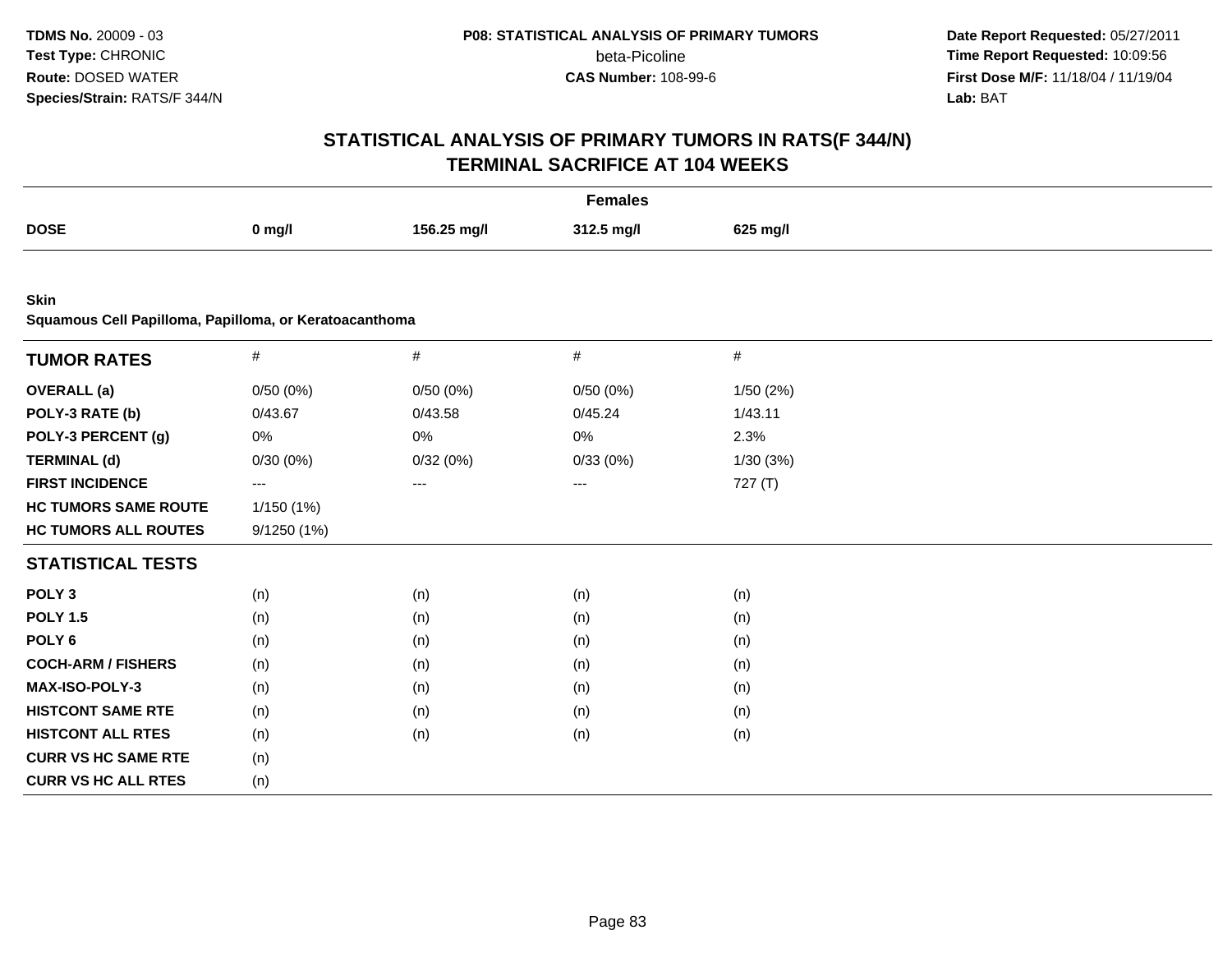**Date Report Requested:** 05/27/2011 **Time Report Requested:** 10:09:56 **First Dose M/F:** 11/18/04 / 11/19/04 Lab: BAT **Lab:** BAT

|                                         |                |              | <b>Females</b> |              |
|-----------------------------------------|----------------|--------------|----------------|--------------|
| <b>DOSE</b>                             | $0$ mg/l       | 156.25 mg/l  | 312.5 mg/l     | 625 mg/l     |
|                                         |                |              |                |              |
| <b>Thyroid Gland: C-Cell</b><br>Adenoma |                |              |                |              |
| <b>TUMOR RATES</b>                      |                |              |                |              |
| <b>OVERALL</b> (a)                      | 10/50 (20%)    | 3/48(6%)     | 3/50(6%)       | 6/50 (12%)   |
| POLY-3 RATE (b)                         | 10/44.37       | 3/42.44      | 3/45.47        | 6/43.66      |
| POLY-3 PERCENT (g)                      | 22.5%          | 7.1%         | 6.6%           | 13.7%        |
| <b>TERMINAL (d)</b>                     | 9/30 (30%)     | 3/32(9%)     | 2/33(6%)       | 4/30 (13%)   |
| <b>FIRST INCIDENCE</b>                  | 488            | 727(T)       | 666            | 638          |
| <b>HC TUMORS SAME ROUTE</b>             | 20/145 (14%)   |              |                |              |
| <b>HC TUMORS ALL ROUTES</b>             | 126/1233 (10%) |              |                |              |
| <b>STATISTICAL TESTS</b>                |                |              |                |              |
| POLY <sub>3</sub>                       | P=0.236N       | P=0.040N*    | P=0.030N*      | $P = 0.213N$ |
| <b>POLY 1.5</b>                         | P=0.236N       | $P=0.041N^*$ | P=0.032N*      | $P = 0.210N$ |
| POLY <sub>6</sub>                       | P=0.237N       | P=0.039N*    | P=0.028N*      | $P = 0.216N$ |
| <b>COCH-ARM / FISHERS</b>               | P=0.239N       | P=0.042N*    | P=0.036N*      | P=0.207N     |
| MAX-ISO-POLY-3                          | P=0.044N*      | P=0.021N*    | P=0.015N*      | $P = 0.143N$ |
| <b>HISTCONT SAME RTE</b>                | (h)            | (h)          | (h)            | (h)          |
| <b>HISTCONT ALL RTES</b>                | $P=0.542$      | $P = 1.000$  | $P = 1.000$    | $P=0.402$    |
| <b>CURR VS HC SAME RTE</b>              | $P = 0.243$    |              |                |              |
| <b>CURR VS HC ALL RTES</b>              | $P=0.029*$     |              |                |              |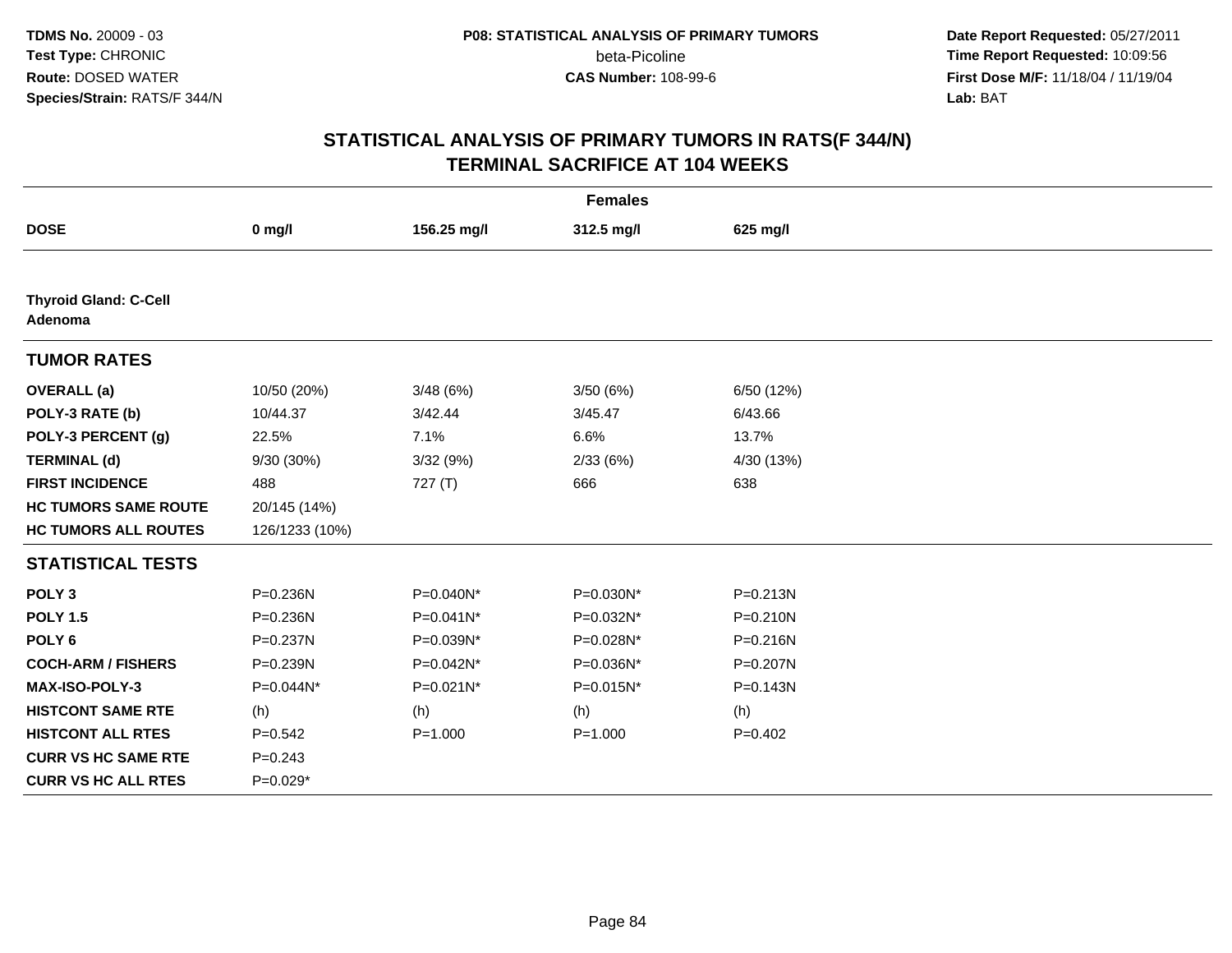**Date Report Requested:** 05/27/2011 **Time Report Requested:** 10:09:56 **First Dose M/F:** 11/18/04 / 11/19/04 Lab: BAT **Lab:** BAT

|                                           |              |             | <b>Females</b> |             |  |
|-------------------------------------------|--------------|-------------|----------------|-------------|--|
| <b>DOSE</b>                               | $0$ mg/l     | 156.25 mg/l | 312.5 mg/l     | 625 mg/l    |  |
|                                           |              |             |                |             |  |
| <b>Thyroid Gland: C-Cell</b><br>Carcinoma |              |             |                |             |  |
| <b>TUMOR RATES</b>                        |              |             |                |             |  |
| <b>OVERALL</b> (a)                        | 1/50(2%)     | 1/48(2%)    | 2/50(4%)       | 1/50(2%)    |  |
| POLY-3 RATE (b)                           | 1/43.67      | 1/42.44     | 2/45.24        | 1/43.11     |  |
| POLY-3 PERCENT (g)                        | 2.3%         | 2.4%        | 4.4%           | 2.3%        |  |
| <b>TERMINAL (d)</b>                       | 1/30(3%)     | 1/32(3%)    | 2/33(6%)       | 1/30(3%)    |  |
| <b>FIRST INCIDENCE</b>                    | 727(T)       | 727(T)      | 727(T)         | 727(T)      |  |
| <b>HC TUMORS SAME ROUTE</b>               | 3/145(2%)    |             |                |             |  |
| <b>HC TUMORS ALL ROUTES</b>               | 16/1233 (1%) |             |                |             |  |
| <b>STATISTICAL TESTS</b>                  |              |             |                |             |  |
| POLY <sub>3</sub>                         | $P = 0.587$  | $P = 0.754$ | $P = 0.512$    | $P = 0.758$ |  |
| <b>POLY 1.5</b>                           | $P = 0.591$  | $P=0.753$   | $P = 0.508$    | $P=0.759$   |  |
| POLY <sub>6</sub>                         | $P = 0.579$  | $P = 0.756$ | $P = 0.515$    | $P = 0.755$ |  |
| <b>COCH-ARM / FISHERS</b>                 | $P = 0.595$  | $P=0.742$   | $P = 0.500$    | P=0.753N    |  |
| <b>MAX-ISO-POLY-3</b>                     | $P=0.597$    | $P = 0.491$ | $P=0.294$      | $P=0.495$   |  |
| <b>HISTCONT SAME RTE</b>                  | $P = 0.498$  | $P = 1.000$ | $P = 0.381$    | $P = 1.000$ |  |
| <b>HISTCONT ALL RTES</b>                  | $P = 0.285$  | $P = 1.000$ | $P = 0.131$    | $P = 1.000$ |  |
| <b>CURR VS HC SAME RTE</b>                | $P=0.955$    |             |                |             |  |
| <b>CURR VS HC ALL RTES</b>                | $P = 0.675$  |             |                |             |  |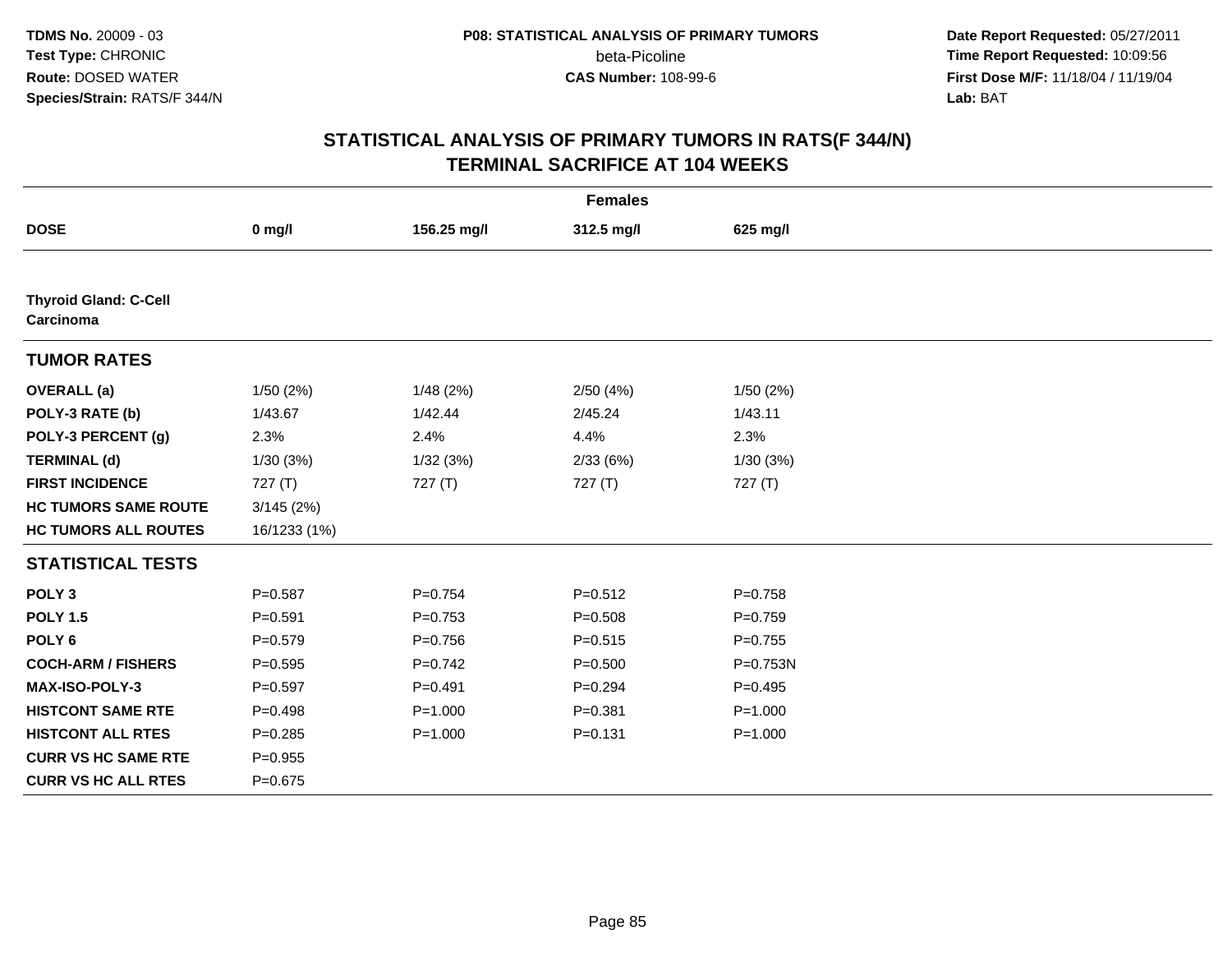**Date Report Requested:** 05/27/2011 **Time Report Requested:** 10:09:56 **First Dose M/F:** 11/18/04 / 11/19/04 Lab: BAT **Lab:** BAT

|                                                      |                |              | <b>Females</b> |              |
|------------------------------------------------------|----------------|--------------|----------------|--------------|
| <b>DOSE</b>                                          | $0$ mg/l       | 156.25 mg/l  | 312.5 mg/l     | 625 mg/l     |
|                                                      |                |              |                |              |
| <b>Thyroid Gland: C-Cell</b><br>Carcinoma or Adenoma |                |              |                |              |
| <b>TUMOR RATES</b>                                   |                |              |                |              |
| <b>OVERALL</b> (a)                                   | 11/50 (22%)    | 4/48(8%)     | 5/50 (10%)     | 7/50 (14%)   |
| POLY-3 RATE (b)                                      | 11/44.37       | 4/42.44      | 5/45.47        | 7/43.66      |
| POLY-3 PERCENT (g)                                   | 24.8%          | 9.4%         | 11%            | 16%          |
| <b>TERMINAL (d)</b>                                  | 10/30 (33%)    | 4/32 (13%)   | 4/33 (12%)     | 5/30 (17%)   |
| <b>FIRST INCIDENCE</b>                               | 488            | 727(T)       | 666            | 638          |
| <b>HC TUMORS SAME ROUTE</b>                          | 23/145 (16%)   |              |                |              |
| <b>HC TUMORS ALL ROUTES</b>                          | 141/1233 (11%) |              |                |              |
| <b>STATISTICAL TESTS</b>                             |                |              |                |              |
| POLY <sub>3</sub>                                    | P=0.268N       | $P = 0.051N$ | P=0.074N       | P=0.224N     |
| <b>POLY 1.5</b>                                      | P=0.267N       | P=0.052N     | P=0.078N       | $P = 0.221N$ |
| POLY <sub>6</sub>                                    | P=0.270N       | P=0.049N*    | P=0.070N       | P=0.228N     |
| <b>COCH-ARM / FISHERS</b>                            | P=0.267N       | P=0.054N     | P=0.086N       | P=0.218N     |
| <b>MAX-ISO-POLY-3</b>                                | P=0.079N       | P=0.029N*    | P=0.043N*      | P=0.155N     |
| <b>HISTCONT SAME RTE</b>                             | (h)            | (h)          | (h)            | (h)          |
| <b>HISTCONT ALL RTES</b>                             | $P=0.482$      | $P = 1.000$  | $P = 1.000$    | $P = 0.324$  |
| <b>CURR VS HC SAME RTE</b>                           | $P = 0.284$    |              |                |              |
| <b>CURR VS HC ALL RTES</b>                           | $P=0.024*$     |              |                |              |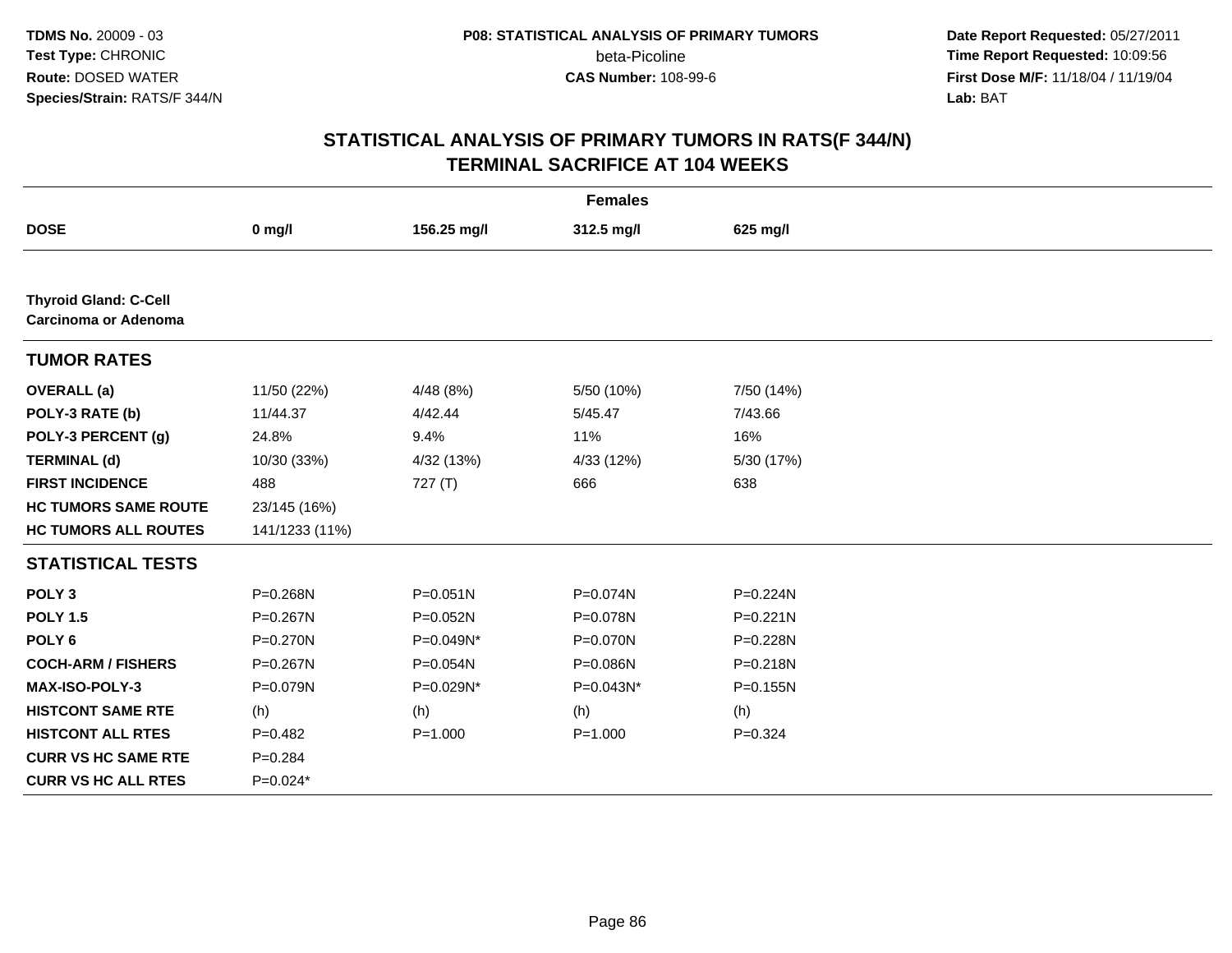**Date Report Requested:** 05/27/2011 **Time Report Requested:** 10:09:56 **First Dose M/F:** 11/18/04 / 11/19/04 Lab: BAT **Lab:** BAT

|                                                                |             |             | <b>Females</b> |           |  |
|----------------------------------------------------------------|-------------|-------------|----------------|-----------|--|
| <b>DOSE</b>                                                    | $0$ mg/l    | 156.25 mg/l | 312.5 mg/l     | 625 mg/l  |  |
|                                                                |             |             |                |           |  |
| <b>Tongue</b><br>Squamous Cell Carcinoma or Papilloma Squamous |             |             |                |           |  |
| <b>TUMOR RATES</b>                                             | $\#$        | $\#$        | $\#$           | $\#$      |  |
| <b>OVERALL</b> (a)                                             | 0/50(0%)    | 0/50(0%)    | 0/50(0%)       | 1/50 (2%) |  |
| POLY-3 RATE (b)                                                | 0/43.67     | 0/43.58     | 0/45.24        | 1/43.11   |  |
| POLY-3 PERCENT (g)                                             | 0%          | 0%          | 0%             | 2.3%      |  |
| <b>TERMINAL (d)</b>                                            | 0/30(0%)    | 0/32(0%)    | 0/33(0%)       | 1/30(3%)  |  |
| <b>FIRST INCIDENCE</b>                                         | ---         | ---         | $\cdots$       | 727(T)    |  |
| <b>HC TUMORS SAME ROUTE</b>                                    | 2/150 (1%)  |             |                |           |  |
| <b>HC TUMORS ALL ROUTES</b>                                    | 5/1250 (0%) |             |                |           |  |
| <b>STATISTICAL TESTS</b>                                       |             |             |                |           |  |
| POLY <sub>3</sub>                                              | (n)         | (n)         | (n)            | (n)       |  |
| <b>POLY 1.5</b>                                                | (n)         | (n)         | (n)            | (n)       |  |
| POLY <sub>6</sub>                                              | (n)         | (n)         | (n)            | (n)       |  |
| <b>COCH-ARM / FISHERS</b>                                      | (n)         | (n)         | (n)            | (n)       |  |
| <b>MAX-ISO-POLY-3</b>                                          | (n)         | (n)         | (n)            | (n)       |  |
| <b>HISTCONT SAME RTE</b>                                       | (n)         | (n)         | (n)            | (n)       |  |
| <b>HISTCONT ALL RTES</b>                                       | (n)         | (n)         | (n)            | (n)       |  |
| <b>CURR VS HC SAME RTE</b>                                     | (n)         |             |                |           |  |
| <b>CURR VS HC ALL RTES</b>                                     | (n)         |             |                |           |  |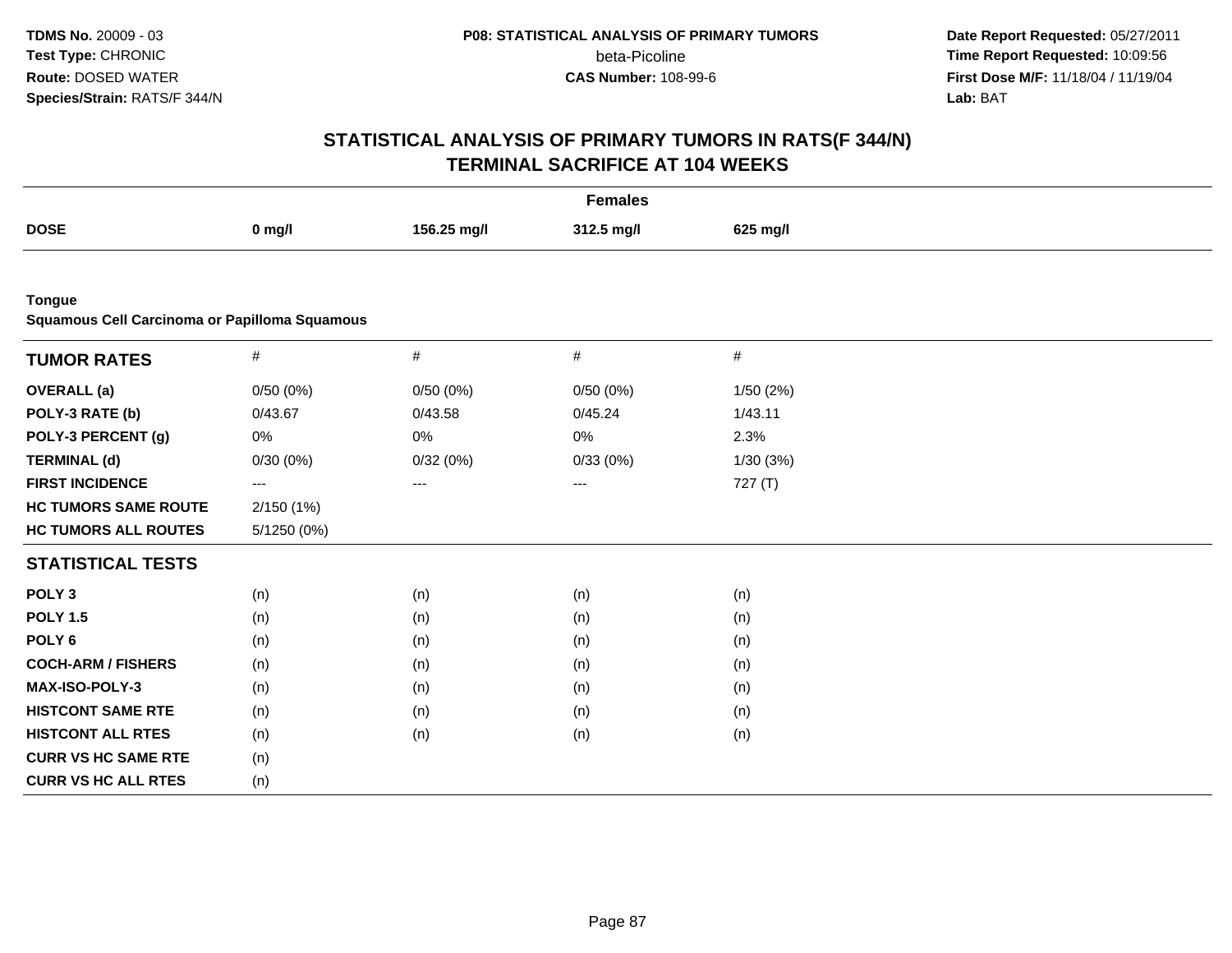**Date Report Requested:** 05/27/2011 **Time Report Requested:** 10:09:56 **First Dose M/F:** 11/18/04 / 11/19/04 Lab: BAT **Lab:** BAT

|                                       |                |             | <b>Females</b> |             |
|---------------------------------------|----------------|-------------|----------------|-------------|
| <b>DOSE</b>                           | $0$ mg/l       | 156.25 mg/l | 312.5 mg/l     | 625 mg/l    |
|                                       |                |             |                |             |
| <b>Uterus</b><br><b>Polyp Stromal</b> |                |             |                |             |
| <b>TUMOR RATES</b>                    | #              | #           | #              | $\#$        |
| <b>OVERALL</b> (a)                    | 8/50 (16%)     | 13/50 (26%) | 13/50 (26%)    | 6/50 (12%)  |
| POLY-3 RATE (b)                       | 8/43.67        | 13/44.73    | 13/46.34       | 6/43.53     |
| POLY-3 PERCENT (g)                    | 18.3%          | 29.1%       | 28.1%          | 13.8%       |
| <b>TERMINAL (d)</b>                   | 8/30 (27%)     | 10/32 (31%) | 8/33 (24%)     | 5/30 (17%)  |
| <b>FIRST INCIDENCE</b>                | 727(T)         | 526         | 642            | 607         |
| <b>HC TUMORS SAME ROUTE</b>           | 32/150 (21%)   |             |                |             |
| <b>HC TUMORS ALL ROUTES</b>           | 219/1250 (18%) |             |                |             |
| <b>STATISTICAL TESTS</b>              |                |             |                |             |
| POLY <sub>3</sub>                     | P=0.235N       | $P = 0.173$ | $P=0.199$      | P=0.388N    |
| <b>POLY 1.5</b>                       | P=0.234N       | $P=0.169$   | $P = 0.184$    | P=0.387N    |
| POLY <sub>6</sub>                     | P=0.239N       | $P = 0.178$ | $P = 0.219$    | P=0.392N    |
| <b>COCH-ARM / FISHERS</b>             | P=0.237N       | $P = 0.163$ | $P = 0.163$    | P=0.387N    |
| <b>MAX-ISO-POLY-3</b>                 | P=0.159N       | $P = 0.119$ | $P = 0.143$    | P=0.283N    |
| <b>HISTCONT SAME RTE</b>              | $P = 1.000$    | $P=0.194$   | $P = 0.247$    | $P = 1.000$ |
| <b>HISTCONT ALL RTES</b>              | $P = 0.506$    | $P = 0.054$ | $P = 0.070$    | $P = 1.000$ |
| <b>CURR VS HC SAME RTE</b>            | $P = 0.416$    |             |                |             |
| <b>CURR VS HC ALL RTES</b>            | $P = 0.812$    |             |                |             |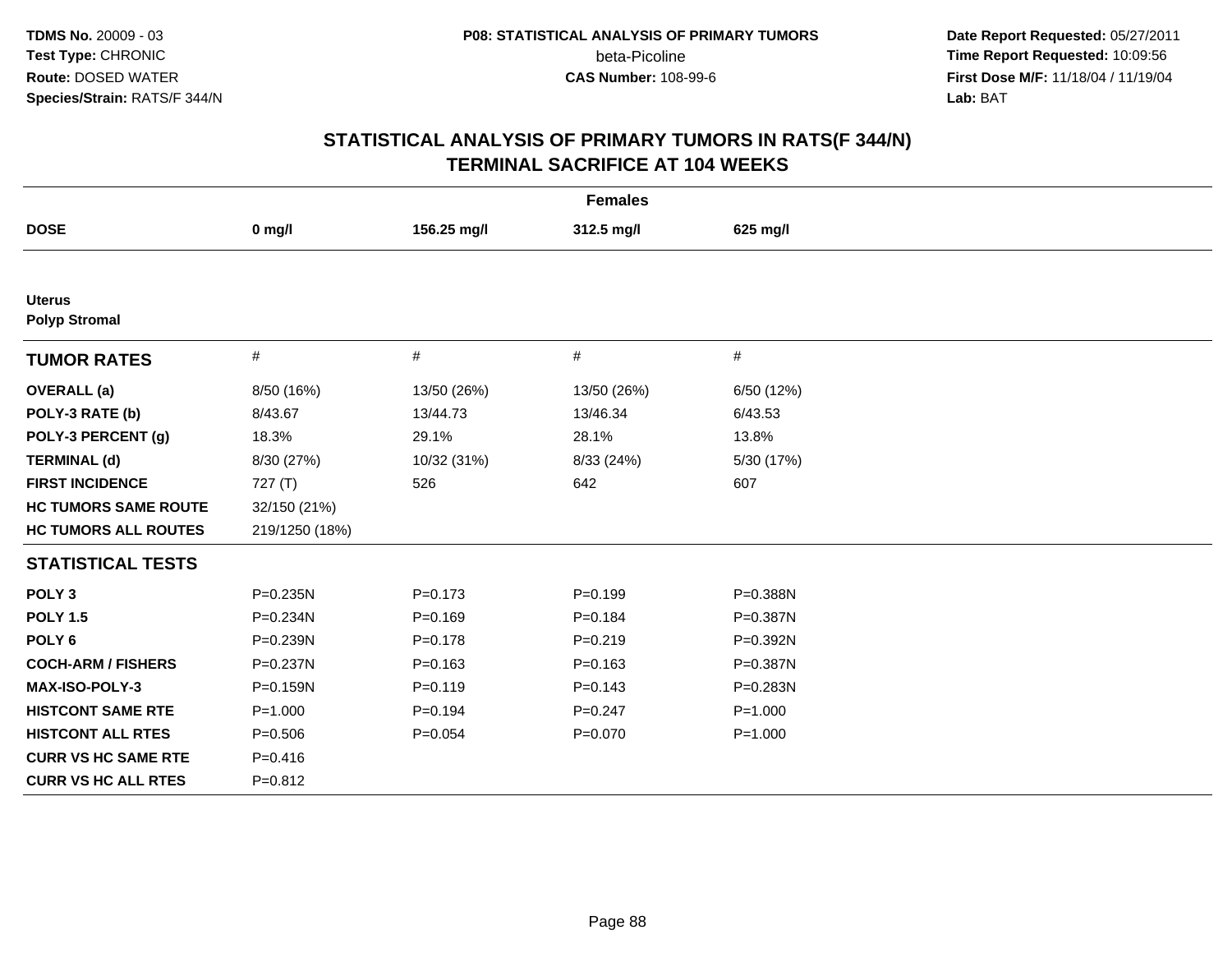**Date Report Requested:** 05/27/2011 **Time Report Requested:** 10:09:56 **First Dose M/F:** 11/18/04 / 11/19/04 Lab: BAT **Lab:** BAT

| <b>Females</b>              |             |             |              |             |  |  |
|-----------------------------|-------------|-------------|--------------|-------------|--|--|
| <b>DOSE</b>                 | $0$ mg/l    | 156.25 mg/l | 312.5 mg/l   | 625 mg/l    |  |  |
|                             |             |             |              |             |  |  |
| Vagina<br><b>Polyp</b>      |             |             |              |             |  |  |
| <b>TUMOR RATES</b>          | $\#$        | $\#$        | #            | #           |  |  |
| <b>OVERALL</b> (a)          | 1/50(2%)    | 1/50(2%)    | 0/50(0%)     | 2/50(4%)    |  |  |
| POLY-3 RATE (b)             | 1/43.67     | 1/43.98     | 0/45.24      | 2/43.99     |  |  |
| POLY-3 PERCENT (g)          | 2.3%        | 2.3%        | 0%           | 4.6%        |  |  |
| <b>TERMINAL (d)</b>         | 1/30(3%)    | 0/32(0%)    | 0/33(0%)     | 0/30(0%)    |  |  |
| <b>FIRST INCIDENCE</b>      | 727(T)      | 614         | $---$        | 589         |  |  |
| <b>HC TUMORS SAME ROUTE</b> | 0/150(0%)   |             |              |             |  |  |
| <b>HC TUMORS ALL ROUTES</b> | 4/1250 (0%) |             |              |             |  |  |
| <b>STATISTICAL TESTS</b>    |             |             |              |             |  |  |
| POLY <sub>3</sub>           | $P = 0.369$ | P=0.759N    | P=0.493N     | $P = 0.503$ |  |  |
| <b>POLY 1.5</b>             | $P = 0.369$ | P=0.760N    | P=0.495N     | $P = 0.502$ |  |  |
| POLY <sub>6</sub>           | $P = 0.370$ | P=0.758N    | $P = 0.491N$ | $P = 0.503$ |  |  |
| <b>COCH-ARM / FISHERS</b>   | $P = 0.366$ | P=0.753N    | P=0.500N     | $P = 0.500$ |  |  |
| MAX-ISO-POLY-3              | $P=0.277$   | P=0.497N    | P=0.158N     | $P = 0.283$ |  |  |
| <b>HISTCONT SAME RTE</b>    | $P=0.038*$  | $P = 0.240$ | (e)          | $P=0.077$   |  |  |
| <b>HISTCONT ALL RTES</b>    | P=0.002**   | $P = 0.190$ | $P = 1.000$  | P<0.001**   |  |  |
| <b>CURR VS HC SAME RTE</b>  | $P = 0.053$ |             |              |             |  |  |
| <b>CURR VS HC ALL RTES</b>  | $P = 0.058$ |             |              |             |  |  |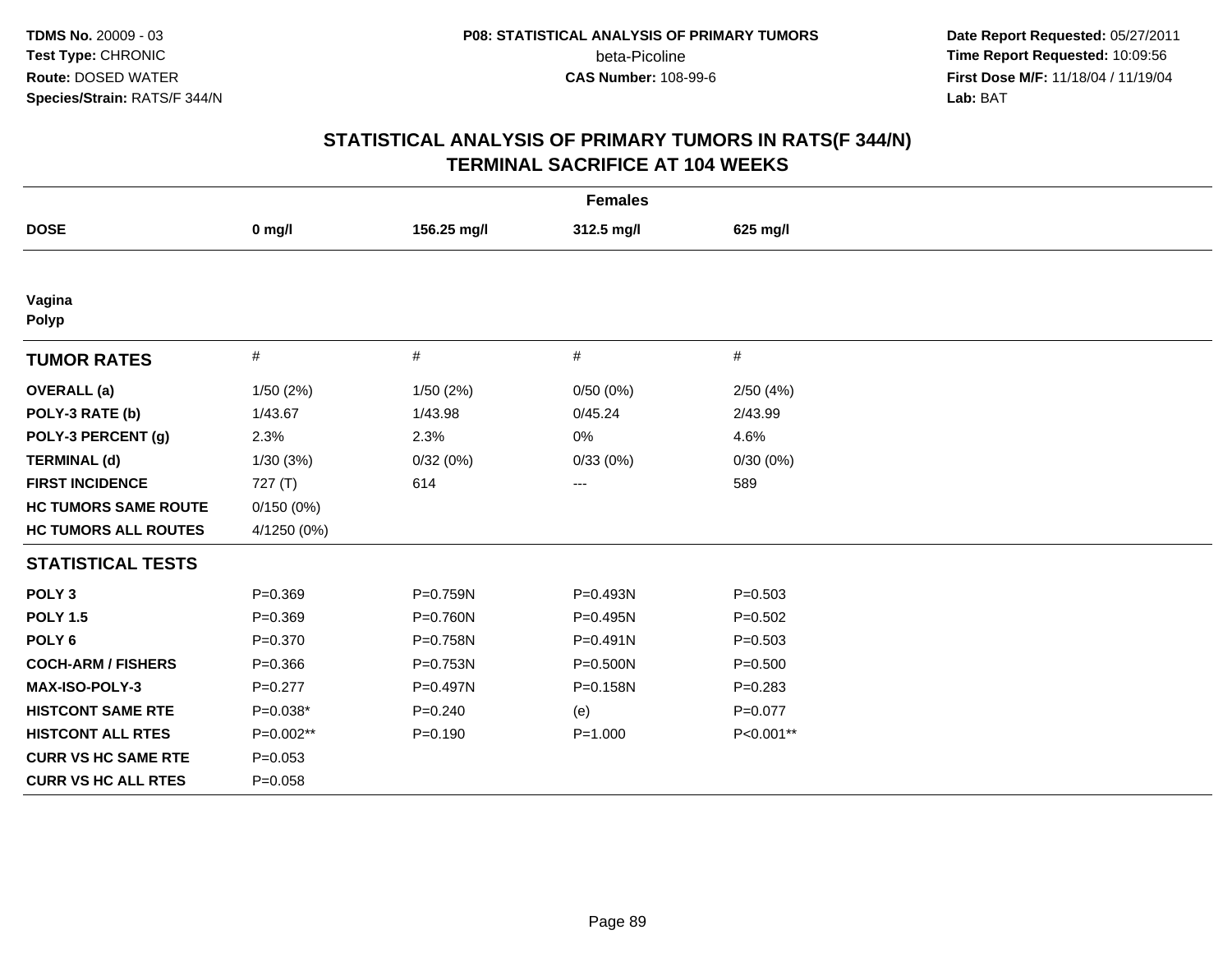**Date Report Requested:** 05/27/2011 **Time Report Requested:** 10:09:56 **First Dose M/F:** 11/18/04 / 11/19/04 Lab: BAT **Lab:** BAT

|                                    |             |             | <b>Females</b> |          |  |
|------------------------------------|-------------|-------------|----------------|----------|--|
| <b>DOSE</b>                        | $0$ mg/l    | 156.25 mg/l | 312.5 mg/l     | 625 mg/l |  |
|                                    |             |             |                |          |  |
| <b>Zymbal's Gland</b><br>Carcinoma |             |             |                |          |  |
| <b>TUMOR RATES</b>                 | $\#$        | $\#$        | $\#$           | #        |  |
| <b>OVERALL</b> (a)                 | 0/50(0%)    | 0/50(0%)    | 2/50(4%)       | 0/50(0%) |  |
| POLY-3 RATE (b)                    | 0/43.67     | 0/43.58     | 2/45.63        | 0/43.11  |  |
| POLY-3 PERCENT (g)                 | 0%          | 0%          | 4.4%           | 0%       |  |
| <b>TERMINAL (d)</b>                | 0/30(0%)    | 0/32(0%)    | 0/33(0%)       | 0/30(0%) |  |
| <b>FIRST INCIDENCE</b>             | ---         | ---         | 670            | ---      |  |
| <b>HC TUMORS SAME ROUTE</b>        | 1/150 (1%)  |             |                |          |  |
| <b>HC TUMORS ALL ROUTES</b>        | 6/1250(1%)  |             |                |          |  |
| <b>STATISTICAL TESTS</b>           |             |             |                |          |  |
| POLY <sub>3</sub>                  | $P = 0.585$ | (e)         | $P = 0.247$    | (e)      |  |
| <b>POLY 1.5</b>                    | $P = 0.590$ | (e)         | $P = 0.243$    | (e)      |  |
| POLY <sub>6</sub>                  | $P = 0.576$ | (e)         | $P = 0.251$    | (e)      |  |
| <b>COCH-ARM / FISHERS</b>          | $P = 0.595$ | (e)         | $P = 0.247$    | (e)      |  |
| MAX-ISO-POLY-3                     | $P = 0.263$ | (e)         | $P = 0.085$    | (e)      |  |
| <b>HISTCONT SAME RTE</b>           | $P = 0.385$ | (e)         | $P = 0.137$    | (e)      |  |
| <b>HISTCONT ALL RTES</b>           | $P = 0.167$ | (e)         | P<0.001**      | (e)      |  |
| <b>CURR VS HC SAME RTE</b>         | $P = 0.457$ |             |                |          |  |
| <b>CURR VS HC ALL RTES</b>         | $P = 0.541$ |             |                |          |  |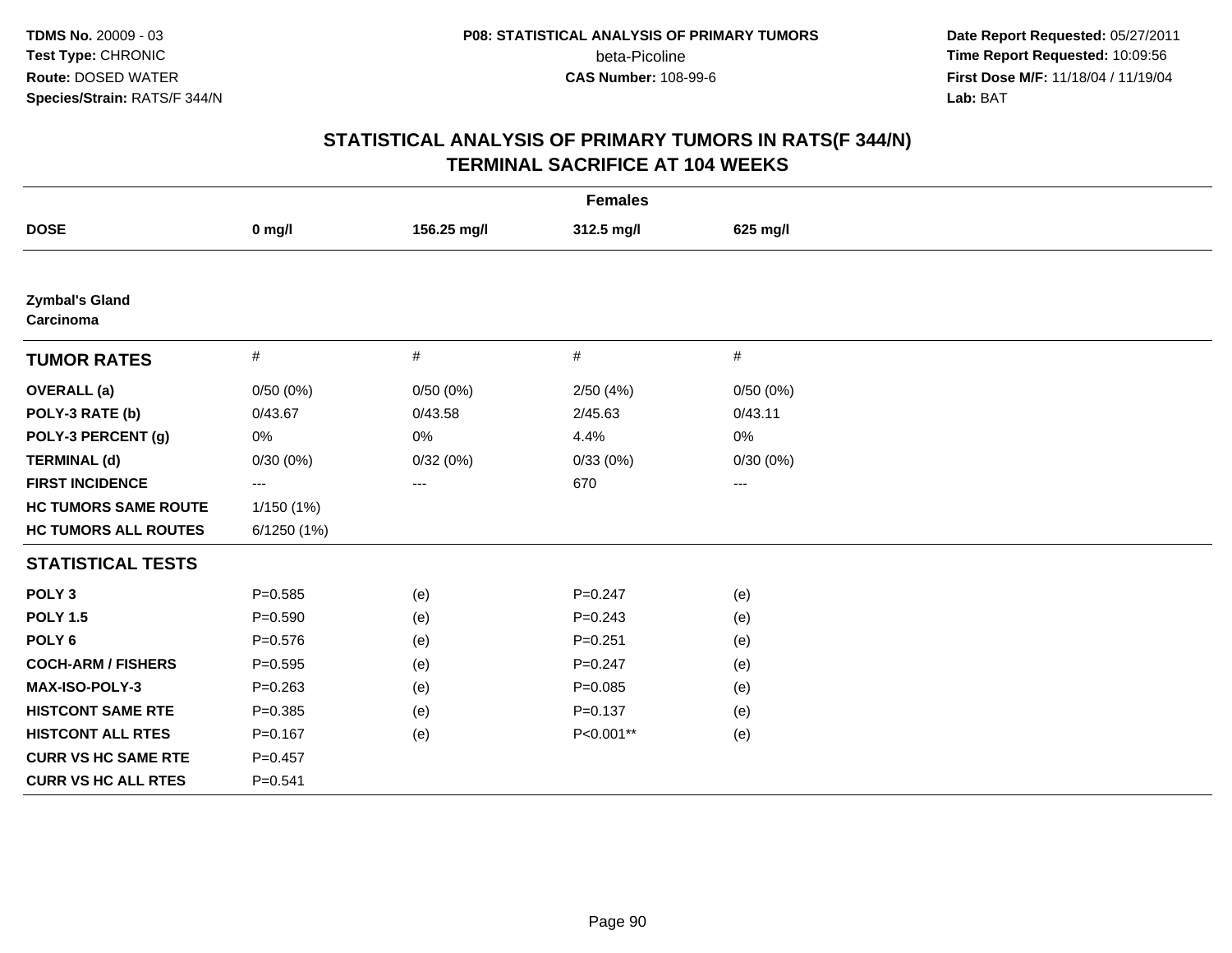**Date Report Requested:** 05/27/2011 **Time Report Requested:** 10:09:56 **First Dose M/F:** 11/18/04 / 11/19/04 Lab: BAT **Lab:** BAT

|                                                      |             |             | <b>Females</b> |          |  |
|------------------------------------------------------|-------------|-------------|----------------|----------|--|
| <b>DOSE</b>                                          | $0$ mg/l    | 156.25 mg/l | 312.5 mg/l     | 625 mg/l |  |
|                                                      |             |             |                |          |  |
| <b>Zymbal's Gland</b><br><b>Carcinoma or Adenoma</b> |             |             |                |          |  |
| <b>TUMOR RATES</b>                                   | $\#$        | #           | #              | #        |  |
| <b>OVERALL</b> (a)                                   | 0/50(0%)    | 0/50(0%)    | 2/50(4%)       | 0/50(0%) |  |
| POLY-3 RATE (b)                                      | 0/43.67     | 0/43.58     | 2/45.63        | 0/43.11  |  |
| POLY-3 PERCENT (g)                                   | 0%          | 0%          | 4.4%           | 0%       |  |
| <b>TERMINAL (d)</b>                                  | 0/30(0%)    | 0/32(0%)    | 0/33(0%)       | 0/30(0%) |  |
| <b>FIRST INCIDENCE</b>                               | ---         | $\cdots$    | 670            | $\cdots$ |  |
| <b>HC TUMORS SAME ROUTE</b>                          | 1/150(1%)   |             |                |          |  |
| <b>HC TUMORS ALL ROUTES</b>                          | 6/1250 (1%) |             |                |          |  |
| <b>STATISTICAL TESTS</b>                             |             |             |                |          |  |
| POLY <sub>3</sub>                                    | $P = 0.585$ | (e)         | $P = 0.247$    | (e)      |  |
| <b>POLY 1.5</b>                                      | $P = 0.590$ | (e)         | $P = 0.243$    | (e)      |  |
| POLY <sub>6</sub>                                    | $P = 0.576$ | (e)         | $P = 0.251$    | (e)      |  |
| <b>COCH-ARM / FISHERS</b>                            | $P=0.595$   | (e)         | $P = 0.247$    | (e)      |  |
| MAX-ISO-POLY-3                                       | $P = 0.263$ | (e)         | $P=0.085$      | (e)      |  |
| <b>HISTCONT SAME RTE</b>                             | $P=0.385$   | (e)         | $P = 0.137$    | (e)      |  |
| <b>HISTCONT ALL RTES</b>                             | $P = 0.167$ | (e)         | P<0.001**      | (e)      |  |
| <b>CURR VS HC SAME RTE</b>                           | $P = 0.457$ |             |                |          |  |
| <b>CURR VS HC ALL RTES</b>                           | $P = 0.541$ |             |                |          |  |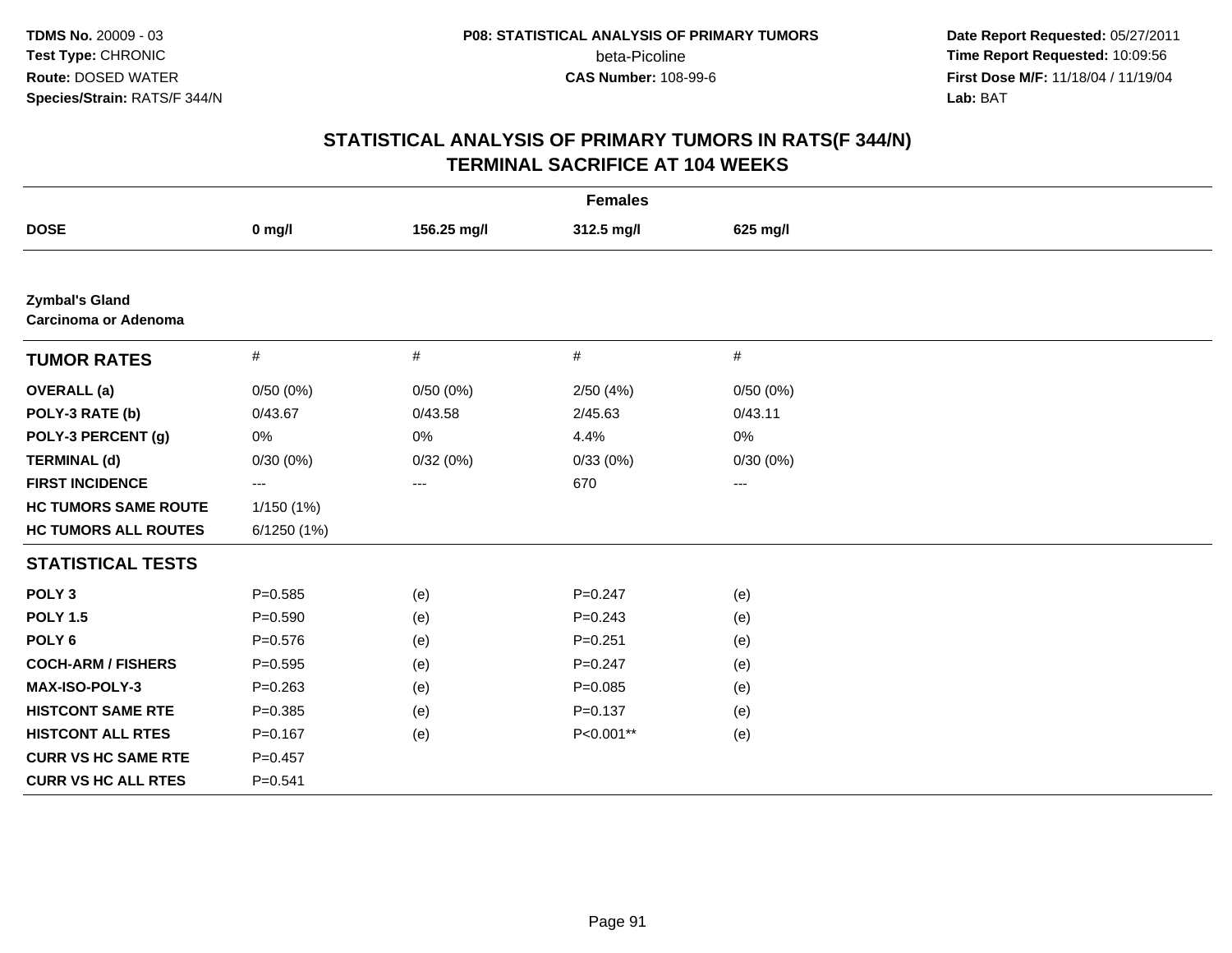**Date Report Requested:** 05/27/2011 **Time Report Requested:** 10:09:56 **First Dose M/F:** 11/18/04 / 11/19/04 Lab: BAT **Lab:** BAT

|                                                    |             |             | <b>Females</b> |                     |  |
|----------------------------------------------------|-------------|-------------|----------------|---------------------|--|
| <b>DOSE</b>                                        | $0$ mg/l    | 156.25 mg/l | 312.5 mg/l     | 625 mg/l            |  |
|                                                    |             |             |                |                     |  |
| <b>All Organs</b><br>Hemangiosarcoma or Hemangioma |             |             |                |                     |  |
| <b>TUMOR RATES</b>                                 | $\#$        | $\#$        | #              | $\#$                |  |
| <b>OVERALL</b> (a)                                 | 0/50(0%)    | 0/50(0%)    | 1/50 (2%)      | 0/50(0%)            |  |
| POLY-3 RATE (b)                                    | 0/43.67     | 0/43.58     | 1/45.24        | 0/43.11             |  |
| POLY-3 PERCENT (g)                                 | $0\%$       | 0%          | 2.2%           | 0%                  |  |
| <b>TERMINAL (d)</b>                                | 0/30(0%)    | 0/32(0%)    | 1/33(3%)       | 0/30(0%)            |  |
| <b>FIRST INCIDENCE</b>                             | ---         | ---         | 727(T)         | $\qquad \qquad - -$ |  |
| <b>HC TUMORS SAME ROUTE</b>                        | 1/150 (1%)  |             |                |                     |  |
| <b>HC TUMORS ALL ROUTES</b>                        | 7/1250 (1%) |             |                |                     |  |
| <b>STATISTICAL TESTS</b>                           |             |             |                |                     |  |
| POLY <sub>3</sub>                                  | (n)         | (n)         | (n)            | (n)                 |  |
| <b>POLY 1.5</b>                                    | (n)         | (n)         | (n)            | (n)                 |  |
| POLY <sub>6</sub>                                  | (n)         | (n)         | (n)            | (n)                 |  |
| <b>COCH-ARM / FISHERS</b>                          | (n)         | (n)         | (n)            | (n)                 |  |
| MAX-ISO-POLY-3                                     | (n)         | (n)         | (n)            | (n)                 |  |
| <b>HISTCONT SAME RTE</b>                           | (n)         | (n)         | (n)            | (n)                 |  |
| <b>HISTCONT ALL RTES</b>                           | (n)         | (n)         | (n)            | (n)                 |  |
| <b>CURR VS HC SAME RTE</b>                         | (n)         |             |                |                     |  |
| <b>CURR VS HC ALL RTES</b>                         | (n)         |             |                |                     |  |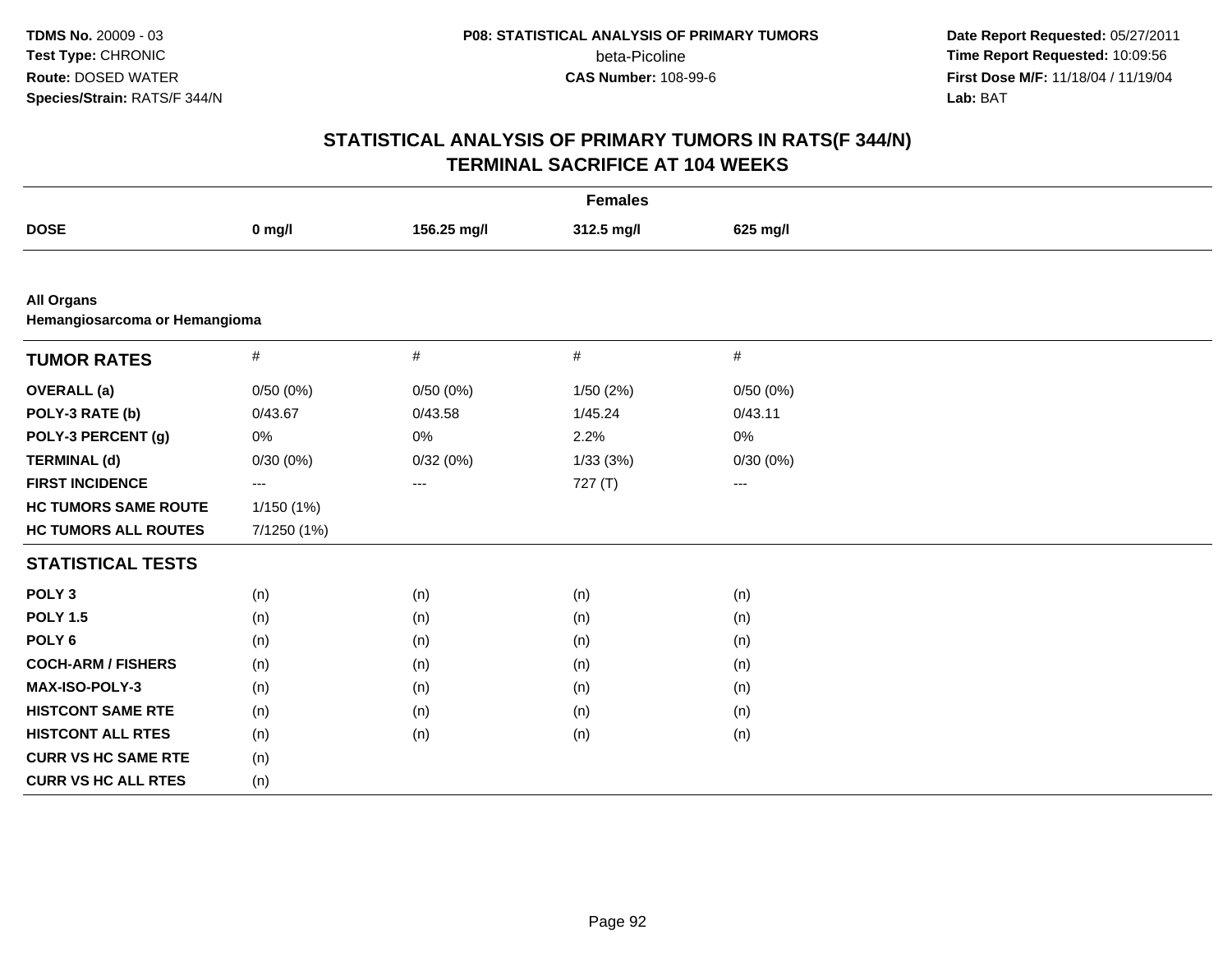**Date Report Requested:** 05/27/2011 **Time Report Requested:** 10:09:56 **First Dose M/F:** 11/18/04 / 11/19/04 Lab: BAT **Lab:** BAT

|                                                                                         |                |             | <b>Females</b> |              |  |
|-----------------------------------------------------------------------------------------|----------------|-------------|----------------|--------------|--|
| <b>DOSE</b>                                                                             | $0$ mg/l       | 156.25 mg/l | 312.5 mg/l     | 625 mg/l     |  |
|                                                                                         |                |             |                |              |  |
| <b>All Organs</b><br>Leukemia: Lymphocytic, Monocytic, Mononuclear, or Undifferentiated |                |             |                |              |  |
| <b>TUMOR RATES</b>                                                                      | $\#$           | $\#$        | #              | #            |  |
| <b>OVERALL</b> (a)                                                                      | 12/50 (24%)    | 15/50 (30%) | 18/50 (36%)    | 10/50 (20%)  |  |
| POLY-3 RATE (b)                                                                         | 12/45.62       | 15/45.26    | 18/46.92       | 10/44.91     |  |
| POLY-3 PERCENT (g)                                                                      | 26.3%          | 33.1%       | 38.4%          | 22.3%        |  |
| <b>TERMINAL (d)</b>                                                                     | 5/30 (17%)     | 7/32 (22%)  | 10/33 (30%)    | 6/30 (20%)   |  |
| <b>FIRST INCIDENCE</b>                                                                  | 454            | 614         | 527            | 515          |  |
| <b>HC TUMORS SAME ROUTE</b>                                                             | 37/150 (25%)   |             |                |              |  |
| <b>HC TUMORS ALL ROUTES</b>                                                             | 263/1250 (21%) |             |                |              |  |
| <b>STATISTICAL TESTS</b>                                                                |                |             |                |              |  |
| POLY <sub>3</sub>                                                                       | P=0.336N       | $P = 0.314$ | $P = 0.153$    | P=0.420N     |  |
| <b>POLY 1.5</b>                                                                         | $P=0.329N$     | $P = 0.318$ | $P = 0.147$    | $P = 0.412N$ |  |
| POLY <sub>6</sub>                                                                       | P=0.354N       | $P = 0.313$ | $P = 0.157$    | $P = 0.434N$ |  |
| <b>COCH-ARM / FISHERS</b>                                                               | P=0.325N       | $P = 0.326$ | $P = 0.138$    | $P = 0.405N$ |  |
| MAX-ISO-POLY-3                                                                          | P=0.227N       | $P = 0.239$ | $P = 0.108$    | P=0.328N     |  |
| <b>HISTCONT SAME RTE</b>                                                                | $P = 0.528$    | $P = 0.253$ | $P = 0.113$    | $P = 1.000$  |  |
| <b>HISTCONT ALL RTES</b>                                                                | $P=0.325$      | $P = 0.116$ | P=0.026*       | $P = 1.000$  |  |
| <b>CURR VS HC SAME RTE</b>                                                              | $P = 0.933$    |             |                |              |  |
| <b>CURR VS HC ALL RTES</b>                                                              | $P=0.654$      |             |                |              |  |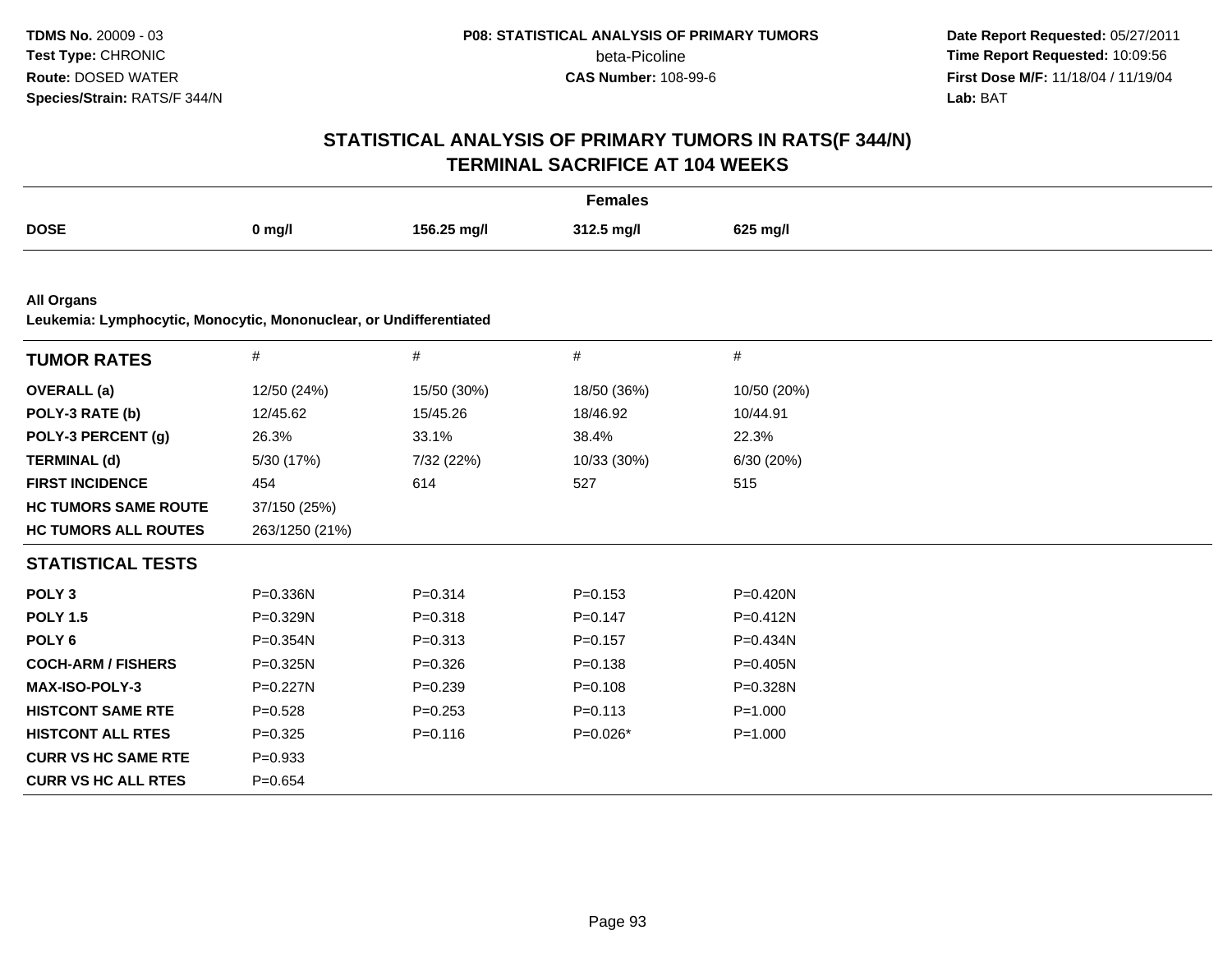**Date Report Requested:** 05/27/2011 **Time Report Requested:** 10:09:56 **First Dose M/F:** 11/18/04 / 11/19/04 Lab: BAT **Lab:** BAT

| <b>Females</b>                                            |             |             |            |          |  |
|-----------------------------------------------------------|-------------|-------------|------------|----------|--|
| <b>DOSE</b>                                               | $0$ mg/l    | 156.25 mg/l | 312.5 mg/l | 625 mg/l |  |
|                                                           |             |             |            |          |  |
| <b>All Organs</b><br>Mesothelioma: Benign, Malignant, NOS |             |             |            |          |  |
| <b>TUMOR RATES</b>                                        | $\#$        | $\#$        | $\#$       | $\#$     |  |
| <b>OVERALL</b> (a)                                        | 0/50(0%)    | 1/50(2%)    | 0/50(0%)   | 0/50(0%) |  |
| POLY-3 RATE (b)                                           | 0/43.67     | 1/44.28     | 0/45.24    | 0/43.11  |  |
| POLY-3 PERCENT (g)                                        | $0\%$       | 2.3%        | 0%         | 0%       |  |
| <b>TERMINAL (d)</b>                                       | 0/30(0%)    | 0/32(0%)    | 0/33(0%)   | 0/30(0%) |  |
| <b>FIRST INCIDENCE</b>                                    | $---$       | 488         | $\cdots$   | $\cdots$ |  |
| <b>HC TUMORS SAME ROUTE</b>                               | 0/150(0%)   |             |            |          |  |
| <b>HC TUMORS ALL ROUTES</b>                               | 5/1250 (0%) |             |            |          |  |
| <b>STATISTICAL TESTS</b>                                  |             |             |            |          |  |
| POLY <sub>3</sub>                                         | (n)         | (n)         | (n)        | (n)      |  |
| <b>POLY 1.5</b>                                           | (n)         | (n)         | (n)        | (n)      |  |
| POLY <sub>6</sub>                                         | (n)         | (n)         | (n)        | (n)      |  |
| <b>COCH-ARM / FISHERS</b>                                 | (n)         | (n)         | (n)        | (n)      |  |
| MAX-ISO-POLY-3                                            | (n)         | (n)         | (n)        | (n)      |  |
| <b>HISTCONT SAME RTE</b>                                  | (n)         | (n)         | (n)        | (n)      |  |
| <b>HISTCONT ALL RTES</b>                                  | (n)         | (n)         | (n)        | (n)      |  |
| <b>CURR VS HC SAME RTE</b>                                | (n)         |             |            |          |  |
| <b>CURR VS HC ALL RTES</b>                                | (n)         |             |            |          |  |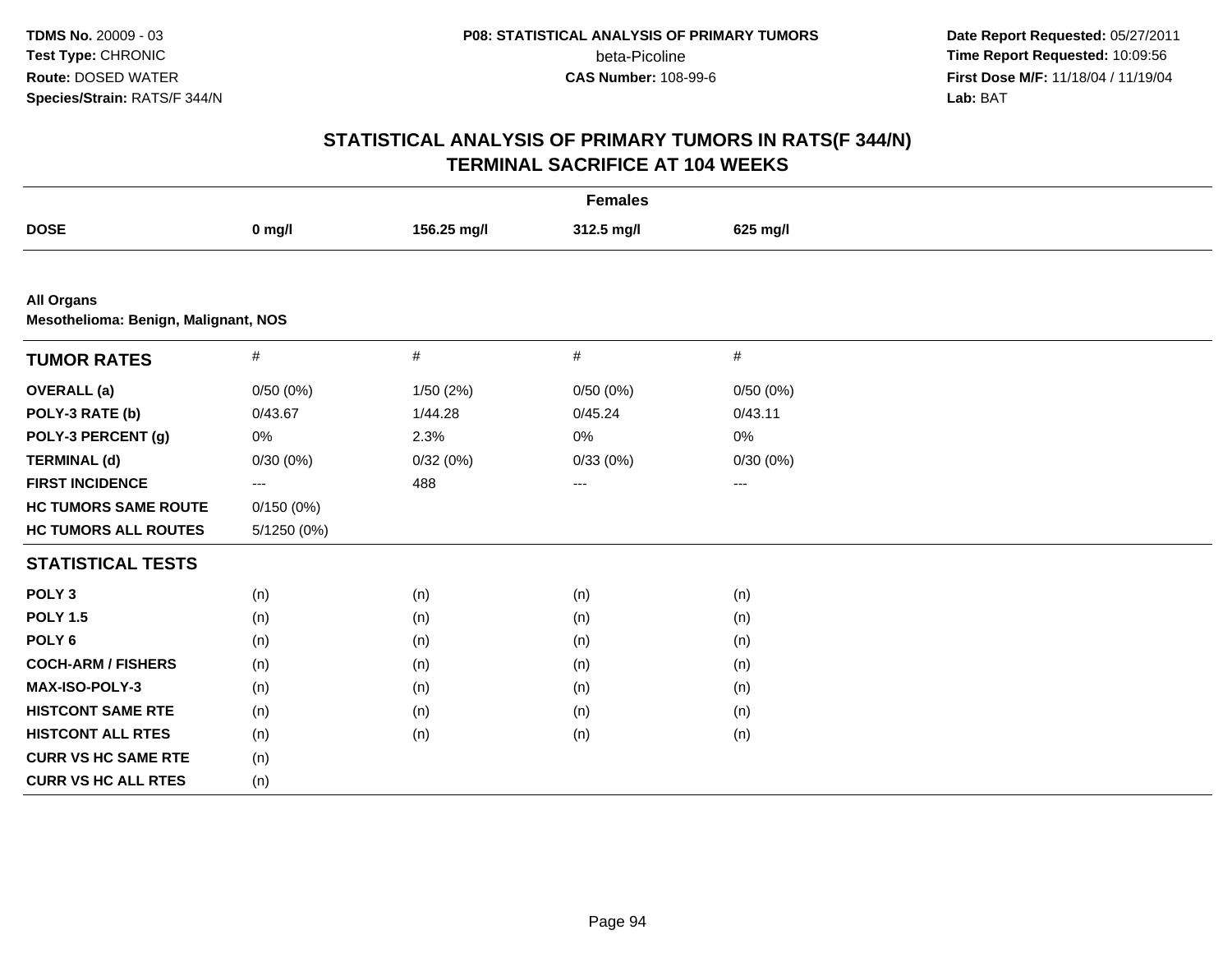**Date Report Requested:** 05/27/2011 **Time Report Requested:** 10:09:56 **First Dose M/F:** 11/18/04 / 11/19/04 Lab: BAT **Lab:** BAT

| <b>Females</b>                                      |                   |             |            |                   |  |
|-----------------------------------------------------|-------------------|-------------|------------|-------------------|--|
| <b>DOSE</b>                                         | $0$ mg/l          | 156.25 mg/l | 312.5 mg/l | 625 mg/l          |  |
|                                                     |                   |             |            |                   |  |
| <b>All Organs</b><br><b>Mesothelioma: Malignant</b> |                   |             |            |                   |  |
| <b>TUMOR RATES</b>                                  | $\#$              | $\#$        | $\#$       | $\#$              |  |
| <b>OVERALL</b> (a)                                  | 0/50(0%)          | 1/50(2%)    | 0/50(0%)   | 0/50(0%)          |  |
| POLY-3 RATE (b)                                     | 0/43.67           | 1/44.28     | 0/45.24    | 0/43.11           |  |
| POLY-3 PERCENT (g)                                  | 0%                | 2.3%        | $0\%$      | 0%                |  |
| <b>TERMINAL (d)</b>                                 | 0/30(0%)          | 0/32(0%)    | 0/33(0%)   | 0/30(0%)          |  |
| <b>FIRST INCIDENCE</b>                              | $\qquad \qquad -$ | 488         | $---$      | $\qquad \qquad -$ |  |
| <b>HC TUMORS SAME ROUTE</b>                         | 0/150(0%)         |             |            |                   |  |
| <b>HC TUMORS ALL ROUTES</b>                         | 4/1250 (0%)       |             |            |                   |  |
| <b>STATISTICAL TESTS</b>                            |                   |             |            |                   |  |
| POLY <sub>3</sub>                                   | (n)               | (n)         | (n)        | (n)               |  |
| <b>POLY 1.5</b>                                     | (n)               | (n)         | (n)        | (n)               |  |
| POLY <sub>6</sub>                                   | (n)               | (n)         | (n)        | (n)               |  |
| <b>COCH-ARM / FISHERS</b>                           | (n)               | (n)         | (n)        | (n)               |  |
| <b>MAX-ISO-POLY-3</b>                               | (n)               | (n)         | (n)        | (n)               |  |
| <b>HISTCONT SAME RTE</b>                            | (n)               | (n)         | (n)        | (n)               |  |
| <b>HISTCONT ALL RTES</b>                            | (n)               | (n)         | (n)        | (n)               |  |
| <b>CURR VS HC SAME RTE</b>                          | (n)               |             |            |                   |  |
| <b>CURR VS HC ALL RTES</b>                          | (n)               |             |            |                   |  |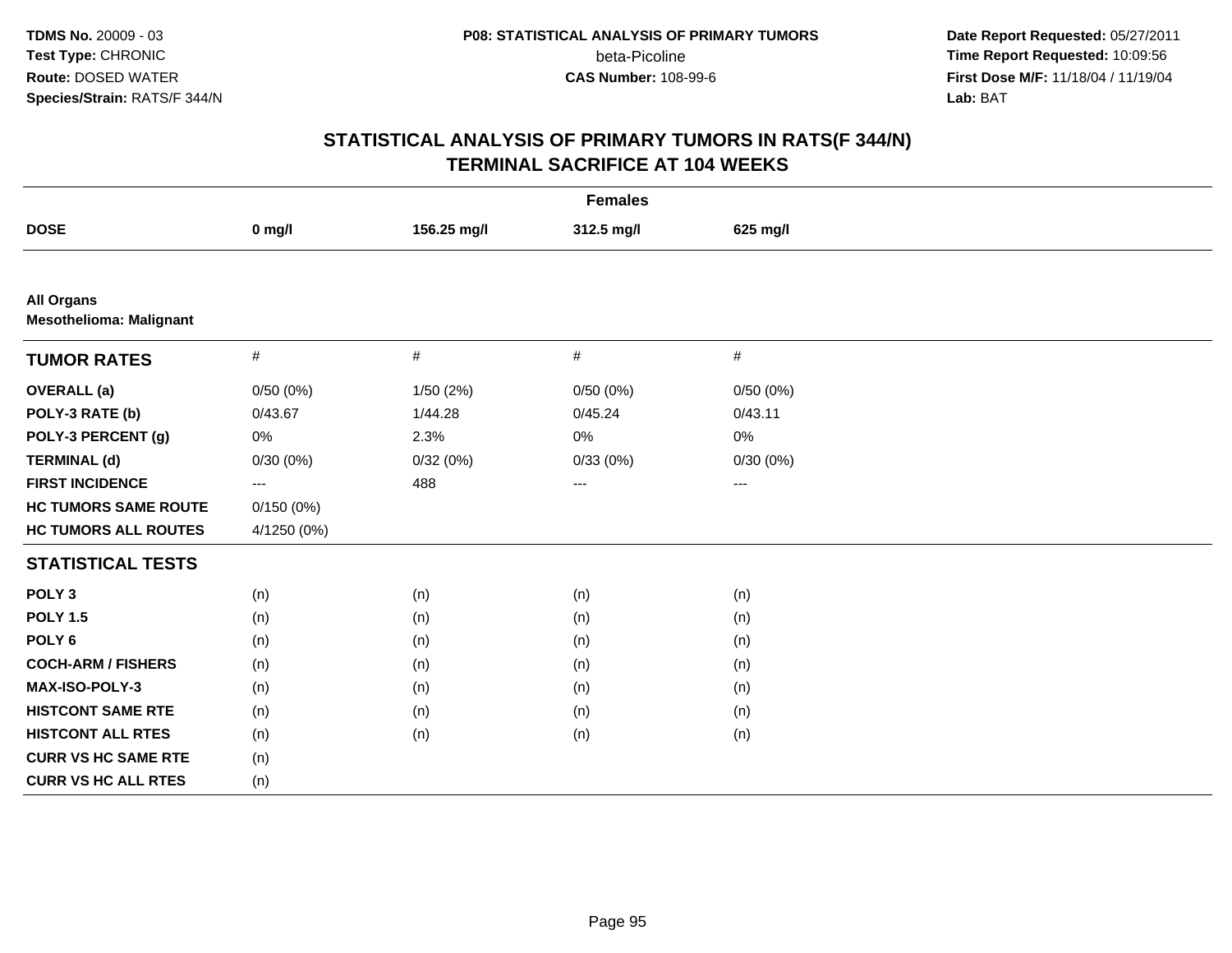**Date Report Requested:** 05/27/2011 **Time Report Requested:** 10:09:56 **First Dose M/F:** 11/18/04 / 11/19/04 Lab: BAT **Lab:** BAT

| <b>Females</b>                            |                 |              |              |              |
|-------------------------------------------|-----------------|--------------|--------------|--------------|
| <b>DOSE</b>                               | $0$ mg/l        | 156.25 mg/l  | 312.5 mg/l   | 625 mg/l     |
|                                           |                 |              |              |              |
| <b>All Organs</b><br><b>Benign Tumors</b> |                 |              |              |              |
| <b>TUMOR RATES</b>                        | $\#$            | $\#$         | #            | #            |
| <b>OVERALL</b> (a)                        | 47/50 (94%)     | 45/50 (90%)  | 44/50 (88%)  | 43/50 (86%)  |
| POLY-3 RATE (b)                           | 47/48.94        | 45/47.95     | 44/48.13     | 43/48.77     |
| POLY-3 PERCENT (g)                        | 96%             | 93.9%        | 91.4%        | 88.2%        |
| <b>TERMINAL (d)</b>                       | 29/30 (97%)     | 32/32 (100%) | 32/33 (97%)  | 26/30 (87%)  |
| <b>FIRST INCIDENCE</b>                    | 454             | 474          | 527          | 474          |
| <b>HC TUMORS SAME ROUTE</b>               | 140/150 (93%)   |              |              |              |
| <b>HC TUMORS ALL ROUTES</b>               | 1083/1250 (87%) |              |              |              |
| <b>STATISTICAL TESTS</b>                  |                 |              |              |              |
| POLY <sub>3</sub>                         | P=0.067N        | P=0.487N     | P=0.278N     | $P = 0.125N$ |
| <b>POLY 1.5</b>                           | P=0.089N        | $P = 0.419N$ | P=0.254N     | P=0.136N     |
| POLY <sub>6</sub>                         | P=0.048N*       | P=0.605N     | P=0.346N     | $P = 0.121N$ |
| <b>COCH-ARM / FISHERS</b>                 | P=0.129N        | P=0.357N     | $P = 0.243N$ | $P = 0.159N$ |
| MAX-ISO-POLY-3                            | P=0.080N        | P=0.286N     | $P = 0.145N$ | P=0.060N     |
| <b>HISTCONT SAME RTE</b>                  | (h)             | (h)          | (h)          | (h)          |
| <b>HISTCONT ALL RTES</b>                  | $P = 0.698$     | $P = 0.211$  | $P = 1.000$  | $P = 1.000$  |
| <b>CURR VS HC SAME RTE</b>                | $P = 0.937$     |              |              |              |
| <b>CURR VS HC ALL RTES</b>                | $P = 0.151$     |              |              |              |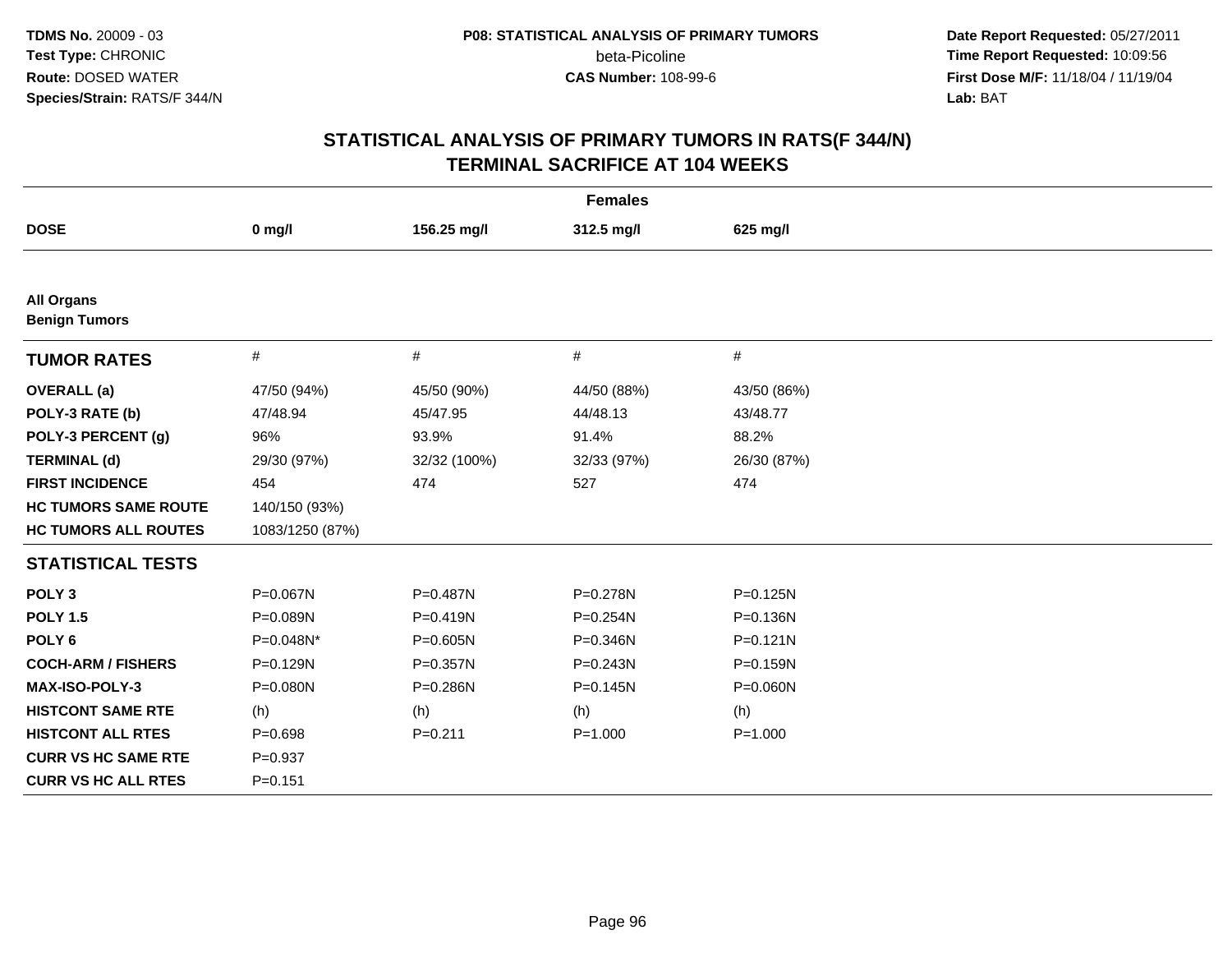**Date Report Requested:** 05/27/2011 **Time Report Requested:** 10:09:56 **First Dose M/F:** 11/18/04 / 11/19/04 Lab: BAT **Lab:** BAT

| <b>Females</b>                               |                |             |             |             |
|----------------------------------------------|----------------|-------------|-------------|-------------|
| <b>DOSE</b>                                  | $0$ mg/l       | 156.25 mg/l | 312.5 mg/l  | 625 mg/l    |
|                                              |                |             |             |             |
| <b>All Organs</b><br><b>Malignant Tumors</b> |                |             |             |             |
| <b>TUMOR RATES</b>                           | $\#$           | $\#$        | $\#$        | #           |
| <b>OVERALL</b> (a)                           | 17/50 (34%)    | 18/50 (36%) | 27/50 (54%) | 18/50 (36%) |
| POLY-3 RATE (b)                              | 17/46.65       | 18/45.96    | 27/48.12    | 18/45.73    |
| POLY-3 PERCENT (g)                           | 36.5%          | 39.2%       | 56.1%       | 39.4%       |
| <b>TERMINAL (d)</b>                          | 8/30 (27%)     | 9/32(28%)   | 15/33 (46%) | 11/30 (37%) |
| <b>FIRST INCIDENCE</b>                       | 454            | 488         | 527         | 515         |
| <b>HC TUMORS SAME ROUTE</b>                  | 58/150 (39%)   |             |             |             |
| <b>HC TUMORS ALL ROUTES</b>                  | 446/1250 (36%) |             |             |             |
| <b>STATISTICAL TESTS</b>                     |                |             |             |             |
| POLY <sub>3</sub>                            | $P = 0.354$    | $P = 0.478$ | P=0.040*    | $P=0.470$   |
| <b>POLY 1.5</b>                              | $P = 0.369$    | $P = 0.487$ | $P=0.037*$  | $P=0.485$   |
| POLY <sub>6</sub>                            | $P = 0.328$    | $P = 0.470$ | $P=0.044*$  | $P=0.447$   |
| <b>COCH-ARM / FISHERS</b>                    | $P = 0.385$    | $P = 0.500$ | $P=0.035*$  | $P = 0.500$ |
| MAX-ISO-POLY-3                               | $P=0.212$      | $P = 0.392$ | $P=0.027*$  | $P = 0.386$ |
| <b>HISTCONT SAME RTE</b>                     | $P = 0.317$    | $P = 1.000$ | $P=0.026*$  | $P = 1.000$ |
| <b>HISTCONT ALL RTES</b>                     | $P = 0.316$    | $P = 1.000$ | $P=0.025*$  | $P = 1.000$ |
| <b>CURR VS HC SAME RTE</b>                   | $P=0.490$      |             |             |             |
| <b>CURR VS HC ALL RTES</b>                   | $P=0.772$      |             |             |             |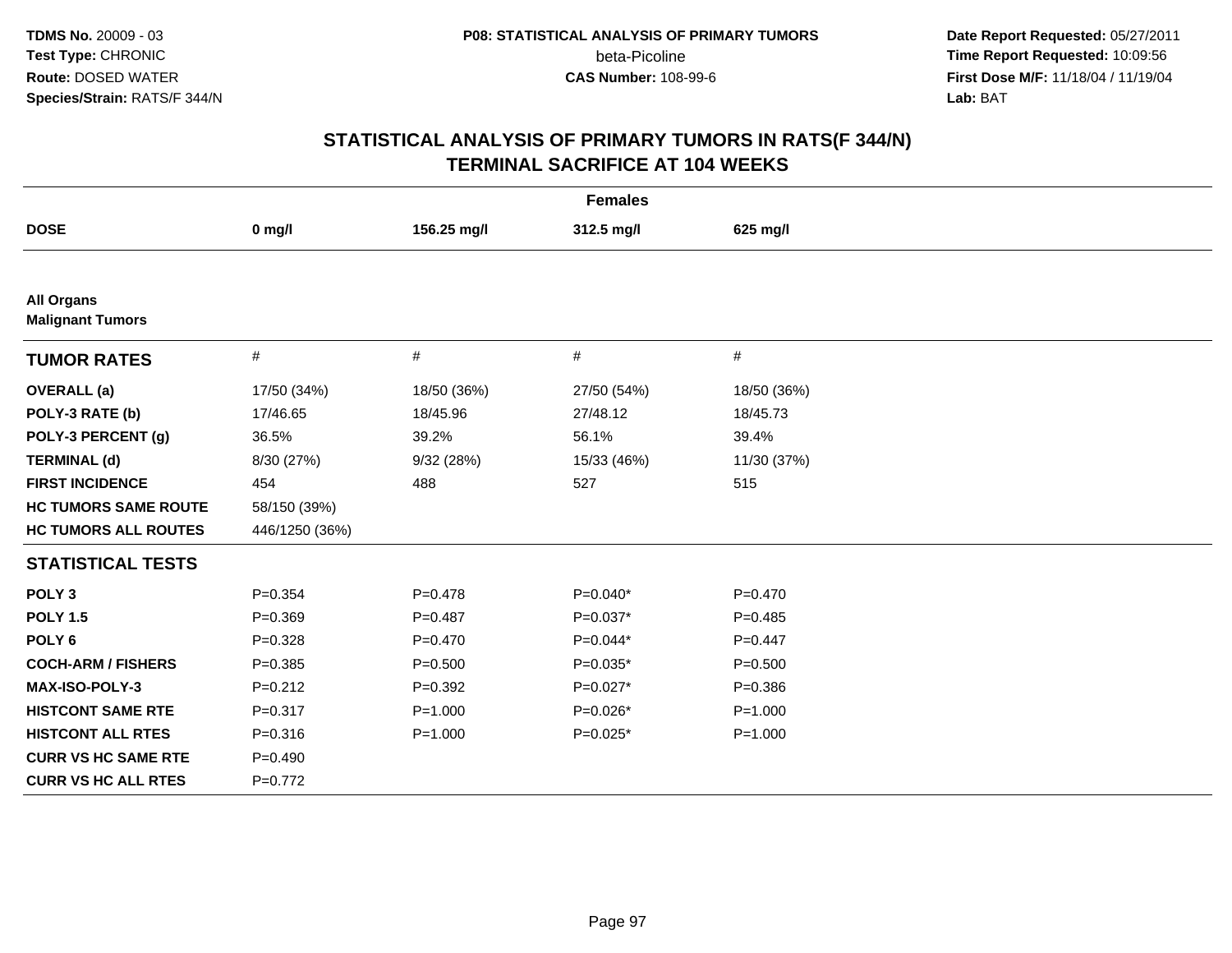**Date Report Requested:** 05/27/2011 **Time Report Requested:** 10:09:56 **First Dose M/F:** 11/18/04 / 11/19/04 Lab: BAT **Lab:** BAT

| <b>Females</b>                                          |                 |              |              |              |  |
|---------------------------------------------------------|-----------------|--------------|--------------|--------------|--|
| <b>DOSE</b>                                             | $0$ mg/l        | 156.25 mg/l  | 312.5 mg/l   | 625 mg/l     |  |
|                                                         |                 |              |              |              |  |
| <b>All Organs</b><br><b>Malignant and Benign Tumors</b> |                 |              |              |              |  |
| <b>TUMOR RATES</b>                                      | $\#$            | #            | $\#$         | #            |  |
| <b>OVERALL</b> (a)                                      | 49/50 (98%)     | 49/50 (98%)  | 48/50 (96%)  | 45/50 (90%)  |  |
| POLY-3 RATE (b)                                         | 49/50.00        | 49/49.39     | 48/48.95     | 45/49.39     |  |
| POLY-3 PERCENT (g)                                      | 98%             | 99.2%        | 98.1%        | 91.1%        |  |
| <b>TERMINAL (d)</b>                                     | 29/30 (97%)     | 32/32 (100%) | 33/33 (100%) | 27/30 (90%)  |  |
| <b>FIRST INCIDENCE</b>                                  | 454             | 474          | 527          | 474          |  |
| <b>HC TUMORS SAME ROUTE</b>                             | 146/150 (97%)   |              |              |              |  |
| <b>HC TUMORS ALL ROUTES</b>                             | 1175/1250 (94%) |              |              |              |  |
| <b>STATISTICAL TESTS</b>                                |                 |              |              |              |  |
| POLY <sub>3</sub>                                       | P=0.019N*       | $P = 0.644$  | $P = 0.787$  | $P = 0.132N$ |  |
| <b>POLY 1.5</b>                                         | P=0.021N*       | $P = 0.703$  | P=0.670N     | $P = 0.117N$ |  |
| POLY <sub>6</sub>                                       | P=0.023N*       | $P = 0.563$  | $P = 0.678$  | P=0.162N     |  |
| <b>COCH-ARM / FISHERS</b>                               | P=0.029N*       | P=0.753N     | P=0.500N     | P=0.102N     |  |
| <b>MAX-ISO-POLY-3</b>                                   | P=0.018N*       | $P=0.290$    | $P=0.489$    | P=0.059N     |  |
| <b>HISTCONT SAME RTE</b>                                | $P = 1.000$     | $P = 1.000$  | $P = 1.000$  | $P = 1.000$  |  |
| <b>HISTCONT ALL RTES</b>                                | $P=0.665$       | $P = 0.081$  | $P=0.208$    | $P = 1.000$  |  |
| <b>CURR VS HC SAME RTE</b>                              | $P=0.939$       |              |              |              |  |
| <b>CURR VS HC ALL RTES</b>                              | $P = 0.371$     |              |              |              |  |